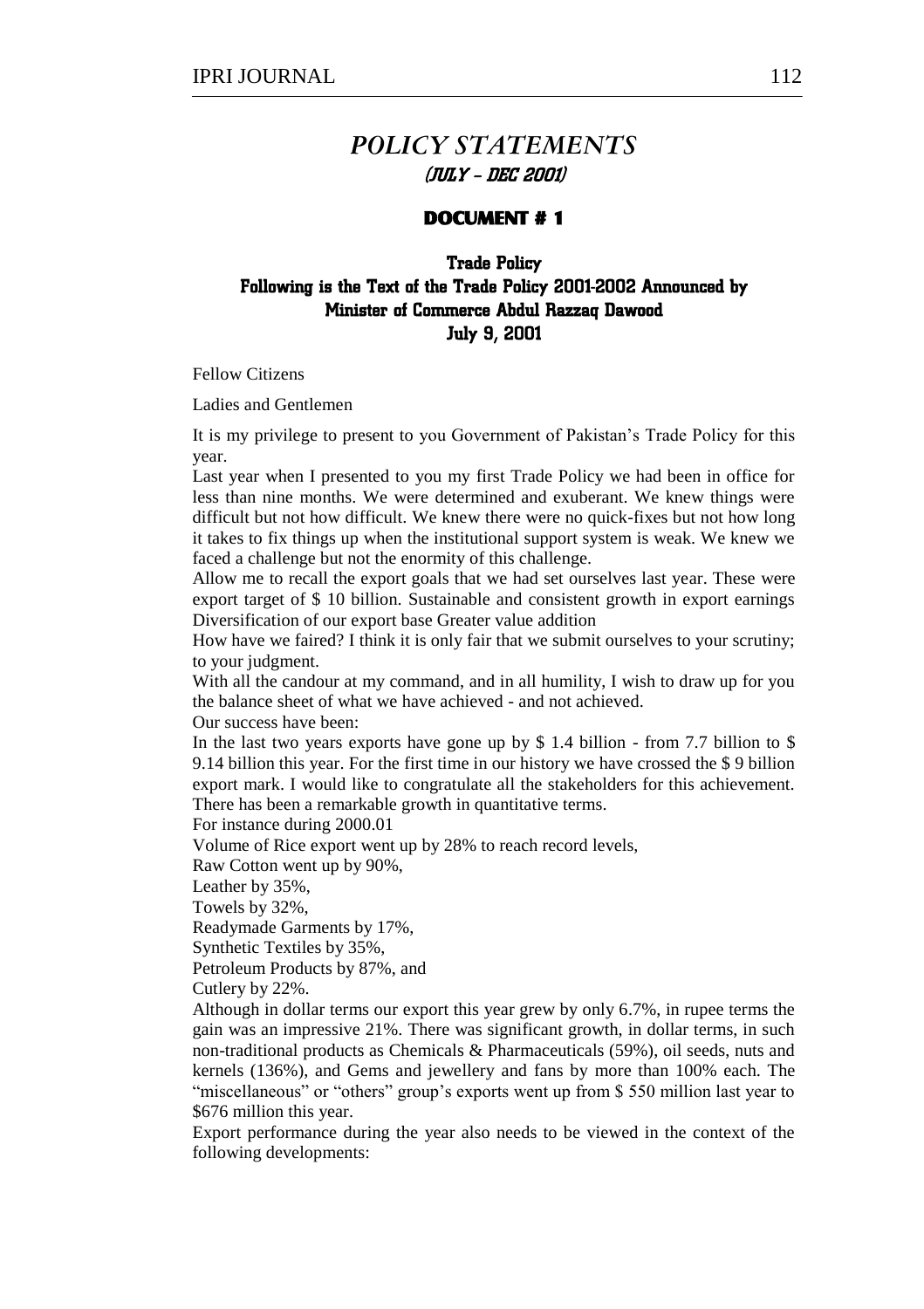The exporters faced a serious liquidity crunch, almost throughout the year, due to delayed and held back refunds of Sales Tax and Duty Drawbacks.

The Real Effective Exchange Rate was not as favourable as it looks. While the Rupee depreciated by about 22% vis-à-vis the dollar, the gain in respect of Euro was only 9%. It needs to be borne in mind that about 30% of our exports go to Europe.

Draught conditions caused a set back to our Livestock which affected our export of leather. Draught also affected horticulture exports. Similarly, lower catch of fish affected the export of our seafood.

When I view our failings clearly the most compelling one is our inability to create the ‗export culture.' A major manifestation of this was the stir caused by the infamous SRO 417 and the stuck up refunds. Generally speaking we have not been able to make the overall environment as exporter friendly as we would like it to be.

The other failure has been our inability to ensure a greater degree of product and market diversification. Our exports continue to remain concentrated in very few products and markets. However, this is not something that can be corrected over the short term. We have initiated the necessary measures, as I shall elaborate later on, and there has been some improvement, but it will be 2-3 years before we see a meaningful shift.

Finally, we have not been able to do much to make the terms of trade more favourable. Per prices of most of our exports especially in the Textile sector have been falling. While this downward trend is a worldwide phenomenon it is more pronounced in the case of Pakistan which faces a situation of ‗ buyers market' in respect of most of its exportable goods. Unless we can check the decline in our unit prices it will be difficult to register significant growth without making costly additions to our production capacities in most sectors of our export interest. I must, however, share with you the encouraging trend of shift towards the higher ends of the value chain. For instance, in the Textile sector the ratio of made-ups has gone up from 35% in 1995/96 to 52% this year.

#### **Fellow Citizens**

We like to think we have learnt a lot from our successes as well as our failures and that we are building on the experience that we have gained. I would like to identify at least two areas, where we used this experience to correct things. One area is the direction of our exports and the other reduction of the anti-export bias. For geographical diversification serious efforts were made, with the full involvement of our Embassies. Some results, even if small, are beginning to come our way: our exports to China went up by 75% to UAE and S. Arabia by 25% each, to Bangladesh by 20%, to Indonesia by 161% and to Korea and Australia by 9% each. Other than UAE and Saudi Arabia these are all what we refer to as ‗ non-traditional' markets. Impressive gains in percentage terms though not in over all value terms have also been make in Kenya, Nigeria, Iraq and Syria. The point that I wish to make in this regard is that we have recognized the importance of spreading out into new markets, and, slowly but surely, we are beginning to achieve this objective, although, I repeat, we cannot expect immediate gains.

The second area is the anti-export bias. High incidence of import levies has two somewhat pernicious effects on exports: first, it becomes more profitable to do business within the country than abroad; second, high level of protection induces an across the board cost-spiralling effect that obviously undermines the competitiveness of our exports. We, therefore, undertook a massive tariff revision exercise. Every single one of the over 6000 tariff lines was examined and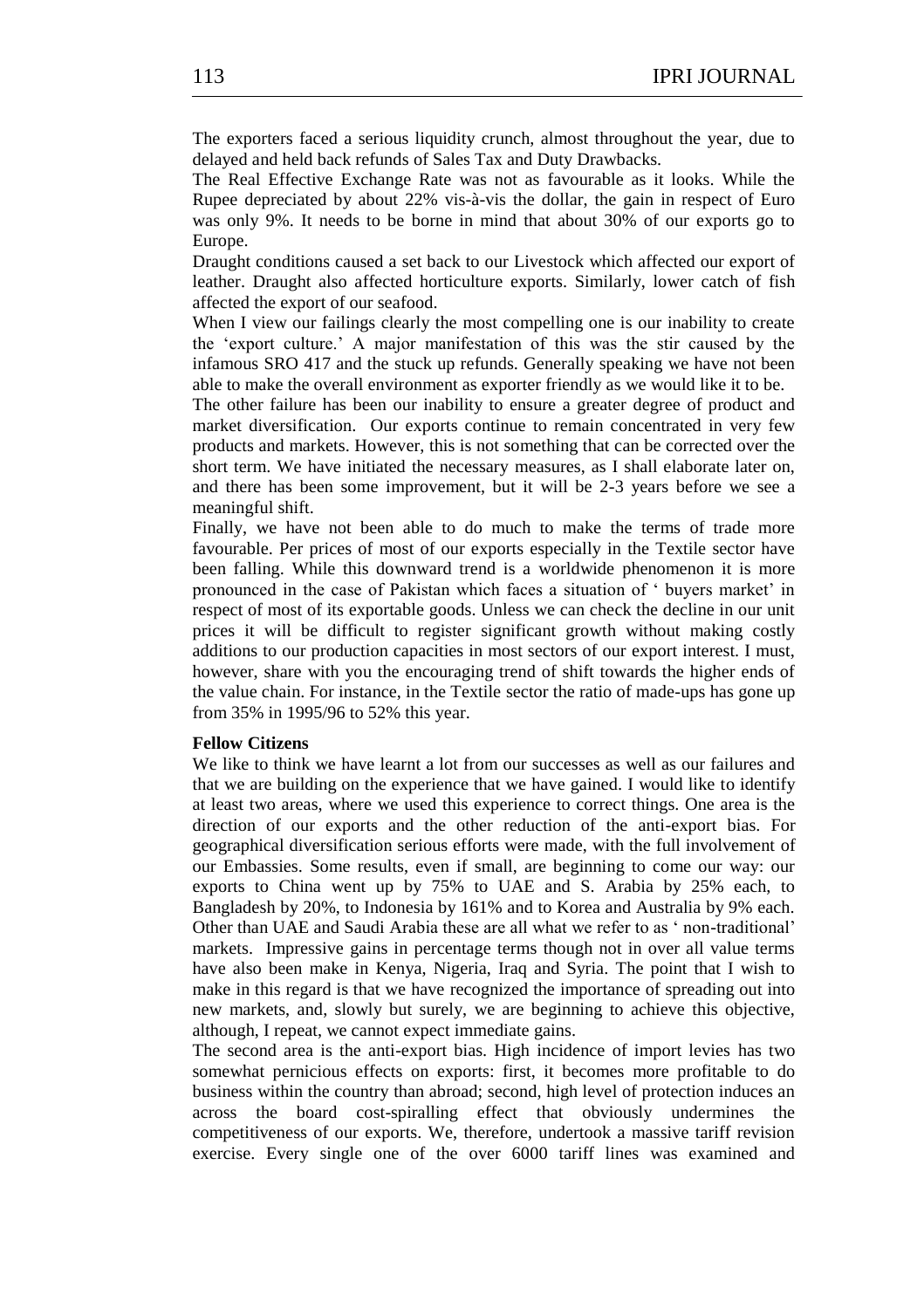intensively reviewed in a three-month exercise carried out by the Commerce Division. The Industries Division then held exhaustive discussions with trade and industry to address their legitimate concerns. Finally, we took it to the CBR and the Ministry of Finance in order to ensure that the Government's revenue imperatives were not unduly compromised. I am glad to be able to report that the final outcome has been generally well received. We now have a tariff structure that will lead to productivity gains that will clearly help our exports. Here I would be failing in my duty if I do not recognize the highly professional work done by the officers of the Commerce and Industries Divisions and the CBR in the completion of this enormous exercise.

I would like to announce her that this effort to reduce the anti-export bias shall continue this year. Our maximum tariff will be lowered to 25% next year. I think we have given sufficient warning, and time, to our industry to become more efficient. They should not link their profitability to protection at levels that not only hurt exports but also make the consumers pay for their profits.

At the same time I am fully mindful of the legitimate expectation of our Industry to be protected against unfair competition. To this end we have put in place the antidumping, countervailing and safeguards laws. National Tariff Commission, who will administer these laws, are being equipped better, in terms of quality manpower as well as autonomy of operations. The new National Tariff Commission Act, that will cover both these aspects, has been drafted and will be submitted for Cabinet approval early next month.

### Ladies & Gentlemen

After this somewhat detailed prelude I now turn to the contours of this year's **Trade Policy**.

This year we are departing from tradition. Traditionally, Trade Policy has almost always been perceived as an occasion for the Commerce Minister to arrive with a bag full of gifts. We are departing from this tradition for two good reasons.

First, in our view, Trade Policy should confine itself to the strategic aspects. It should seek to give a clear signal to the producers and the exporters of the policy direction of the Government. It should signify durability, consistency and predictability; and this is just what we are doing. We are building on past year's work and keeping the strategic direction the same; only changing tactics and area of emphasis.

Second, and I had emphasized this in my speech last year; specific issues and remedial measures pertaining to exports can not afford to wait for the next year's Trade Policy. Clearly, if these are important enough they ought to be resolved promptly.

For a quick and effective resolution of sector-specific and all export related issues we have found a highly useful platform in the Federal Export Promotion Board. This Board, headed by the President and Chief Executive, has started to meet regularly. It has met five times already and has amply demonstrated its ability to take on-the-spot decisions. During the coming year we propose to strengthen this process and take up all tactical and micro-level issues in this forum.

### Ladies and Gentlemen

Let me now share with you our objectives, forecasts, and major focus of our Policy Our objectives for this year are:

Achieve our export forecast of \$ 10.1 billion Continue previous year's objective of greater value addition and diversification of products and markets Reduce antiexport bias and improve the export culture Achieve greater market access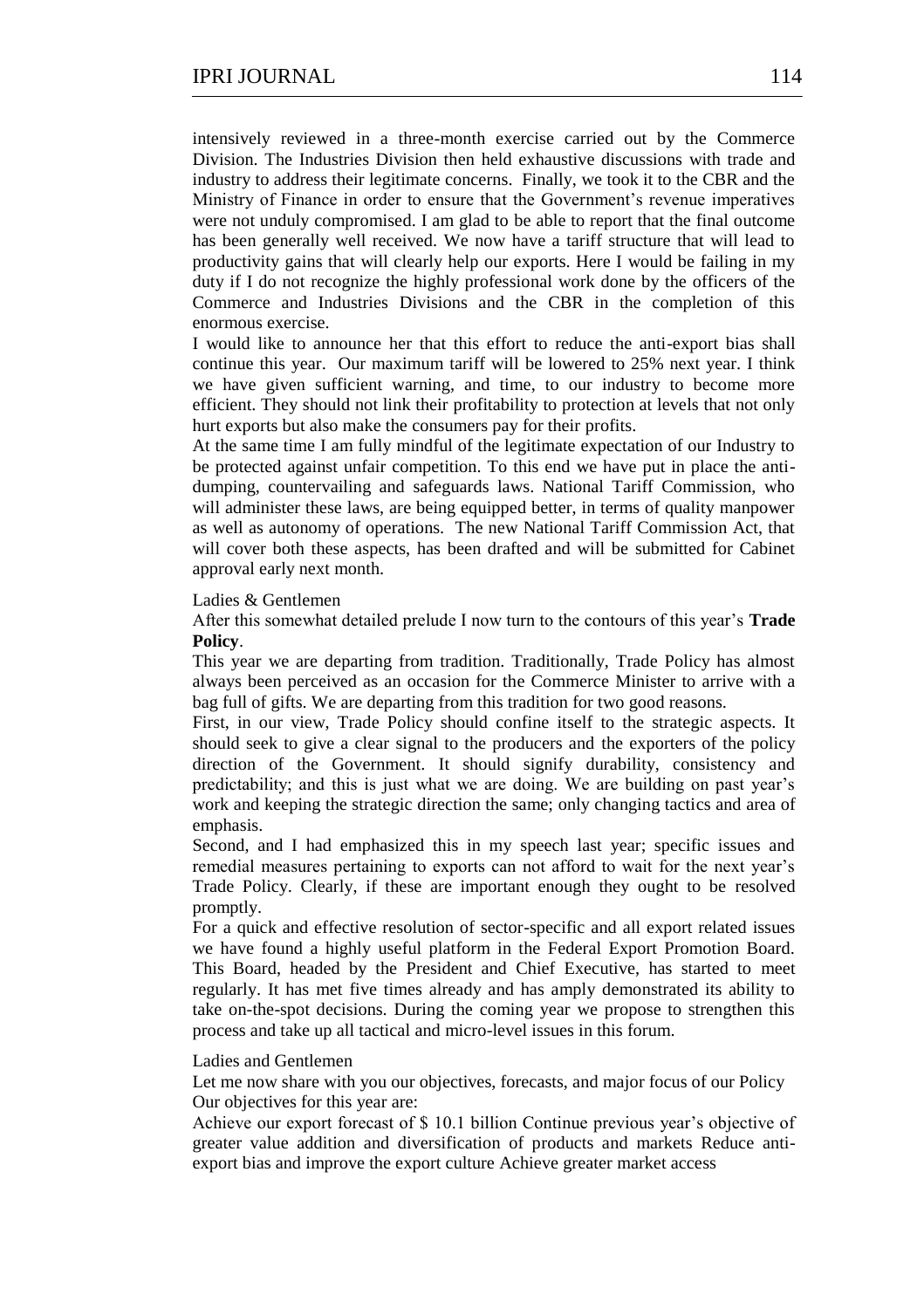In the pursuit of these objectives we will continue to be guided by the demand led strategy developed last year by the Export Promotion Bureau, namely to get a greater market share in our major products, like Textiles, Leathers and Rice.

The focus to develop certain sectors like fishery, fruit and vegetables, gem & jewellry will continue. However, in the light of the tariff reforms greater focus will be placed on engineering, chemicals and ceramics.

We will build on the geographical success, I talked about earlier, in Africa and China, while looking for opportunities in South America & Eastern Europe. The EPB has set country-wise target for each product sector.

Before I give you the overall trade forecasts for the fiscal 2-1-01 I find it pertinent to share with you an overview of the factors that are likely to impinge upon our trade performance during the year.

On the global scene we see a continuation, for some more time, of the slow down in the U.S., with its fall-our effect on the other major markets. Given the time lag between external developments and their effect on Pakistan we feel that the full impact of the slow down will be faced this year.

We also anticipate a stable to soft trend in the prices of primary commodities, including oil. While this will have a benign effect on our import bill it will adversely affect export of our Rice, Cotton, Petroleum products, and, to a certain extent, synthetic textiles.

For Raw Cotton the pundits are forecasting a bearish trend in international prices as the demand is falling short of the supply position. While generally speaking our textile exports do well in years of low cotton prices, our per unit prices will come under increased pressure. Although import of textile machinery these last two years has been quite encouraging we need to do much more in terms of capacity additions - and productivity gains - to compensate for per unit losses.

On the domestic front the roll back of subsidies on export finance and rationalization of drawback rates will require an adjustment effort.

Keeping these and other factors in view we are pitching our exports forecast at \$ 10.1 billion this year. With projected imports of \$ 11 billion we expect the trade deficit to stay below one billion Dollars.

In designing this year's Trade Policy the question that we put to ourselves was: what will it take to facilitate a quantum jump, and then sustain it. In our pursuit for this quest we have closely studied the policies and experiences of several countries around the world. We have come to the conclusion that before anything else the ‗structural weaknesses' need to be corrected.

### Ladies & Gentlemen

Let me submit to you what in my view are the five major **'structural weaknesses'** or the **'fault lines'** of our export effort.

First and foremost it is the exporter profitability. It is axiomatic that if adequate profits are not there the desired effort will not be there either.

The entire export infrastructure has to be smooth and free of irritants so that exporters can devote themselves to production and marketing rather than waiting outside Government offices.

Our competitiveness has to be improved through adequate availability of export finance, greater productivity, and lower tariff—induced costs.

Barriers to entry of new exporters need to be lowered. In every country with significant export growth the main thrust, particularly for product and market diversification, has been led by an emerging generation of exporters, often from the ranks of small and medium enterprises.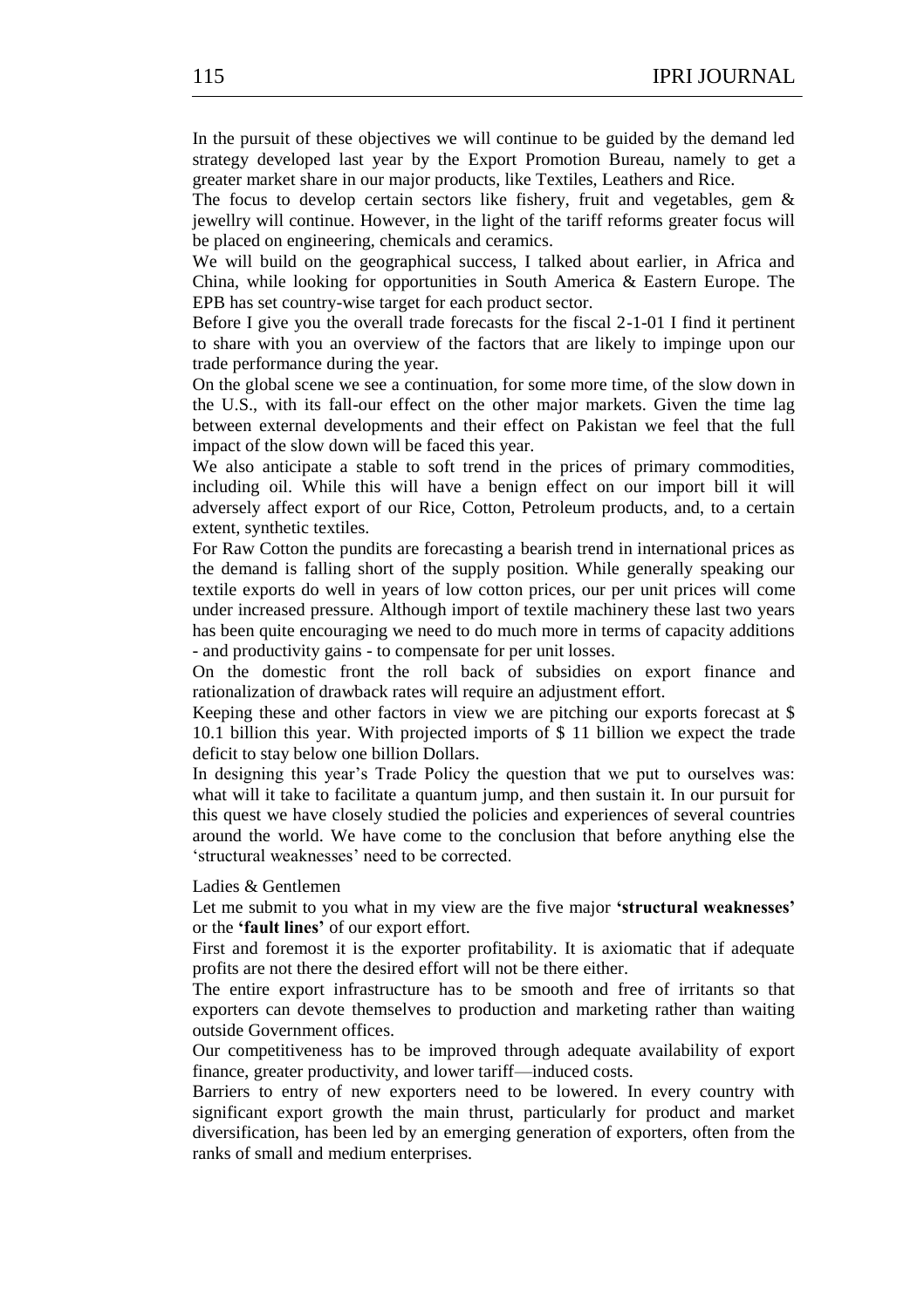Easier and more meaningful access for our products to our main markets abroad. To improve exporter profitability we are taking the following measures.

Delayed refunds have become a matter of acute embarrassment for the Government. It has created serious liquidity problem for our exporters and has hampered growth of exports. We are determined to correct this. We will make sure that the system neither provides for any abuse by the unscrupulous parties nor brooks any delays.

In the meanwhile we will actively market the Duty and Tax Remission for Export (DTRE) rules. Before we do so we will of course remove some of the procedural snags inherent in these rules that have been identified by the Trade. We feel exporter - friendly remission rules will enormously help the exporters as their funds will not be tied up in the duty, excise, and sales tax elements of their input goods. It will also (debug) the refund system by eliminating, quite substantially, the need to seek refunds.

To supplement the DTRE rules it is important that the scheme of Common Bonded Warehouses is immediately revived and put into place. This will reduce the ‗carrying costs' of exporters as they will not need to stock up on a large array of raw materials and accessories. The Common Bonded Warehouses will work as a virtual Duty Free shop for their inputs.

As you are aware the duty drawback rates have been revised. We are not in favour of artificially high drawback rates as such subsidies create a moribund cartel of beneficiaries and discourage the entry of new comers. Having said this, I am informed by several exporters that these revised rates have not been correctly worked out. I have had a word with the Finance Minster and the Chairman CBR who have assured me that all legitimate objections will be fully redressed within the first quarter of this financial year. If Commerce, Industries and CBR can work well together to tackle tariff restructuring, I am sure we can solve refund and rebate issues as well. Inshallah we will.

In addition, we are providing the following facilities to exporters

- i. An exporter who posts at least a ten percent growth over his last year's exports will be allowed to retain 50% of his additional exports in his local foreign currency account. He may use this amount for purchase of machinery and equipment and raw materials and payment of commission, promotional expenses etc.
- ii. Export Development Surcharge will be waived on the additional exports.
- iii. Exporters who show better performance will be given monetary rewards. An ‗incentivization scheme' that seeks to reward three categories of exporters (large, medium and small) for increase in overall exports, new markets, value addition etc. has been devised. An amount of Rs. 2 billion has been allocated for this scheme.

Now a word about export infrastructure. While there are many areas that come in the way of flow of goods and services from the production point to destination, we first want to attack the systemic obstacles in our procedures and process. Outdated laws and regulations, and the plethora of procedural 'formalities' have become a key constraint to accelerating trade. They also impose high compliance costs. Delayering of this multitude of regulations is being consistently cited as a priority reform area.

It is proposed to set up a Deregulation Committee consisting of representatives from the concerned Ministries and Provinces with the following specific task: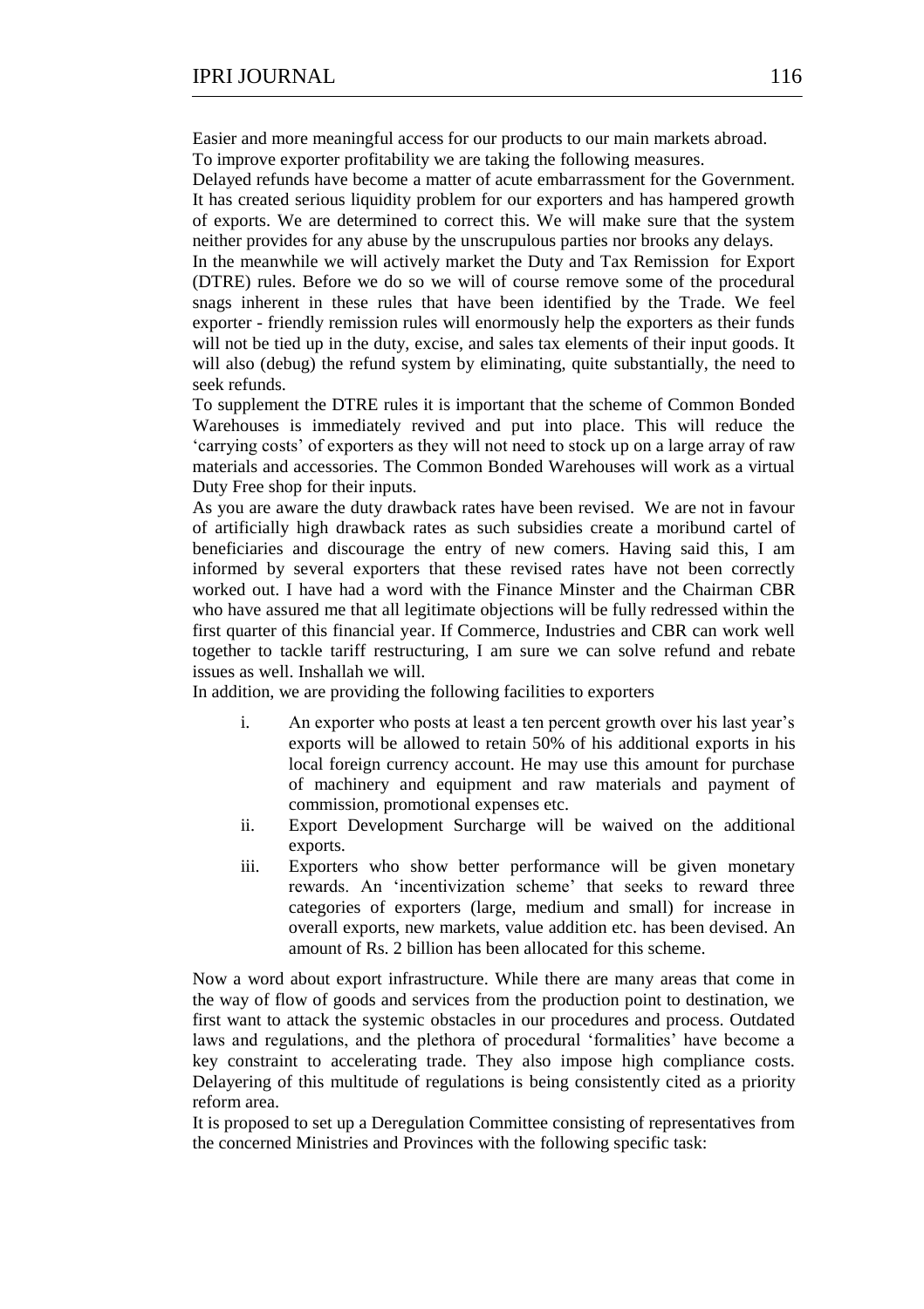Review Commercial regulations and laws constraining competition and/or imposing high and unnecessary compliance costs.

Reduce the public-private interface (reporting requirements, permissions, record keeping, discretionary authority of public officials in granting approvals. etc.) to a minimum.

Identify and remove entry barriers where they exist.

Alongwith the deregulation committee we need to improve certain critical areas of Trade and Transport Facilitation viz the standardization, simplification and harmonization of commercial trade and transport aspects Customs processing procedures. Ports procedures.

All aspects of inland transportation, including multimodal.

We have already started to work on this and the National Trade and Transport Facilitation Committee has become functional. The Secretariat of this Committee is in FPCCI (Pakistan Shippers Council).

#### **Export Finance**

In the area of enhanced export competitiveness export finance occupies a central position. While the ‗subsidy' on export finance has been withdrawn as part of the commitment with the IMF - henceforth interest rates will be linked to Market-based Treasury Bills (MBT) -- we have been working with the State Bank to put together new instruments that will facilitate easier and greater access to export finance.

The main elements of the new export finance package are:

Greater availability. With the subsidy element gone more funds have been ‗unlocked' to make it possible for SBP to provide to the Banks greater funds for export finance; a kind of an "open line of credit". This will enable the banks to get SBP to reimburse to them the credit extended to exporters, without the restrictions of deposit ratio requirement etc. Separately, SBP has set up Credit Advisory committees in various cities to facilitate lending to exporters, especially Small, Medium, and emerging exporters.

Pre-shipment export finance guarantee. A new agency in the private sector (Pakistan Export Finance Guarantee Agency—PEFGA) has been set up that will facilitate SME's to access bank financing for working capital. PEFGA will provide bankable guarantees that may be used as collateral. PEFGA will start its operations during the current month. It is also in the process of finalizing arrangements with international credit insures to provide post-shipment cover. I will formally launch this scheme on 16<sup>th</sup> July, inshallah, when PEFGA opens its doors for business.

Foreign currency export finance facility (FCEF). This \$ 150 million facility will enable exporters to meet their import requirements by borrowing from this facility (in US dollars) at LIBOR \_+2%. Repayment will be made from their export proceeds. ADB has already released the first tranche (\$ 30 million) to the SBP. If there is adequate additional demand for this facility it will be enlarged.

Political risk guarantee (PRG): This facility seeks to convert Pakistan triple C country risk into triple a risk. The PRG facility will effectively transfer key Pakistan country risk into ADB risk, helping to:

Keep Pakistan country limits open for international banks confirming eligible import  $L/C$  's;

Ensure continued access to finance and effectively reduce the cost of import for export production.

The political risks covered will include inconvertibility, debt moratorium, change of law, expropriation and political violence. This facility, due to be launched this month, will help exporters achieve better terms in negotiation of their import L/C's.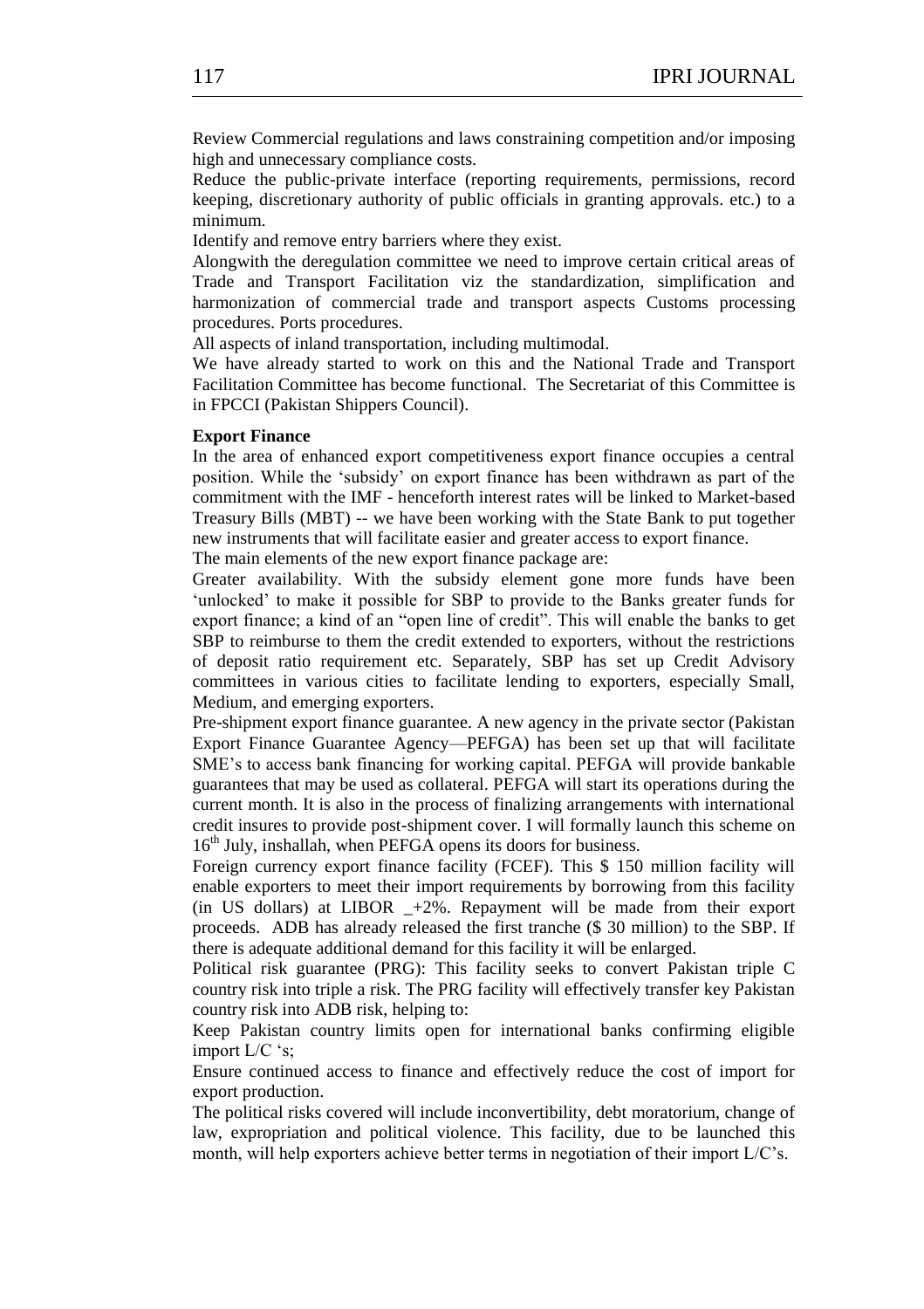New Generation of exporters.

It is important to facilitate entry of new exporters and encourage the emerging ones. As I said earlier it is an established fact that the strongest impetus to export growth comes from the small and medium emerging exporters. Pakistan's subsidy regime and lack of a proactive policy for the promotion of SME's has contributed to raising of barriers for the entry of new comers. This fact at least partly explains our failure to achieve the desired product and geographical diversification.

During the year we propose to induct a large number of new/emerging exporters through a "hand-holding" exercise. Major components of the scheme will be:

Capacity building of identified SME's that will cover product development, quality upgrade, cost reduction measures and sale promotional efforts through private sector professionals. For the first year estimated expenditure of Rs. 20 million shall be provided from the Export Development Fund.

Organically grown ― industrial clusters‖ (Sialkot, Gujranwala, Faisalabad, Korangi etc. etc.) have enormous locked -in potential that can be unleashed by creating the necessary synergy among them. By providing common facilities through collaborative interaction not only will cost reducing economies of scale be generated but the backward linkages will also be strengthened. The basic concept, based on international experience, is being developed in collaboration with UNIDO and shall be launched by the end of the year.

EPB will sponsor special delegations abroad of the selected SME's to explore market prospects. Special facilities will also be provided to these SME's in the overseas trade fairs sponsored by the EPB.

It is proposed to exempt exporters with total export of less than dollar one million from the Export Development Surcharge.

In the context of exports it has long been said that we should produce what the markets want instead of trying to market what we produce. Unfortunately, this has not been possible for want of organizational support through the entire production and supply chain. The linkage between production and markets has been a weak one. To counter this it is proposed to set up special organizations that will be responsible for the furtherance and development of the entire range of activities from production to export marketing. To begin with, organizations for Rice, Engineering, Horticultural, Plastics and Leather products shall be set up. These organizations will be autonomous and run by experts hired from the market, and where-ever we find a willing and institutionally well organized Trade Association we will be happy to entrust it with the responsibility of overall management of the organization.

### **Market Access**

I look upon providing unhindered access for our exports to would markets as the primary responsibility of the Government. If we cannot ensure this the noble philosophy of WTO shall be reduced to naught. WTO will then be looked upon as an instrument of neo-imperialism. I sincerely hope this does not happen and that the whole debate does not degenerate into a North - South battle of attrition of the 60's.

To provide effective market access Ministry of Commerce ha already compiled a comprehensive list of all kinds of barriers that our products are faced with in the various markets. Necessary remedial measures are now being initiated.

On a more pro-active side, we propose to undertake the following specific measures to facilitate effective market access.

Preferential tariffs. Pakistan is placed at a disadvantage in major markets of its export interest (USA, EU, ASEAN) who have regional trading blocks/preferential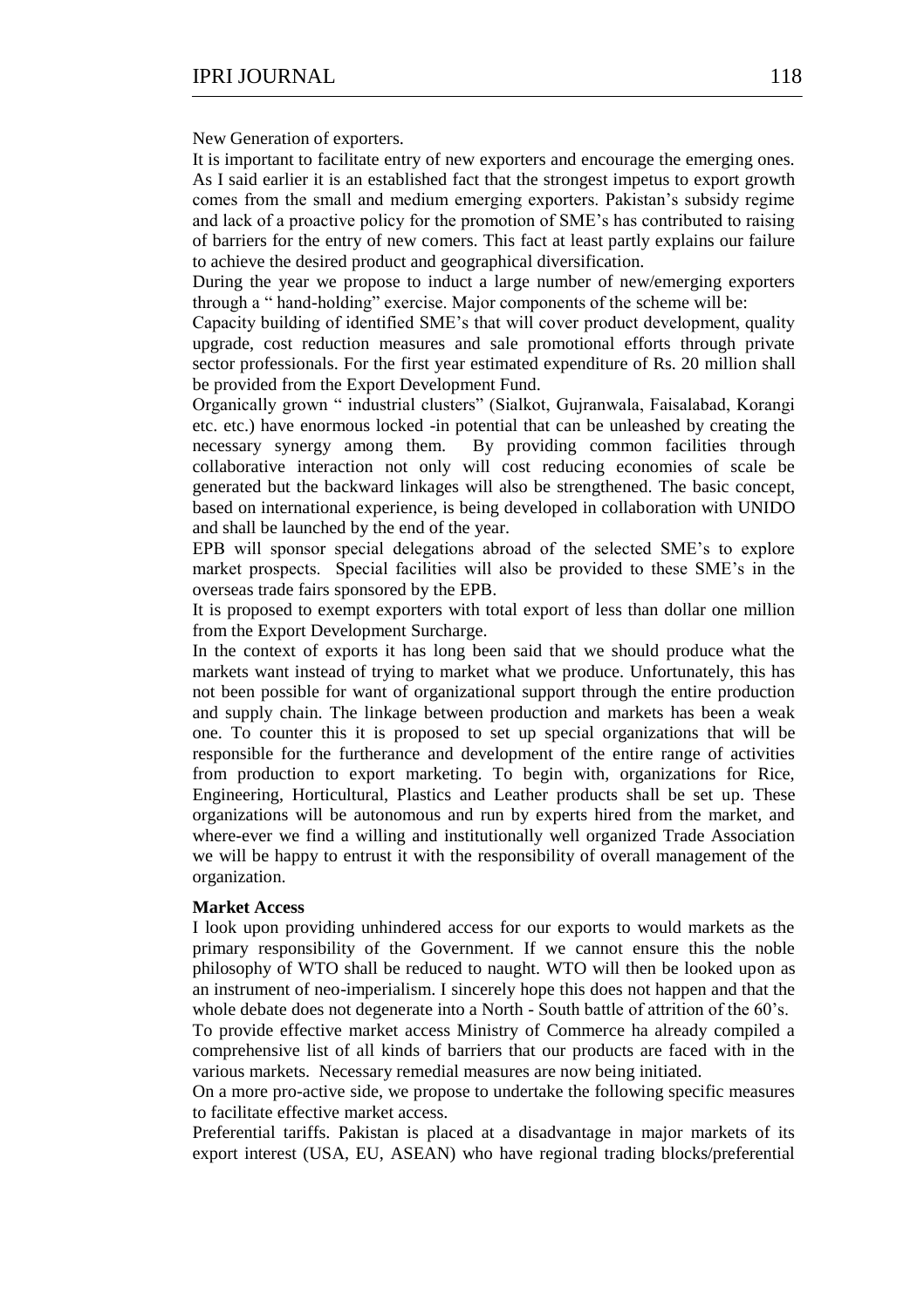tariff rates for some of our competitors. Unfortunately, the two regional trading blocks that Pakistan belongs to (SAARC and ECO) do not provide any meaningful opportunities for Pakistan's exports. We wish to seek, both multilaterally and bilaterally, a more meaningful access to our major markets. Towards this end we are already in negotiation with some of our major trading partners. Lower tariffs for our products will give the desired impetus to our export drive.

Creation of equity assets abroad. One of the weaknesses of our export drive has been our inability to effectively counter buyer perception that Pakistan is an unreliable supplier, especially in terms of quality and " in-time" delivery. To counter this a major scheme is being introduced for Warehousing of Pakistani products abroad. Under this scheme groups of exporters will be encouraged to set up a company in major cities around the would to market their products through ‗bonded stores' in these cities. Partial funding will be provided from the EDF.

This facility will not only reassure the buyers regarding the quality of the products but the 'just in time' delivery will also cut down their carrying costs.

Social compliance. There is an increasing buyer emphasis on the suppliers meeting social, environmental and labour standards. This is in response to strong consumer demand. Barring the major ones our exporters are not geared to meet these requirements and to this extent lose out on significant marketing opportunities.

We are setting up a scheme, through funding from the EDF, to help exporters acquire SA 8000 certification that will clear them, for purchases by major buying houses.

Export to Afghanistan. Currently zero rating of dollar exports to Afghanistan is available on only six items (Cement, Rice, Pharmaceuticals, Glass sheets, G.I. Pipes and Hardware Items). It is proposed to expand this list to include the following products (subject of-course to existing safeguards on zero-rated exports to Afghanistan):

Safety Matches;

Furniture (wood, plastic, metal & fibre glass);

Water Storage Tanks (fibre glass, plastics, and metal);

Tobacco leaf (in crates/cartons);

Gur;

Agricultural machinery, electric motors, pumps, fans, transformers; Leather manufacturers and footwear; and Confectionery items, jams, juices, pickles.

This will not only expand our exports but also help redress a long-standing demand of the NWFP government.

Having deliberated upon the structural weaknesses and our policy response to them, let me assure you I am not suggesting for a moment that this is an exhaustive list of weaknesses; nor that we are the first ones to have stumbled upon them. All I want to say is that we will relentlessly pursue this five point agenda all through the year. To ensure that we do not let this agenda get lost in the maze of government routine I am setting up an Implementation Task Force headed by the Commerce Secretary. I shall personally review the progress of the Task Force every second month, and where necessary take the matter up to the Federal Export Promotion Board for resolution and direction.

### Ladies & Gentlemen

Despite all the rhetoric surrounding it there is one important sector that Pakistan has not so far capitalized upon. This is the export of services. The General Agreement on Trade in Services recognizes 161 services that are globally traded. Except for some attention to I.T Services the sector has been largely neglected. We are looking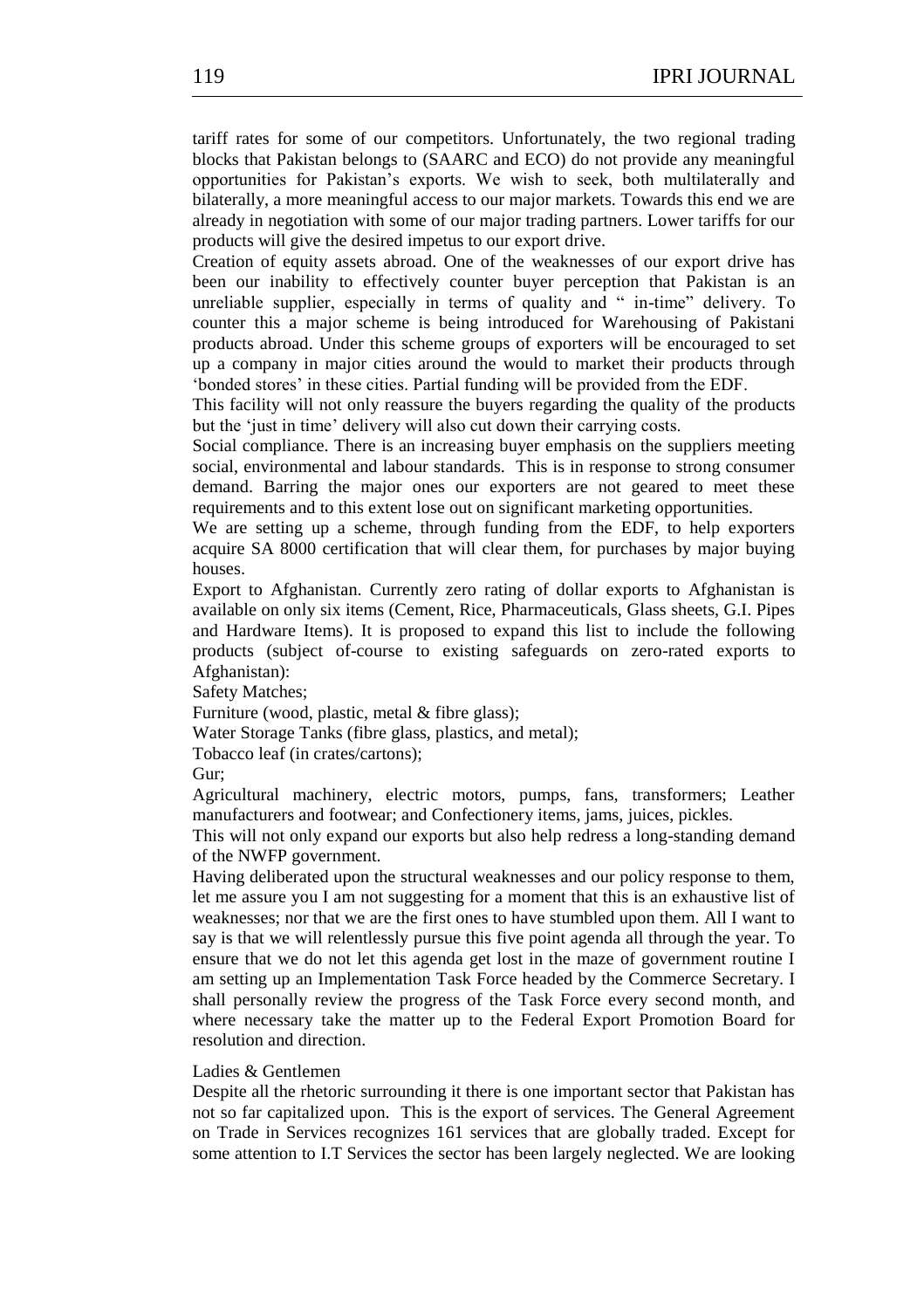upon a one billion dollar accretion to our export in this sector that can be achieved over the short term.

It is proposed to take the following measures to promote the export of services. Institutional Support. It is important to set up an organization that caters to the export needs of all these services and is dedicated to the following objectives:-

- Provide advice and guidance to service providers,
- Interact with the Government agencies to 'debug' the system and seek appropriate remedies and facilities, Take all measures necessary to promote exports, and
- Adjudicate of default cases

This organization will be professionally managed with the stakeholders having the main say in the running of this body. Initial funding shall be provided from the EDF.

While this organization will take some time to get operationalised, we are providing the following facilities to the export of entire range of 'services'

- i. Retention from export proceeds for commission etc.  $\omega$  35%, as is the case with I.T.
- ii. Permission to export equipment from Pakistan, without a bank guarantee, and its free re-import upon conclusion of contract.
- iii. Facilities from banks for bonds, performance guarantees and advance payments. Details will be work out in consultation with State Bank of Pakistan/Banks/Insurance Companies.
- iv. Work actively to provide Technical Assistance to friendly countries for this sector.

Of the many different service categories we hope to see Financial, Architectural, Educational, Engineering, Construction and Technical Services to be among the first to take advantage of the facilities being provided.

### Ladies & Gentlemen

It is also important that we prepare the groundwork in new sectors for further exports. A new area started a few years ago was local assembly of Televisions. The encouragement given last year has enabled this activity to progress substantially. Encouraged by the success we have now finalized what is known as the Emerging Electronic Products Assembly Scheme (EEPAS). Under this scheme we have expanded the range of products to include mobile phones, cassette players, electronic calculators. DVD players etc.

Objective of this scheme is to become a recognized world-class assembler of local and foreign branded goods. It will encourage investment and create employment, especially for women. Once adequate experience has been gained we hope these products will become export earners.

In order to enable investors to chart out their own course the following main facilities are announced:-

- i. EEPAS is an ongoing scheme and there shall be no deletion programme for the next 5 years.
- ii. CKD kits would attract customs duty of 5%.
- iii. EDB and CBR will work together with stakeholders for necessary survey reports etc.
- iv. There will be no limit on number of units any assembler may like to assemble.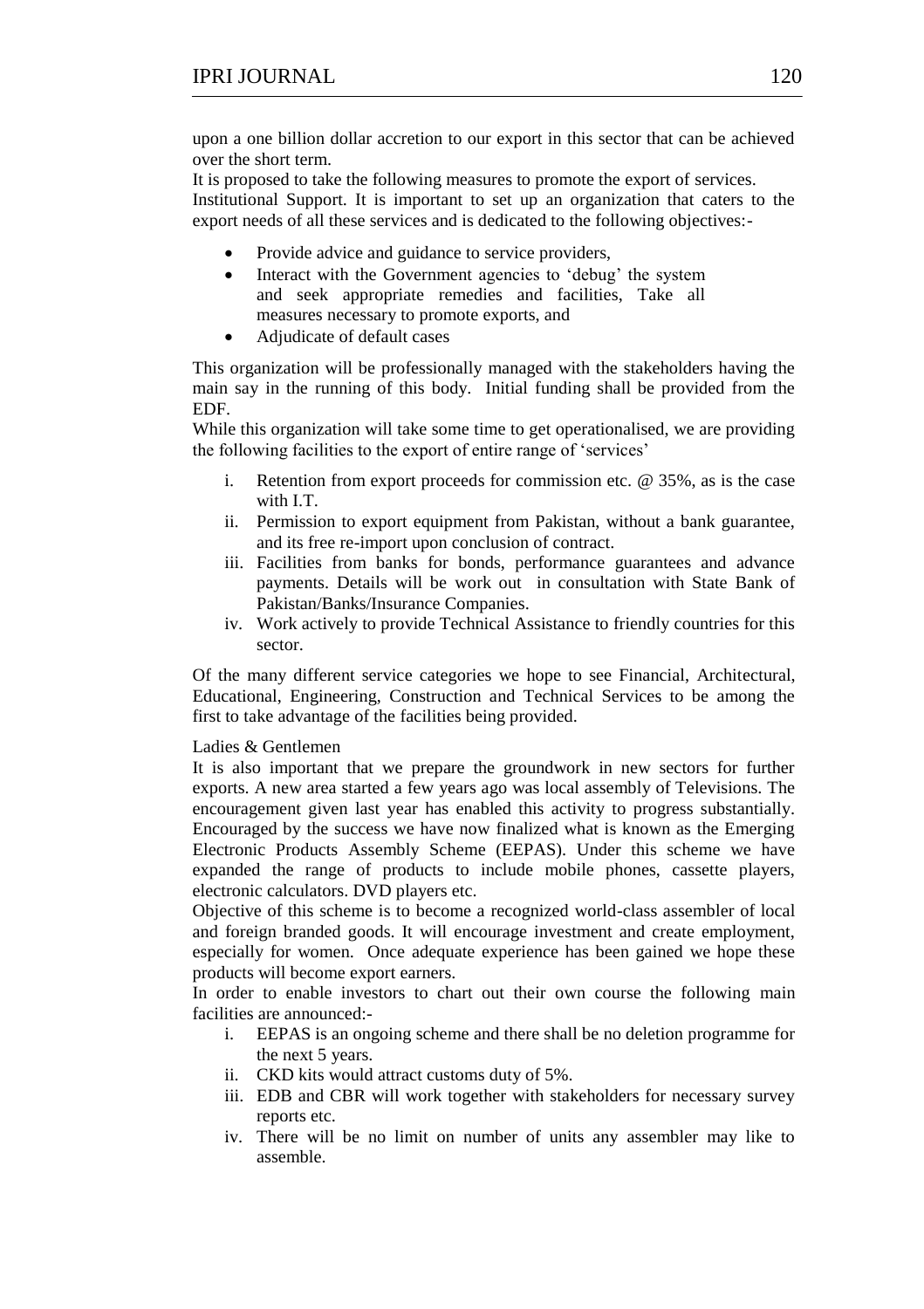With the formulation of this policy we hope investment and job creation will start and locally assembled products will be available in the market.

To sum up, Ladies and Gentlemen, the focus of this year's policy is on correcting the fundamentals. Yes, it is short on incentives and rewards, but having carefully studied the last five or so 'incentive-studded' Trade Policies. I am convinced the way forward is in visiting and resolving the key constraints to a sustainable export growth. The basic export strategy has been developed together with the stakeholders and this is being maintained and you will agree that long-term thinking is setting in. The fundamentals to correct our refund, rebates, export finance, less government and market access. We are determined to resolve these, and as always in full consultation with the exporters.

In my speech last year I had said, " things today are more challenging than yesterday". The emerging world environment obliges me to add that things will be even more challenging next year. However, we have all worked hard together and achieved a record figure. Let us resolve to maintain this tempo, and build on our successes and release our full potential.

We may have missed the 10 billion dollar mark but I draw sustenance from the \$ 1.4 billion increase during these last tow years and the significant volumetric increases posted by us. This is a tribute to the determination of our exporters. I have no doubt the same determination will help them prevail against all odds. We can do it and Inshallah we will.

Pakistan Zindabad.

### DOCUMENT # 2

#### AGRA SUMMIT 2001

## Arrival Statement of President General Pervez Musharraf in New Delhi July 14, 2001

On my arrival in India at the kind invitation of Prime Minister Atal Bihari Vajpayee, I would like to extend warm greetings to the Government and people of India on my personal behalf and on behalf of the people of Pakistan. I have come with an open mind and look forward to my discussions with Indian leaders on establishing peaceful, tension-free and co-operative relations between our two countries.

For the sake of economic prosperity and peaceful co-existence, Pakistan and India need to maintain dialogue to resolve disputes and to explore opportunities for improving bilateral relations. I am glad that this dialogue has now been resumed. For more than half a century, the Kashmir dispute has cast a shadow on relations between Pakistan and India. In my talks with the Indian leaders, I will be looking forward to a meaningful, frank and substantial discussion urging them to join hands with us in resolving this dispute in accordance with the wishes of the Kashmiri people. This will facilitate resolution of other issues and lead to a full normalization of relations. I am hopeful that my talks with Prime Minister Vajpayee will pave the way for better relations between Pakistan and India.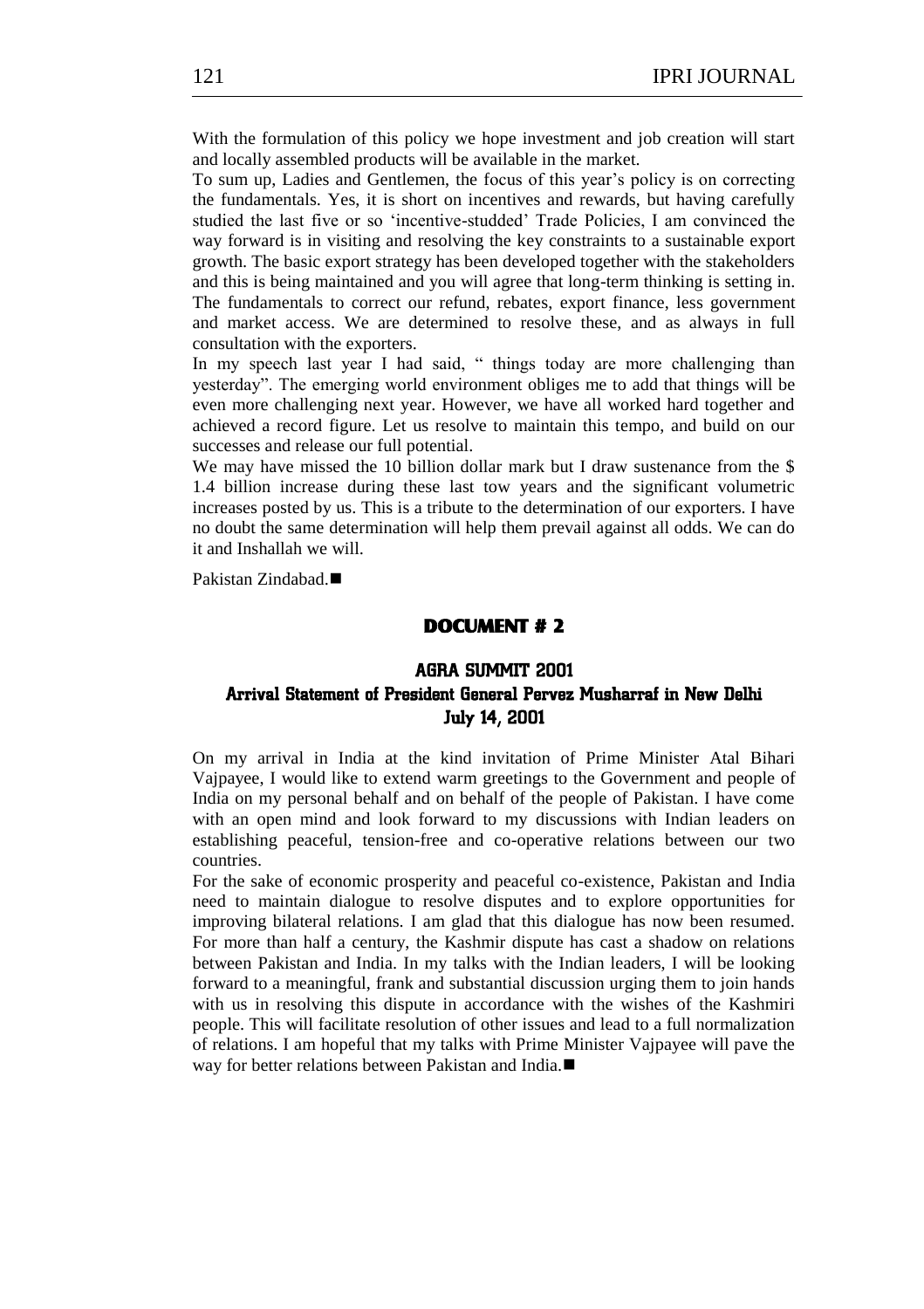### DOCUMENT # 3

## Speech by President General Pervez Musharraf at Banquet in New Delhi 14 July, 2001

Bismillah

Your Excellencies the President and Mrs. Narayanan Your Excellency Prime Minister Atal Bihari Vajpayee Distinguished Guests Ladies and Gentlemen Assalam-o-Alaikum

It is a privilege and a pleasure for my delegation, my wife and myself to visit India and its historic capital. We are also looking forward to visiting Agra and Ajmer Sharif in the next two days. To us in Pakistan, these are familiar names that evoke glorious memories of powerful empires of a flourishing culture and of saintly figures that stirred the souls of countless millions. On our return to Pakistan, we will carry with us indelible images of the richness of this historical legacy.

I thank you, Mr. President, for the warm hospitality extended to us since our arrival in Delhi, the city where I spent my early childhood. I thank you also for the opportunity, my wife and I had, earlier this evening, of meeting you and the gracious First Lady, Mrs. Narayanan. Your wisdom and warmth of personality have left a deep impression on both of us.

My meeting with Prime Minister Vajpayee, at lunch today, was extremely rewarding. I am deeply impressed by his wisdom and dignity. During the next two days, we will hold discussions on the future direction of our difficult and troubled relationship.

My presence in your great country brings to an end a hiatus of more than two years, which I believe, has not served the broader interests of either side. As neighbouring countries, we need to bridge the gulf that divides us. I come to India with this purpose.

Fifty-four years ago to the day, in this city, the Founder of Pakistan, Quaid-e-Azam Muhammad Ali Jinnah, said and I quote " sincerely hope that relations between Pakistan and Hindustan will be friendly and cordial. We have a great deal to do, both states, and I think that we can be of use to each other, not to say to the world. Being neighbours, from our side, I do not think you will find goodwill wanting" unquote. Mahatama Gandhi, Bapu of Indian Nation, also laid down his life in the cause of non-violence and peaceful coexistence.

Fifty-four years and two generations have passed since then. The world has entered a new century and a new millennium. Regions around the world are focusing on reducing tension for economic prosperity, social well-being and poverty alleviation. Regional associations for this purpose are gaining strength.

Where does our region stand? With  $1/5<sup>th</sup>$  of the world's population our masses live in poverty and deprivation. Our region needs co-operation, mutual trust and peace.

I believe in Quaid-e-Azam's vision of good relations between Pakistan and India. I believe also that this vision is not beyond our grasp. I have come to India because I would like to do everything possible to realise the dream of the Quaid-e-Azam.

The legacy of the past years is not a happy one. Our two countries have been through wars. Blood has been spilt; precious lives have been lost. We have been locked in mutual suspicion and hostility. We have paid a heavy price for it. We owe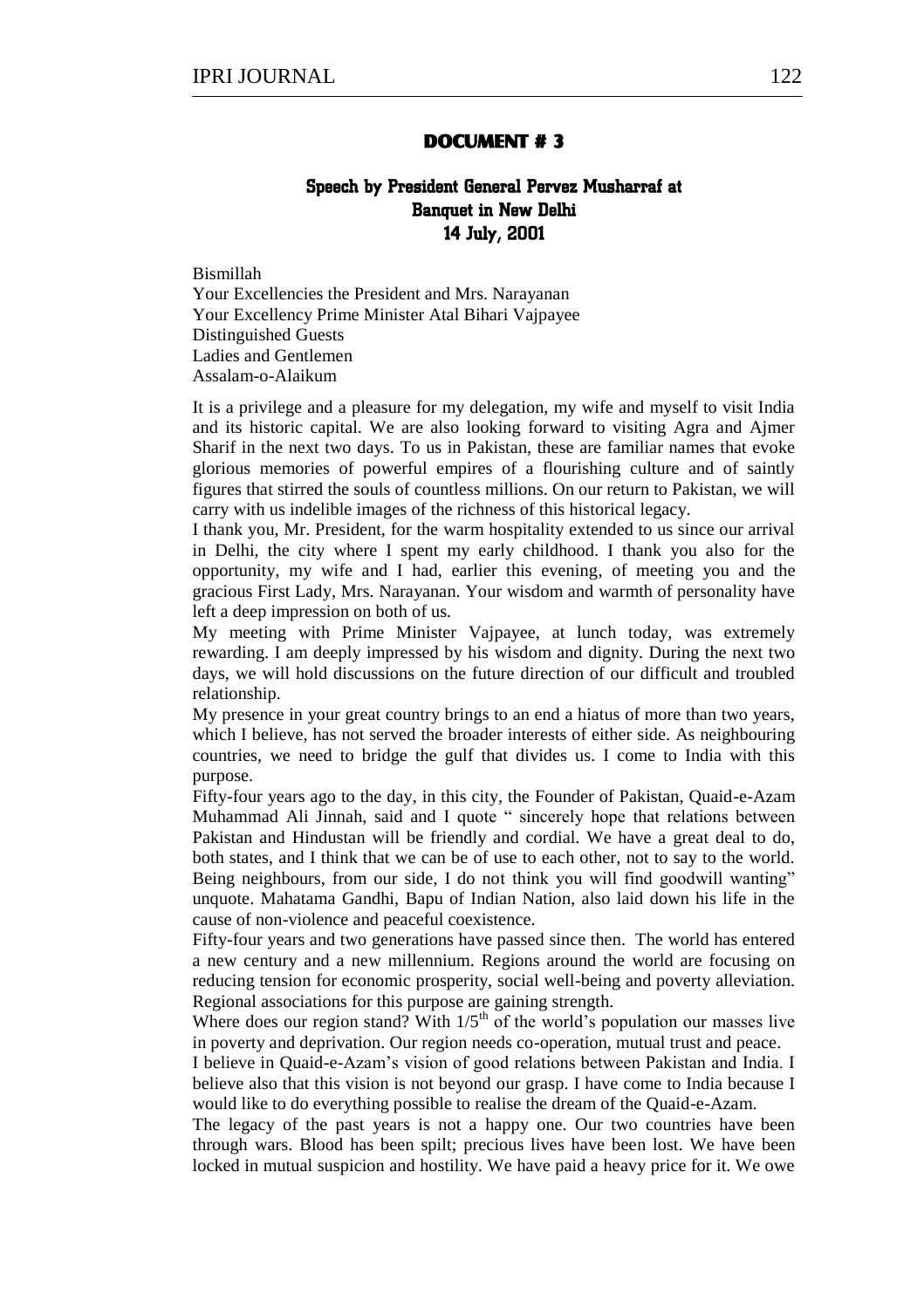it to our future generations to do our utmost to open a new chapter of good-will and cooperation.

We must not allow the past to dictate the future. Our nuclear status imposes new responsibilities on us. We must overcome the burden of history. Other nations have done it. We must also do so.

The experience of the last decades and more is before us. The Jammu and Kashmir dispute continues to block progress towards normalisation of our relations. I believe that there can be no military solution of this dispute. It can and must be resolved peacefully. We must be bold enough to face this issue squarely and resolve it once and for all. This indeed, will open a new chapter of fruitful relations between our two countries and also put an end to the sufferings of the people of Kashmir.

Our capabilities and responsibilities in the new century no longer offer us the option of continuing on the path of a sterile impasse, continued hostility and mistrust.

I am deeply committed to finding a path towards normal relations between our countries. I would like communications to open, trade to flourish, mindsets to change and stereotypes to disappear. The children of Pakistan and India must not be made to live under the constant shadow of conflict. They must also not be made to live in deprivation and crippling poverty. The energies of our peoples must be diverted to the immense and challenging task of social and economic uplift of banishing misery and ushering in an era of progress and prosperity.

I would like to conclude with another quote from Quaid-e-Azam Muhammad Ali Jinnah on the eve of his departure for Karachi from New Delhi on  $7<sup>th</sup>$  Aug. 1947 he said, "The past must be buried and let us start afresh as two independent sovereign states of Hindustan and Pakistan. I wish Hindustan prosperity and peace". Unquote. Today again I urge you to join me in this noble endeavour. Let us begin this effort now. Let us today embark upon this challenging and rewarding task. Let us join hands in building a better future for our succeeding generations.

With these words, I request you to join me in wishing health, happiness and wellbeing for his Excellency the President and Mrs. Narayanan, progress and prosperity for the people of India and peace and security for the entire region. Thank you, Excellency.■

### DOCUMENT # 4

## Speech by the President of India, K. R. Narayanan at the Bouquet in Honour of General Pervez Musharraf, the President of the Islamic Republic of Pakistan on July 14, 2001

Excellency President Musharraf, Begum Musharraf, Distinguished Guests from Pakistan, Ladies and Gentlemen,

It is with the greatest pleasure that I extend to you and Begum Musharraf and the distinguished members of your delegation, a cordial welcome on behalf of the Government and the people of India. You must have, Excellency, sensed the warmth with which Delhi is welcoming one of its distinguished sons on his first visit to the city after nearly half a century. From this capital city that throbs with old and new history, the heart of a modern and resurgent India, may I give expression to the hope of our people that your visit, on any reckoning a historic one, will open a new chapter in the relations between our two countries that will enable us to walk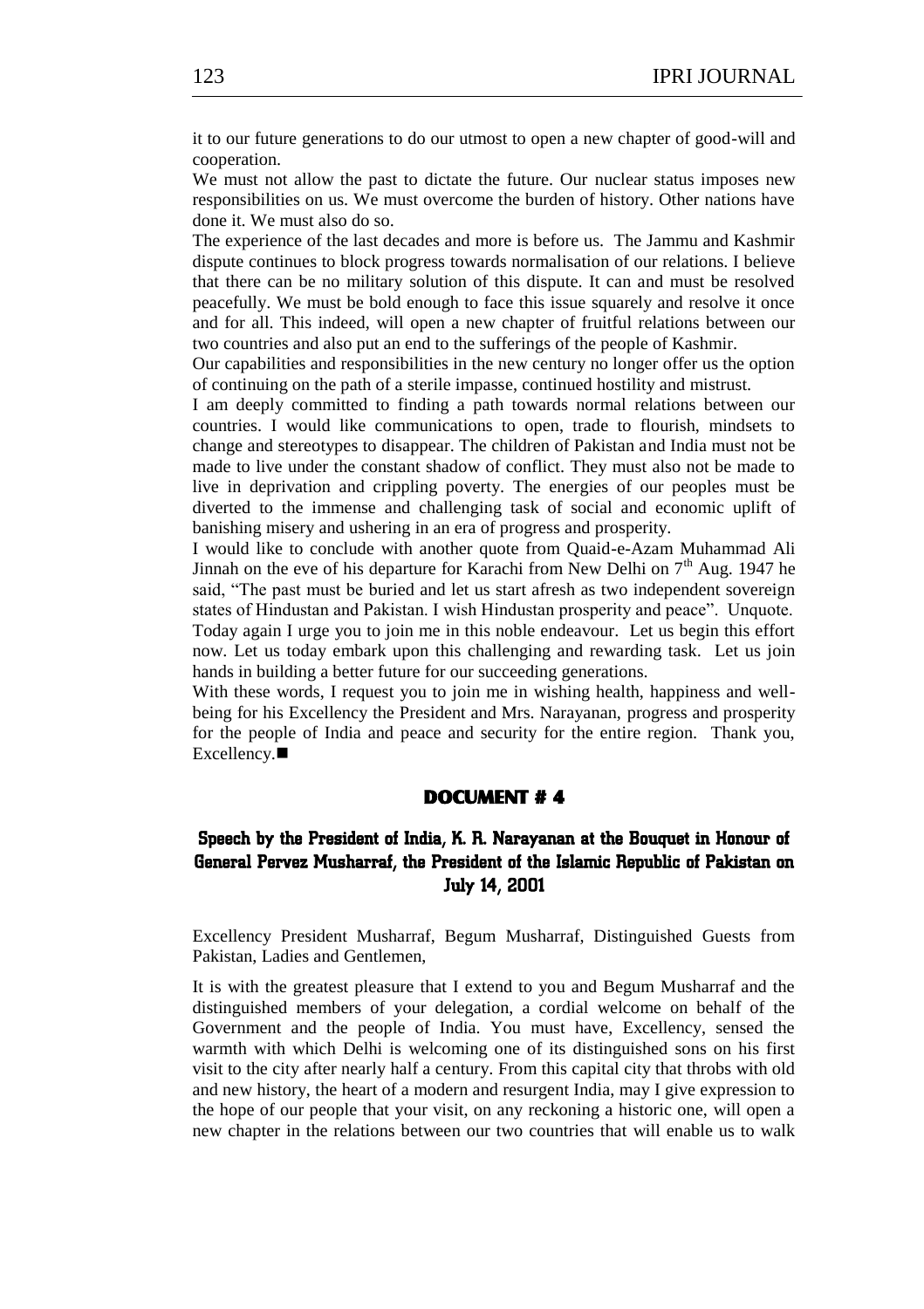together on the high road of peace and friendship to our common goal of progress and prosperity.

In 1945-46, when the partition of India appeared almost inevitable, Pandit Jawaharlal Nehru, sitting in a cell in a British jail, wrote in his book "The Discovery of India" and I quote "It is obvious that whatever be the future of India, even if there is regular partition, the different parts of India, will have to co-operate with each other, in a hundred different ways". And after the partition took place, he declared his belief that "it is to India's advantage that Pakistan should be a secure and prosperous State with which we can develop close and friendly relations." Quaid-e-Azam Mohammed Ali Jinnah expressing the same sentiment to the press said that "now that the division of India has been brought about by a solemn agreement between the two Dominions, we should bury the past and resolve that, despite all that has happened, we shall remain friends". There are many things which we need from each other as neighbours, morally, materially and politically, and thereby raise the prestige and status of both the Dominions". It is this vision of the future articulated by the leaders of both our countries that we have to pursue as the unfinished agenda of partition for resolving all the differences between us and for ensuring peace and prosperity for our peoples.

India, Your Excellency, is home to one-sixth of humanity. It is a nation of unparalleled diversities, held together by the spirit of tolerance, by its policy and practice of secularism, and its deep attachment to democracy. The words of Emperor Ashoka still rings in our ears, "all sects deserve reverence . . . By thus acting a man exalts his own and at the same time does service to others". It was the same message that Akbar the Great proclaimed. I recall the words of Quaid-e-Azam Mohammed Ali Jinnah in Pakistan Constituent Assembly when he referred to the tolerance and goodwill that Emperor Akbar showed to all as something that should be followed and practised. We in India hold fast to the fundamentals of tolerance and secular democratic principles and it is our conviction that on the basis of these principles India and Pakistan can regulate their relationship to one of genuine peace, friendship and co-operation.

Excellency, history has left behind many issues and problems between our two countries. But the major and the overriding issue for the millions that inhabit the sub-continent is that of poverty, illiteracy and ill health, in short general and massive deprivation. You have, Excellency, often talked about this. In India it has been our main preoccupation since Independence to eradicate poverty and to elevate the levels of living of our people. $\blacksquare$ 

### DOCUMENT # 5

### Text of Foreign Minister Abdul Sattar's Statement July 16, 2001

The following is the text of statement issued by Foreign Minister Abdul Sattar here on Tuesday, a day after the summit between Indian Prime Minister Atal Behari Vajpayee and Pakistan President Pervez Musharraf.

President Pervez Musharraf has returned from India optimistic about prospects for better relations between Pakistan and India. Considerable progress was made in summit level discussions and in evolving the text of a declaration.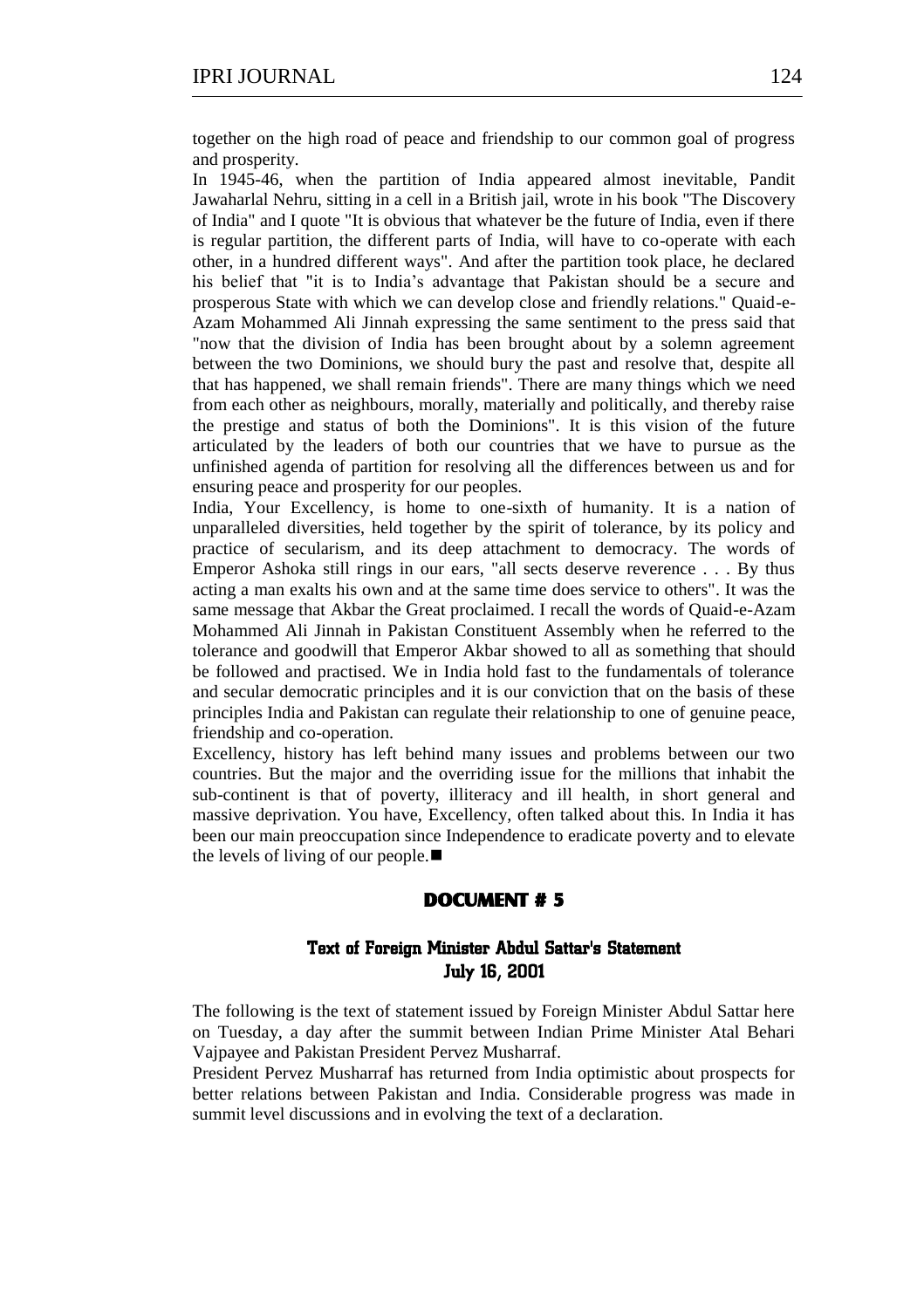It is unfortunate that the expected consummation did not materialise. Nevertheless, the president remains convinced that the existing goodwill on both sides can and will achieve mutually desired results.

President Musharraf and Prime Minister Atal Behari Vajpayee share a common vision of peace, progress and prosperity for their peoples in the 21st century. The president has complimented the Indian Prime Minister for the gracious initiative to invite him for the resumption of dialogue between the two countries after a hiatus of nearly two years.

Recognising the benefits of peace and cooperation between the two neighbouring countries, President Musharraf and Prime Minister Vajpayee held wide-ranging discussions on Pakistan-India relations, particularly on Jammu and Kashmir.

They affirmed commitment to addressing each other's expressed concerns, creating an environment conducive to the establishment of peaceful, friendly and cooperative ties, for the welfare of the two peoples.

While in New Delhi, President Musharraf welcomed the opportunity to meet with the leaders of the All Parties Hurriyat Conference. We hope India would accord them travel documents to visit Pakistan for consultations.

Time did not permit substantive discussion on any specific issue. But valuable progress was made at Agra on evolving a structure for a sustained dialogue process, that would take up Jammu and Kashmir, peace and security, and terrorism and drug trafficking at the political level.

Economic and commercial cooperation, Siachin, Wuller Barrage, Sir Creek and promotion of friendly exchanges in various levels would be addressed at the level of high officials.

All these issues need to be addressed purposefully, constructively and in an integrated manner, with a sense of urgency.

Responding to press questions, the President of Pakistan was forthcoming on discussion of any issues of concern to India. He emphasised again and again that realism requires a focus, and that progress on settlement of Jammu and Kashmir would be conducive to normalisation of bilateral relations.

Prime Minister Vajpayee has accepted our president's invitation for a return visit. The two leaders are expected to meet in New York in September and continue efforts to promote agreement. The goodwill between them is an asset for better relations between the two countries.

President Musharraf had a valuable opportunity to meet a large number of prominent Indian leaders. His exchanges of views with intellectuals and media luminaries will no doubt contribute to better mutual understanding.

Enlightened opinion in India is no less keen than that in Pakistan to extricate bilateral relations from the time wrap in which they have been trapped for 54 years.

Like the Indian Prime Minster, the Minster for External affairs, Mr Jaswant Singh brought equal goodwill to the task of translating the convergence of thoughts at the summit level into words.

The two sides came very close to bringing the declaration close to adoption and approval. In fact twice yesterday it appeared we had succeeded in arriving at a mutually acceptable formulation. It is unfortunate that the fruition of the exercise was aborted.

The Agra Summit remained inconclusive but it did not fail. In fact, the two leaders succeeded in covering a broad area of common ground in the draft declaration. That will provide a valuable foundation for the two leaders to reach full agreement at their next meeting.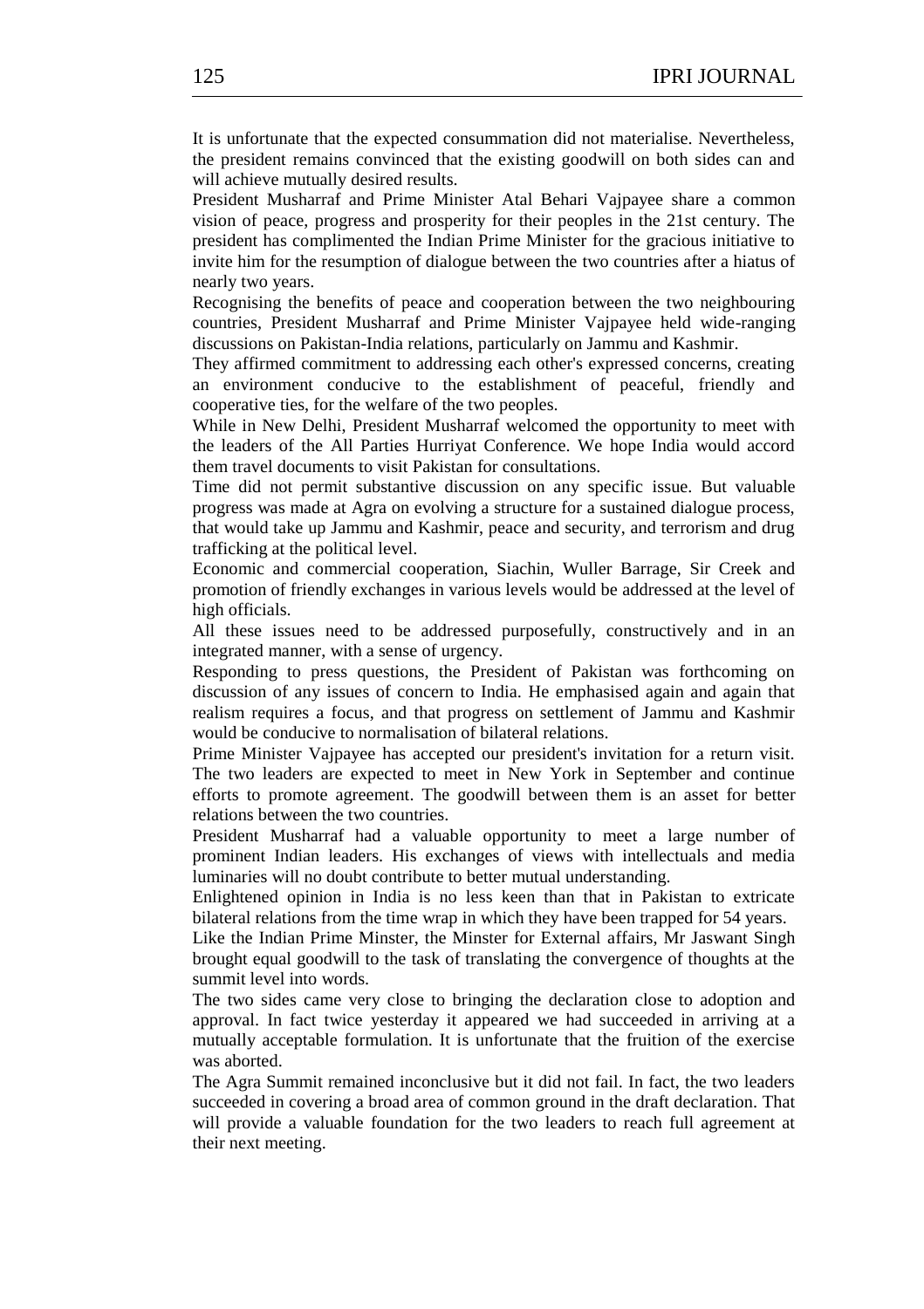Compliments are due also to intellectuals, media and the common people in India as in Pakistan for their contribution to building an environment of opinion conducive to forward movement. Heartened by the prevalent goodwill, President Musharraf believes popular support will be an asset also to leaders in India who want to work for a future better than the past." $\blacksquare$ 

## DOCUMENT # 6

## President General Pervez Musharraf's Press Conference 20 July 2001

#### **Opening Statement**

My visit to India was a mission of peace and friendship. I went to India to discuss ways of closing the chapter of hostility and confrontation between our two countries and to urge the Prime Minster of India to join hands with me in opening an era of friendship, good-neighbourliness and co-operation. In undertaking the visit to India, I was guided by the conviction that the legacy of mistrust between Pakistan and India can and must be overcome. As neighbours, the two countries have no other option but to live as friends. We both need an environment of peace and security. Development of normal, good-neighbourly relations between the two countries is in the interest of both. Pakistan is firmly committed to this goal.

The failure to resolve disputes between Pakistan and India has retarded economic and social development. Having become nuclear powers, it is even more essential that we take steps to remove the underlying causes of tension and confrontation. I held a series of meetings with Prime Minister Vajpayee on Pakistan- India relations. These meetings, the first at the Summit level between the two countries in the new century, were held in a cordial atmosphere and were marked by complete candour. I was impressed by Prime Minister Vajpayee's commitment to the normalisation of our bilateral relations. Our ultimate goal is the full normalisation of relations with India. We would like to see enhanced trade and economic co-operation, free travel and increased cultural exchanges. All this can be achieved if disputes that exist between us are resolved and there is no tension and mistrust. A just and peaceful resolution of Jammu and Kashmir dispute in accordance with the wishes of the Kashmiri people is central to the normalisation of relations.

In my talks with the Indian Prime Minister, I stressed that we have a historic opportunity to resolve the Jammu and Kashmir dispute and develop peaceful, tension-free and co-operative relations. This opportunity must be seized. I emphasised that a settlement of Kashmir would open the doors of friendship and cooperation. The road to this destination cannot bypass Kashmir.

I reiterated our view that a settlement of the Kashmir dispute must be in accordance with the wishes of the people of Kashmir. The APHC must participate in negotiations on the future of Kashmir.

During my visit to India, I had very useful discussions with the APHC on a peaceful settlement of the Jammu and Kashmir dispute. I assured them that Pakistan will continue to extend its moral, political and diplomatic support to the just struggle of the Kashmiri people. My visit to India marked the end of a two-year hiatus in Pakistan-India dialogue. It was our effort at the Summit meeting that this dialogue should be institutionalised. It was also our effort that discussions on a peaceful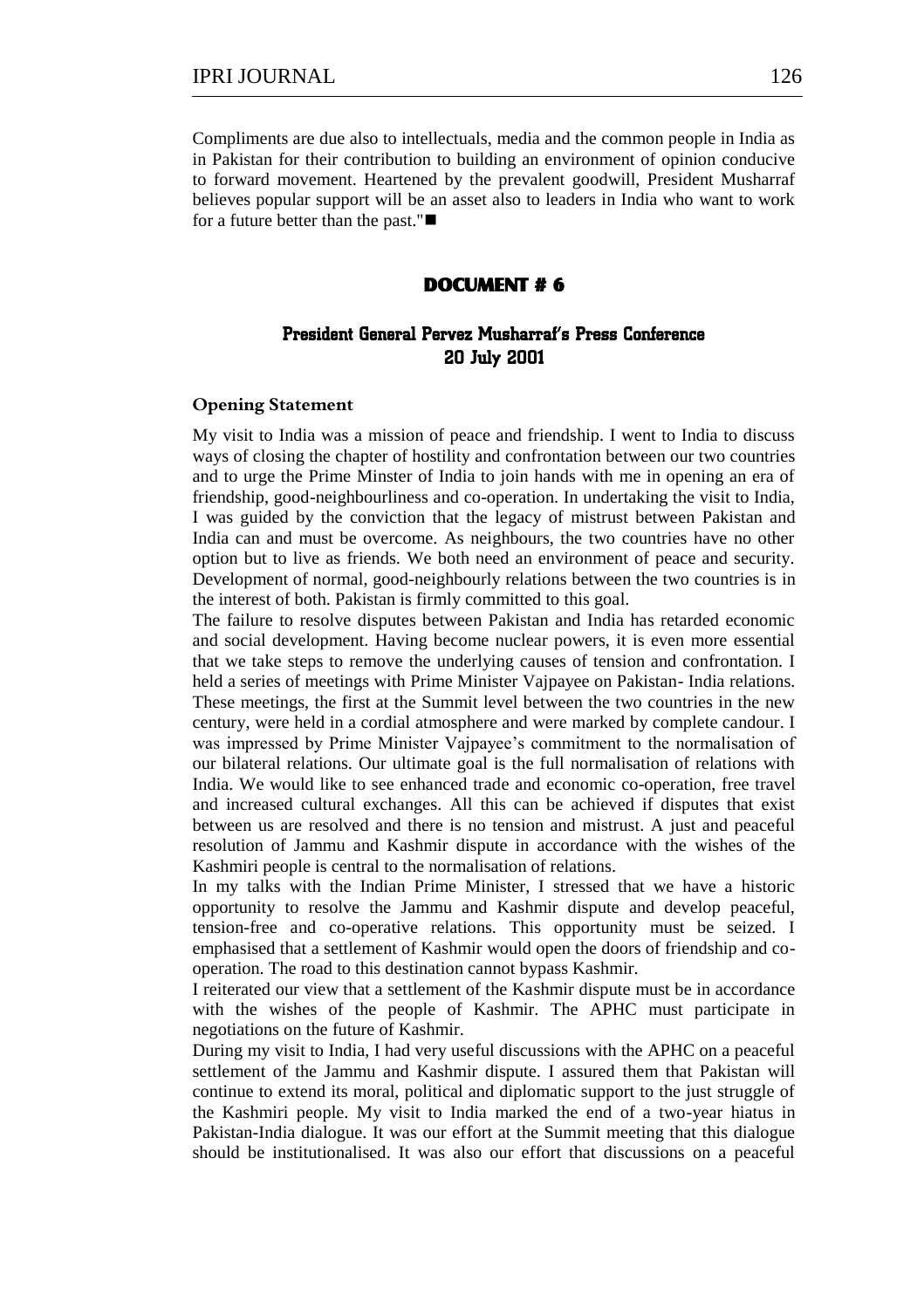settlement of Kashmir should take place at a political level and should be substantive and meaningful. We were prevented from signing the mutually agreed Joint Declaration because the Indian side had second thoughts about it. We are disappointed that a Joint Declaration which could have laid down the road map for the establishment of a peaceful tension-free and co-operative relationship between the two countries could not be signed. Nevertheless, we reached understandings which signify a substantial forward step in our bilateral relations. Pakistan would like to build on this and move rapidly towards the destination of amity, goodneighbourliness and co-operation with India.

Pakistan attaches particular importance to a discussion on nuclear risk reduction and nuclear-related confidence building measures. We are committed to a nuclear policy of restraint and responsibility. We have strengthened custodial controls in Pakistan. The two countries need to take further steps, unilaterally and jointly, to reduce the risk of accidental and unauthorised use of nuclear weapons. We look forward to discussions on this issue at the level of Foreign Ministers.

We also discussed the important issue of regional co-operation in South Asia. We agreed that the SAARC process should be fully resumed in accordance with the Charter and that the Eleventh SAARC Summit should be convened on the earliest possible dates. Prime Minister Vajpayee has accepted my invitation to visit Pakistan. We also agreed to meet in New York on the sidelines of the UN General Assembly this September. The Foreign Minister invited his Indian counterpart to visit Pakistan at an early date. We look forward to these visits to carry forward the process initiated at Agra. Pakistan remains committed to the path of amity, goodneighbourliness and co-operation with India. The Agra Summit was an important step on this path. We intend to continue this journey.

### DOCUMENT # 7

### AGRA SUMMIT

## Breakfast Meeting of President of Pakistan General Pervez Musharraf with Indian Print and Electronic Media, Agra July 16, 2001

First of all let me say it is indeed my pleasure to be in the company of such luminaries as the High Commissioner is saying and that certainly you are. I see most of you or have heard most of you or read most of you, so it is really my pleasure indeed that you have joined me for this breakfast. I am grateful to my High Commissioner who arranged this breakfast, meeting.

I think this is a very historic event that we are passing through. We can, I would say, really convert it into a historic one for India and Pakistan. And I have certainly come here with this idea that we need to convert our relations, we need to turn the comer, we need to certainly improve our relations for the sake of this region. I am extremely conscious that this is the only region which is economically deprived, which is not collaborating for economic well-being of the people, and all this happening because of just one thing i.e. the Indo-Pak conflict, the Indo-Pak differences, tensions. So therefore, quite clearly any sane person would like this conflict or differences or tensions: removed. I come here with this in mind. But I would like to emphasize one thing certainly which must be understood and which is nothing great that I am saying. Every country has its principles, has its stands, has its dignity and honour to guard. In this regard we do understand India is the biggest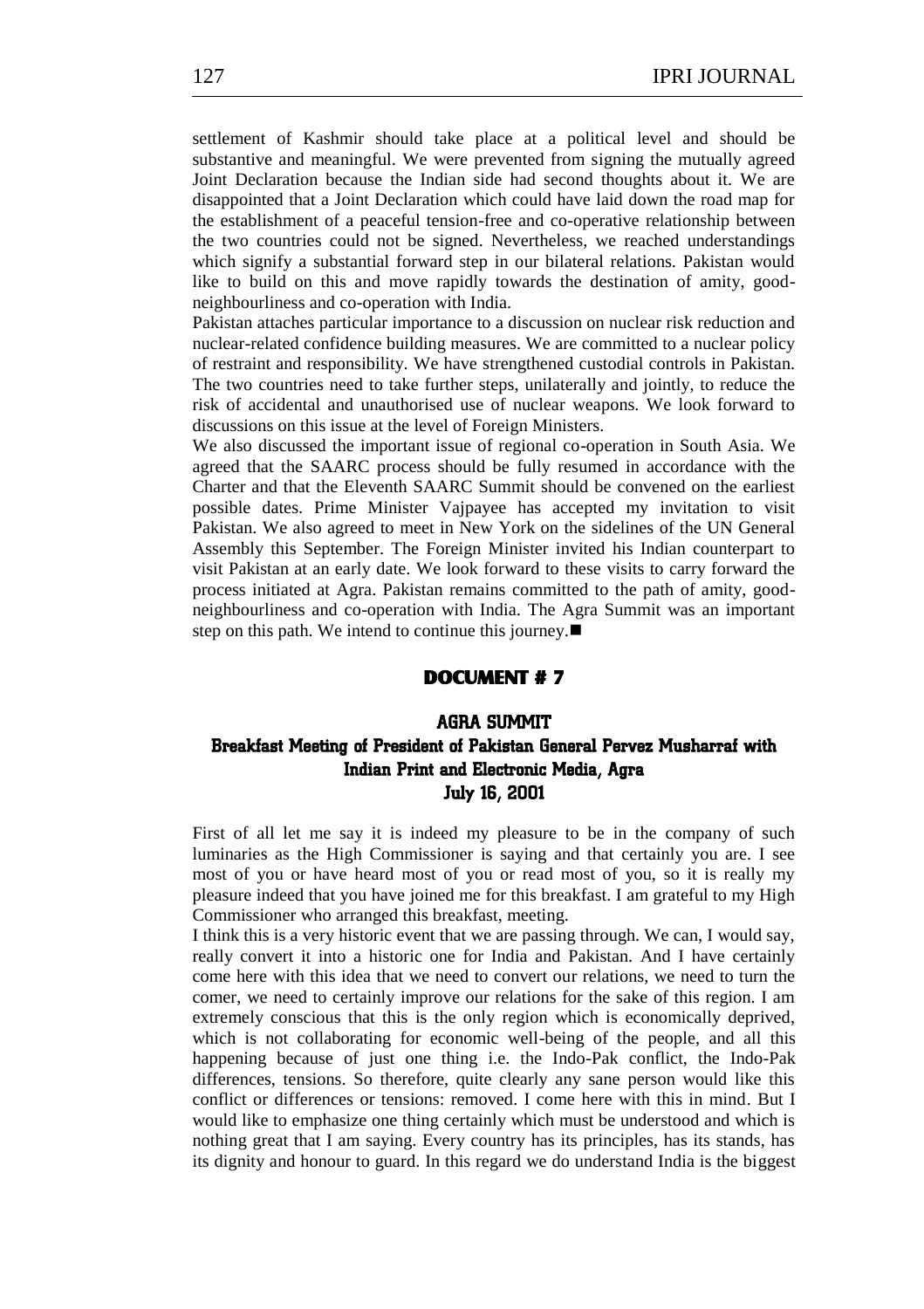country. India is the most populous country but Pakistan is not a small country .We are also at I think  $6<sup>th</sup>$  or  $7<sup>th</sup>$  position in the world.

But the point I would like to make is that whether small or big every country has its honour and dignity to guard and I may like to add that it falls upon the bigger partner to ensure the honour and dignity of the smaller partners to be guarded. Now the other point I would like to make is that I try to be a realist. I do not believe in living in a make believe world. We must confront realities as they are. We must not brush them under the carpet or like an ostrich live in its own world, not seeing what is happening around or presuming or imagining that we are not seeing what is happening around. I don't believe in this because I feel that if we do not face issues squarely, frontally, if we do not catch the bull by the horns and we don't put the horse before the cart we hardly can move forward. If we keep sticking to our own positions rigidly we cannot move forward. So, therefore there is a degree of flexibility, open-mindedness, understanding of each other's problems, that is the pre-requisite for any forward movement. Another thing that I would like to say about myself is that I believe in a sincere and an honest way of approaching things. I do believe in saying what I mean or saying, may I say, what I am thinking. So as I said in the past I do believe in maintaining balance between the mind, the heart and the tongue. What talk anywhere I mean it and I am prepared to face whatever I talk. So the issues which we will talk about are extremely important.

Having said that if we see the reality on ground, what is the reality that I am talking of ladies and gentlemen! Let's not remain in any illusion that the main issue confronting us is Kashmir. I am not saying anything which is unrealistic or imaginary. That is the reality on ground whether we like it or not. There may be some compulsions on your part not to talk about it. There are definite compulsions on my part that I must talk about it, on Pakistan's part. So if India expects that I should ignore Kashmir then I better buy the Nehrvali Haveli back and stay there. So these are the facts of the matter. So what is the move forward. We spent 50 years fighting each other. I was extremely sorry when I heard day before yesterday a very old parents looking for their son who they think is a POW in Pakistan since 71. We would be mad to retain a POW for thirty years. I am a soldier. I would be the first man to release a POW if I know where a POW is. We have our own mothers. We have lost children in wars with you. So we understand and most of all I understand. I am a man in uniform. I have seen my officers and my soldiers die. So I certainly have sympathy with any parents who many have lost their son. So on that issue I will go back and personally get involved because I know that previously people have looked around and even a delegation went from here but still you are not believing and this issue is again and again being raised by you. So I said I will look into it and only then I will give a verdict that they are not there. Now if after that somebody keeps disbelieving me or Pakistan, it is just bad luck. There is no way of proving it otherwise. But I will certainly, irrespective of whatever talks are on this issue of POWs will personally look into it.

Now I digress from the main subject. Why such sad stories. Where did this POW come from. What was the issue involved. Why this human tragedy? This human tragedy is because of Kashmir. We have fought wars on Kashmir. What else we have fought wars over. You keep talking of Kargil. People keep talking of Siachen. What is all this. Its all Kashmir. What is happening on the LOC? What is happening in the valley? Its all Kashmir. Where else is anything happening? So if I say we need to resolve this issue, I know you, are extremely sensitive, extremely allergic to the word ‗dispute'. I really don't know why. I think it very much is a dispute. But, however, OK lets find some other word for it. Its certainly a dispute but in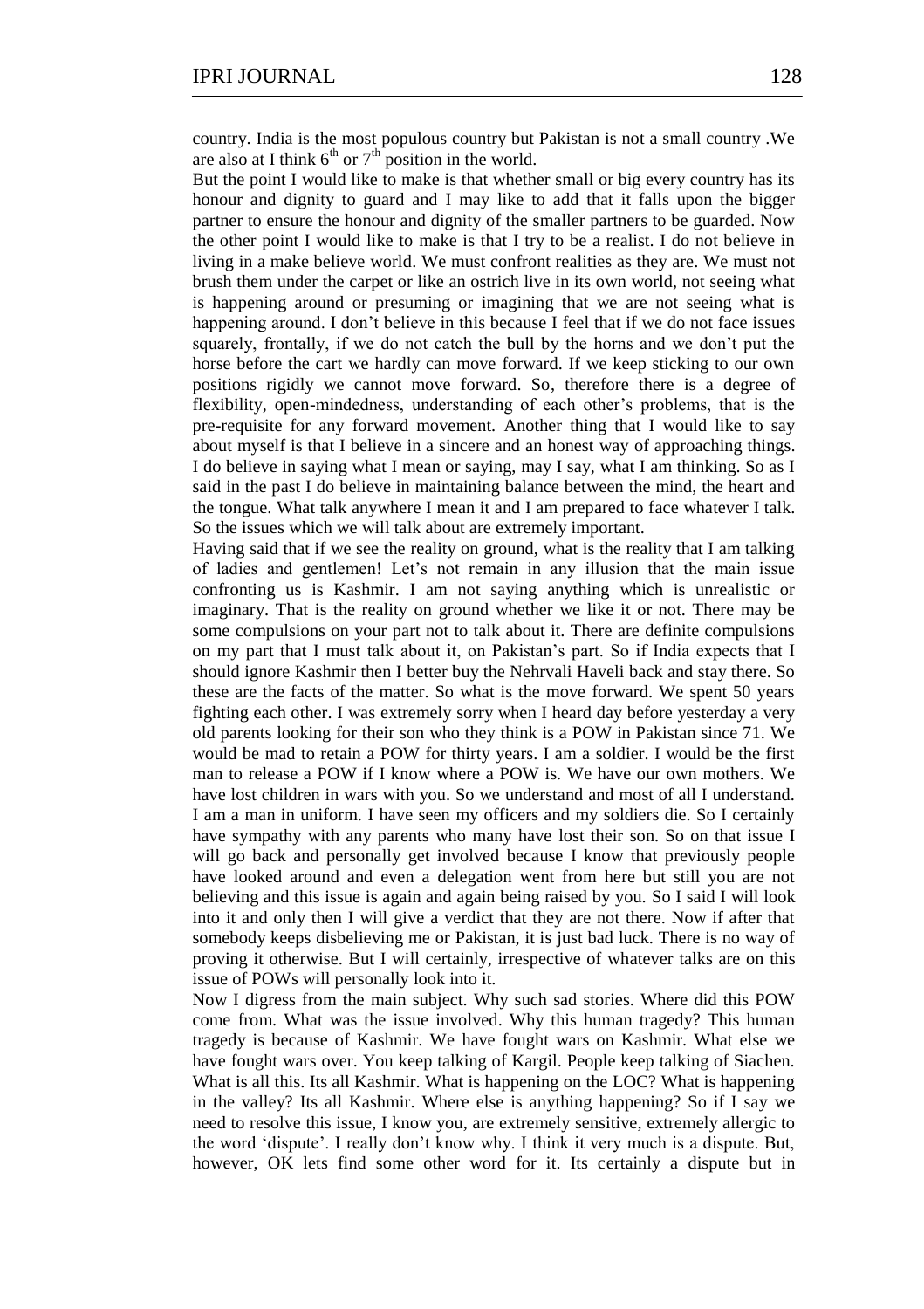deference to your views I will call it an issue. OK, it's an issue but if anyone says no it's not an issue that is wrong.

Let me talk of your media which am seeing for the last two three days. Whenever I have time I switch on TV and watch it. I was seeing your Information Minister talk on the TV and she was talking of every thing. She spoke of everything. She said that the Prime Minister, myself and the delegation spoke of cross border terrorism, nuclear issue, POW issue, but she did not say a word on Kashmir. She did not speak on Kashmir. Ladies and Gentlemen! , The most part of the meeting was spent on discussing Kashmir. So I am just wondering where are we? What we want to do? Should we end up? I keep, talking of Kashmir. You keep talking of cross border terrorism and confidence building. What confidence building? CB is the issue of Kashmir. That is the biggest confidence building measure. Is a CBM possible when we are fighting just across the border and killing each other and have CBM on opening the routes, trade, economy, and culture? How can this be? Is this practical? I think it's just not practical. I can't live in this make believe world. I can't live in this illusion. That's what I said. I said I try to be a realist. Lets see the realities. I am not saying anything which is not real. I am not saying a word which is wrong. So this is what you as media people should see. I feel maybe there is some restraint on the media, on government personalities here, on use of word Kashmir or even discussing it, talking of it. I am really reasonably sure that there is a constraint. We don't even want to address it. We don't want to talk about it. So this is the reality. I think now I personally feel that the time is there, an environment has been built, a hype has been created because of this visit, not only in Pakistan and India but the worldwide and I think the public of India, may I say, and also the public in Pakistan really are looking for a move forward and a solution to our problems. And I think this is the right environment, I am reasonably sure of the need on both countries to address the core issues. They will go along on this I am sure.

Addressing the issue is not easy for me also. One must know. There are differences of opinion in Pakistan also, where some people are against this peaceful dialogue process and friendship with India. So I am prepared to move forward because I know 100% consensus will never be achieved. But I also at the same time expect that here the public should be told that the main issue between Pakistan and India is Kashmir. And also that I've never said that I refuse to talk on any other issue. I've never said it. Please don't project it on the media. All that I've been saying is please understand Kashmir is the main issue, and I will carry on saying it whether anyone agrees or not. Because this is what we have killed each other for, and as I said I know much more than anyone else because I have fought the two wars. I've been in the Northern areas everywhere. In the sun I know what it is when one fights. So this is the issue. The public is prepared to accept that yes this is the issue. I am sure they are not going to create a hue and cry on our calling the Kashmir the issue and why are we trying to say that we want to resolve it. But if we have some kind of a constraint or restraint in our own minds then I am afraid it is very difficult to move forward. But however, I am saying as I learn in diplomacy through my Foreign Minister, Foreign Secretary and the High Commissioner, never close the door even in shut diplomacy. We will not close the door certainly. We must always continue with this process of dialogue which has been initiated very well, the dialogue which has been extremely fruitful, I must say, and is still going on. My meeting with the Prime Minister Vajpayee, I respect him, I honour him for his dignity, for his statesmanship, the decision that he took to invite me, the initiation of the dialogue process and also the understanding that he shows towards our concerns and, the dignity, the method, the way that he adopts to put across his own views. But we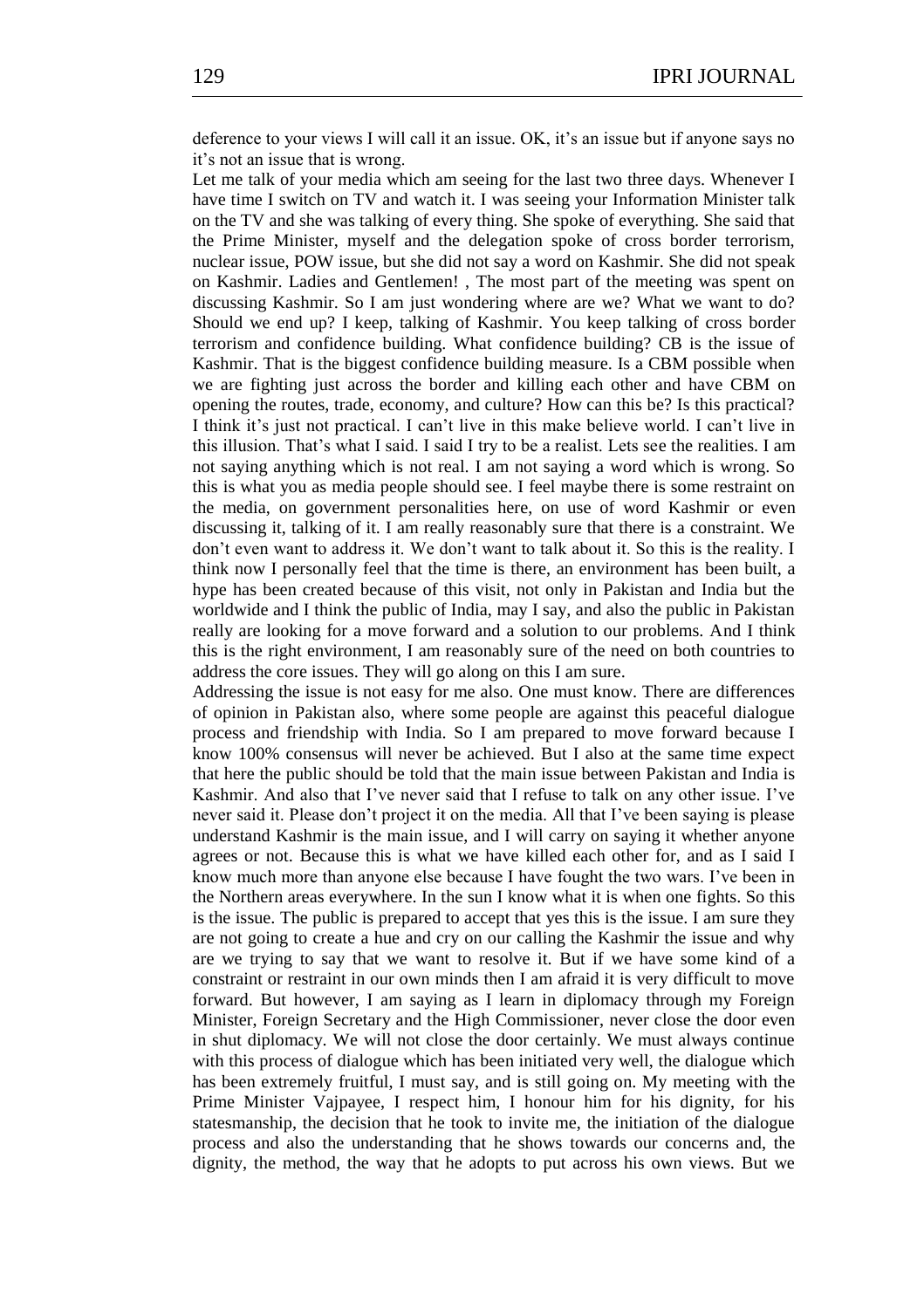need to translate all that into some form, and that we are trying to do. You have to pray that we succeed. I have to meet the Prime Minister again. There was an interaction at the officials level at night, till very late, I think till four o' clock in the morning. These interactions are taking place. I cannot say anything more than that. Certain things have to be ironed out and I believe they can be ironed out by me and the Prime Minister. I am an optimist. I will always remain an optimist. Lets hope for the best. I thank you very much.

#### **Question-Answers Session**

*Q. You have been saying that Kashmir is the core issue. It is the issue, OK fine. But can this really give us anything unless a solution is opted. So till we know what is the solution that you have in mind for this dispute mere recognition of the fact that this is a dispute will not probably get us anywhere. Could we hear you once again?* **A.** Yes, certainly we should not at this stage, get bogged down in getting involved in the solutions because then we would not proceed further. What I would like to say is one can't Jump from the first zero run to 10 run. Lets go step by step. Step one was the initiation of the dialogue and again I would like to give all the credit to Prime Minister Vajpayee for his statesmanship, for having invited me. This is a great act, a Gpurageous and a bold step. I recognise it: That was step one. Now step two. I feel this acceptance that Kashmir is an issue, it must be resolved, and may I say when I say it must be resolved obviously there are three parties to it. It is Pakistan India and also Kashmiris. Can we resolve Kashmir if we decide to resolve it without their wishes, without some way of ascertaining their views. Can we do something for them over their heads. So this acceptance of the main issue is step two. One can then after entering into dialogue move further. This requires just boldness and courage to accept the reality. Nothing more than that. This is not such a difficult step to take. This is the reality. You just accept the reality. Then we are entering now into troubled waters. I do understand that we are entering now into the area: of what is the solution. How do we move forward. This I feel we all know and I don't want to discuss the solution. There are a number of solutions, but maybe at the step two one could negate certain solutions if possible. Obviously national consensus will be required. Can we negate certain solutions that these are not the solutions? Would one keep saying stated positions and all that lets leave this.

So negation of some solutions, if possible, again national consensus as I said is required on both sides. For me, I would like to take the nation along, and certainly this is required by Mr. Vajpayee also. Having done that we have come a little, one more run forward and then we go on to discussing, OK negate it. Now in the area that we are left with, .are the possibilities. So I think these are the steps. Step one we have taken. Step two, I would say, can be taken today. Step three can be taken later and step four will be more later. That's what I have to say.

*Q. If you are moving toward a mechanism of the dialogue, the way you are, it does not let you, what to talk of step two, take effect. But if you are moving towards a mechanism like a joint working group or something, would not that help to focus subject towards making headway in this direction?*

**A.** Yes certainly it can. But as I said this is step two, I am calling step one, I hope you are on the same grid on steps. Step one is what we have initiated. Step two is the acceptance of the issue, the reality. I said that can be taken immediately, that can be taken today. But if you are asking if that facilitates step three?

*Q. The mechanism, yes, the step forward.*

**A.** Certainly in this acceptance of reality we must also include what is the way forward. A structure, for a process of dialogue, future dialogue and also, may I say,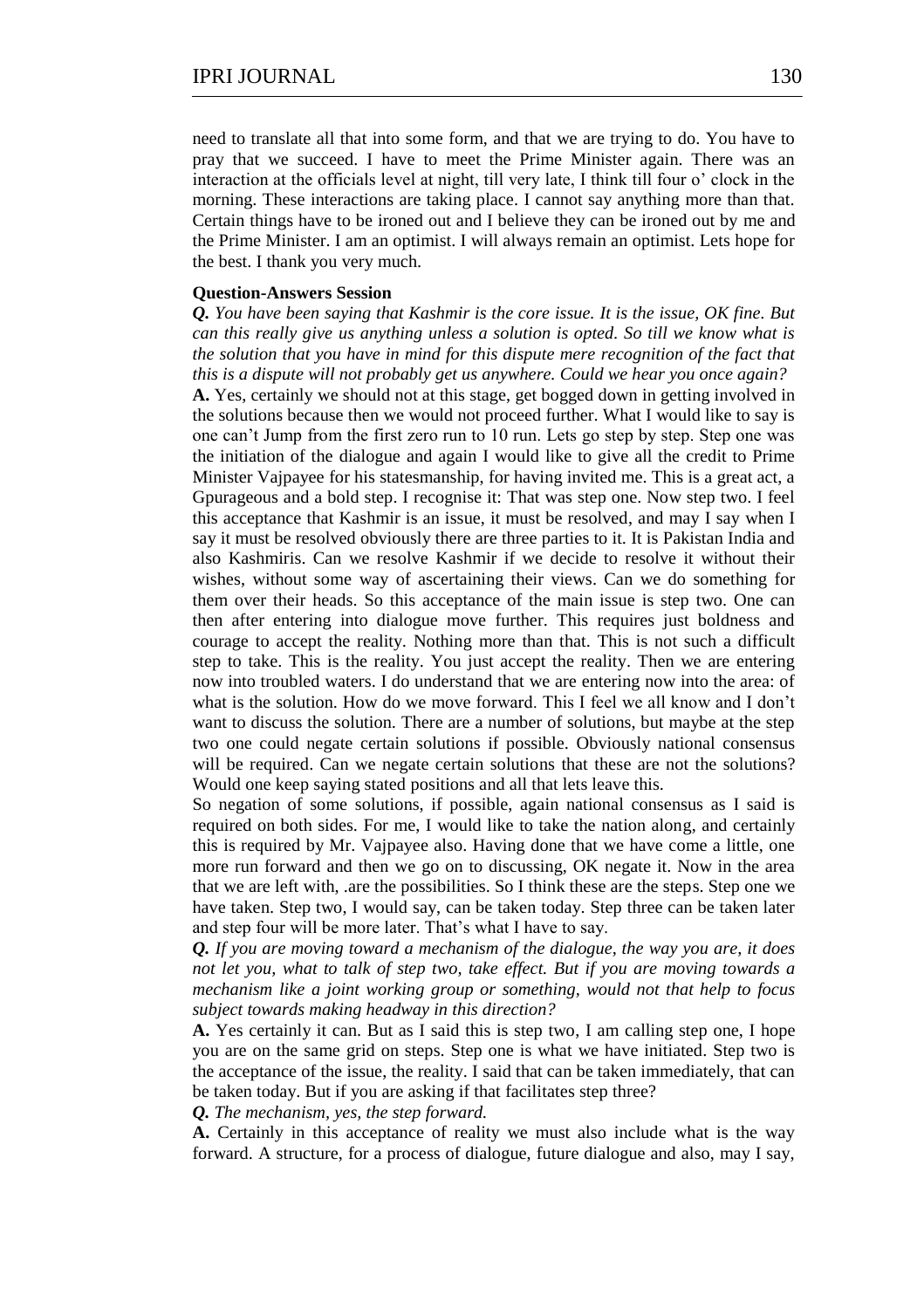may be we need to put urgency required if! Whatever wants to do if we want to move on a fast track. So the structure is required, an urgency should be agreed on. That is how we proceed and we will come to step III then.

*Q. I wanted to say that there is another theory. I don"t know whether you have considered it or not. There were certain Acts which led to the Partition of British India, and two separate countries--- India and Pakistan---came into being. Under this Act the states were given certain choices what to do and whom to join, whether they should join India or Pakistan. What do you think of this Act? Didn"t Kashmir become a part of India under this very Act?*

**A.** We are getting involved in contentious issues.

*Q. I told you the theory?*

**A.** Certainly. UN has a ruling over this. In the 1948 Resolution Kashmir is recongised to be a dispute which needs to be resolved through plebiscite. That is very clear. We say that we should stick to this Resolution. We want to stick to selfdetermination and plebiscite. This is an international resolution and India agreed to this. Right up to 19.58 we were, in agreement on that, if I am pot wrong. Is that correct? In 1958 we heard that no, Kashmir is a part of India. Otherwise right for over ten years this was an accepted dispute which had to be resolved through plebiscite and self-determination.

*Q. Mr. President, I just wanted to reassures you, and I think I speak for everybody in the media that there are no institutional constraints in discussions on Kashmir in the media. We often use your favourite word when it comes to Kashmir here in the media when we say that it is the core issue. We use it quite frequently. There is a wide variety of opinions on Kashmir in the Indian media. Perhaps you have not had the opportunity to see that but I think we are a step ahead of the Indian Government in that respect. The thing that I really wanted to ask you is that would you be satisfied in this Summit if step one was taken and formalised in some way, if we accepted your views, supposing we also use the word "main issue", formalise the joint working group, you are meeting with the Prime Minister of India in September-October, he accepted your invitation, would you wait or you want steptwo to be taken in Agra today. Would you be satisfied if a complex step- one wherein a negotiating process, a dialogue process was started. Step-two Mr. President is going to initially cause problems. You are a great realist. I think if in the Summit we can agree on a dialogue, have an elaborate dialogue you can even suggest a time- frame, working group, whatever it is, and perhaps if you can leave stage-II to September-October meeting you are likely to have with our Prime Minister?*

**A.** You mean acceptance of the issue or the 'main issue' or core issue', are you talking about that?

*Q. We concede that Kashmir is the main issue between us. Nobody is questioning that.*

**A.** I hope the government agrees with your statement. Yes I will be happy with that if we accept, if we give a framework where we accept the reality on ground. We accept what the issue is and have a framework. I will be satisfied. Now these steps are confusing. Are you talking of the negation part? I accept what you say. I am saying step two is accepting what you are saying. In step one I have given the credit to the Prime Minister for inviting me.

*Q. Let me have a clarification of my own. On behalf of all of us I say that not only there are no constraints on any of us on saying anything about Kashmir ever. We say this being very. honourable journalists that never, even in my 35 years of reporting most troubled problems of India have I felt the, restraint and none of us*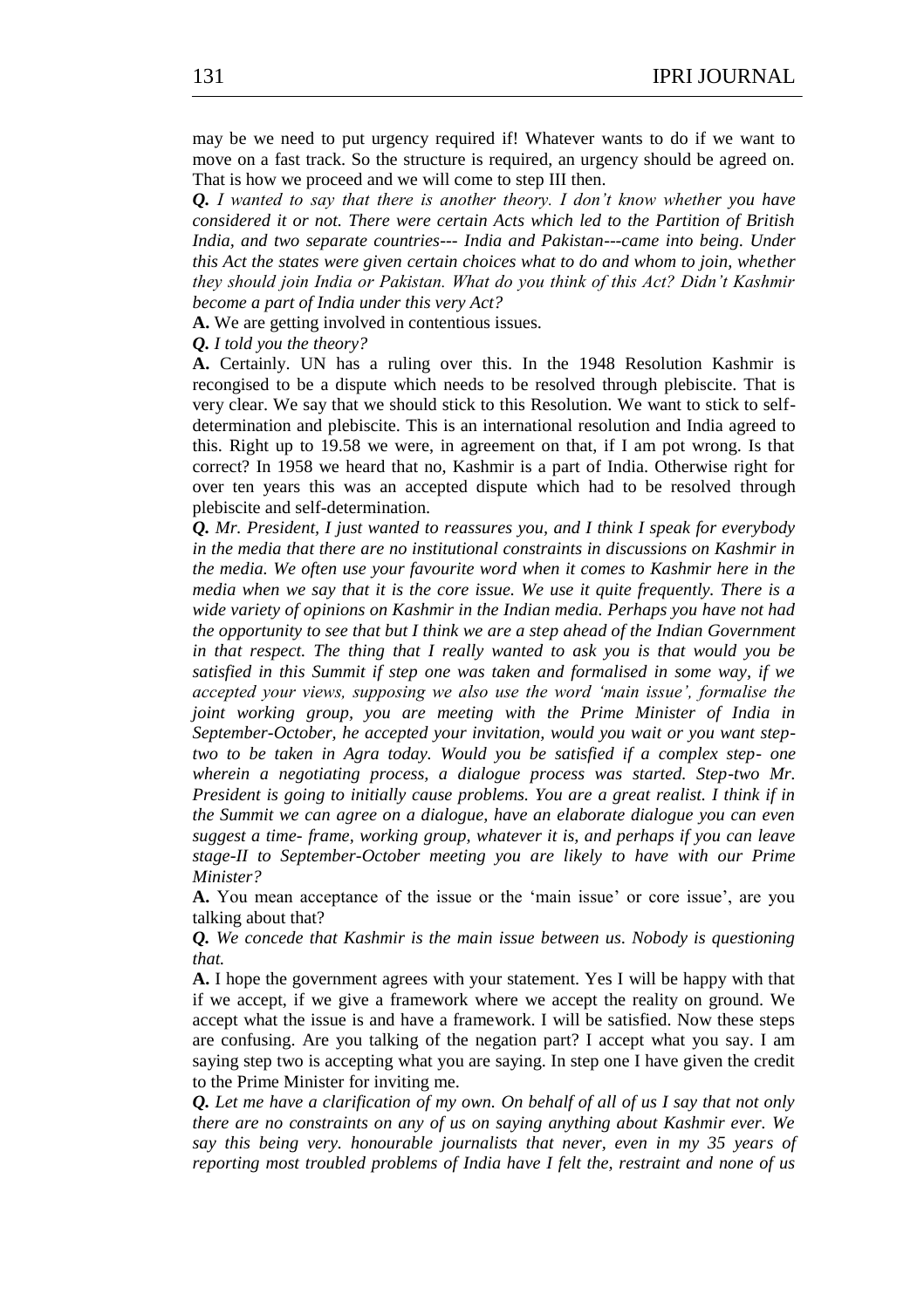*has. The second thing is that please don"t take us so seriously. Our government does not take us so seriously so it is very rare that our government and we agree on anything. We think we have more wisdom than all the rest of them as all journalists do and they think we are fools. So I think it is very difficult to apply the understanding that you see here to anything that you might see at later stage. So that is very clear. So I think that is the vision with which we must be tried so far.* **A.** Ok.

*Q. Mr. President I want to take this discussion a little bit away from step-one, step two or whatever you have in mind because you have been articulating your positions in the various interviews.*

**A.** I have been articulating it so much, so much that even I sometimes say that why I keep harping on the same thing but unfortunately that is the issue. That is why one has to even embarrass himself.

*Q. Now, here listening to you just now one does not quite know how your talks with the PM have gone. You mentioned all kinds of qualities about the Prime Minister, his statesmanship etc. but how would you describe the substantive portion of your discussion with the Prime Minister, point number one. Point two is would it be accurate on our part after listening to you that this visit is not going to end the way we expected it to, which is with some movement forward?*

**A.** As I spoke about the steps and I said the best is to identify the issues to be negated. Here I would like to just identify the issues, that they are positive, and that we will certainly continue with the dialogue process in future, will continue to address the issues involved, and our mutual stands. Other than this it would be premature to give a statement because I have still to go and meet the PM and we have still some work left to be done. Therefore I would not be able to comment on that. The positive side is that certainly we will keep talking in the future.

*Q. Are there any reasons to be optimist?*

**A.** Again I think it would be rather premature if I say anything, we need to wait for the final dialogue.

*Q. This is a considerable opportunity for you. The reason I say this is that I am comparing what you have to say with actions rather than words. I think in the very act of inviting you, Mr. Vajpayee has conceded that Kashmir is a central issue. Its one thing whether you are saying a declaratory statement has its own reverberations and they are often wrong ones. They will create a backlash. That you do not have to make a statement, you can act. Actions will speak the same language. I would like to bear this in mind sir because I think this is the way that all of us have received it and this is why there is so much more. Second thing in your case also sir, accepting this invitation has signaled quite a sizeable degree of realism and flexibility in your approach to the progressive stages of trying to resolve this dispute. So given the extreme difficulty of a subject it is hardly surprising that at the delegation level the progress is very slow and I think personally that in fact in each of your meetings with Prime Minister Vajpayee you will be able to resolve one set of problems and I hope the actual concrete working out process one step further. This is going to take time and- therefore, I am not discussing this part two. I would request you not to pay too much attention to the speculation in the media on this because due to lack of news, we have to make news. There are going to be many voices, I am sure, in your country and in our country also which will be speaking of the absence of news and I think that we should not pay much attention to that. But the central issue is, I do not believe that anyone in this country seriously thinks that Kashmir is not a central issue, a "core issue". It is the main cause. We also have a long history of distrust regrettably and therefore, there is no certainty that even if*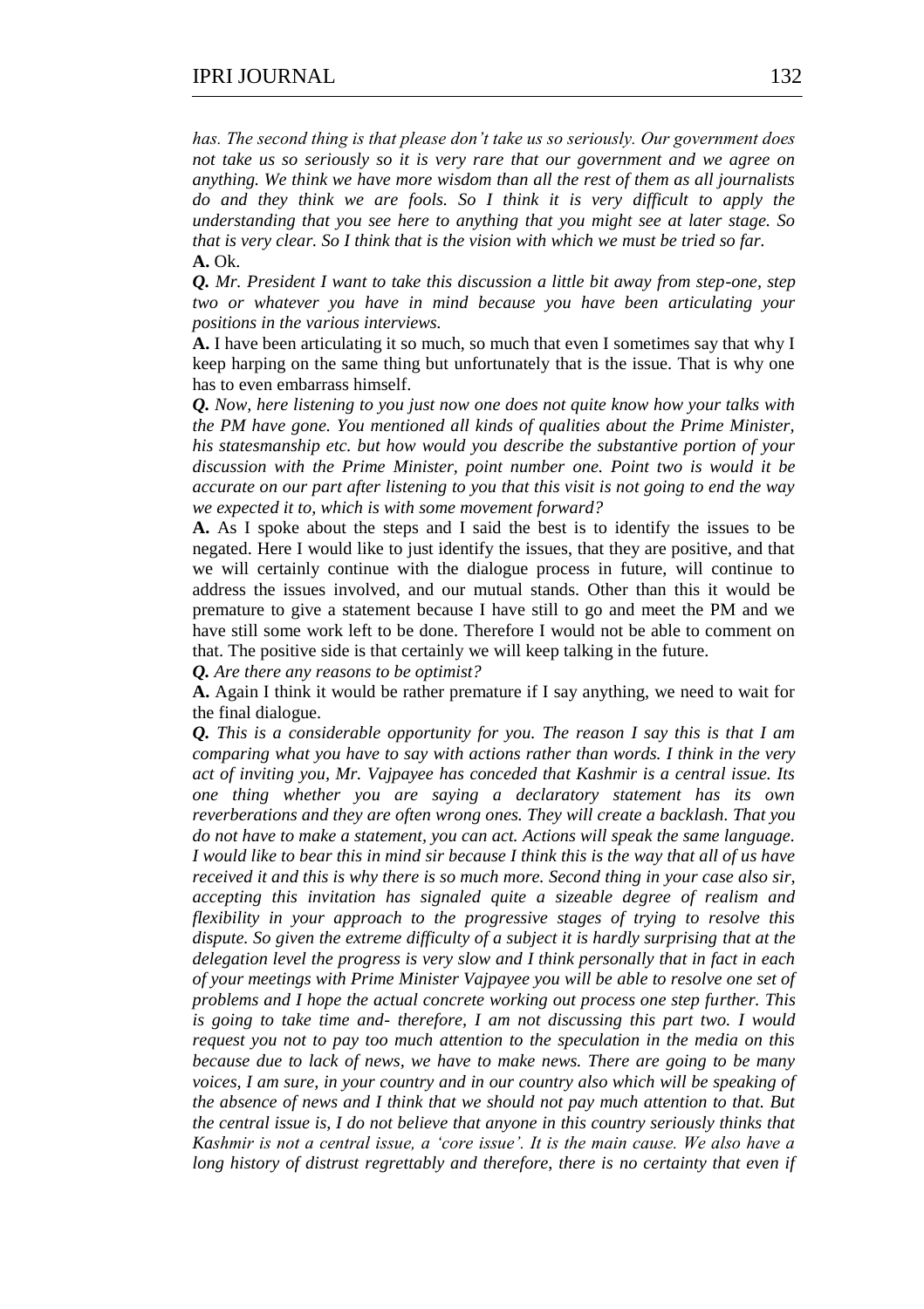*this issue is resolved we are going to have amity in the future. But the kind of up waking of sentiment that we have seen in both countries in the last two months and of which you have in fact done a great deal in Pakistan to help create that and we hope that it will come up. I feel that this is a process that can gather momentum, that it will carry us all away and I can give you credit for that.*

*Let me ask one more thing, you talked about big and small countries. Sir size is not important. The pre-requisite of any dialogue is a presumption in equality, and I think that from this mere fact that you are having this extended talks with Mr. Vajpayee, that requirement is met.*

**A.** Yes, I certainly would like to make a comment on one, the first aspect as you said that a lot of thing can be implied. So we must understand the environment that is existing, the environment of mistrust, suspicion and I am sure you must be knowing the environment in Pakistan. I would very bluntly like to give out this environment. The people of Pakistan do not trust the Indian government, to put it very bluntly. And same is, maybe, the case on this side. I have no qualms about that. But the issue is that the people of Pakistan think that we are purposely denied, there is a design behind not saying that Kashmir is an issue. So therefore, to allay these fears of the people, the suspicions that are so engraved and deep set we have to come out openly to say these things. Otherwise I can assure you when I go back those who are extremist in their t views they will say we are not interested because they say that the strategy is to buy time and then kill the issue. Call them for, negotiations, buy time. This is the strategy and don't address the issue and may be the issue subsides and that is all. This is the suspicion there, so we need to kill the suspicion by coming into open that yes this is an issue. We will address it and we will try to resolve it amicably in the interest of both the peoples and both the countries. This suspicion part is very important r because even on words like "dispute" there is such a diplomacy. In. diplomacy each and every word has to weigh. Now you don't want to use the word dispute. I fail to understand why this is so. Is this not a dispute. Dispute is always between the two people. If somebody insists the more that no this is a problem, I will feel suspicious myself if he is trying to tell me no you are not concerned, this is my problem. And dispute is usually between the two people. So I think by all definitions this is a dispute. OK I give in, I will call it an issue. But look where we are. We can't even agree to a word that this is a dispute. So how can we go forward when you are not saying it a dispute. How can we move forward with this mindset?

*Q. Step-two has two components if I am correct. They say that you accept first that Kashmir is a main issue and not dispute. Number two there are three parties into it. It is part of the step-two that you have to insist in your statement that ok this is not only a dispute but a dispute which involves three parties Pakistan, India and Kashmiri people. Is that the part of that composite statement that you are recommending?*

**A.** I think these are nuances which need to be addressed frankly with the Foreign Minster, Foreign Secretary, and they are doing. As long as we understand each other's compulsions and we also take the reality. I stated a reality. This is a reality. Lets not pin down to the subject of what the substance should be. One would like to keep it open. You see there is a way of putting things. As long as it is put in a manner which is sort out, acceptable, we need to frame it in a manner that can be acceptable. These things can be certainly looked into later how it should be included in step two. But I don't want to get involved into the details.

*Q. Two parties to the dispute — India and Pakistan — are already there. If we exclude the third party then can there be some solution?*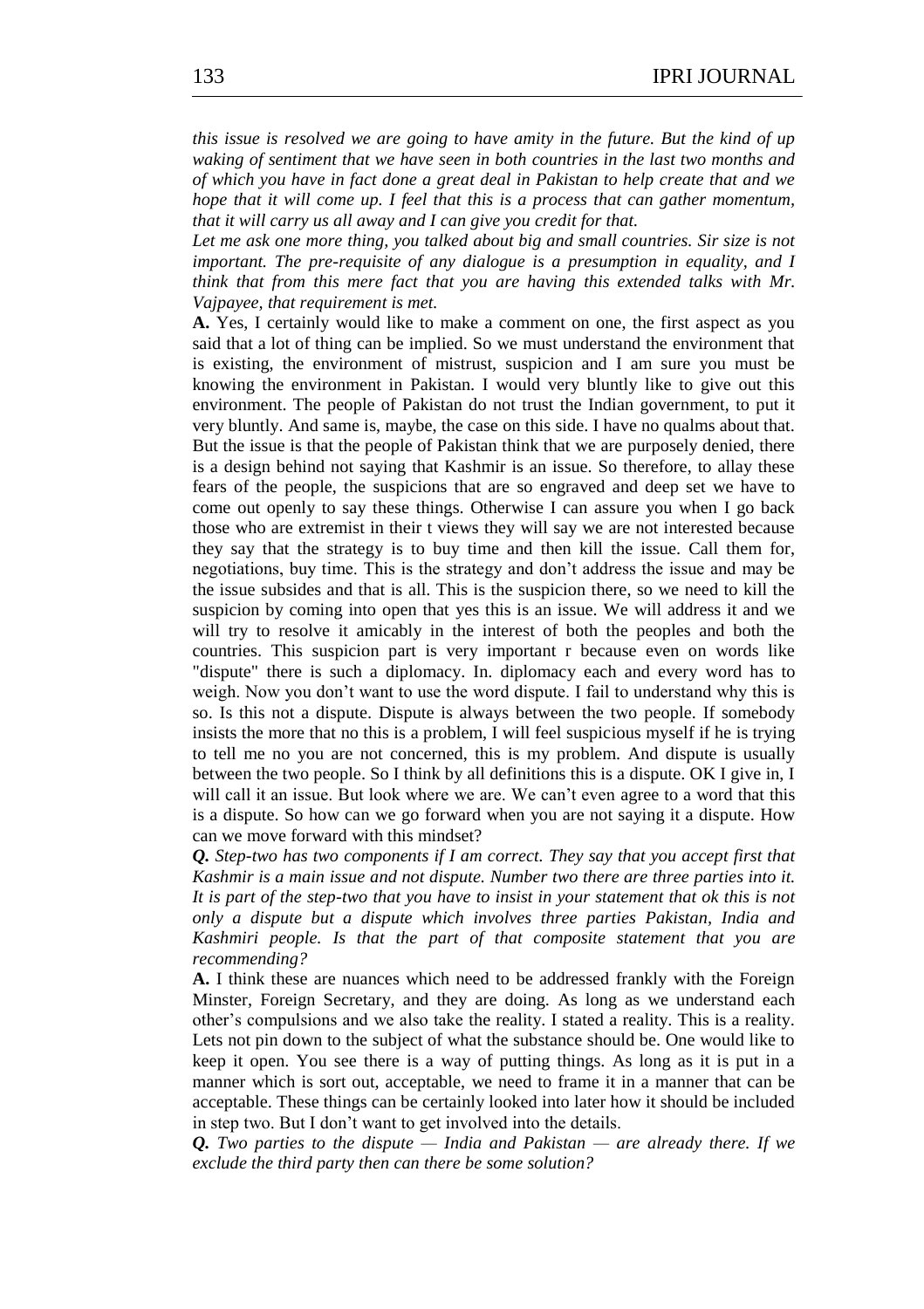A. We cannot exclude them permanently. I am talking about a permanent solution. If you are trying to issue a declaration, the declaration is not for all times to come. It is for today, or for two weeks or for a year or so. So that way we need to have a framework which is for all times to come. So far, we have not insisted that there should be Kashmiris in our talks. We said OK we agree that we will talk without them. But we must understand sometime or the other they have to be involved. That is all that I am saying. Some other time, in the next meeting or after that if we progress they will have to be involved, especially if we progress on the issue of Kashmir. In the initial stages of the dialogue where we are identifying the issue, their involvement is not required but if we move towards a solution then don't you think their involvement will be required. That's what I am saying. So lets put it in the framework in such a manner that futuristically we accept that when we move forward towards a solution, then their involvement will be required essentially. Otherwise, it will not be implementable because, maybe, they don't want it. So, therefore, it is the requirement.

*Q. Mr. President, last night around midnight there was a statement issued by the Pakistani spokesperson which said referring to the statement of the Information Broadcasting Minister of India which said that, the gist was that until Kashmir is taken up and now I am quoting "until it is discussed and resolved that this is the main issue". Now I just want to ask you sir, is it, are we saying that you wish to have it discussed or also you wish to have it discussed and resolved and prior to that nothing else can be discussed. You have mentioned poverty. Can we go ahead on things like that? Can we equally today start on something which is to do with non-Kashmir, also in action?*

**A.** Yes, certainly. Again I reiterate, absolutely. We can address all issues, having identified the main issue but then another suspicion in Pakistan is that they always involve us in other issues, brushing the main issues aside and then start leading others. This happened with Dr. Mahboob-ul-Haque. He came here with President Zia. And I believe he was a very dynamic man and may be the finance minister here was equally dynamic and they started moving very fast on trade and commerce and economic activity. Whereas this political activity remained at zero point wherever it was. They had to come back, we had to come back. Where are you going? Every thing stopped and every thing fizzled out. So, therefore, we start together, we are open but we must progress in tandem. All issues must make progress. You cannot, no leader in Pakistan can allow the sidelining of Kashmir for the sake of economy and confidence building and nuclear and every thing. They have to progress in tandem. There has to be a relationship to keep progressing on all issues together.

*Q. People of Pakistan don"t trust the government of India. I think that is a reality and I am glad that you have brought it up. Can I give you something from our perspective? The people of India, perhaps feel differently about the government of Pakistan and one reason why there is so much mistrust is because of what we see as the failure at the Lahore Summit. We see the Lahore Summit failing because of Kargil. We see Kargil as having been a betrayal and unfortunately, we see you as having been an architect of that betrayal. What is your perspective on this?*

**A.** Yes, you raised an issue. The first thing on which I want to comment. In fact, this was in Asia News, what you are saying, of trust on people here, on the government, people trusting the government. I was seeing the television last evening and it was Asia News. There was a lady, who said that if this man can be trusted. I think I would like to tell this woman that this should have been asked before this man was invited here. And it hurt me. Traditionally, we Pakistanis and Indians, are very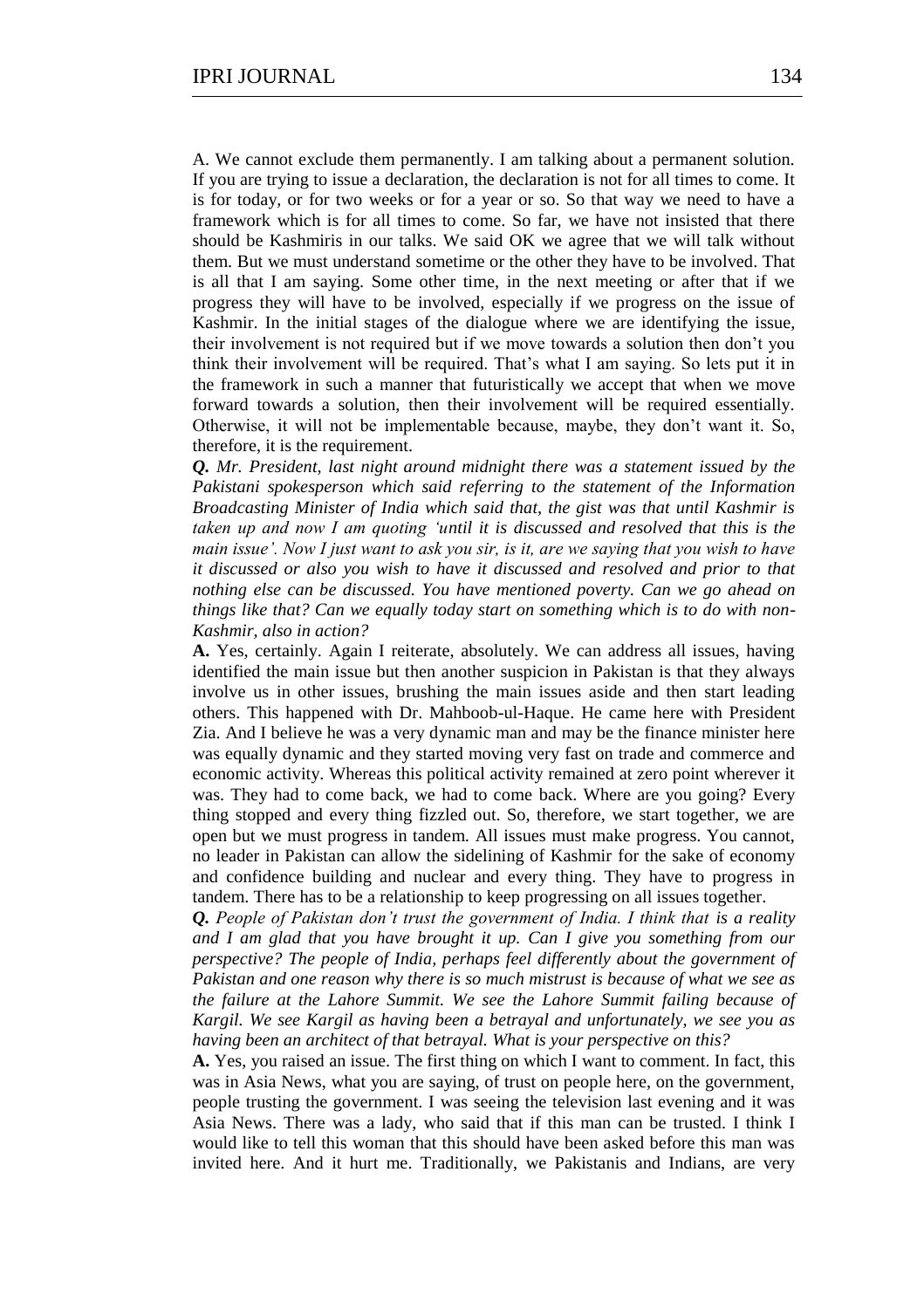hospitable. We talk to the guests in a civilized manner. It really hurt me. You have talked of Kargil. If you see history, I don't know there is a tendency to stop at KargiI. If we look at history, I know there is a lot of pain that has been caused on Kargil. And I am supposed to be Kargil man. Well, I was the Chief of Staff and there was a government in Pakistan and the army does certain things in a certain way. And obviously there were the Mujahideen. Kargil had its own dynamics. However, I would want to leave that. I would like to tell you how much hurt do you think was caused when in 1971 the Mukti Bahani, who had been trained, supported and armed by India and were sent into East Pakistan. How much hurt did it cause in Pakistan when in violation of the Simla Accord the Indian Army intruded into Siachen. How much hurt and indignity was caused to us. So let's leave history because there has been hurts caused by both sides accusing each other. So, therefore, I think it will be in the fitness of things that we forget the past and move forward. I have always been saying that. We need to move forward with the understanding that all those pains and hurts have been caused due to Kashmir. And we are not prepared to address the Kashmir issue. So let's address the Kashmir issue and resolve it once and for all so that these things don't happen, do not recur. That is all I would like to say. So whereas I understand how you are feeling about Kargil, but you must come and see what Pakistanis feel about 1971 and Siachen also.

*Q. Mr. President, on Kashmir, just a small reiteration. Last evening I was on a channel which no one watches any more, thanks to Pruna Roy. That happens to be Door Darshan. And for two hours we had been pictured, myself and Inder Gujral. There was nothing else but Kashmir discussed. So we certainly have changed the agenda here in terms of our public discussions. But here the most significant part of your visit has been your conscious visit to Mahatma Gandhi Samadhi and your Venkat speech in which you made certain things that just as a human being you know I welcomed very much, your reiteration that this problem cannot be solved by violence. You talk of the future you talk next generation. But I just want an answer to a simple question. Is your commitment to the absence of violence or the non use of violence conditional upon progress or are you committed to a non use of violence irrespective of whether we hear good news in four hours or not?*

**A.** That is. We are not encouraging any violence in Kashmir. This is an indigenous freedom struggle going on. You keep calling it terrorism and violence. We in Pakistan keep calling it a freedom struggle. Who is right, who is wrong? We keep saying that there are atrocities and repression against the civilians by the Indian army of over 600,00 people. So where do we land up? Yes, these are issues which must be addressed. These issues, I am sure, and all the issues, whether it is the repression by the Indian forces which we say and the cross border terrorism which is always mentioned from this 23 side. In tandem every thing proceeds further with the progress on Kashmir. That is how I feel because I am sure the progress on Kashmir will certainly have its effects, and indirect effects on what ever is happening in Kashmir.

*Q. Mr. President you"re hurt and anger which is quite apparent, is primarily, (maybe) because of the Indian Information Minister that what you heard and what did some one else say in this regard. I want to say a couple of things to you. One, that keep media separate from the government because here what media says and what government says there is not much connection between the two. And second, what you said about constraints. Shekhar also said the same thing. I would like to tell you once again that here there are no constraints on media. And it is because of it that you are praising Mr. Vajpayee"s statesmanship but you seem overtly hurt as far as the media is concerned. The simple reason is that government does not have*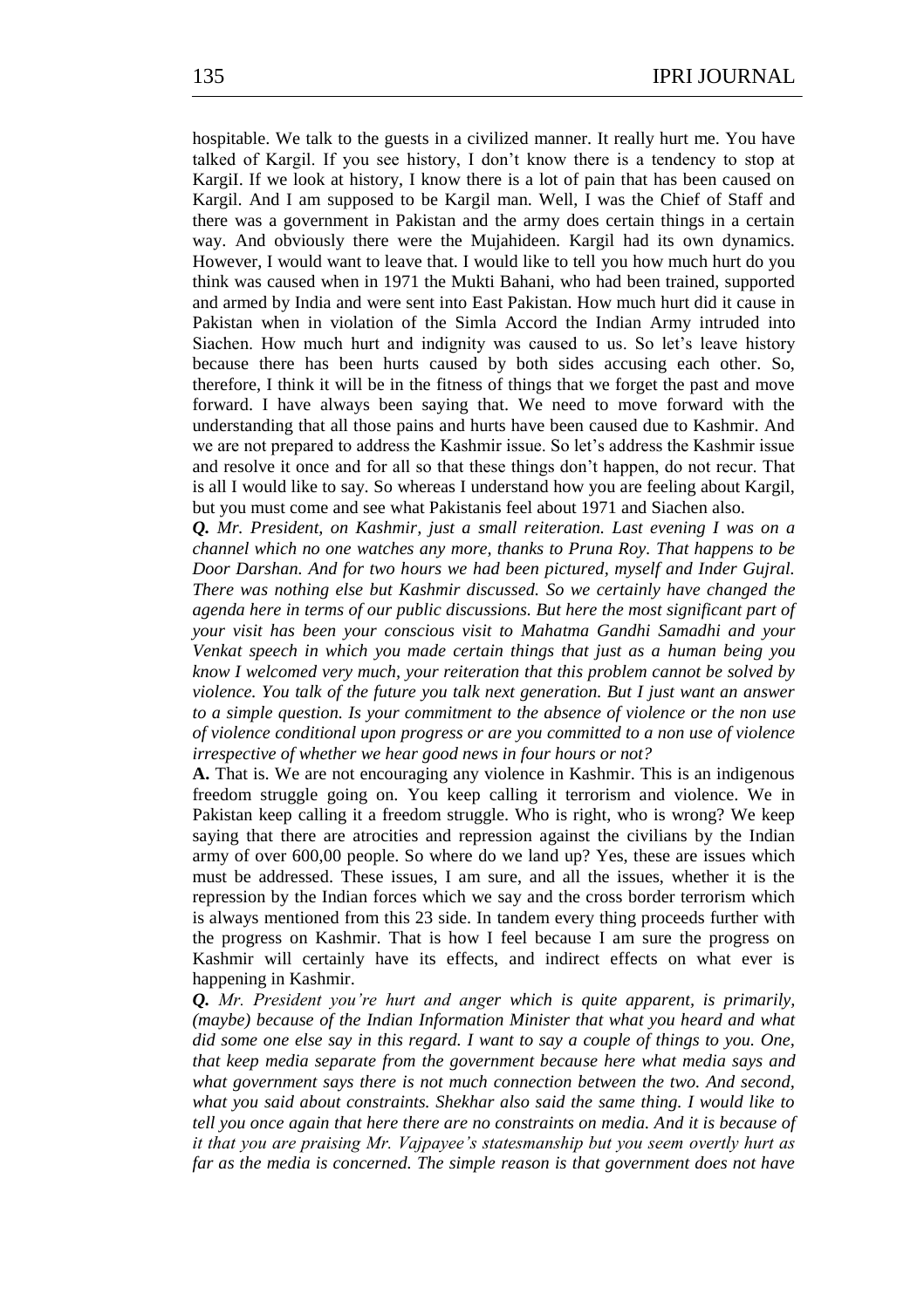*any sort of control on media. Whatever the media says or does, it is its own thinking. You will read as much in media on cross-border terrorism as on the question of army. No one has ever put any constraints on media, neither has the media, entirely on its own, placed any sort of self- imposed constraints. Therefore, when we talk of the Kashmir dispute then obviously a question springs up in the minds of people over here, and the media over here-the question that M.J. (Akbar) had also raised, whether the terrorism will end or not. Now you can call it terrorism or freedom struggle. But the point is whether the bloodshed will stop or not? And in order to stop the bloodshed whether the government of Pakistan will take initiative or not? This is the basic concern of the media*.

**A.** Exactly, this is the whole thing. Tell me about the bloodshed, on both sides as a result of which army men are being killed, civilians are being killed. Can this be stopped? Why is this happening? This is happening because of the Kashmir dispute. Can anyone expect this bloodshed to stop and yet expect the" Kashmir dispute to stay intact. Is this realistic? Ok. Ok. I am saying this so that it should end. It should end, absolutely. Who dares say that the bloodshed should go on, fighting should go on and the killing should go on. Only an extremist could harbour these sort of views. So f say it should end. But it will end only when we will go hand in hand, expand the issues and go towards a solution. It will de-escalate automatically because when we will solve the problem then why people will fight over there. This is my viewpoint. If your question is that it should end, it should end. But if you are under the impression that ‗it will end and Kashmir problem will stay intact then this is not practical. Therefore, we should keep abreast of each other. This is what I am saying.

*Q. One more thing that I wanted to say earlier that media might have hurt your at some centre. But by and large the perception is that media has welcomed you extraordinarily.*

**A.** I acknowledge. Exactly. I am extremely grateful to the Indian media for all the projection, all the warmth and hospitality and a lot of other things that I am viewing. That I have quoted one or two incidents, don't think that I am speaking against the entire media. I have not been able to meet the entire media. The fifteen to twenty minutes that are available to me, I meet the press in that particular time.

*Q. Sir, fine. The way you have frankly discussed the Kashmir issue with the Indian media, even the Indian government has not discussed it with us in that manner.*

**A.** That is what I am saying that they don't want to discuss the Kashmir issue.

*Q. Right, sir. I think all of us have been impressed and taken the message that you are a soldier, you have, come here and you know what it feels like to, fight a war. And that you, have a great concern for the people of Kashmir and the will of the people of Kashmir. There are two questions which are often brought to us, which I think I should put to you and perhaps you could answer them. One refers to, you condemn the security forces in Kashmir and some of their actions against civilians. What about innocent people at a bus stop and the militants bomb killing them? You know soldiers fighting soldiers. You appreciate that, that"s part of your life. Militants fighting security forces that is part of a soldier"s life. But an innocent person at the hands of militants dying. And that is what the people of Kashmir face every day. I would like to have your view on that. And second, on the will of the people. A lot of people say that your concern for the will of the people of Kashmir is understandable. But you are a soldier and you have not been elected in Pakistan. So*  without the will of the people of Pakistan how are you so concerned about the will *of the people of some where else. These are the questions that are often raised.*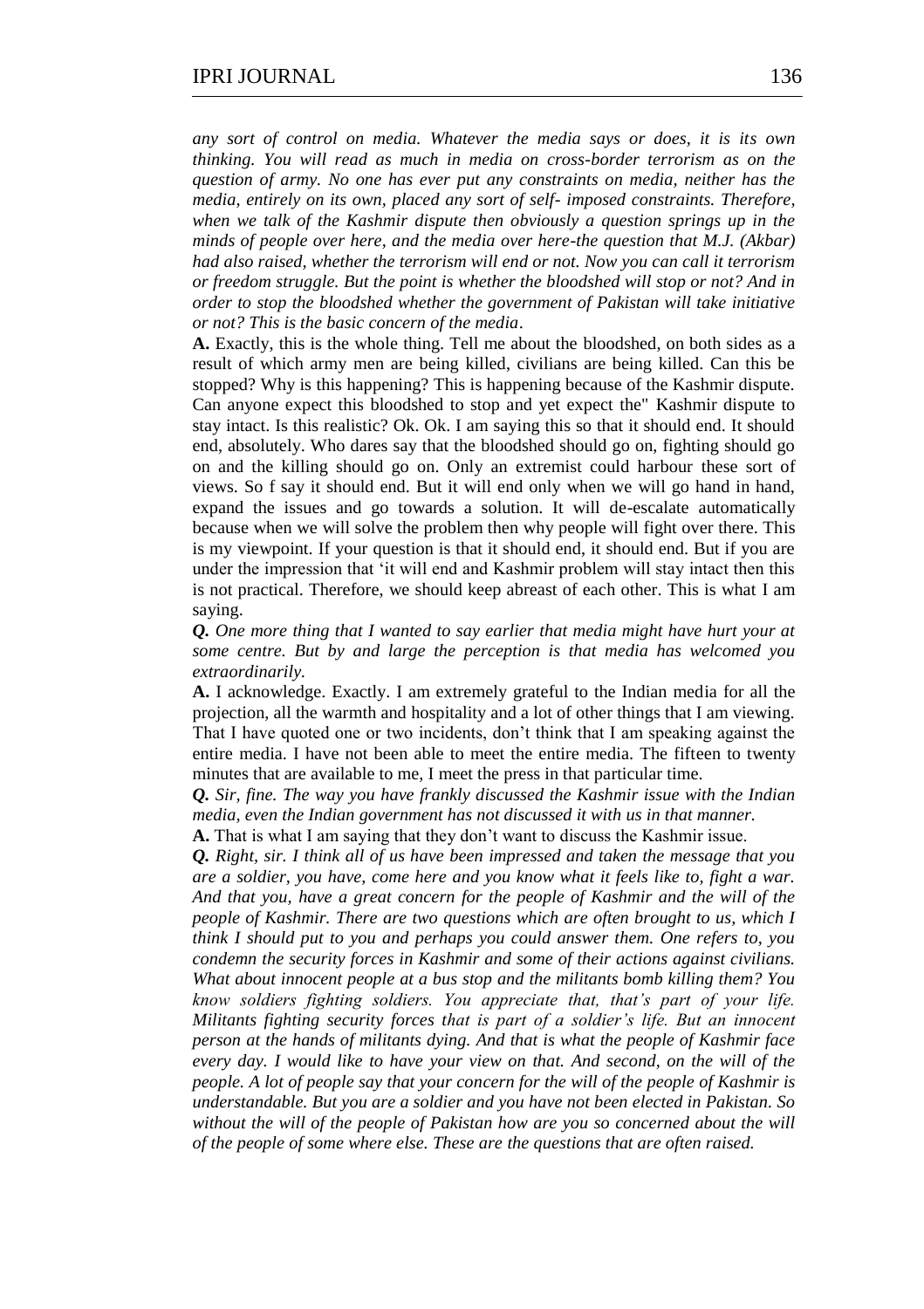A. Yes, on the first one I would say any casualty to civilians is deplorable. But at the same time I would like to say if we see history and see history of all freedom struggles around the world there is lot of innocent bloodshed. If we see what is happening in Palestine, the same story. If you look at an): freedom struggle anywhere around the world, its history, there is so much of suffering of innocents and that is applying in Kashmir also, unfortunately. Nobody can support it. Not body, obviously. I will be out of my mind to say that I support it. But again the same repeat deduction that one gets. In army when we talk of appreciation we say that it is a premise which has a particular deduction. You have talked of the premise what have you deducted from it. The deduction is that we should solve the Kashmir problem and every thing will be alright. Now the other issue is about my legitimacy. Although it is an internal affair of Pakistan, but since you have raised the question I will reply. Things happened on 12th October. I did not take over, really. I was thrust into this position by my predecessor. I need to thank him for that for the sake of Pakistan. Because I think in the interest of Pakistan this was required I was not required may be. But his going was certainly required. That was the demand of the entire people of Pakistan, every individual in Pakistan. So in the interest of Pakistan whatever change was thrust on me was welcomed by the people of Pakistan. And I can with total confidence say that majority of the people of Pakistan support me on whatever I am doing. If you come to Pakistan and find out what is happening, I am sure you must have studied or analyzed. But you do visit us. Let me give you a briefing on what we are doing in Pakistan. You come there and look around in any department of governance in Pakistan, whether it is economy, whether it is governance, whether it is education, whether it is poverty alleviation, you talk of any thing. Whether it is the government corporations, whether, it is the railways or WAPDA or KESC. You tell me what you want and I will send you there and you ask them what has happened in the last one arid a half years in any sphere of activity. I leave it open as a challenge to you. Now having said that I certainly will like to I am going to hold the elections next year. And we have started the process where the local government is coming up. You need to analyze what this local government is. It is going to bring a revolutionary change. The real democracy is now being introduced by me in Pakistan. Democracy never existed in Pakistan before this. So this is all what is happening which is In the Interest of Pakistan. So I know that the Pakistanis are very satisfied with what is happening and I will do every thing in Pakistan's interest.

*Q. Now, Mr. President. You rightly said that Kashmir is the core issue or the main issue between India and Pakistan and unless Kashmir is resolved there can be no, I mean friendship between the two countries. But gradually both India and Pakistan are looking at Kashmir as a territorial dispute between the two countries. They are not taking the people into consideration. Primarily there, is only one party to the Kashmir dispute and that is the people of Jammu and Kashmir State. And they should have freedom to decide not only that whether they want to join India or Pakistan, there are other options open to them. It should be left to them. In fact, for that purpose I think if you want to proceed to resolve the Kashmir crisis the right approach would be that you allow them instead of India harping on the theme of 'Attoot Ang" or Kashmir being life line of Pakistan. They should allow that the people of Jammu and Kashmir, not only the Hurriyat Conference or the people from the valley but people in all parts of Jammu and Kashmir, to have dialogue among themselves. There are people who live in those areas which are under Pakistan control or in which are under the Indian control. People from both the areas should be allowed to interact, to have a dialogue to evolve a consensus that what kind of*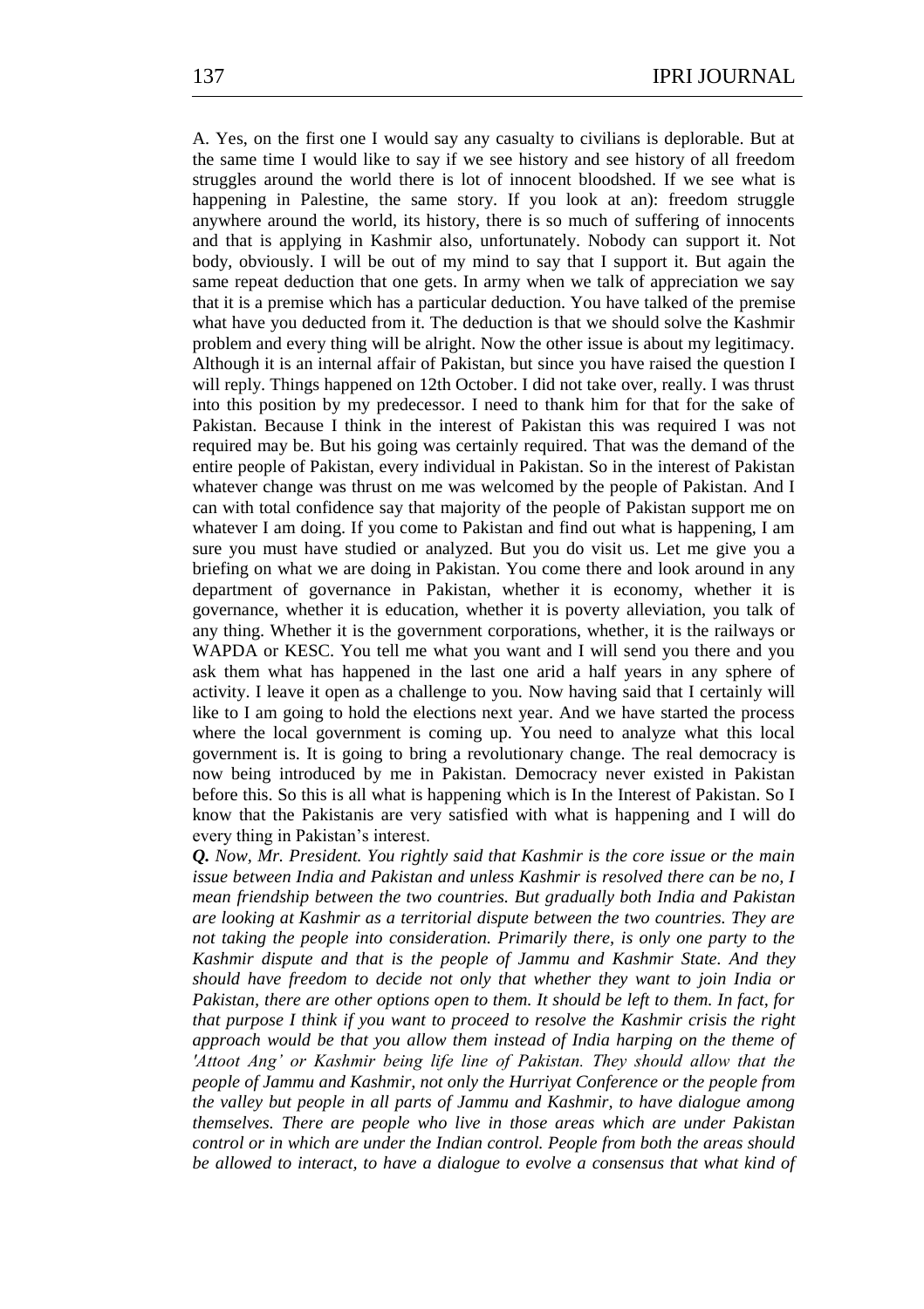*future they desire for themselves and that r consensus formula should be acceptable to both India and Pakistan. I think that is the only way, realistic way to resolve this crisis. Do not you agree with it?*

**A.** Well, again these are ascertaining of views, what you are saying. This is a methodology of ascertaining of views of the people of Kashmir. And that is basically 1948 Resolution. That was the methodology of plebiscite and selfdetermination. Now these are solutions. This could be one solution and certainly I think this is- quite a reasonable solution. If you ask Pakistan, if you were to tell the Pakistanis that we need to ascertain the views of the Kashmiris, I think everyone will agree. You need to sell this idea here. No third option, I am reasonably sure with ascertaining of views. Let's leave it at that, it is an important issue and one can go along with this. But this is one of the options which will come in step four as I would say. Let's leave it at that. But this could be considered as one of the options. I am sorry, I would have loved to sit here and interact with you. And you are the luminaries as the High and interact with you. And you are the luminaries as the High Commissioner has said. I would have loved to sit down' and talk to you for another few hours because this is a very interesting discussion going on but I think more important is my meeting with Prime Minister Vajpayee. And I need to talk there.

### DOCUMENT # 8

### Vajpayee's Opening Remarks at Indo-Pak Summit July 15, 2001

I extend you and your delegation a warm welcome to this ancient and historic city of Agra. I hope that your stay here will be comfortable and that our deliberations will take our relations forward positively and constructively.

Through the past five decades, India has held firm in its abiding desire for peace and friendship with Pakistan. We remain committed to the establishment of trust and confidence to developing mutually beneficial cooperation and to addressing all outstanding issues, including Jammu and Kashmir. We believe that the core concern of our people is their struggle against poverty, want, hunger and deprivation.

We have always taken a comprehensive view of India-Pakistan relations because it is our conviction that we must progress where we can, even as we address the more complex issues. We believe that, rather than operating in segments, we should take a broad based approach across the spectrum of possibilities in our relationship.

It is with these perspectives that we announced a few decisions in advance to your visit, aimed at addressing some of the mutual concerns of our peoples. These relate to peace and security, to the development of people to people ties, and to promote contacts by facilitating travel.

We have already had a frank discussions on important matters, we look forward to a further detailed exchange of views on all issues including that of Jammu and Kashmir. You are fully aware of our views on the subject and we have heard yours. We cannot deny that there are vast differences between us on this.

I wish to refer to certain additional specific measures:

We have consistently for over two decades urged Pakistan to release the 54 Indian PoWs that we strongly believe remain in your custody. This is a human problem. I would urge that Pakistan takes urgent and purposeful action to end the agony of the families of the soldiers.

We know that some terrorists and criminals, guilty of crimes like the bomb blasts in Mumbai in 1993 and the hijacking of the Indian Airlines flight, are living in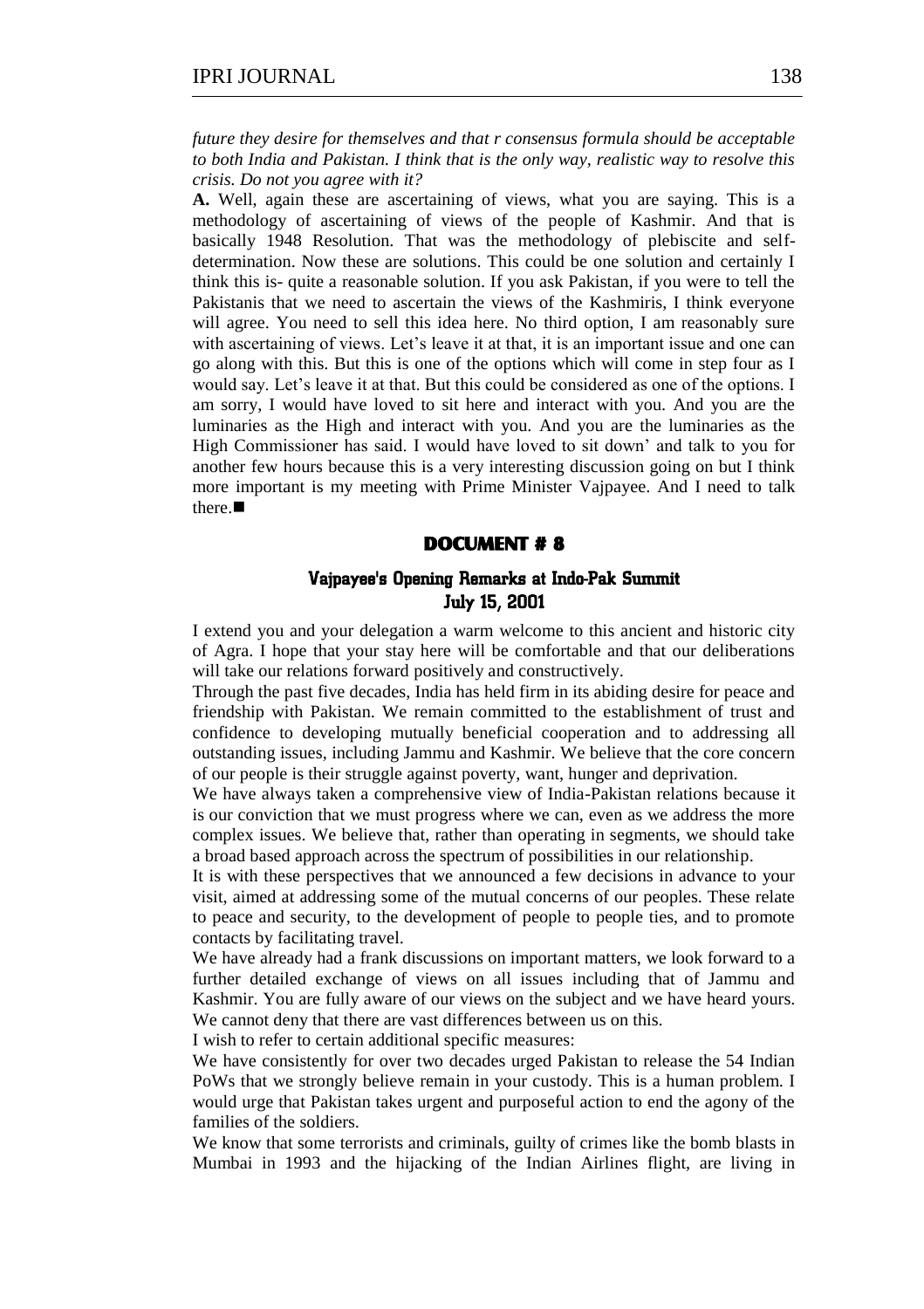Pakistan. We have requested Pakistan that they should be arrested and handed over to us. They have to be brought to justice.

We have recently issued instructions to our Coast Guards not to take into custody Pakistani fisherman, who inadvertently stray into our waters, but to turn them back after due warning. A similar reciprocal gesture on Pakistan's part would lead to a permanent resolution of this recurring problem.

Pilgrims to religious shrines in both countries have to be facilitated and their sentiments respected. The presence of known terrorists who have been allowed to stay in Sikh gurudwaras in Pakistan is a matter of grave concern to our Sikhs. We have formally requested your authorities that these terrorists be handed over to us to face due process of law in connection with crimes for which they are wanted in India. I wish to specifically reiterate this request to you. While on the subject of religious shrine, the upkeep of Hindu temples and the treatment of Hindu pilgrims is also a matter of concern to us.

The enhancement of trade ties would be mutually beneficial, we seek no unilateral advantage. Trade and industry circles have constantly urged both governments to respond to the desire for greater interaction. We are willing to take further major steps in this direction. We have already announced a reduction or elimination of tariffs on 50 tariff lines to encourage Pakistani imports to India. I propose that a group of experts of both countries be constituted to recommend measures to increase bilateral trade, economic and technical interaction.

Our vision for the future of India-Pakistan relations has to construct a durable road map for the future based firmly on the lessons of its often troubled history. We should respond not only to our immediate need for peace and progress for our peoples but also to an international environment that increasingly stresses interdependence and cooperation over conflict and discord. Let us grasp this opportunity to create the lasting peace and amity which has eluded us for past 54 years.

### DOCUMENT # 9

## Statement by Defence and External Affairs Minister of India on Indo-Pak Summit July 17, 2001

"At the invitation of Prime Minister Shri Atal Bihari Vajpayee, the President of Pakistan H.E. General Pervez Musharraf visited India on 14-16 July, 2001.

In keeping with his abiding vision of good neighbourly relations between India and Pakistan, the Prime Minister had invited President General Pervez Musharraf to walk the high road of peace and reconciliation. Our commitment to that noble objective, upon the attainment of which, rests the welfare of many, is not transitory. It is that commitment, which was demonstrated at Simla, in Lahore and recently during President General Pervez Musharraf's visit.

Significant CBMs that were announced prior to President Musharraf's visit would be fully implemented on our part. It is our conviction that, when put in place, they will make an important contribution to our relations.

During his visit, the President of Pakistan had extensive discussions with our entire leadership. These included three rounds of one-on-one meetings with the Prime Minister and an hour-long farewell call prior to his departure yesterday night. There were also detailed discussions during delegation level talks. All these meetings were marked by cordiality and candour. They provided an invaluable opportunity to both sides to understand each others' viewpoints, concerns and compulsions.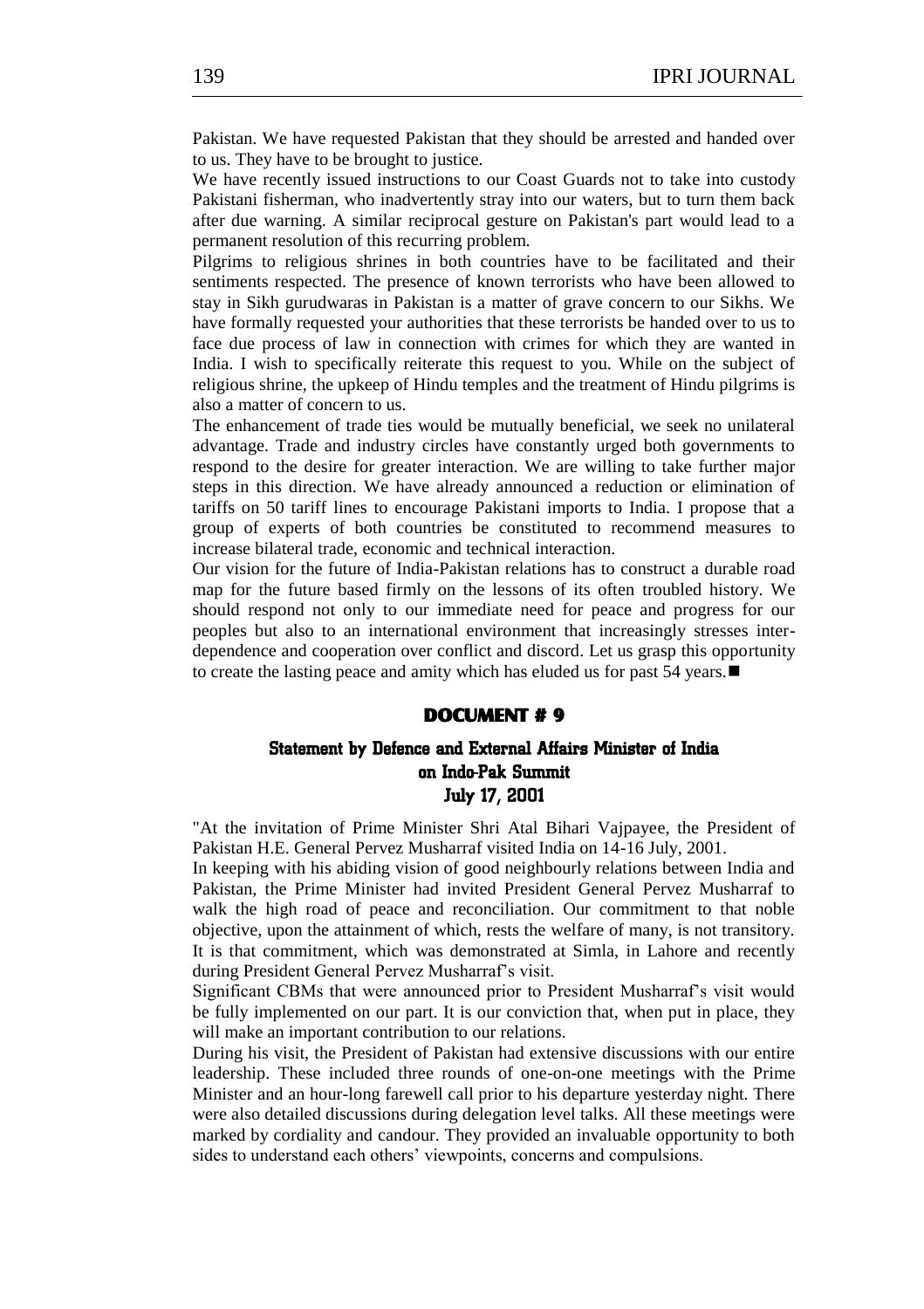Our negotiations for an agreed text of a document were seriously pursued. There were long hours of discussions at official and political levels. During these negotiations India did not shy away from any issue. In keeping with the confidentiality, which is necessary for these negotiations, and the maintenance of which is essential for the future of bilateral relations themselves, it would not be proper to go into details. However, it needs assertion that, during the negotiating process, India fully respected all established international norms. As a mature and responsible democracy, we negotiate to improve bilateral relations with our neighbours, not to indulge in public relations.

We are of course, disappointed that the two sides could not arrive at an agreed text. It will not be a breach of confidentiality to clarify that this was on an account of the difficulty in reconciling our basic approaches to bilateral relations. India is convinced that narrow, segmented or unifocal approaches, will simply not work. Our focus has to remain on the totality of relationship; our endeavour to build trust and confidence, and a mutually beneficial relationship even as we address and move forward on all outstanding issues, including Jammu & Kashmir; building upon the existing compacts of Simla and Lahore.

It was also made abundantly clear to the Pakistan side during the visit, that the promotion of cross-border terrorism and violence are unacceptable and must cease. Let there be no illusions on this score: India has the will and resolve to defeat all such challenges.

We will pick up the threads from the visit of the President of Pakistan. We will unceasingly endeavour to realise our vision of a relationship of peace, friendship and cooperation with Pakistan.

*Reference: http://www.satp.org/*

## DOCUMENT # 9

## Statement by the Foreign Minister, Mr. Abdul Sattar at the World Conference Against Racism, Racial Discrimination, Xenophobia and Related Intolerance, September 1, 2001

Mr. President, Excellencies, Distinguished delegates,

It is an honour to be in South Africa. The history of the South African people - their travail, their fortitude in the protracted struggle against tyrannical Apartheid and their glorious triumph - is an inspiring epic of humanity's irresistible determination to win freedom and equality, and glorify the dignity of the human person.

This being my first visit to South Africa, I want to offer tribute to Nelson Mandela. His life testifies to the transcendence of the human spirit over oppression and persecution, hatred and vengeance. He and his intrepid companions - Steve Beko, Olivier Tambo, Aflred Xuma, Walter Sisulu, Govan Mbeki and Thabo Mbeki among others - etched their immortal names in the history of humanity's march to civilization. They suffered and sacrificed so that others may live in honour and dignity, free from alien domination and dehumanizing discrimination. [We join in the grief of the people of South Africa at the passing of Govan Mbeki.]

Mr. President,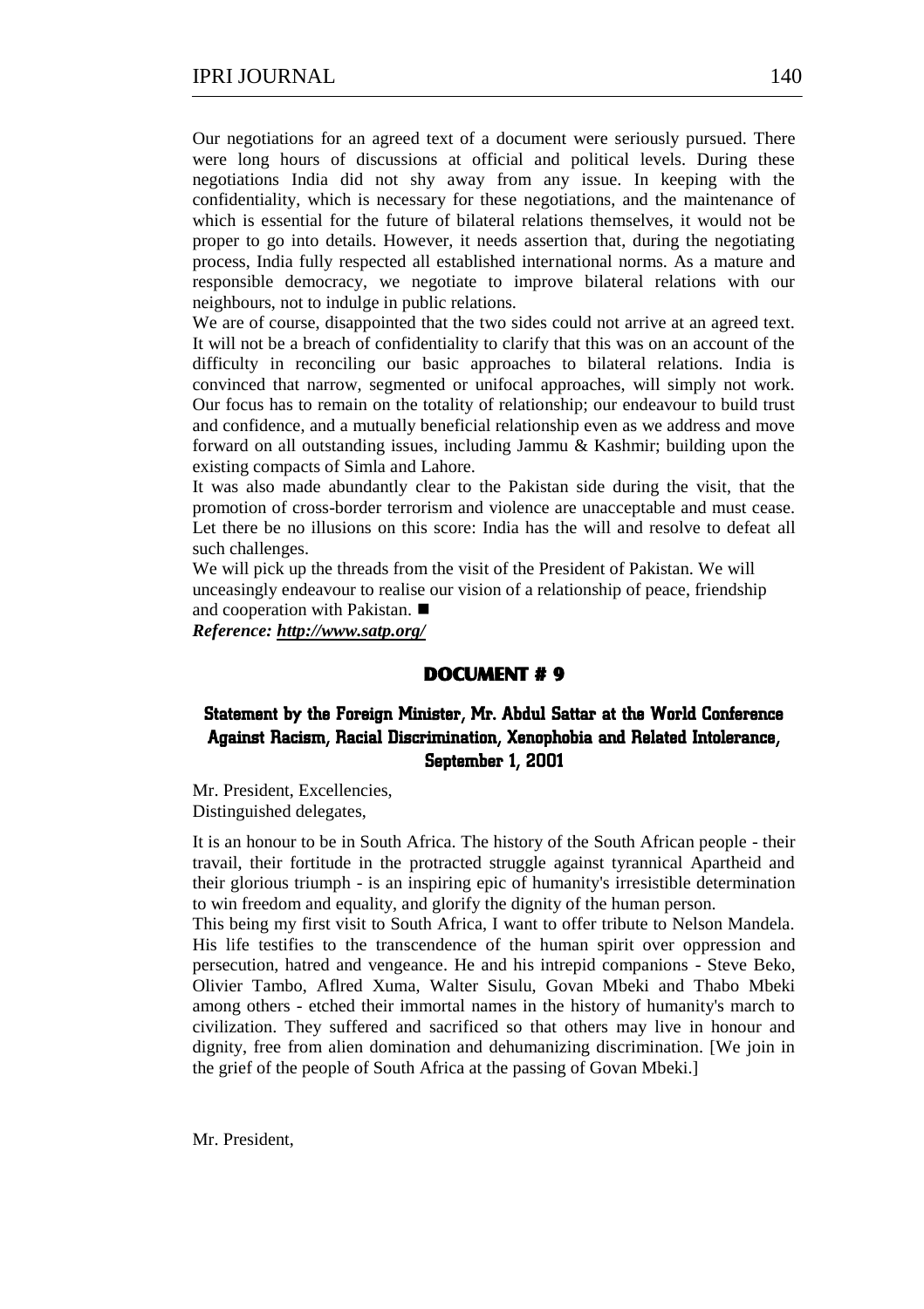Long before Pakistan won independence in 1947, the leaders of our freedom struggle denounced the repressive and discriminatory laws enacted by the Smuts regime as "sinister" and a "relapse to the prejudices and taboos of the dark ages." In another resolution they declared: "The conscience of the world cannot turn a deaf ear to the groans of the oppressed". Pakistan sponsored the inscription of the item on Apartheid on the agenda of the UN General Assembly and extended unstinting support for struggle of the South African people for human dignity, equality and non-discrimination.

I recall the historical position taken by our nation not to seek credit but to emphasize that the cause we upheld was - and is - righteous, founded in principles of justice and in the articles of our faith. God says:

"O humankind. We created you male and female, and made you nations and tribes, that you may know one another. Surely the noblest among you in the sight of Allah is the best in conduct." [AI Quran: 49: 13]

Prophet Mohammad (may peace be upon him) said: "Neither a black person has superiority over a white person nor a white person over a black person."

The Pakistan delegation comes to this Conference with pride in the faith of our people in human equality, and the commitment of the founding fathers of our State to practice and promote equal rights among people of different races and religions at the domestic as well as international levels.

That vision of ideas is embedded in our Constitution. It forbids discrimination on grounds of race, religion, caste or sect [Articles 26 and 27 of Constitution].

"All citizens are equal before law and are entitled to equal protection of law." [Article 25 (I) of the Constitution of Pakistan].

"Every citizen shall have the right to profess, practice and propagate his religion." [Art. 20 (a) of Constitution].

The Constitution imposes an obligation on the State to "safeguard the legitimate rights and interests of minorities, including their due representation in the Federal and Provincial services." Affirmative action to implement that provision includes reserved seats and weighted representation of minorities in Federal and Provincial Assemblies and elected urban and rural Councils.

Ladies and gentlemen,

Pakistan participated constructively in the preparatory work for this Conference. We shall do the same here, confident that under the wise and able leadership of the President, this conference will achieve significant success. The sagacious contribution of Secretary General Kofi Annan and the sincere endeavors of Human Rights High Commissioner, Mary Robinson, will be essential ingredients for a consensus outcome on ways and means to address and overcome the scourge of racism.

Racism and racial discrimination were inventions of the powerful. Their egocentric claims to superiority were self-serving illusions, rooted in avarice and exploitation. Colonial powers took shelter behind presumptuous slogans - "White man's burden", "Civilizing Mission" and "Manifest Destiny" - to justify slavery, colonial domination and exploitation. Indigenous populations of new continents were subjected to slaughter and genocide.

The past cannot be undone, but clearly the scars of deep wounds will not heal with the passage of time alone. Nor will verbal atonement suffice. A measure of restitution is necessary, through concrete affirmative action to redress the economic, social and psychological ravages suffered by victim communities.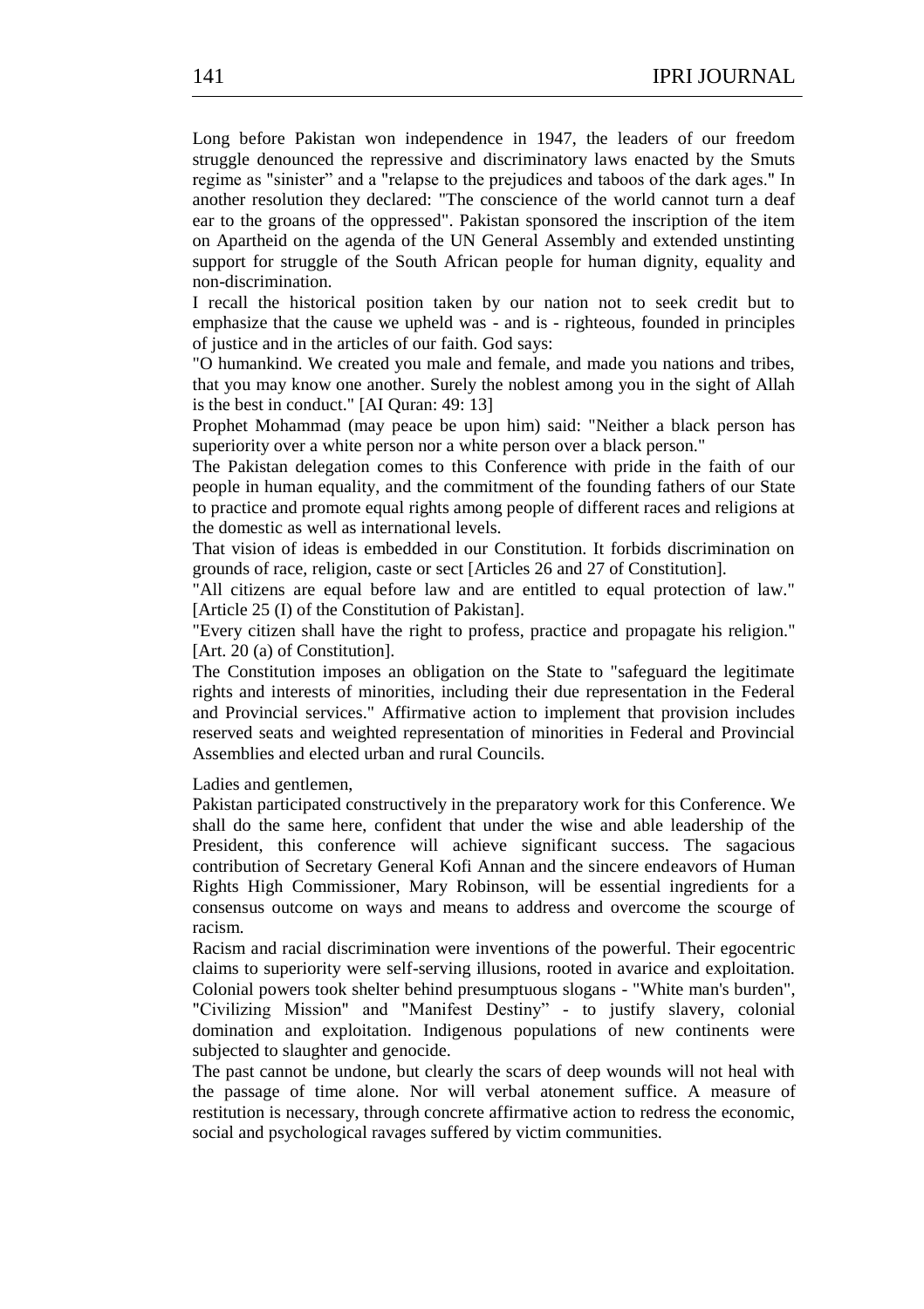Even while rectifying the wrongs of the past, the world community cannot be complacent about the present situation. Racism, xenophobia and intolerance persist. Millions have perished in the genocide in Rwanda, ethnic cleansing in Bosnia Herzegovina and in Kosovo. As we speak, savage repression is taking place in several parts of the world.

It is a sad commentary on the painful crawl of human civilization that policies of domination, racial prejudice, xenophobia and intolerance persist in our own time. Sadder still, politically motivated propagandists, sometimes in scholarly garb, concoct irrational theories to demonize people of other races and religions predicting, justifying and indeed inciting vendettas by one human community against another.

Mr. President,

Vilification of Islam, verging on racism, is an extremely disturbing trend. A billion Muslims aloe outraged that their religion of peace, with its liberal, humanist ideals, is deliberately defamed and maligned by xenophobic lobbies.

It is sad that the Jewish people who were the victims of racism - the Holocaust - are themselves succumbing to false rationales to justify the Israeli repression and discrimination against Muslim and Arab peoples. An Israeli Prime Minister projected his country's policy against the Palestinian people as a fight against "the threat of Islamic terror groups not only to Israel (but to) all moderate regimes".

Projecting the Palestinian people's struggle for self determination as terrorism is a deliberate, discriminatory and unacceptable justification for the policies of blockade, assassinations, collective punishment and settler colonization which are being imposed against the Palestinian people. The Conference cannot but speak out on this issue.

It is sad that, in our own region, this theme of denigrating the struggle for selfdetermination as terrorism, and associating terrorism with Islam, is being actively promoted to justify the on-going brutal repression of the Kashmiri people. The effort by Indian publicists to exploit prevalent prejudices cannot mask the fact that seventy-five thousand Kashimiris have been killed in the last decade of their struggle for freedom. It is clear that a solution for Kashmir will have to respond to the wishes of the Kashmiri people, and that such a solution is essential to establish normal relations between Pakistan and India.

Mr. President,

During the preparations for this Conference, the OIC members adopted two nonpapers which outlined their concerns relating to Palestine as well as Jammu and Kashmir and other issues of concern to the Islamic countries.

The OIC paper on Palestine has already been submitted during the negotiations in Geneva. I wish to inform the Conference of the Second OIC paper, whose text reads as follows:

―We express our concern at the grave violations of human rights in many parts of the world and express our determination to work together to prevent their occurrence. The victims of human rights violations in occupied Azerbaijan territories and in Jammu and Kashmir must never be forgotten.

We stress importance of full implementation of the Dayton peace accords in Bosnia/Herzegovina and economic recovery for the consolidation of peace and stability. We are deeply concerned about the difficulties faced by the returnees and the fate of over 20,000 missing persons and absence of functional central institutions."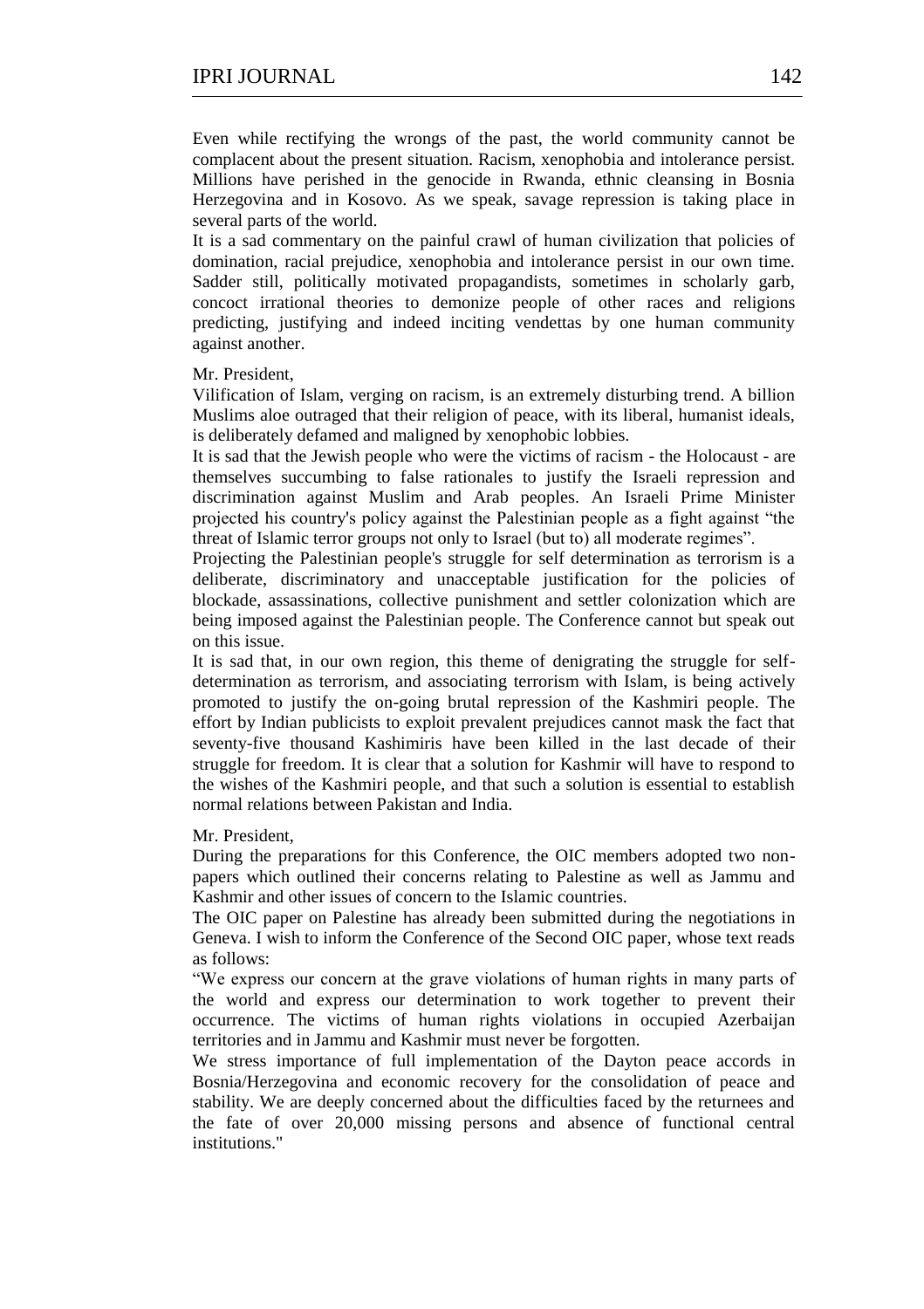#### Mr. President*,*

A contemporary and ugly manifestation of racism is the discrimination against non European migrants to the affluent countries. Resisting the logic of free movement of goods, capital and services, some industrialized States exclude immigrants on basis of race or national origin. Political parties in some of these countries openly engage in virulent tirades against Asian and African migrants. State authorities remain apathetic to discrimination in wages, housing, and education, and even to incidents of violence against migrants.

Some States prohibit discrimination on paper but do not act to prevent and punish violations. Their authorities abuse anti-terrorism laws to detain immigrants claiming to possess "secret evidence". Media in these countries promote prejudice and discrimination.

Xenophobic political groups in some countries openly proclaim and advocate discrimination and exclusion on basis of race or religion. Muslim girls and women are frequent victims in education and employment if they prefer to wear apparel appropriate to their own culture and tradition.

Paradoxically, some of these very countries criticize emergent polities for systemic imperfections and absence of complete equality among citizens. Ignoring the Biblical exhortation they behold the mote in their brother' s eye but do not consider the beam in their own.

#### Mr. President*,*

Pakistan hopes that the Declaration and Programme of Action to be adopted by this Conference will reject imposition of concepts and value systems of one civilization on others. We must instead encourage harmony in diversity.

The Vatican is to be commended for launching the Interfaith Dialogue to overcome tile prejudices of the past and strive for mutual understanding.

Similarly laudable is Iranian President Syed Mohammad Khatami's initiative for a "Dialogue among Civilizations".

The world community will benefit by promoting understanding and respect for all cultures and civilizations. It will inculcate tolerance between individuals, groups and nations.

This important conference provides an opportunity to initiate further programmes and actions to comprehensively address and overcome the scourges of racisms, xenophobia and related intolerance.

Past crimes must be acknowledged and affirmative action set in motion to repair the ravages inflicted on human communities. To that end, Pakistan suggests that this Conference request the UN Secretary General to appoint a group of eminent experts with a mandate to recommend appropriate measures for redress and restitution.

We must uphold the rights of indigenous peoples and ethnic groups to retain and express their distinctive identities.

The rights of migrant and expatriate communities to maintain their cultural and religious identities must be forcefully affirmed.

Poverty is the consequence of and also a justification for racism. The elimination of racism can be most effectively advanced by bridging the gap between the rich and the poor, within and across national boundaries. This Conference must adopt recommendations for action at the national and international level to promote equitable economic development throughout the world on the basis of human solidarity. Globalization should advance global development.

National legislation must be adopted and effectively implemented to suppress and eradicate racist ideologies and practices. The sense of impunity for racist crimes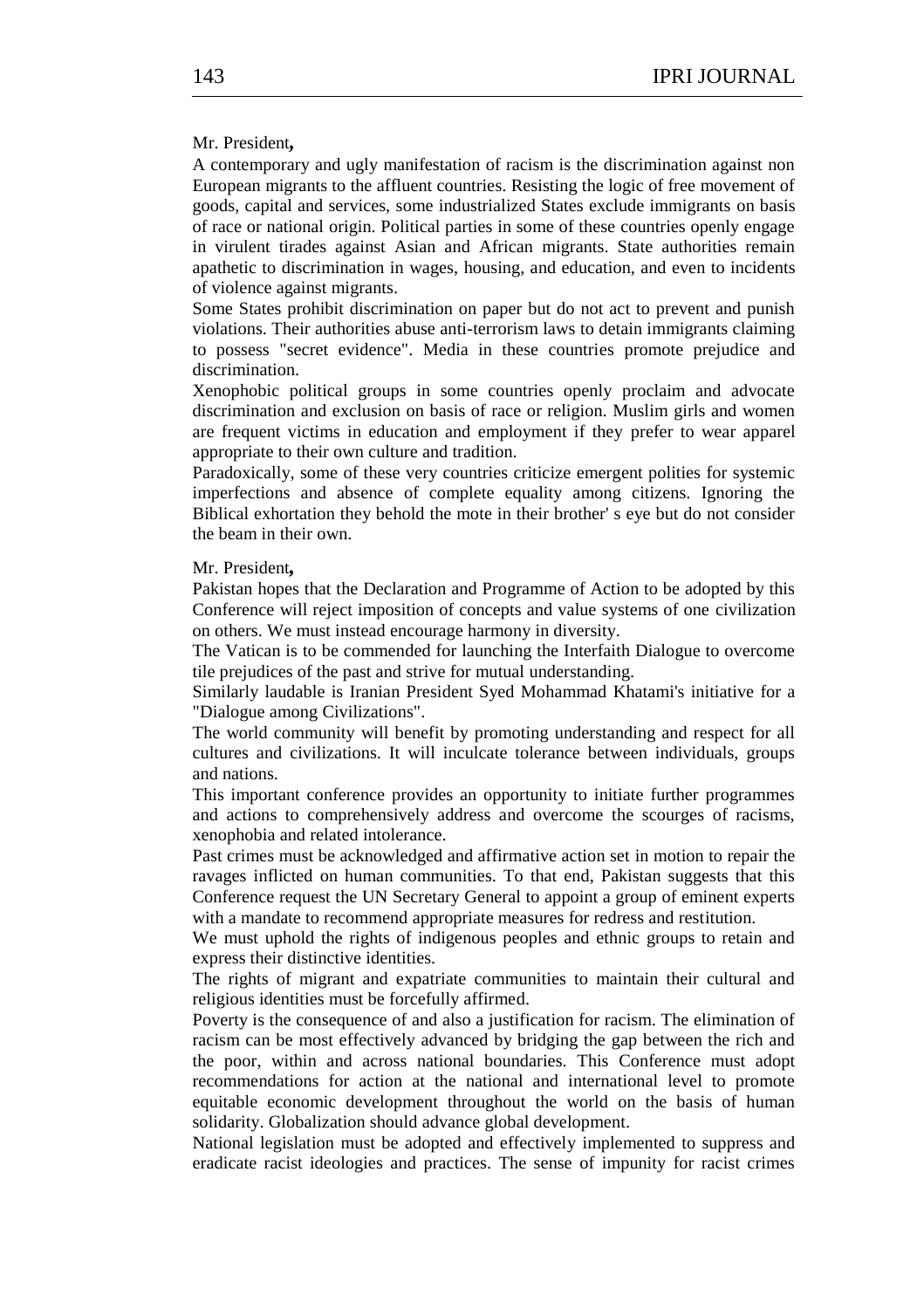evident in certain societies must be eliminated through effective prosecution and swift retribution. Freedom of speech must not be a license for propagation of racist prejudice or religious intolerance.

Finally, as President Mbeki said yesterday, racism has always been an instrument for the exploitation and subjugation of other peoples. A central pillar of the struggle against racism is to enable peoples to exercise their right of self-determination. Experience has made it evident that suppression of this right is no longer an acceptable or wise option. A new international and political endeavour is requested to inject deeper and wider content into the right of self-determination in the modem era.

We believe this conference can make a difference.

We must act collectively to ensure action at the global level.

We must also commit us to take action at home.

If we do what we should, the world will be a better place for our peoples and for our children.

I thank you.

*Reference: http://www.forisb.org/*

## DOCUMENT # 10

## Statement by the President of Pakistan on September 11, 2001 September 12, 2001

The people of Pakistan are deeply shocked and outraged at the dreadful terrorist attacks in New York and Washington, which have resulted in unprecedented loss of thousands of innocent lives. It is difficult to describe in words our sorrow and grief at this moment of national tragedy for the American people. I have conveyed the deepest condolences and sympathy of the people and Government of Pakistan to President George Bush, the bereaved families and the American people in a message last evening.

We strongly condemn this barbaric act of terrorism, which will live in memory as a most heinous crime against humanity. As the world tries to grasp the magnitude of the tragedy and mourns those who have perished, we pray for the recovery of thousands of others who have suffered injuries.

We regard terrorism as an evil that threatens the world community. Concerted international effort is needed to fight terrorism in all its forms and manifestations. The carnage in New York and Washington has raised this struggle to a new level. Pakistan has been extending cooperation to international efforts to combat terrorism in the past and will continue to do so. All countries must join hands in this common cause.

I wish to assure President Bush and the US Government of our unstinted cooperation in the fight against terrorism. *Reference: http://www.forisb.org/PR01-161.htm*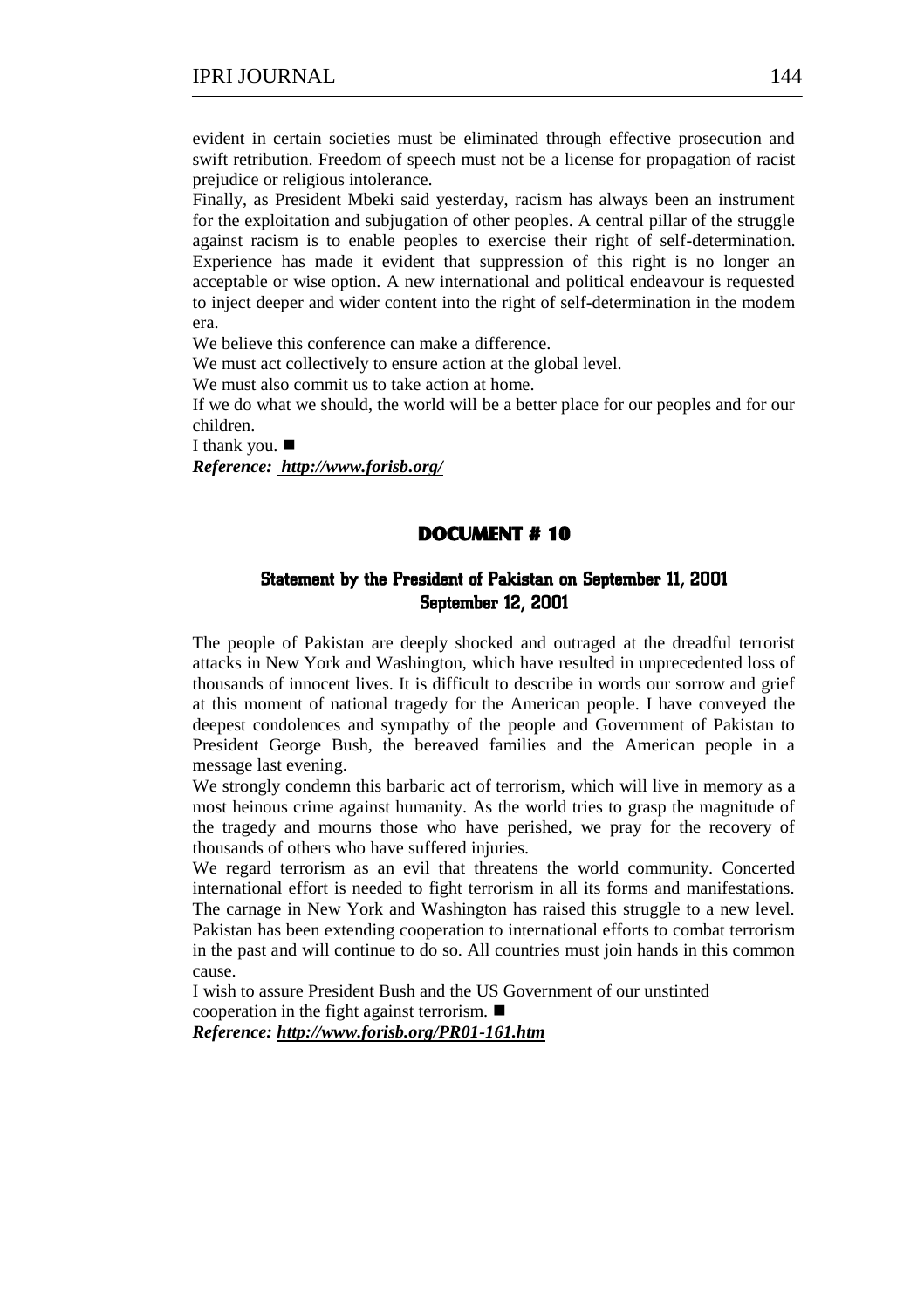### DOCUMENT # 11

## President Pervez Musharraf's Address to the Nation September 19, 2001

Asalam-o- Alaikum

I am here to talk about the episode of terrorism that we have all witnessed in New York which involved 45 countries and people of all ages were killed. There were capable Pakistanis and I would like to convey my deep sympathy to their family members.

America has 3 targets: Osama Bin Laden (Al-Quaida Movement) Taliban International terrorism

Now I shall share with you the kind of support that they expect from us. Intelligence - Information exchange Use of Air Space Logistic Support

No operations plans are ready or available at the moment.

Their target from the beginning has been Osama bin Laden, and his movement. Their second target is the Taliban. This has been their demand for many years - to bring Osama to trial. Now they have also announced a war against terrorism.

We do not have any details from the U.S of the exact nature of the support from us. But we do know that they have the support of the UN Security Council. The UN resolution specifies punishment for those committing terrorism. This has been supported by all the Islamic countries.

We in Pakistan are facing a very critical situation. Perhaps as critical as the events in 1971. If we make the wrong decisions our vital interests will be harmed.

I have discussed all this with my corps commanders, politicians and prominent Pakistanis. Tomorrow I am meeting the tribal chiefs. I have to say that opinions are divided, but the vast majority supports us. I would say that about 15% are tending towards emotional reactions.

Lets look at our neighbors. They have promised US all cooperation. They want to isolate us, get us declared a terrorist state.

They have met in Dushanbe with some other countries and plan to try and install anti Pakistani government in Afghanistan. So our neighbor is busy trying to harm us. If you see their television they are busy with propaganda against us.

I want to tell them to 'lay off'. Our forces are on full alert and ready for a do or die mission. In this situation if we make the wrong decisions it can be very bad for us. Our critical concerns are our sovereignty, second our economy, third our strategic assets (nuclear and missiles), and forth our Kashmir cause. All four will be harmed if we make the wrong decision. When we make these decisions they must be according to Islam.

It's not a question of bravery or cowardice. But bravery without thinking is stupidity. Allah has said that he who has ‗hikmat' has a huge blessing. We have to save our interests. Pakistan comes first, everything else is secondary.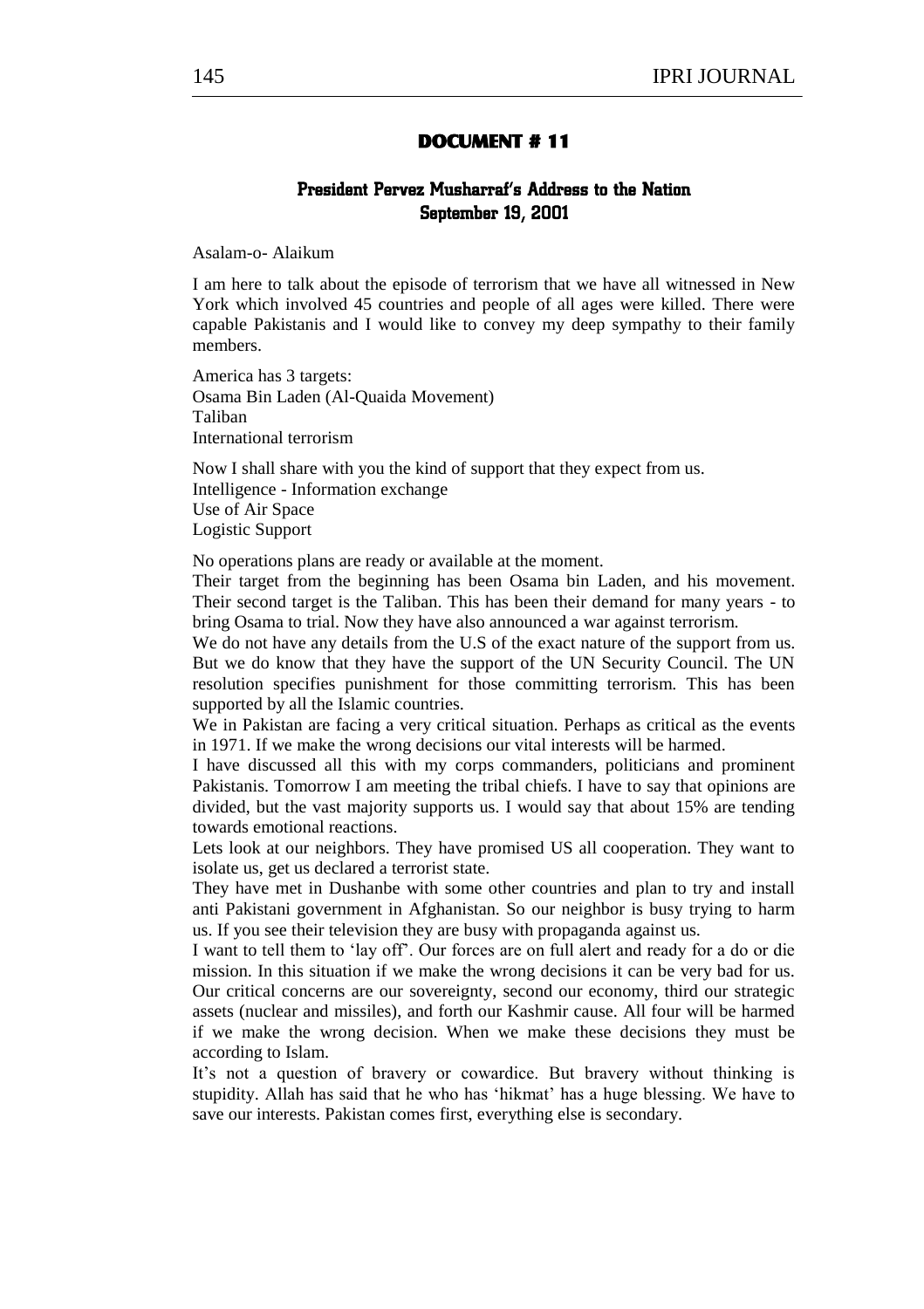Some 'ulema' are trying to react on pure emotions. I want to remind them of Islam's early history. The moved from Mecca to Medina (hijrat). Was this (God forbid) cowardice? This was wisdom to save Islam.

Then when the Jews saw that Islam was getting stronger they started to conspire against the Muslims. When the Prophet (PBUH) saw this happening he signed a no war pact with his enemies in Mecca. I want to remind you of that pact. At the end of the pact, where his signature was required, the Meccans demanded that he cannot sign it as "Prophet Mohammed". The Prophet (PBUH) agreed.

The Prophet explained later that its best for Islam, and it's the right thing to do. And time proved him right. Six months later there was a war with the Jews and the Meccans did not support the Jews and the Muslim forces won. And some time after that Mecca also fell to Islamic mujahideen.

Let me say that I am concerned about Afghanistan and the Taliban. I have tried to convince world leaders not to impose sanctions on them in the past. I have tried my best, but sadly without much success.

In the present situation we have been trying to convince the Taliban to be wise. We have also asked the US for evidence about Osama bin Laden. Also how do we best serve Afghanistan's interests? By going against the world community or by working with the international community. I am sure you will agree with me that we can only do the later.

I also know that there are people who are using this to promote their personal agendas. At this time, we have to be make sure that our enemies do not succeed in their designs to harm us. Pakistan is regarded as a fort of Islam. If this fort is damaged, Islam will be damaged.

I ask you to trust me, like you trusted me when I went to Agra. May Allah guide and protect us.

Pakistan Zindabad. *Reference: http://www.satp.org*

### DOCUMENT # 12

## The Joint Press Conference Addressed by the Foreign Minister of Pakistan and the Visiting European Union Delegation September 25 2001

#### **Opening Comments by the Foreign Minister of Pakistan**

It is a great honour for me to welcome Deputy Prime Minister of Belgium, current President of the European Council Mr. Louis Michel, and his distinguished colleagues, Mr. Javier Soalana, Mr. Chris Patten and Mr. Joseph Piqui, the next President of European Council. We greatly respect the members of the delegation for choosing this difficult moment to visit Pakistan. We consider it a manifestation of solidarity of the European Union with Pakistan at this difficult moment. The delegation has met with the President of Pakistan. As a witness to the conversation at the table, I am very glad to be able to tell you that the exchange of views between the President and the members of the delegation was very cordial, very inter-active and the President himself greatly appreciated this opportunity of his meeting with the delegation.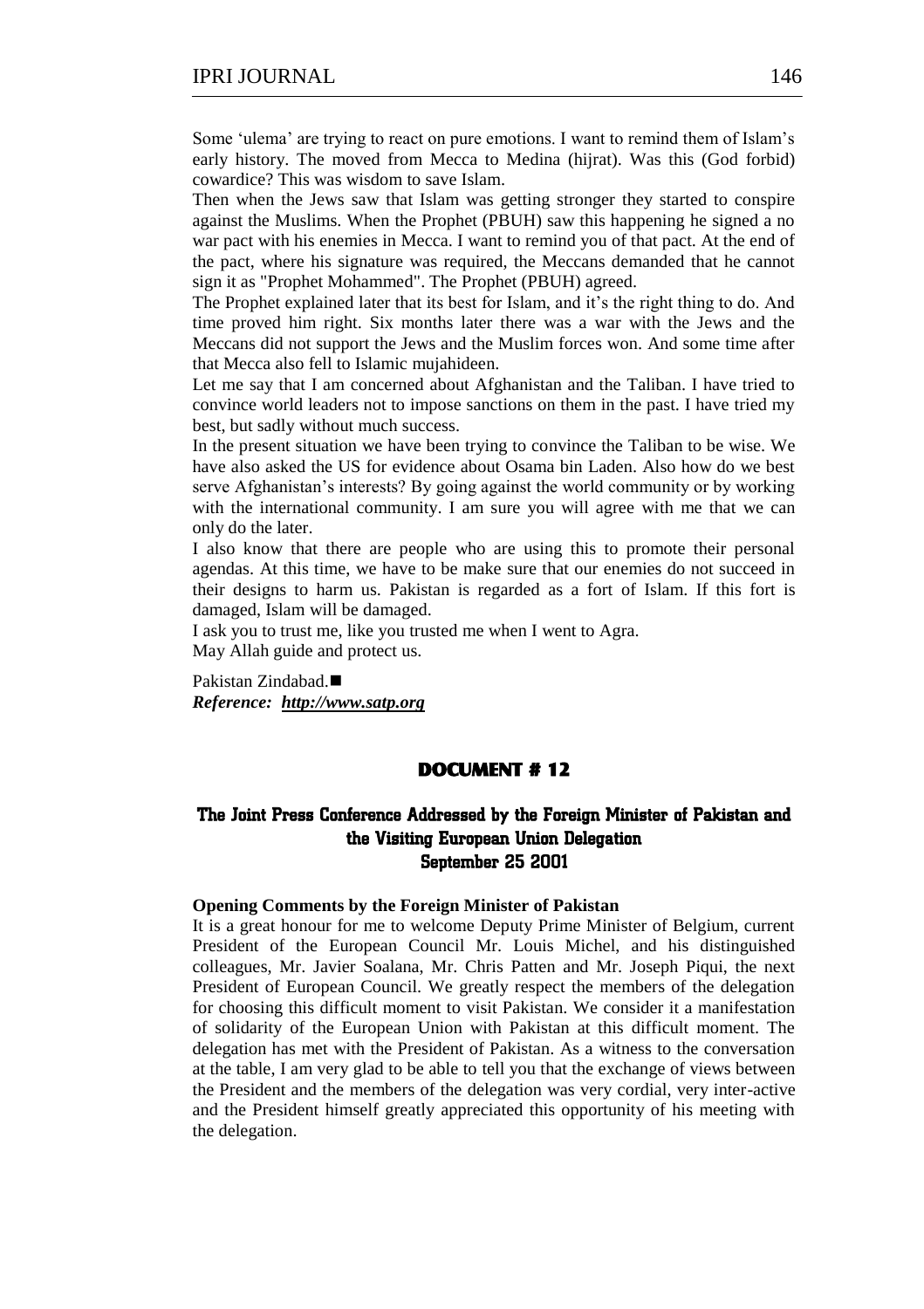With these words I hand over the mike to the leader of the delegation, Mr. Louis Michel.

### **Statement by the Leader of the EU Delegation**

Ladies and gentlemen, I want to thank sincerely my colleague, the Foreign Minister of Pakistan. I also thank, of course, the President and the other colleagues we had the opportunity to meet. First of all, I want to say that we were very favorably impressed by the cordiality of Pakistani authorities.

As you know, a fortnight ago the world witnessed an act of terrorism which has not precedent. The world has reacted to these acts of barbarism with outrage and revulsion. Never again the terrorists will be allowed to commit such acts against human beings. Pakistan has taken very courageous stand. It has decided to stand in solidarity with the United States. The EU considers this as a very great stance, which has our full and unreserved support. Pakistan has shown that it can and it is willing in very difficult circumstances to take up its responsibility as a member of the international community. The EU greatly appreciates this courageous posture.

Our Mission came to Pakistan to convey to the Pakistan Government and indeed to the entire world the message of full support from EU to Pakistan. The EU heads of State and Government met in Brussels last Friday and there was a general praise for the position the Pakistan Government has taken. I want you to know this. We also came to Pakistan to explain our policy in the fight against terrorism. Since 11 September, the EU has embarked on a strategy of full solidarity with the US in building a worldwide alliance against terrorism. What are the key elements of this EU policy? First of all solidarity, not only with the US but also with all those nations who want to join in the fight against terrorism. No country can combat this menace of terrorism alone. Only together the world can get rid of the evil of terrorism. Determination is another key element of the EU policy. Let there be no doubt about our resolve to bring to justice those responsible for those barbaric acts and all those who support or finance terrorists. There are no good and bad terrorists.

The Washington and New York attacks have the impact on the entire international community of every faith and culture. The nature of our society makes it imperative to protect our citizens from terrorist attacks. Therefore, terrorism is a global challenge demanding a global answer. The EU heads of States and Government explicitly have rejected any equation of groups or political terrorists with the Arabs and Muslim world. They also emphasized the need to combat any nationalist, racist and xenophobic trends. The support of the Arab and the Muslim world to the international alliance against terrorism is essential. The EU wants to step up international actions against terrorism to a coordinated and inter-disciplinary approach embracing all possible means. The EU stated that on the basis of the UNSC Resolution 1368 response by the US is legitimate. The EU members are prepared to undertake such actions each according to its needs. These actions must be targeted and also be directed against states abetting, supporting and harboring terrorists. These are the key elements of the EU policy.

Let me add that for the EU, the integration of all countries into a very well system of security, prosperity and development is the condition for a strong and sustainable community for combating terrorism. The EU will give special attention to the problem of refugee flows, particularly the Afghan refugees. The EU also recognizes the difficulties Pakistan is facing as a result of recent developments. It wants to help overcome these difficulties by increasing its cooperation with Pakistan. We also think that time has come to try to build new conditions to improve and to build new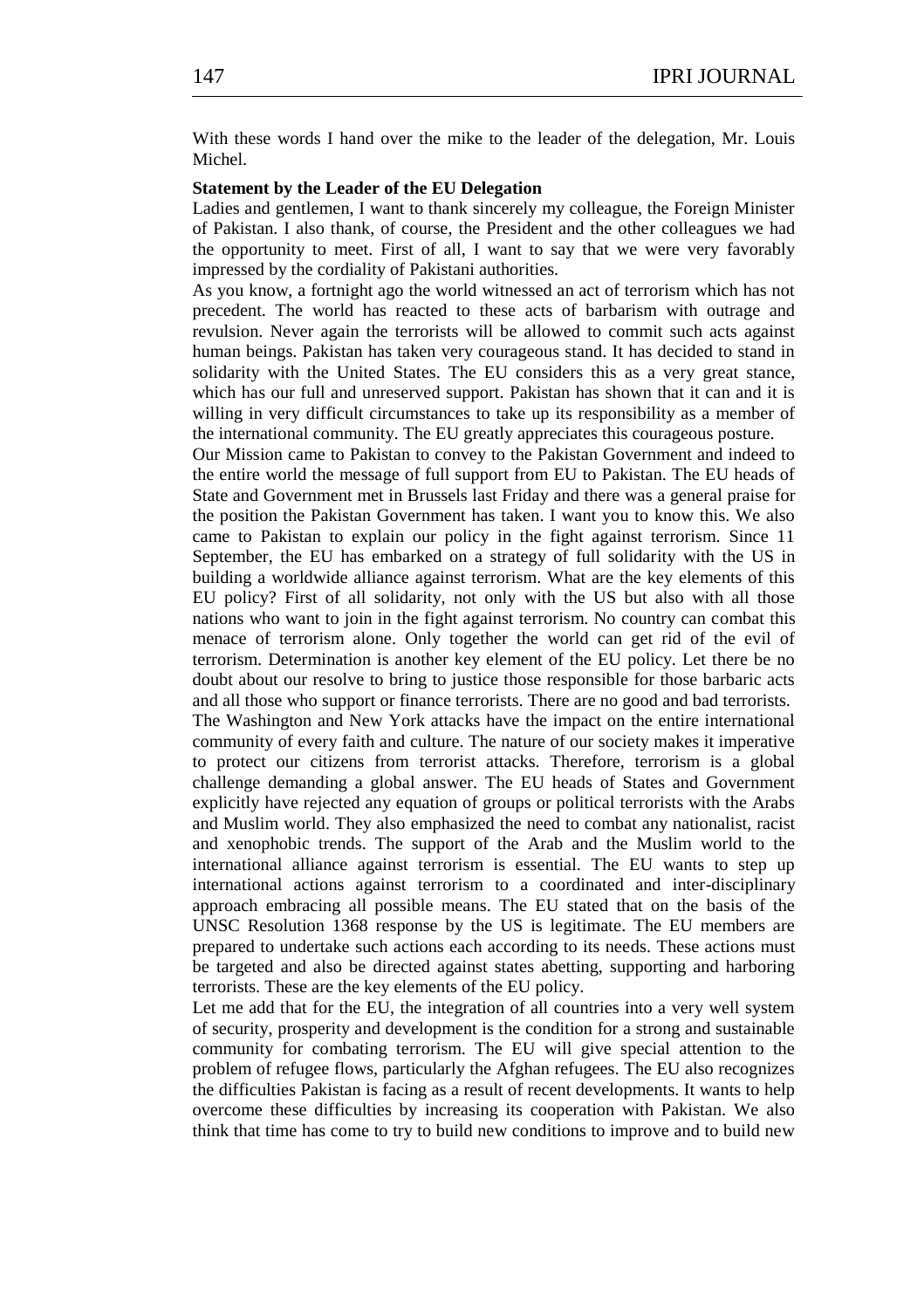relationship between Pakistan and the European Union in order to construct and to feed a new long term partnership between Pakistan and European Union.

#### **Statement by the Foreign Minister of Pakistan**

The EU delegation has been here for few hours and we had a very short time at our disposal. But let me tell you that each and every minute of the stay has been fully utilized for the discussions between the delegation and the President, the Finance Minister and the Foreign Minister of Pakistan.

We have been deeply impressed by many things; but I want to highlight three or four points. Firstly, we have deeply welcomed the observation made by the delegation that any equation of fanatical terrorists with Arab or Muslim world is wrong. The terrorists are criminal and they must be dealt with as criminals. Secondly, we have deeply appreciated the emphasis that the delegation placed on the need for long-term cooperation at the global level in the fight against terrorism and that this cooperation needs to be continued so that the problem of terrorism can be eradicated and its root causes are eliminated. Thirdly, we have welcomed the decision of the EU to resume dialogue with Pakistan. We have traditionally very close and friendly relations with Europe. The EU countries are our biggest trading partners. We have maintained relationship between the Pakistan and the EU, but we look forward to further discussion and dialogue in order to increase cooperation between Pakistan and European Union in economic and trade fields. Finally, I wish to pay tribute to the distinguished members of the delegation for the sympathetic and friendly observations and remarks they have made with regard to the difficult situation in which Pakistan finds itself at this time, and we look forward to their continued interest and sympathy so that together we can cross this crisis.

### **Question-Answer Session**

*Q. Asked whether Pakistan was in touch with the Taliban at the moment and if Islamabad was also considering to severe diplomatic ties with Kabul like the UAE and Saudi Arabia, the Foreign Minister stated:* 

**A.** You must have read in the morning newspapers that because of difficult situation, Pakistan has withdrawn almost all personnel from our diplomatic and consular missions in Afghanistan. But we maintain contacts through the Afghanistan Embassy in Islamabad, and as the President said a few minutes ago, Pakistan is the only country that has contacts with the Government of Afghanistan. Maybe this can serve a widow for communication between the world community and the Government of Afghanistan.

*Q. When asked about the specific steps, which the European Union could take to help out Pakistan in its economic difficulties, a member of the delegation, Mr. Chris Patton, said:* 

**A.** The first thing we have told to the Government is that after the 14 August statement of President Musharraf regarding the road map to democracy we would be prepared to recommend to the European General Council to move to sign the (Third Generation) cooperation agreement with Pakistan which has been initialed. European Union will also assist Pakistan with its development. We appreciate the steps being taken by the Pakistan Government for economic revival. We are also conscious of the refugee burden on Pakistan, and EU has decided to allocate 20 million Euros. This will help in addressing this humanitarian crisis, and to ensure that Pakistan is not destabilized by this crisis. We will also provide Pakistan with development assistance.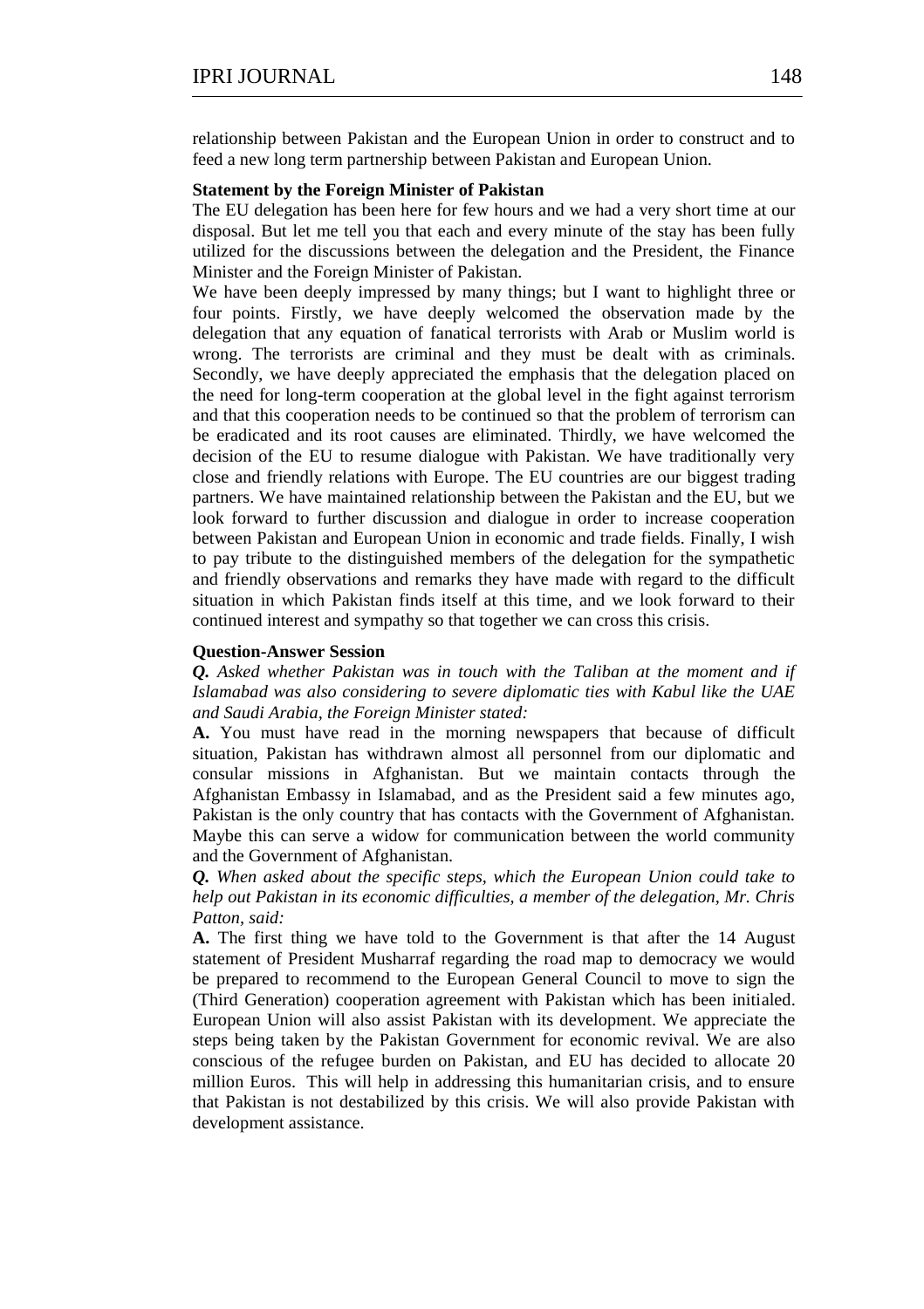*Q. When his comments were sought on various moves being rumoured about with regard to support for Northern Alliance and installation of this or that government in Afghanistan, the Foreign Minister said:* 

**A.** I think it is very important for the world at large to understand Afghanistan. People of Afghanistan are fiercely protective of their independence. They have never accepted a proxy government imposed upon them from the outside and this factor must be borne in mind also for the future. Those who intervene in Afghanistan to plant their own preferred leaders there paid a very high price for that blunder.

*Q. Asked if the remarks of the Foreign Minister of Pakistan should be taken as a warning to the United States, the Foreign Minister observed:* 

**A.** I am not warning any body. I was just answering a question, which implicitly blamed Pakistan of the rise of the Taliban Government. We ourselves, learning lessons from history, knowing our brothers in Afghanistan and their furious sense of independence, did not in the past and will not in future commit that blunder of trying to impose a government on that country.

*Q. Asked as to how the EU delegation felt about the position taken by Pakistan against international terrorism, the leader of EU delegation said:* 

**A.** We are well aware that at present Pakistan faces a very delicate and difficult situation. We know that the particular case of Pakistan is not easy. We have been very impressed by the courageous stand that Islamabad has taken in this particular situation. We are here to show that we appreciate this position, which is of course very important. I think we have to see and understand that the position taken by the Government of Pakistan is not only a show of solidarity with the US but also a show of solidarity with and defence of human values. We have spoken with the President and the Ministers about the particular difficulties they face and we are here to bring our support and help to Pakistan.

*Q. Asked as to what was the position of the EU vis-à-vis a popular demand emanating from various capitals of the world that the US must come out with a solid evidence against Osama bin Laden before going for any action against the Taliban, the leader of EU delegation said:* 

**A.** We were very happy listening to Mr. Colin Powell, when he announced the other day that there were solid proofs of Osama bin Laden's involvement in the recent events.

*Q. To a question with regard to financing of terrorist groups across the globe, a member of the delegation said:* 

**A.** You know very well that in the last meeting of the European Union one of the most important things was to stop the financing of terrorist groups. We have talked to our friend and would remain in touch with them in future, too. We would make all the efforts in order to stop the financing of terrorist groups. I think this is a serious challenge with the international community should be taken up collectively.

*Q. When his comments were sought on a recent meeting held in Dushambe, where Pakistan was accused of collaboration with NATO, the Foreign Minister said:* 

**A.** I am not aware of any accusation. But I want to take this opportunity to say that we are concerned to read news that Afghan groups are asking for foreign military assistance. The Northern Alliance has said so, and we fear that any such decision on the part of foreign powers to give assistance to one side or the other in Afghanistan, is a recipe for great suffering for the people of Afghanistan.

Secondly, immediately on seeing the attacks in New York and Washington, the Government of Pakistan made an announcement condemning international terrorism, extending condolence and sympathy to the American people and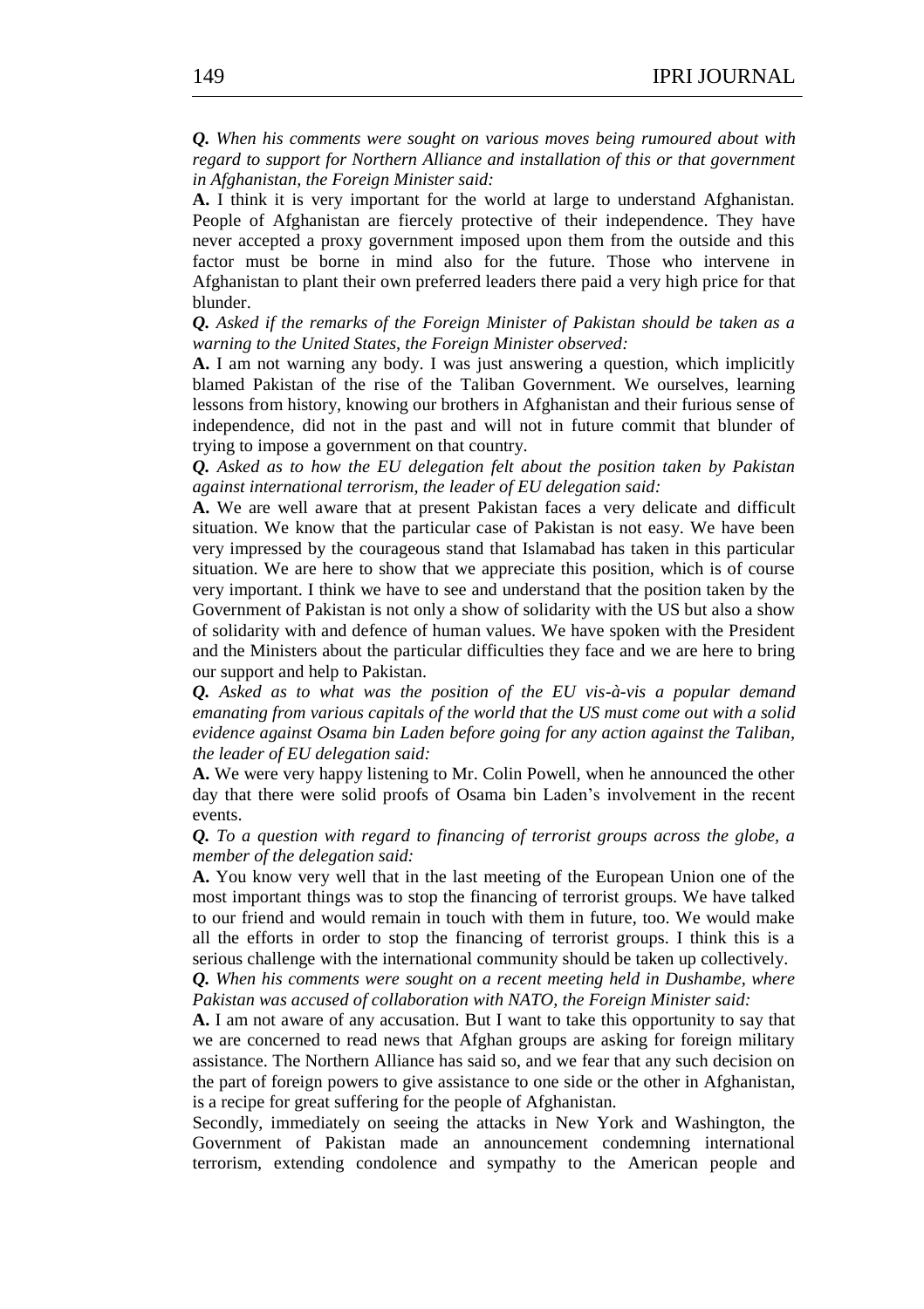announcing at the same time that Pakistan would implement the resolutions of the Security Council. Pakistan's policy for the fight against international terrorism is cast in the mould of the resolutions of the Security Council. Based on that principle, Pakistan can be relied upon to be steadfast in its cooperation in the fight against terrorism now and for the duration, which it has been necessary. *Reference: http://www.forisb.org*

DOCUMENT # 13

# Statement by Ambassador Shamshad Ahmad, the Permanent Representative of Pakistan to the United Nations on Agenda Item 10: "Report of the Secretary General on the Work of Organization" 25 September 2001

Mr. President,

This year as we address ourselves to the Secretary-General's Annual report, we should be doing more than just a ritual. It is a different year that we look at in retrospect. The Millennium year, the first of the 21st Century, as it would be remembered in history, started with a renewed commitment of the UN membership at the highest level, to the timeless and universal purposes and principles of the Charter. Our leaders adopted the historic Millennium Declaration last year as a blueprint of their vision for the 21st century.

It is not a time for clichés and the same old complimentary or critical attributes to the Secretary-General's report. I think this comprehensive, focused and actionoriented report has been overtaken by events. The Secretary-General has himself added a postscript to his own report. We all read, the other day, his op-ed article in the New York Times, which could be made a new chapter of his report as an adjunct. He defines, in the wake of what we all saw with horror and shock in this city and in the city of Washington, a new challenge to humanity and the need for a global response. Terrorism is a universal evil with tentacles in all societies, irrespective of religion, ethnicity and even the level of affluence or development.

If ever there was a wake up call, it came on 11th September. This wake up call came not to any one country or any one society but to humanity as a whole. Consequently, it is humanity, which now has to respond to this challenge – this universal evil. Our response must not be based on retribution alone, nor on emotion or anger. It must be guided by wisdom and facts and motivated by the need to remedy the disease by addressing its root causes.

Terrorism lurks in the shadows and wilderness. It breeds on disillusionment and suspicion and on fear and hopelessness. It is fed by ignorance and poverty. It is exploited by hatred, resentment, and the perceived invasion of cultures. The roots of terrorism lie in the inequity of societies, in the despair of slums, and in the bewilderment of the human soul. This is a problem that has to be dealt with in a long-term manner. It needs a new, measured, sustained and holistic approach, which aims at rooting out injustice and oppression that lie at the heart of this phenomenon.

The Secretary-General has rightly said in his article that the United Nations, as representative body of humanity, is uniquely placed to mobilize a concerted and continued response to the challenge that is before us. Let us hold each other's hands. Let us not turn our backs on each other. Let us strengthen each other. Let us respect each other and each other's culture and value systems. Let us enable this world body to play its Charter role in preventing conflicts and resolving disputes. Let us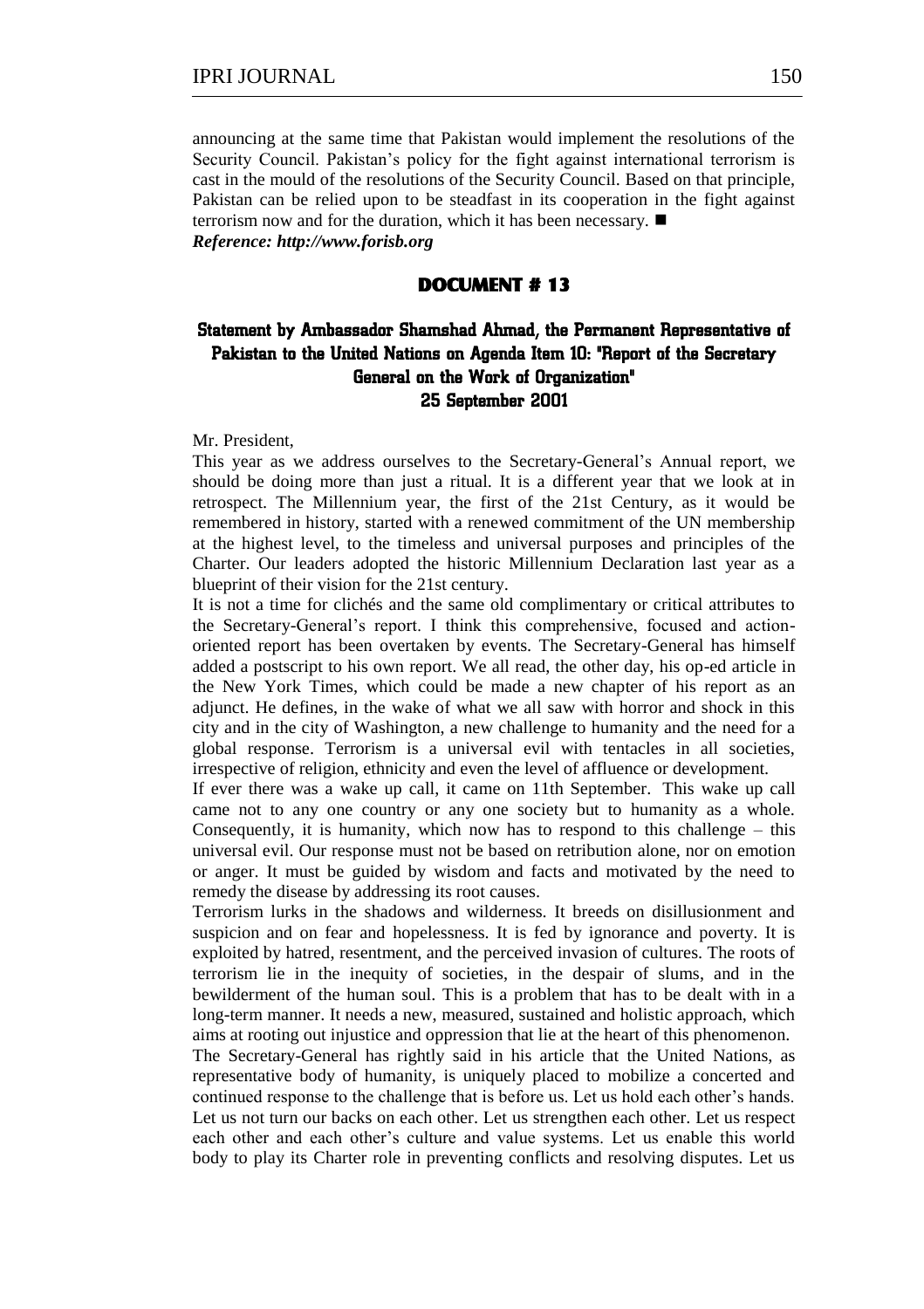persevere, as the Secretary-General has said, "in creating a stronger, more just, more benevolent and more genuine international community."

#### Mr. President,

We in Pakistan abhor and condemn terrorism in all its forms and manifestations, including state terrorism. We agree with the Secretary-General that the United Nations provides the forum and global legitimacy for a universal response against terrorism. Pakistan has pledged its full and unstinted support in the fight against international terrorism. This is a pledge, rooted in our commitment to the principles, for which my country stands. In the past, when the world was polarized between two ideologies, we chose the side that stood for freedom and justice. Today, we again stand on the side of right and we are still upholding the flag of freedom and justice.

#### Mr. President,

My comments on the Secretary-General's report in light of the changed situation will have to be selective and focused. Indeed, we are today at a crossroad facing yet another defining moment. Last century was full of many defining moments. We saw great upheavals in the form of economic disasters and great wars during the first half of the 20th Century. The United Nations was born out of these upheavals to provide a moral edifice for the reordering of the global system. In the perennial struggle that runs through the history of mankind, the United Nations was to imprint what is good and combat what is evil.

Multilateral cooperation was to be the norm for resolving "all" global problems. The United Nations, as mankind's "last best hope" was to chart the way to a new and better world -- a world free of violence, injustice and oppression. The United Nations also signified the dawn of decolonization as the age of colonial and racial powers had run its course. In those early decades of the 50s, 60s and 70s, the peoples of Kashmir, Palestine, South Africa, Namibia and those from scores of other regions won legitimacy as well as political and moral endorsement for their just causes. Unfortunately, the world today is still experiencing violence, injustice and oppression. The struggle of those who remain deprived of their legitimate inalienable rights continues.

### Mr. President,

We note in the Secretary-General's report the reference to both Kashmir and Palestine – two of the longest unresolved disputes of our time. We agree with his assessment that "the conflict between the Israelis and the Palestinians can be resolved only through a political settlement." We also agree with his observation that the tragic loss of life has underlined the urgency of reaching a comprehensive, just and lasting solution to the Middle East conflict on the basis of Security Council resolutions. His observations on Palestine are equally valid for Kashmir, where also thousands of innocent lives have been lost necessitating an early solution of the problem in accordance with the resolutions of the Security Council.

#### Mr. President,

We are happy that the Secretary General was able to visit South Asia in March and lent his support for the resumption of bilateral dialogue between Pakistan and India. The dialogue was indeed resumed later in the year. We hope that the Secretary-General and the international community will continue to encourage this dialogue to meaningfully reach its logical and honourable conclusion – a final settlement of the Kashmir issue in accordance with the Security Council resolutions and in conformity with the wishes of the Kashmiri people.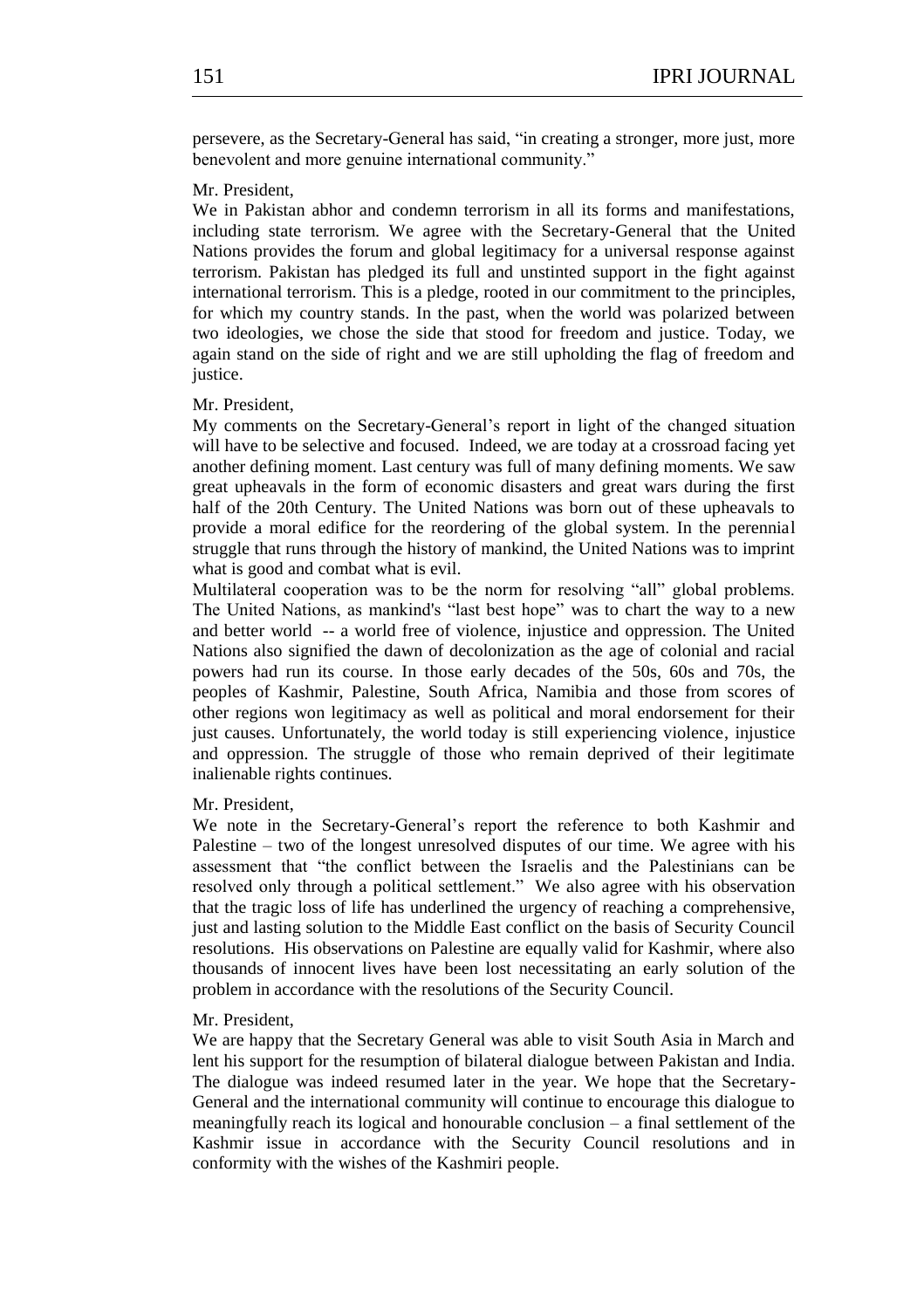Pakistan, for its part, remains fully committed to sustaining a purposeful and resultoriented dialogue with India with a view to finding a just and equitable settlement of the core dispute of Kashmir and addressing other outstanding issues. We seek durable peace with India. Both our countries need to free ourselves from the legacy of the last century, and begin a new relationship focusing on the socio-economic development of our peoples.

Another conflict, which has eluded resolution for over two decades, is Afghanistan. Today, it is the focus of the world community in a tragic context. As the international community responds to the current crisis, it must also address the grave humanitarian situation in that country through reconstruction and reconciliation. We welcome the Secretary General's offer in his report that the UN is prepared to assist "in the political, developmental and humanitarian fields in order to address the root causes of instability".

Pakistan has for more than two decades borne the burden of millions of Afghan refugees. We continue to host the world's largest refugee population, which touched the peak figure of 4.5 million in the 1980's, while the international assistance continued to progressively decline. As rightly pointed out by the Secretary General in his report, this year alone 200,000 Afghans have left their homes due to protracted conflict and acute drought conditions and sought shelter in Pakistan. With the situation unfolding before us, the UNHCR is of the view that nearly 1.5 million more Afghan refugees may enter Pakistan. How the international community copes with the impending humanitarian crisis will be a real test not only of its ability but also of its moral responsibility. We appreciate the personal interest that the UN High Commissioner for Refugees, Mr. Ruud Lubbers, is taking in this emerging humanitarian crisis.

#### Mr. President,

We note with satisfaction that one area where the United Nations has begun to improve its performance in the last year is peacekeeping. It is in no small measure a tribute to determination of this Organization and the world community to work effectively towards a common goal. Pakistan, as a leading troop contributing country, has also played its due role both here in UN headquarters and in the field. We, as ever, remain committed to supporting this Organization in its efforts to maintain international peace and security. We are encouraged by the Secretary-General's interest in conflict-prevention and peacemaking and we urge him to broaden the scope of his efforts and that of this Organization to cover those areas which have thus far not received due attention by the international community.

Another area that deserves greater attention of the international community is the eradication of poverty. At the Millennium Summit, our leaders "resolved to wage war on poverty by launching a sustained campaign to make the right to development a reality for everyone." We need concrete steps to achieve this goal. We agree with the Secretary-General that if the international community is to meet its goals of development and poverty eradication, economic growth in developing countries must accelerate. To this end, we are currently pursuing the financing for development process in a holistic manner with the participation of all major stakeholders including the Bretton Woods Institutions. This process cannot produce miracles but it is worth making a collective effort to create an enabling environment for socio-economic growth.

While we must do more, as the Secretary-General says, "to render globalization inclusive and equitable," for the international community, this "daunting" task acquires an added importance and urgency in light of the new grim reality we face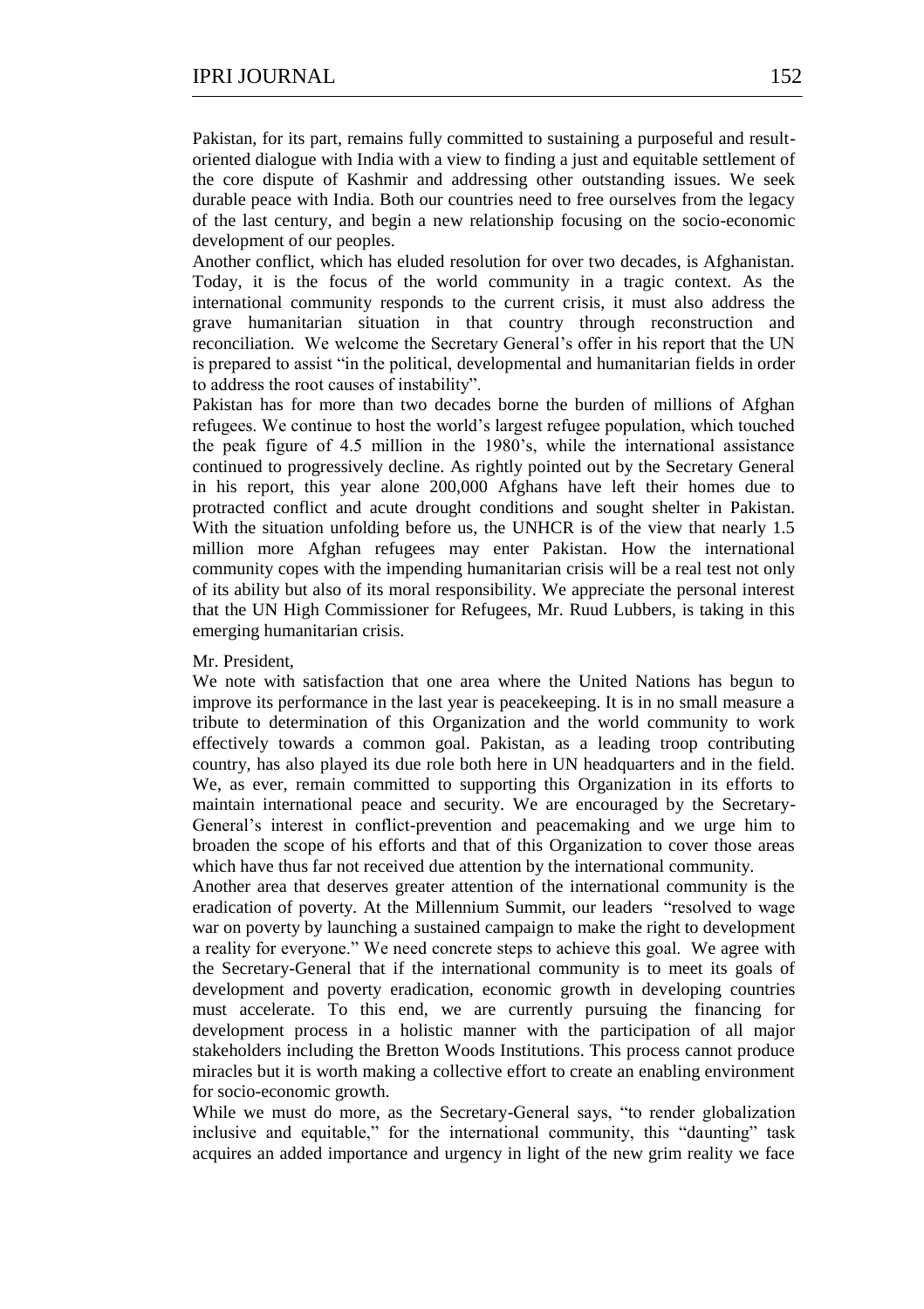today. The world community, and this Organization must, therefore, think long and hard at its priorities and the ways it deals with those parts of the world or societies which have missed out on the benefits of our times. Thus, in the context of globalization, it becomes all the more necessary and urgent, that the United Nations must seriously review its policies and programmes to deal with the new challenge, which has unfortunately redefined this new Century. We must, therefore, respond appropriately and review our policies. The conditions in which we live have now been changed forever. Let us hope that the best that is in our humanity has not.

The Founding Fathers of this Organization had a vision. They envisioned a future where our succeeding generations would live in peace and prosperity, a world order based on our faith in fundamental human rights, socio-economic equity, rule of international law and dignity of human beings and justice. Let us re-affirm those ideals and re-dedicate ourselves to the purposes and principles of the Charter of the United Nations.

I thank you, Mr. President. *http://www.forisb.org*

### DOCUMENT # 14

# Statement by Ambassador Shamshad Ahmad, the Permanent Representative of Pakistan to the United Nations at the General Assembly on agenda item "Measures to Eliminate International Terrorism" 2 October 2001

Mr. President,

Only a year ago, our leaders assembled in this great city, the capital of the world, to reaffirm their faith in the ideals of the United Nations and to pledge to work together for a better world, a more peaceful and just world. They renewed their commitment to the timeless and universal purposes and principles of the Charter of the United Nations. The new millennium gave us a new hope embedded in the fundamental values of mankind — the values of freedom, equality, justice, solidarity, tolerance and shared responsibility.

Unfortunately, hard realities seem to have intervened in our journey to our envisioned goal. We were struck by a new face of universal evil that we call terrorism. This scourge knows no geographic boundaries and haunts all regions, countries and societies. The terrorists did not strike at the World Trade Center - they struck at the World. It was an attack against humanity. Nationals of more than 80 countries, including from my own, lost their lives in this tragedy.

Our hearts go out to the bereaved families and we pray for the departed souls. We also pray for those who are still missing. We share the grief and indignation of the people of the United States and stand by them in this hour of their supreme national tragedy.

Mr. President,

We have had occasions to pay tributes to this city, its people and administration for being wonderful hosts to the UN and for making it possible for the world community's leaders to assemble here in the cause of peace and security and other great causes of humanity, not only in yearly sessions and meetings but also for historic summits and conferences.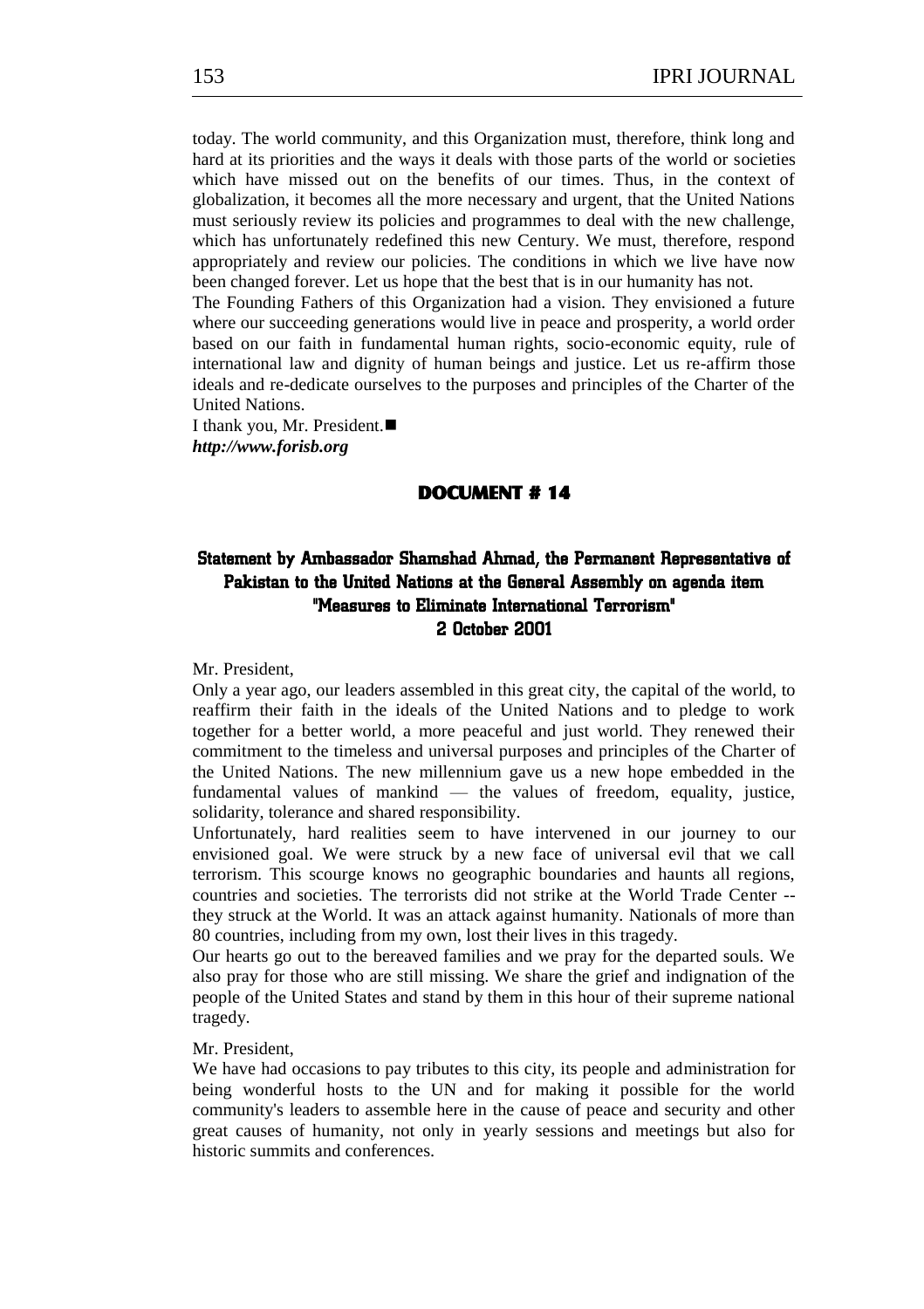Today we pay tribute to the city and the people of New York and those who manage its stupendous affairs in felicity and adversity, for the valour, forbearance and compassion with which they handled this tragedy. We compliment Governor Pataki and Mayor Giuliani for leading this unprecedented operation. We were privileged to have with us in this Plenary, Mayor Giuliani, and to share with him our thoughts and sentiments over this tragedy.

### Mr. President,

At the UN, despite diversity in regions and religions, cultures and values, economic and political disparities that we all represent here, our reaction was spontaneous and swift. We condemned the terrorist attacks in the United States and resolved to work together not only to bring the perpetrators to justice but also to prevent and suppress terrorism. The Security Council and the General Assembly unanimously adopted resolutions on 12 September providing legitimacy to the international coalition against this abominable phenomenon. To underscore the seriousness of our purpose in dealing with the question of terrorism, we took an exceptional step by shifting this debate from its traditional forum, the Sixth Committee, to the Plenary of the General Assembly B the chief deliberative, policy making and representative organ of the UN system.

#### Mr. President,

My own country, Pakistan, which abhors terrorism and deplores violence of all sorts and scales, did not hesitate to respect and accept the international consensus. We have always condemned terrorism in all its forms and manifestations, including state terrorism. We have never condoned acts of terrorism and have been cooperating with international community in combating this universal evil. Today again, we have pledged our full support and unstinted cooperation to the fight against terrorism.

We welcome this important and serious issue being discussed in the Plenary of the General Assembly. The resultant approach shall, of course, be encapsulated in the resolution to be worked out in the Sixth Committee. Meanwhile, the Security Council has also adopted a comprehensive resolution last Friday giving the fight against terrorism a new momentum. It obliges all member states to deny financing, support and safe haven to terrorists. We hope that this coupled with the existing international conventions relating to terrorism would provide an effective normative framework to the world community to deal with this global menace.

We in Pakistan will continue to abide by our obligations under the Charter of the United Nations. President Musharraf has clearly pronounced our policy on this matter and has taken our people into confidence in support of our decision to be part of international coalition against terrorism. It is a difficult path but we are determined to support what is right and what is just.

#### Mr. President,

As we seek to grapple with the worst ever challenge to humanity, our approach should not be cosmetic nor guided by emotion or anger. Surely the perpetrators of terrorism, whosoever they are and wherever they may be, must be brought to justice. But our battle must not remain confined to retaliation and retribution alone. We must tackle the causes that give rise to forces of hatred and violence. Individual acts of madness or behavioral insanity of groups that snuff innocent lives are both crime and disease. Crimes must be punished; disease treated at its roots.

International conventions and resolutions are indeed necessary. We must implement them. Freezing of assets, closing of bank accounts, denying safe haven and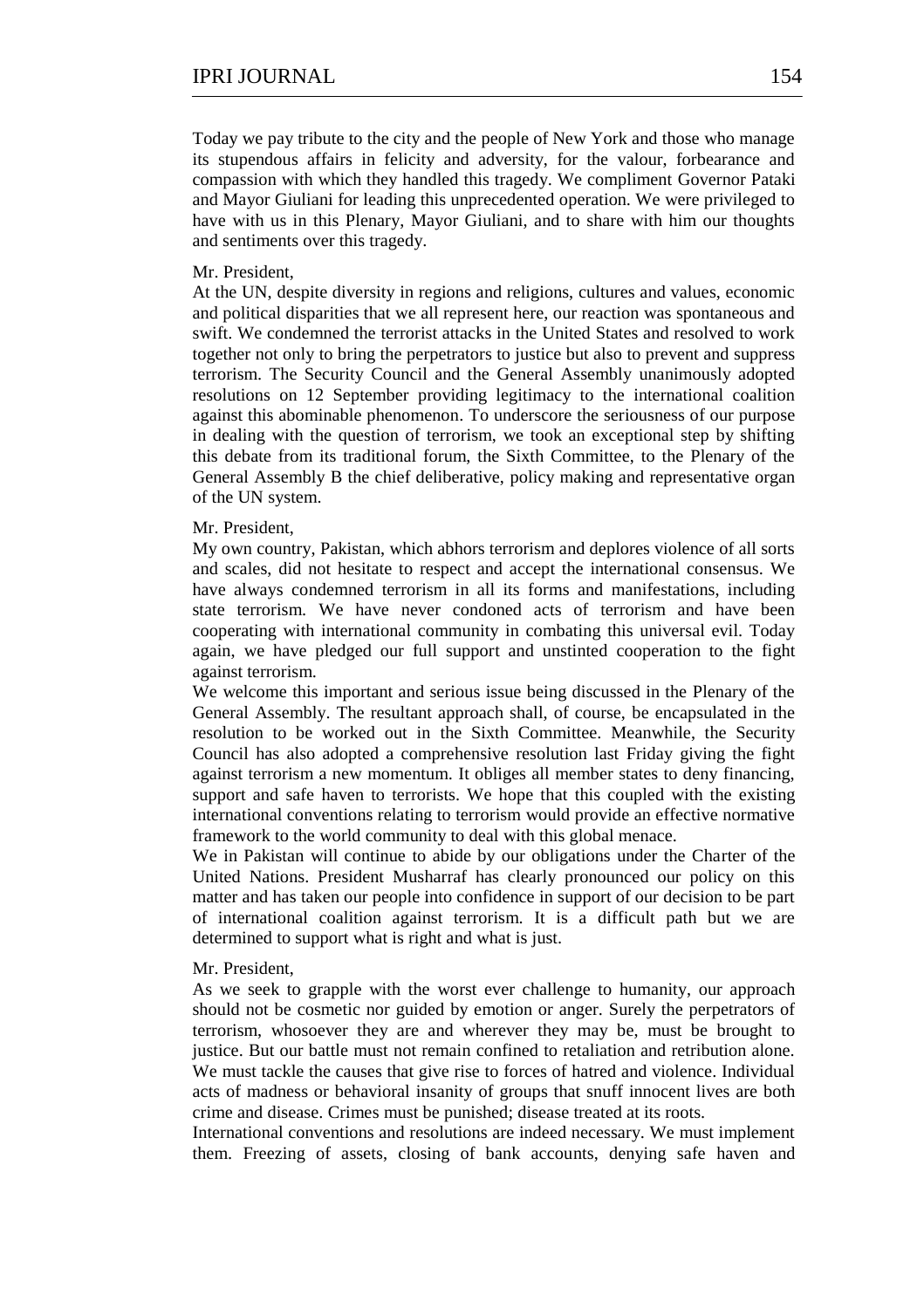information sharing are important steps in controlling terrorist acts. For a long-term solution, we must unearth the source of the problem and diagnose the disease beneath the skin. Sheer bandages will not heal the wounds that are rooted in the injustices of systems and societies.

No matter what actions we might contemplate against terrorism, this faceless enemy, which lurks on the shadows of fear and frustration, breeds on hatred and disillusionment and fed by ignorance and poverty will not disappear unless we build global harmony and stability through mutual tolerance and shared prosperity. It will continue to haunt us if the roots of terrorism which lie in the inequality of societies, in the exploitation of downtrodden, in the denial of fundamental rights and in the sense of injustice are not addressed. It would be too simplistic to merely focus on the symptoms or their ugly manifestations. Terrorism has now emerged as a different challenge which has to be dealt with in a resolute and measured manner.

#### Mr. President,

Terrorism is the negation of human dignity. Human dignity can neither be achieved nor guaranteed in an environment of abject poverty and denial of inalienable rights. Most countries, if not all, represented here today have at one point in history or another chosen their own destinies based on the principle of self-determination of peoples. Yet, in contravention of this universal principle, there are peoples even today who remain deprived of their fundamental right of self-determination. The Security Council resolutions pertaining to their destiny and future remain unimplemented in the archives of this Organization. It is time for courageous decisions, for correcting historic wrongs and for redressing endemic injustices. Our universal obligation to fight terrorism in all its forms must not deflect us from the need for a just, lasting and honorable settlement of the Palestine and Kashmir disputes, which will bring durable peace and stability to the world at large.

#### Mr. President,

In the face of the current crisis, we fear an impending humanitarian tragedy. Millions of Afghans are leaving their homes in the fear of war. Pakistan, which has been home to world's largest refugee population for more than two decades, is now faced with the massive new influx of nearly 1.5 million Afghan refugees. Secretary-General Kofi Annan has called for a donor alert. UNHCR has issued warnings about the magnitude of the emerging humanitarian crisis. How the international community responds to this crisis will be a real test not only of its ability but also of its moral responsibility.

To make our world better, we also need economic well being in all parts of the world. At the Millennium Summit last year, our leaders resolved "to wage a war on poverty, to make the right to development a reality for everyone and to free the entire human race from want". We need concrete steps to achieve this goal. The ongoing Financing for Development process gives us an opportunity to address this issue in a holistic manner with the participation of all major stakeholders including the Bretton Woods institutions and private sector. We must initiate, through this process, a collective effort towards new patterns of cooperation in terms of trade, partnership and interdependence.

I would like to conclude by quoting from the preamble of President Woodrow Wilson's famous Fourteen Points: "It is that the world be made fit and safe to live in; and particularly that it be made safe for every peace-loving nation which, like our own, wishes to live its own life, determine its own institutions, be assured of justice and fair dealing by the other peoples of the world as against force and selfish aggression. All the peoples of the world are in effect partners in this interest, and for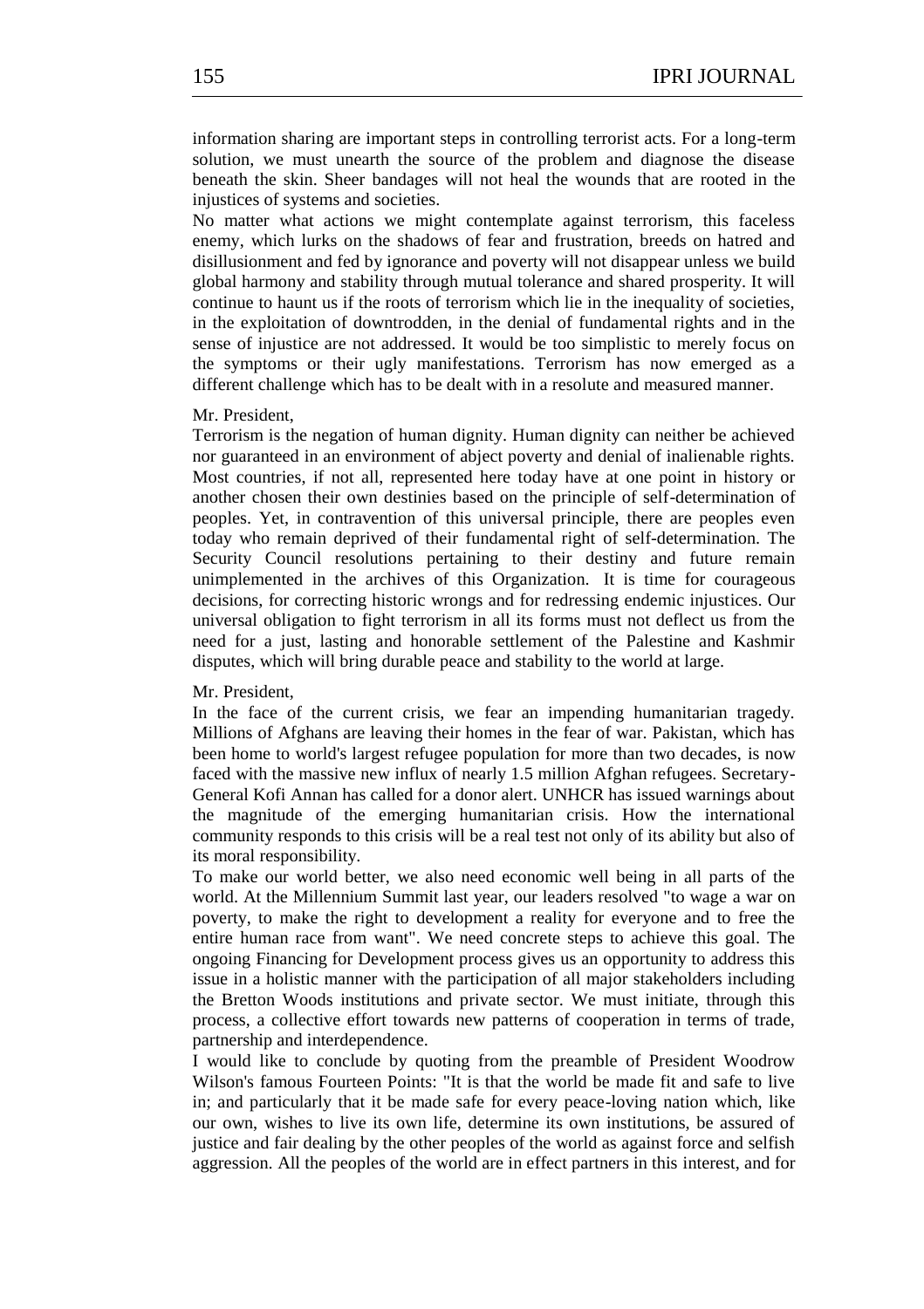our own part we see very clearly that unless justice be done to others it will not be done to us".

I thank you, Mr. President. *http://www.forisb.org*

### DOCUMENT # 15

# Statement by the Foreign Minister, Mr. Abdul Sattar at the Islamic Conference of Foreign Ministers, Doha, State of Qatar October 10 2001

Excellency Mr. Chairman, Excellencies and Dear Brothers, Respected Secretary General, Distinguished Delegates, Ladies and Gentlemen:

The terrorist outrage on 11 September triggered worldwide shock and horror, evoking condemnation of the criminal act, grief and sorrow for the victims, condolence for the families, and sympathy and solidarity with the people of the United States. Governments, including those of the OIC countries, voiced these sentiments spontaneously. States, including ours, supported the UN General Assembly resolution of September 12.

Our position is thus clear and emphatic. Yet we instinctively felt that individual statements were not enough. The magnitude of the crime and its circumstances, and the dangers that surfaced, called for a Special Session to proclaim a collective position by the Islamic Conference.

We need to tell the world that Islam is a religion of peace, that it considers human life sacred, and that it abhors the killing of innocent people. The eternal principles of our faith equate murder of a single person with murder of humanity. Anyone who violates this injunction is doomed to eternal damnation.

We need to explain this urgently. Hostile lobbies have been engaged in perverse propaganda against Islam spreading prejudice and hatred against the Muslim people. Muslim residents in Western countries are exposed to discrimination and danger.

This special session of the ICFM was therefore an imperative necessity, in defence of our collective interest. Our Brother and distinguished colleague, Excellency Sheikh Hamad Bin Jassim bin Jabor AI-Thani is entitled to our heartfelt appreciation and compliments for the efforts he made to consult with the Member States in favour of an early meeting.

Having joined the fight against international terrorism Pakistan took up the question of the defamation of Islam. President Pervez Musharraf spoke to world leaders. Thanks also to the intercessions made by other Muslim statesmen, we are relieved that the United States and the European Union have contained the anti-Islam campaign.

In charting the course of policy in response to events following 11 September; President Pervez Musharraf acted as is to be expected of a leader. He embarked on extensive consultations with opinion leaders from all sections of the Pakistani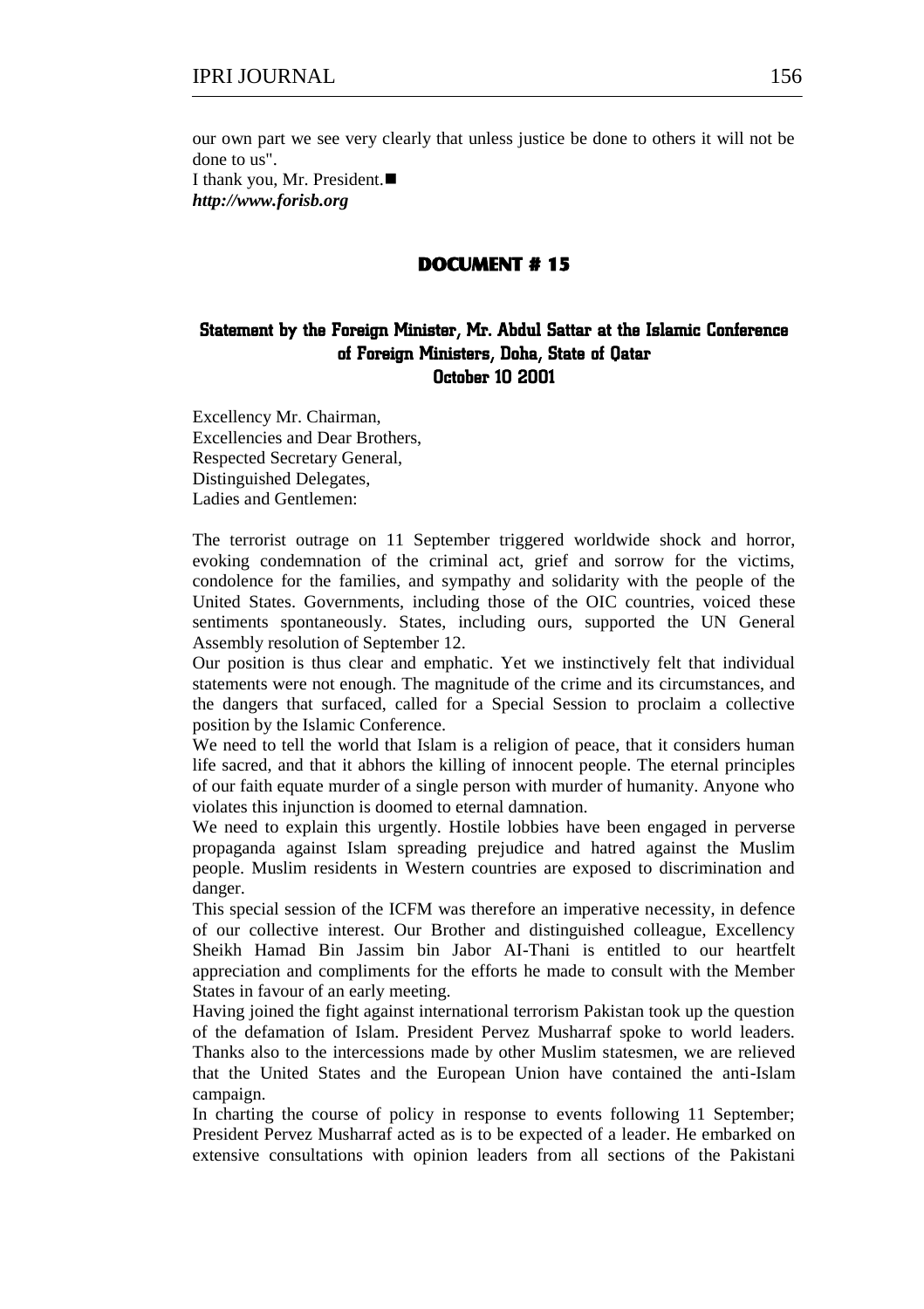society. He sought the counsel of farsighted leaders of friendly and fraternal States. He is grateful to them for their encouragement and support, as am I to Brother Foreign Ministers who kindly shared their valuable views with me.

Our policy is cast in the mould of international legality. Our Government decided we would do whatever lay in our means to implement the Security Council Resolution of September 12, as we had decided in respect of the resolutions on Afghanistan, namely, 1267 (1999) and 1333 (2000).

Excellencies and Dear Brothers:

You are well aware that Pakistan cherishes great respect and affection for Afghanistan, our neighbour, and friend. Our President therefore, sent high-level emissaries to Kabul and Kandahar to share our best information and assessment with the Taliban leadership. We apprised them of our reading of the dangers implicit in the situation resulting from the September 11 catastrophe, and the necessity of compliance with Security Council Resolutions.

We also took initiatives to promote contacts between officials of Afghanistan and important foreign countries in the hope that solutions could be found through peaceful means.

Regrettably, our efforts failed, and Afghanistan came under military attack. Still we continue to make all efforts to alleviate the suffering of the people of Afghanistan. We have been told that the Coalition forces will not target the people of Afghanistan, We hope that the military action will be limited to the aims identified in the Security Council resolutions.

Also, we have urged the United Nations to provide humanitarian relief inside Afghanistan so as to prevent exodus. Already our resources are strained and the continued presence of three million refugees has created onerous problems for our Government and people. Still compassion has moved us to admit over fifty thousand displaced persons in the past month.

Peace and stability has long eluded Afghanistan. The people of Afghanistan deserve an end to their travail. Time has come for the Afghan parties to show greater accommodation for national reconciliation.

Efforts need to be intensified for the promotion of a broad-based, representative and multiethnic government in Afghanistan. The UN Secretary General is reinvigorating his initiative. OIC could supplement these efforts.

Peace and stability in Afghanistan calls for a genuinely representative government taking into account the demographic structure of the nation and assure participation to its major ethnic components. Any attempt by one Afghan group or the other to impose its rule on Afghanistan with outside assistance, would be a recipe for further strife and chaos.

For the sake of the Afghan people it must be hoped that the current military operation will be short, that a broad-based government will then be formed and focus would shift to reconstruction and rehabilitation of Afghanistan. This time the world must not leave Afghanistan in the lurch. The Islamic countries would no doubt wish to participate in assistance to fraternal Afghanistan.

One other aspect merits our close attention. In order to eradicate terrorism the world community will need to address its root causes. These are basically political and their common feature is injustice. Failure to resolve problems involving fundamental human right in conformity with principles of justice and law breeds hopelessness and desperation that can drive individuals to extremism and irrationality.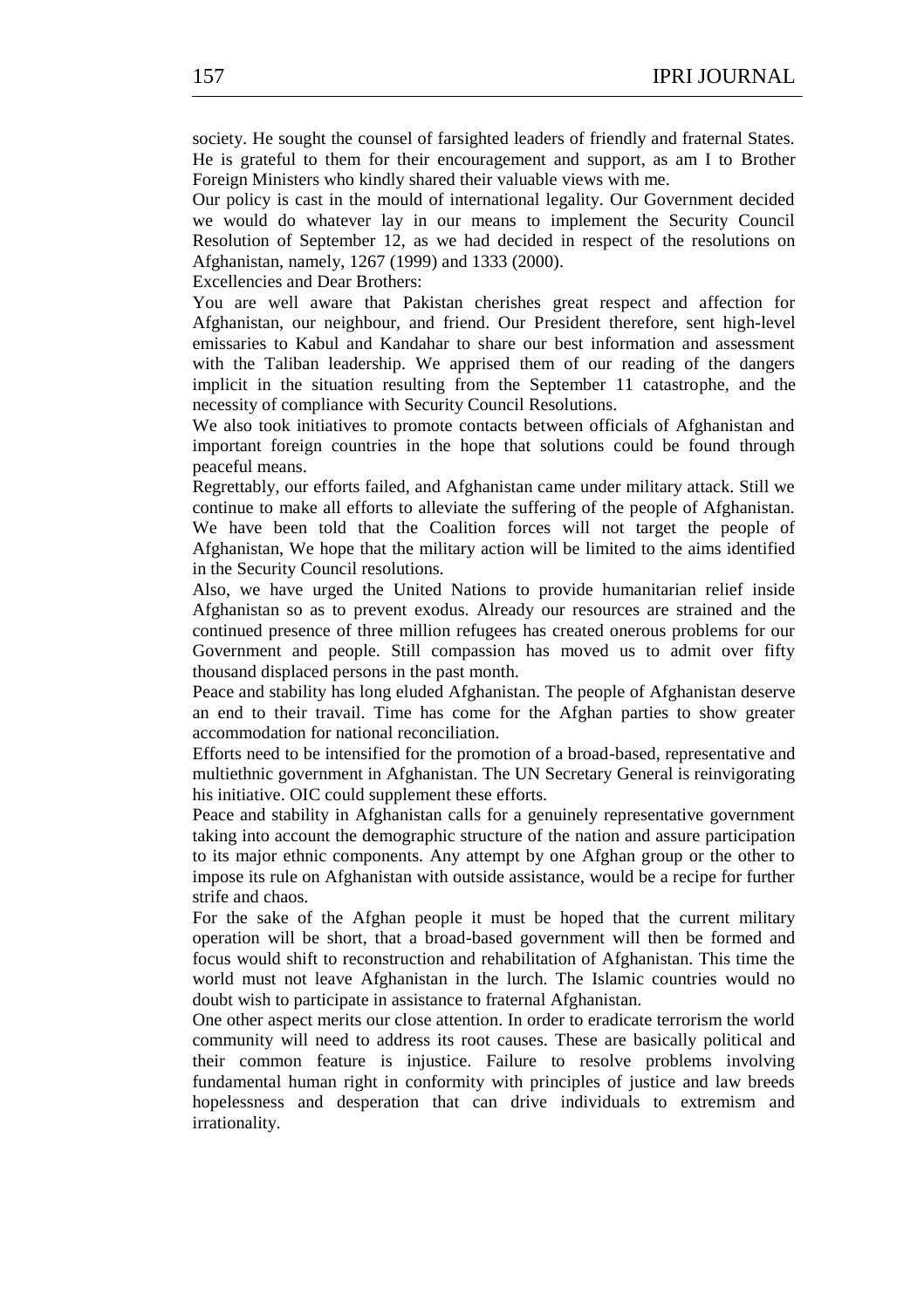The world community needs to look beyond the present and lay emphasis on the longer-term perspective. We must begin the process of eradication of the root causes of terrorism.

Palestine in the Middle East and Kashmir in South Asia have bled for more than a half century. Millions of people have suffered denial of their fundamental rights, and oppression and repression of their freedom struggles. Tens of thousands of innocent people have been killed by occupation forces of States. The world must ask itself Who is the terrorist? The victim or the perpetrator of repression and death? In closing, we unequivocally reiterate condemnation of the terrorist attacks of 11 September. And even as the world community resolves to fight terrorism, it must simultaneously reaffirm its commitment to ensure justice. It must honour the pledge given in the Charter of the United Nations. Disputes and issues should be settled peacefully but they need to be solved, and solved in conformity with the principles of justice and international law.

A future better than the past can only be built on the foundation of justice.  $\blacksquare$ *http://www.forisb.org/*

## DOCUMENT # 16

## US Secretary of State's Visit to Pakistan Joint Press Conference October 16, 2001

President Musharraf: (In Arabic: In the name of Allah, the Beneficent, the Merciful) Ladies and gentlemen, I welcome you to this press conference. Let me say that we have had very useful discussions. The visit of the United States' Secretary of State comes at a time of great challenge for Pakistan. His presence here symbolizes the new, rejuvenated relationship between Pakistan and the United States. We discussed a whole range of bilateral issues. The two sides agreed to work together in order to develop and strengthen cooperation in all possible areas. The terrorist outrage in New York and Washington on 11th September was rightly condemned by the whole world community. The government and people of Pakistan spontaneously expressed shock and grief over the death of innocent people, offered condolences to the bereaved families allover the world and affirmed solidarity with the American people. We joined the world community in offering cooperation to bring perpetrators, organizers, and sponsors of the terrorist attacks to justice. Compliance with the relevant United Nations 'Security Council Resolutions' by the Taliban government would have saved Afghanistan from the damage it is suffering since 7th of October.

We grieve for the innocent victims in Afghanistan. We regret that the Government of Afghanistan jeopardized the interests of millions of its own people. Our decision to support the international campaign against terrorism in all its manifestations is based on Principles.

The extraordinary session of the OIC (Organization of the Islamic Conference) Foreign Ministers held on the 10th of October has endorsed this position taken by Pakistan. It has also denounced the minority and ti1nge voices that tried to cause harm to Islam and the Muslims. I emphasized to the Secretary that the root-causes of most acts of terrorism lie in political oppression and denial of justice. In order to achieve durable peace or durable results, the Current war on terrorism must address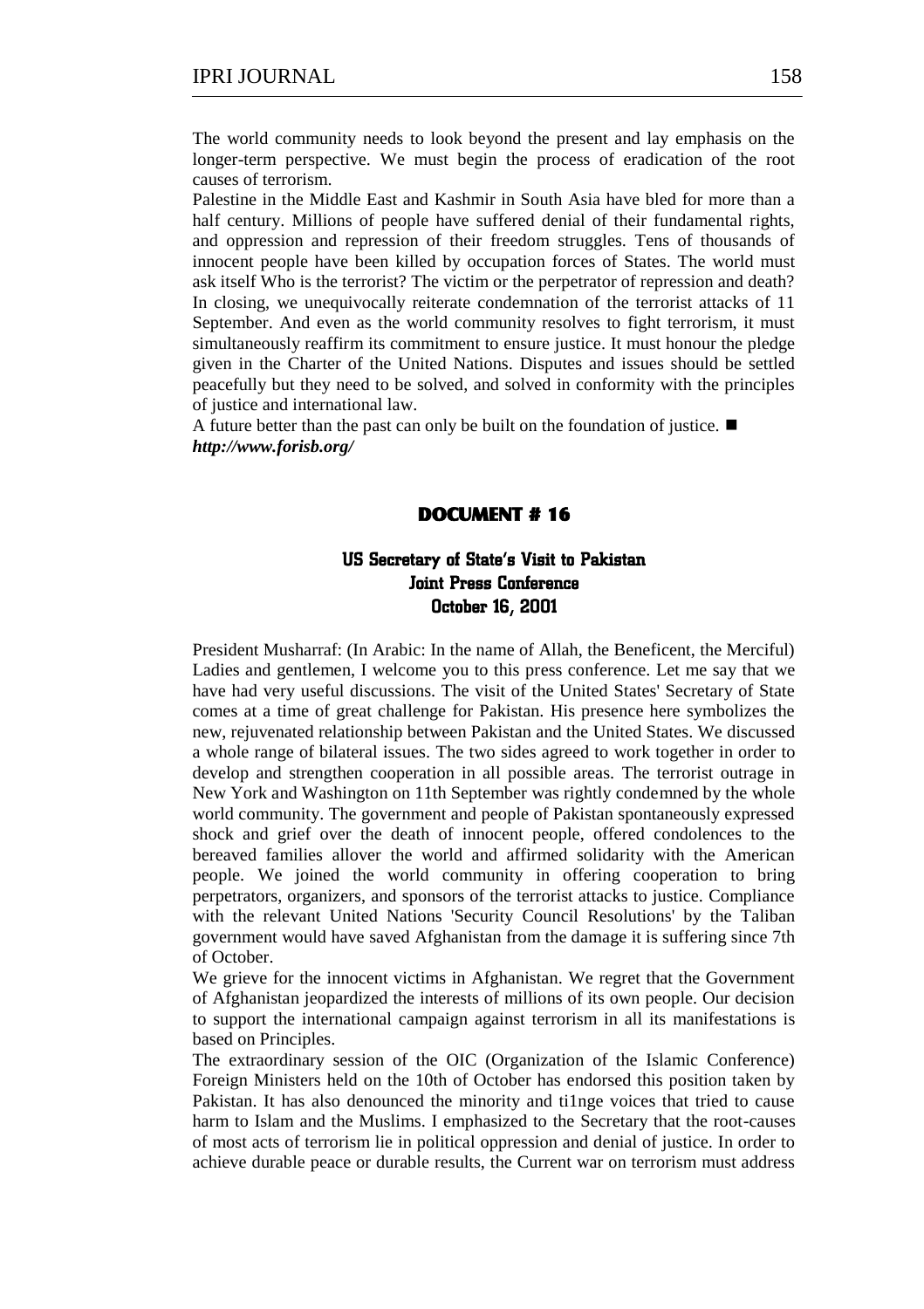and eliminate its root-causes. The situation in Afghanistan presents a challenge as well as an opportunity. We should focus not only on combating terrorism, but also on helping the Afghans establish a durable political system and the rehabilitation and reconstruction of their country.

We agreed that durable peace in Afghanistan would only be possible through the establishment of a broad-based multi-ethnic government representing the demographic contours of Afghanistan freely chosen by the Afghans without outside interference. Former King Zahir Shah, political leaders, moderate Taliban leaders, elements from the Northern Alliance, tribal elders, the Afghans living outside their country, all can playa role in this regard. The political process needs to be placed on a fast track in order to forestall the possibility for a political vacuum. It should not lag behind the fast-moving events in the military field nor should any attempt be made by any waning faction to impose itself on Afghanistan in the wake of the military strikes against the Taliban.

The success of any political process will also depend on the economic conditions. Afghanistan has been destroyed by over two decades of conflict. The socioeconomic infrastructure has been devastated. Agriculture is in ruins. Pastures have been destroyed. Millions of mines litter the landscape. A massive reconstruction effort is required to revive the economy.

Assistance would also be required for the repatriation of the millions of Afghan refugees in Pakistan and Iran and for the millions of Afghans displaced internally due to fighting, drought, and economic difficulties. A durable political settlement, economic reconstruction and return of the Afghans to their country would also eliminate the terrorists who have found safe havens in a war-tom Afghanistan. This is why I believe that the military campaign in Afghanistan should be short and targeted and it should be followed immediately by application of viable political and economic strategies.

I briefed Secretary Powell about Pakistan's desire to develop tension- free relations with India. I emphasized that normalization of relations would require that the Kashmir dispute is resolved in accordance with the wishes of the Kashmiri people.

Kashmir remains at the heart of Pakistan-India tension. We agreed on the need for the two sides to address this and other bilateral issues with sincerity and with a sense of purpose; Secretary Powell informed me about USA's willingness to playa helpful role in the resolution of Pakistan-India differences.

We agreed that peace and stability in South Asia is not only in the interest of Pakistan and India, but also of the entire region and the world at large.

In the end, I would like to say that we have ushered in an era of closer bilateral relations between Pakistan and the United States. Thank you very much.

Secretary Powell: Thank you very much, Mr. President. Good afternoon ladies and gentlemen, I am delighted to be here in Pakistan and I have had excellent discussions with the President, his cabinet, and colleagues in the course of the morning and our discussions will continue into the afternoon. President Bush asked me to come to Pakistan to demonstrate our enduring commitment to our relationship with Pakistan. We are focusing today on the terrorist threat emanating from Afghanistan, the AI-Qaida organization and Osama bin Laden.

But we did not stop there. We are also looking forward to strengthening our cooperation on a full range of bilateral and regional issues. And I made the point to the President that this is not j list a temporary spike in our relationship, but, we believe, as a result of the actions taken by Pakistan over the last five weeks, we are truly at the beginning of a strengthened relationship, a relationship that will grow and thrive in the months and years ahead.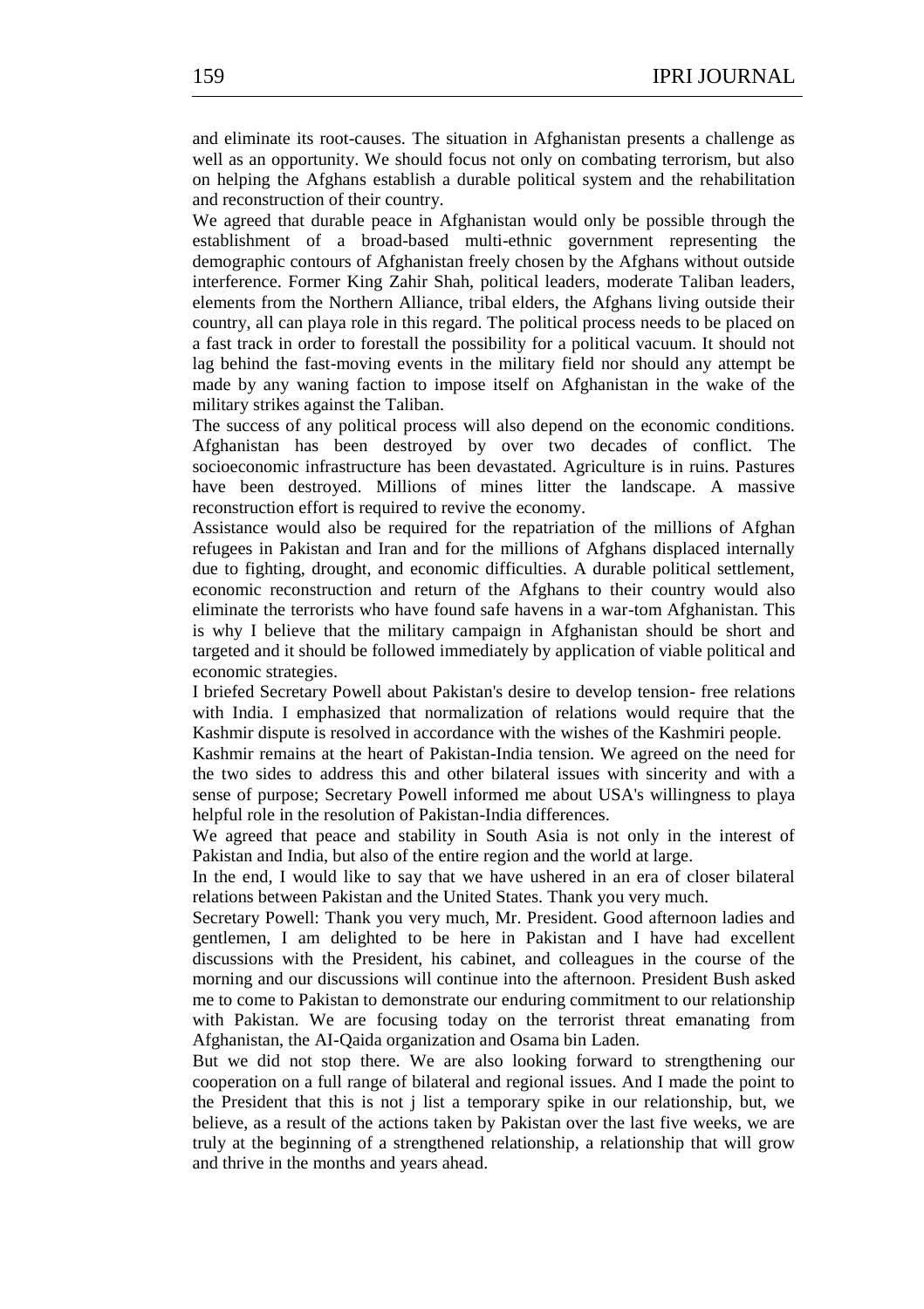We have had good talks today on how to build on our current excellent cooperation against international terrorism. The United States views that what we are building here is, as I just said, a solid foundation for a long-term and improved relationship. I expressed our thanks to President Musharaf for his bold and courageous actions as pa11 of the global coalition against international terrorism.

I also expressed our condolences for the many Pakistanis who were lost in the attacks on September 11. It reminds us once again that this attack in New York and the attacks in Washington and what happened in Pennsylvania, but especially, in New York, was an attack against the civilized world.

Some 80 nations lost citizens in that attack and we must always keep that uppermost in mind. I expressed our thanks to President Musharraf for coming forward so quickly and recognizing that the attacks of September 11 may have taken place on the American soil, but they were in fact attacks on Pakistan as well as all members of the civilized world.

As we met today in Pakistan, a great Muslim nation, I reiterated we have no quarrel with the Islamic faith or the Afghan people. Our campaign is against those who pervert a great religion in the service of evil. We also discussed how to ease the plight of the Afghan refugees who are fleeing Taliban misrule. Pakistan has played a leading role in receiving and caring for Afghan refugees for many years and the United States has been the largest foreign donor of humanitarian aid.

Even today, as part of our military campaign, US planes have been dropping badly needed food supplies to the Afghan people. We also discussed, as the President noted, of mutual interest in a stable Afghanistan. I shared with him and he shared with me our thoughts on how to begin the process of rebuilding Afghanistan even as the military element of our strategy continues and how to help the people of that country establish a stable broad-based government one that does not harbor terrorists and one that welcomes refugees instead of produced them.

I also reassured Pakistan of America's support and the support of the international community as Pakistan joins the international community in this campaign. For example, President Bush has lifted a number of sanctions to allow us to resume cooperation with Pakistan. We have also helped reschedule 379, million dollars in Pakistan's bilateral debt and voted for new IMF loans.

We had a very straightforward discussion on the debt problem that is facing Pakistan. And I have told the President that I would take his strong message of what needs to be done back to my colleagues, in Washington and do everything we can to address the debt issue with rescheduling and with respect to other activities that we can take that will help Pakistan in this time of need Finally, we discussed ways to promote stability in South Asia, which, we all know, is a critically important part of the world. I praised President Musharraf's recent phone call to Prime Minister Vajpayee and we, too, believe that the Kashmir issue is central .to the relationship and can be resolved if all parties are engaged with a willingness to address the concerns in mutually acceptable ways.

Issues must be resolved through peaceful, political and diplomatic means, not through violence and reliance on force, but, with a determined respect for human rights. The campaign against Al-Qaida and Osama bill Laden and those who harbor them is our top priority. This is what brought me here today, but I am also confident that over a period of time we will be able to expand our cooperation to accomplish the full range of bilateral and multilateral issues that are of importance to both the nations,

President Musharaf's commitment to return Pakistan to democracy will enhance his effort to deepen social reform, improve education, and improve the lives of his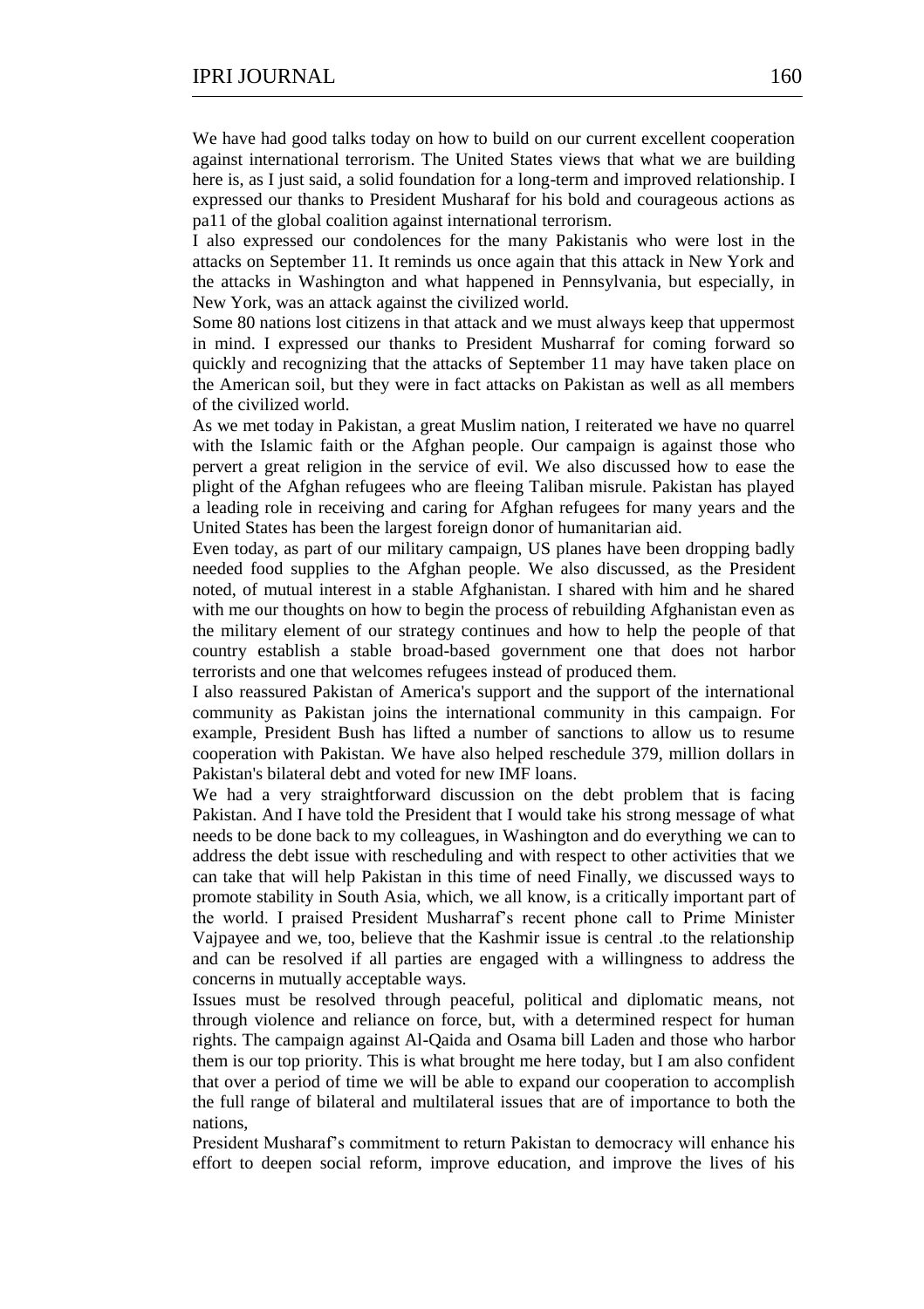people, We share those important and lofty goals and, in the coming months, the United States will take concrete steps to strengthen Pakistan's economy and further broaden our commercial and trade ties. Together, we can accomplish great things and the American people look forward to the challenge of working with the people of Pakistan in the achievement of those goals. I shall be happy along with the President to take a few questions.

*Q. While condemning terrorism of September 11 and expressing heart-felt sympathies with your great country, I will to know your views about the struggle of the oppressed people granted by the United Nations Security Council against oppressive regimes which is fairly and sternly still engaged in state terrorism, How would you differentiate between such legitimate movements and terrorism? My clear reference is towards the dispute of Kashmir and will you impress upon India to refrain from state terrorism towards the Kashmiri people?*  Thank you.

**A.** Secretary Powell: In my conversations here and my conversations in India, I will press upon both sides as I have already done here today and it is not a matter of pressing, we have a mutual view on this, that dialogue between the two sides is important, that terrorism has no place in the civilized world and I have expressed my thanks to the President for his condemnation of terrorism of the kind that we saw in Sri nagger on the 151 of October. Mutual respect for each other, a desire to accommodate the aspirations of the Kashmiri people and respect for avoiding confrontation, but, above all, the beginning of a dialogue between the two sides is the most impo11ant thing that is needed now. And that is the message I will also be taking to India.

*Q. Could you please clarify the situation? There have been a couple of different stories. One is that the Taliban's Foreign Minister has defected, the second one is that there is an offer on the table presented by the President last night to you that the Taliban are prepared to hand over Osama bin Laden in exchange for two or three days of halting of the bombardment. Can you tell us if there is any other offer on the table that could resolve this?*

**A.** Secretary Powell: The President did not say that to me last night. And with respect to where the foreign minister is, I cannot confirm where he is.

*Q. Secretary Powell, what assurances have you offered to President Musharraf that any post- Taliban government in Afghanistan would be one that is friendly to Pakistan and did you meet with the representatives who are here, representing Zahir Shah, in the meeting with the Pakistani Government and President Musharaf? Are you prepared to support a US military campaign in Afghanistan as long as it lasts, as long as you believe it needs to last, in other words, is there a deadline that's in your mind for such a campaign?*

**A.** Secretary Powell: I did not meet with representatives of the King who are here. With respect to your firs1 question, in our discussions there was no doubt that both our common goal of seeing that the post- Taliban government in Kabul would be one than represent all the people of Afghanistan and would be a regime that would, obviously be friendly towards all its neighbors, including Pakistan. There has to be one of our goals, otherwise, we are just creating a new situation of instability and potential violence.

President Musharraf: On my part of the question, we have decided to be with the coalition in the fight against terrorism and whatever operation is going on in Afghanistan within the parameters, within three parameters which have been enUl1ciated, the intelligence cooperation, use of air space and logistical support. And to this extent, will certainly carryon cooperating as long as the operation lasts.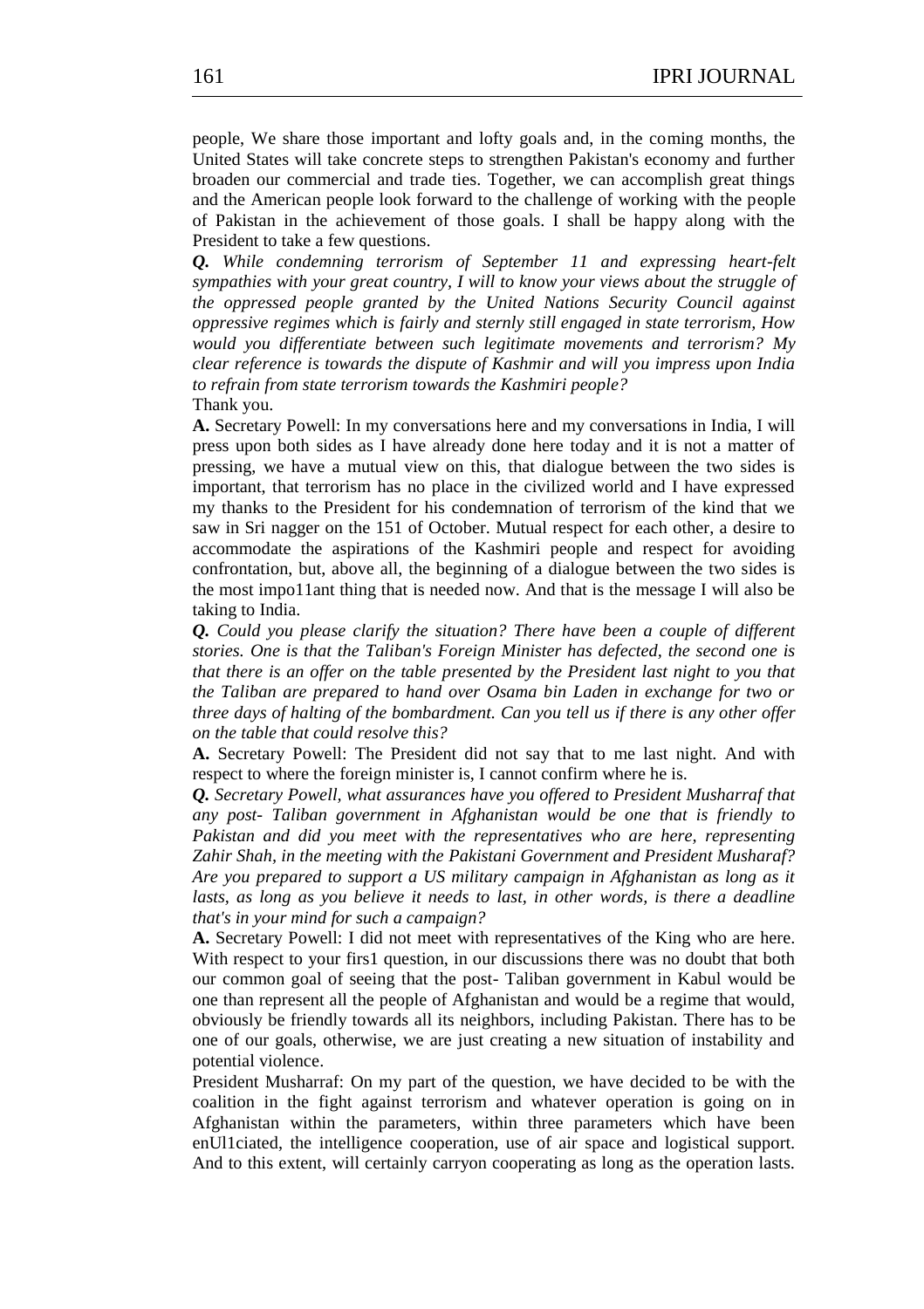There's no deadlines which have been fixed as you have indicated, but, one real hopes that the operation is short and obviously the duration of, operation is relative to the achievement of military objectives. Therefore, one hopes that the military objectives are achieved and the operation is short.

*Q. President Musharraf, may I ask what you mean by "moderate' Taliban." Is there such a thing? Mr. Secretary, does the United States agree that a moderate Taliban belongs in a new Afghanistan?*

**A.** President Musharraf: Certainly, there are a lot of moderate Taliban. Yes, I certainly believe so. Extremism is not in every Taliban that one comes across. I would not like to get into the details of who are moderates, but one knows for sure that there are many moderate elements within the Taliban community.

Secretary Powell: The term "Taliban" defines the current regime but also defines a group of individuals, a group of peop1e. And if you get rid of the regime there would still be those who might find that the teachings and the feeling and the beliefs of that movement are still very important and, to the extent, that they are willing to participate in the development of a new Afghanistan, with everybody being represented, then, we would have to listen to them, or, at least, take them into account. You cannot export them. You cannot send them to another country. You cannot ethnically cleanse Afghanistan after this is over, but, you can certainly get rid of this particular regime that has driven this country to such devastation and see whether those who used to be adherents of such regime are now willing to participate in a different kind of government where the rights of all are respected and where it is accepted by the international community.

*Q. Our President has advised you or given the proposal that this operation against Afghanistan should be short and should be target- oriented and, Pakistan has also concerns about Northern Alliance being included in the broad-based government that you are looking for. What are your comments on this?*

**A.** Secretary Powell: First of all, we would like the military campaign to be as short as possible. We have no desire to extend the campaign beyond the achievement of its goal. As the President said, it has to be as long as necessary to achieve the military goal. With respect to the Northern Alliance, I think we both agree that all elements have to be included in discussions concerning the future of Afghanistan that would include the Northern Alliance, the Southern Taliban leaders and all other elements. When you say broad-based, it means all have to have an Opportunity to participate in how Afghanistan will be governed in the future.

*Q. President Musharraf, your country, according to a Gallup poll and certainly, the symptoms on the street is very much against the US-led campaign, 87 per cent against the military strikes. How can you sustain your support if this does become an open-ended commitment and it is not short and targeted as we are sure that Secretary Powell would like it to be? What if it does take a long time as many US military officials have projected?*

**A.** President Musharraf: First of all, I would like to say that the results of the polls ought to be taken with a pinch of salt because it depends on how you address the question and you get the results, accordingly. However, having said that, one would like to say, certainly majority of the people are against the operation in Afghanistan. They would like to see this operation to be' terminated as fast as possible and that is what I would urge the coalition to achieve the military objective and terminate the operation. However, one more factor needs to be taken, into account the majority of the people of Pakistan are with my government's action. That also is a result of the same Gallup Poll that you are talking of. So, may be you have to analyze both parts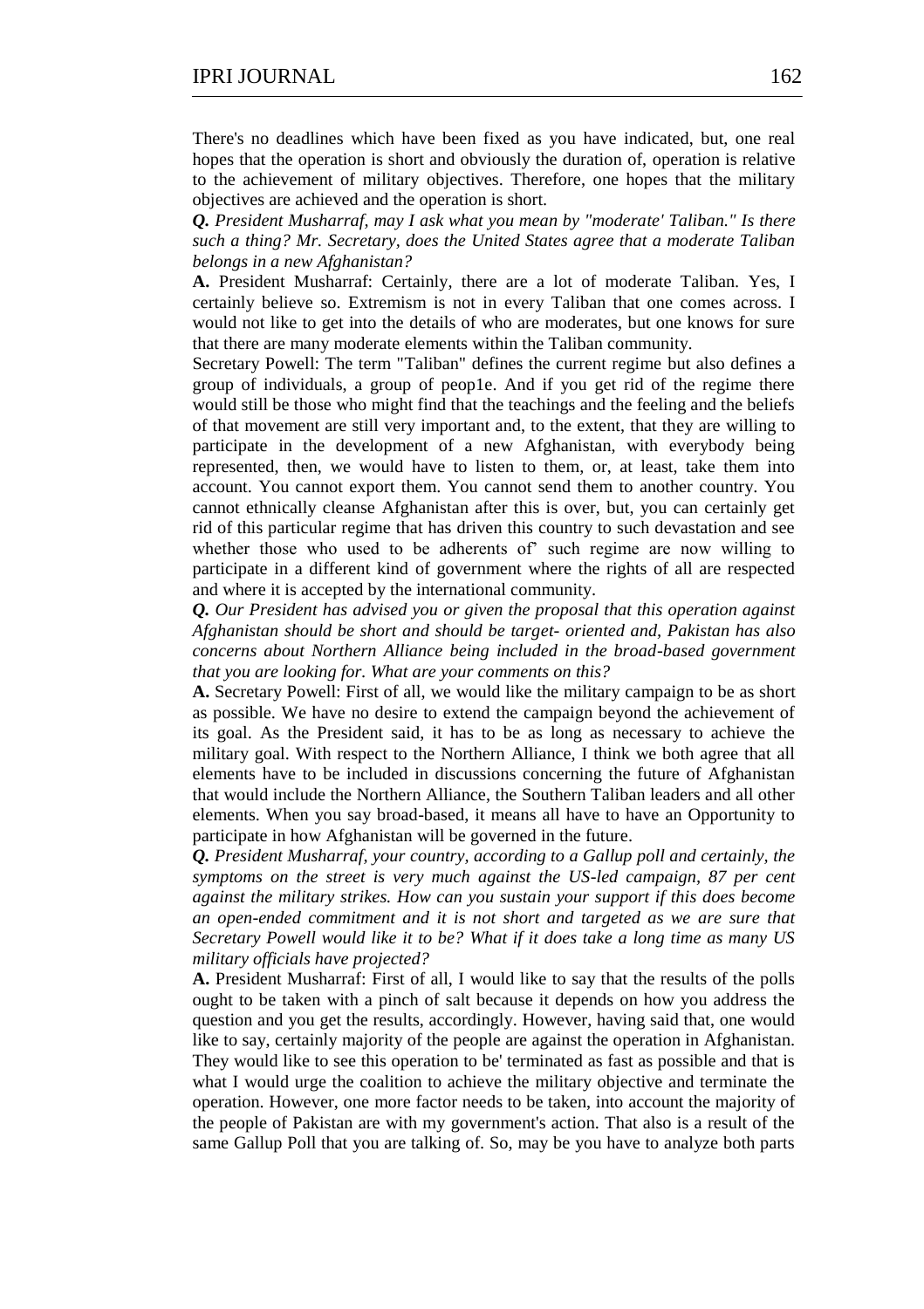and see which one features where. There is a degree of dichotomy in the results of each question.

*Q. A question for Secretary Powell. You have expressed thanks for the "bold and courageous actions" as you put it, of President Musharraf at the same time, the United States has frozen the assets of a major charity, the Rabita charity, and there are hundreds of schools teaching young boys in this country that Osama bin Laden is a hero. How can you win a war against terrorism if children and young men are being taught that Osama is a role model?*

**A.** Secretary Powell: I think it is false teaching. What kind of a role model is it to be someone who invades another country, helps destroy it, uses it for evil purposes and then goes out murdering innocent civilians and claims he is doing that on the basis of his faith that provides for no such action on the part of anyone. So it is false teaching. I am confident that as Pakistan moves forward it will put in place an education system that will teach respect for all faiths, that will be balanced and will be concerned as much about educating youngsters for a bright future as it will be about teaching them false lessons about evil people.

President Musharraf: I would like to chip in with whatever the Secretary has said and I totally agree with him. I think these are extremist views and these are extremist tendencies which are not wide- based at all in Pakistan. Therefore, we need to take deeper actions, long-term actions, to check such extremist views.

*Q. You have spoken a lot about a post-Taliban Afghanistan. How close do you think the regime is to collapsing?*

**A.** Secretary Powell: I do not know and I think it best not to speculate. I think the regime is under enormous pressure. Every neighbor that it has, has turned against it. It is the subject of the effo11s of the entire international community to go after its finances. There is also a military campaign being directed against it and there are forces inside the country that are operating against it. So, it is under enormous pressure, but, I cannot tell you when that pressure will cause it to collapse. I just cannot put a time line on it.

*Q. Do you see any anecdotal evidence about what you are seeing in Taliban forces?* **A.** Secretary Powell: There is anecdotal evidence that some of the leaders are defecting and that some of the provinces have shifted allegiance. But it does not yet paint a complete picture that. I can have confidence in.

*Q. President Musharraf, the objective, you have said you would like to have it achieved quickly. What objective would you like to gain? Would you like the action carried out to be terminated quickly and what exactly would be the objective?*

**A.** President Musharraf: No, I would not like to go into the details of the military implementation or the military operation. But, this is in the realm of the military action that you certainly need to identify the military objectives to be achieved and then push through those objectives through military action. I would not like to go into the details of what military objectives specifically are.

Thank you.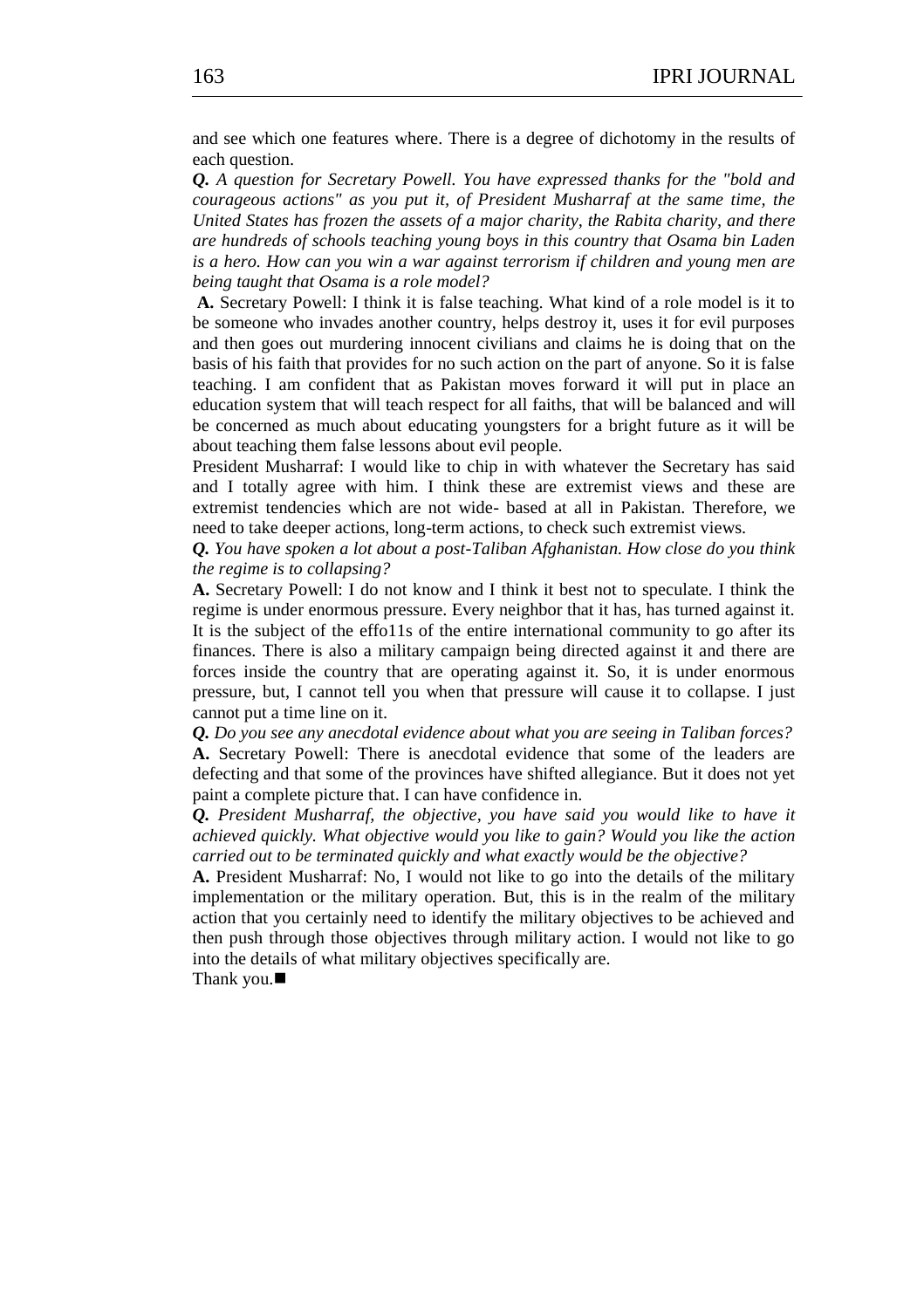## DOCUMENT # 17

# Moscow Declaration Between Indian and the Russian Federation on International Terrorism November 6, 2001

India and the Russian Federation affirm that international terrorism is a threat to peace and security, a grave violation of human rights and a crime against humanity. The struggle against international terrorism has become one of the priority tasks of the world community. This evil can be vanquished only by combining the efforts of all States.

Whatever be the motive of their perpetration – political, ideological, philosophical, racial, ethnic, religious or any other, terrorist acts are unjustifiable.

India and the Russian Federation support the adoption on the basis of international law of decisive measures against all States, individuals, and entities which render support, harbour, finance, instigate or train terrorists or promote terrorism. It is essential that all States, without exception, should pay particular attention to the prevention of access of terrorists and extremist organisations and groups to financial resources on the basis of international law.

In multi-ethnic and democratic countries such as India and the Russian Federation, violent actions being perpetrated under the slogan of self-determination, in reality represent acts of terrorism which in most cases have strong international links. In addition, all acts and methods and practices of terrorism constitute a grave violation of the purposes and the principles of the United Nations, jeopardise friendly relations amongst States and are aimed at destruction of human rights, fundamental freedoms and democratic basis of society. Multi-ethnic and democratic societies are especially vulnerable to acts of terrorism which are an attack against the values and freedoms enshrined in such societies.

Fully resolved to developing cooperation in the struggle against new challenges in international terrorism including in the nuclear, chemical, biological, space, cybernetics and other spheres, both Sides noted the presence of close nexus between terrorism and illegal trafficking in narcotics, trade in arms and organised crime and pointed to the significance of the need for close interaction at the bilateral, as also at the multilateral level in combating these challenges to international stability and security.

India and the Russian Federation are closely following the development of the situation in and around Afghanistan and emphasise the necessity to avert the spilling over of the conflict beyond the boundaries of one region, to prevent further extension of terrorism. The Sides accorded highest priority to the continuation of effective interaction on Afghanistan in the framework of the Indo-Russian Joint Working Group on Afghanistan established between the two countries in October 2000.

India and the Russian Federation reaffirmed the central role of the United Nations in the efforts of the international community in the struggle against terrorism. They agreed that such a struggle must be conducted on the basis of international law including the United Nations Charter. In this connection, the Sides called for early completion of negotiations under U.N. auspices on the draft Comprehensive Convention on International Terrorism and the Convention for the suppression of acts of Nuclear Terrorism. Adoption of these Conventions would assist in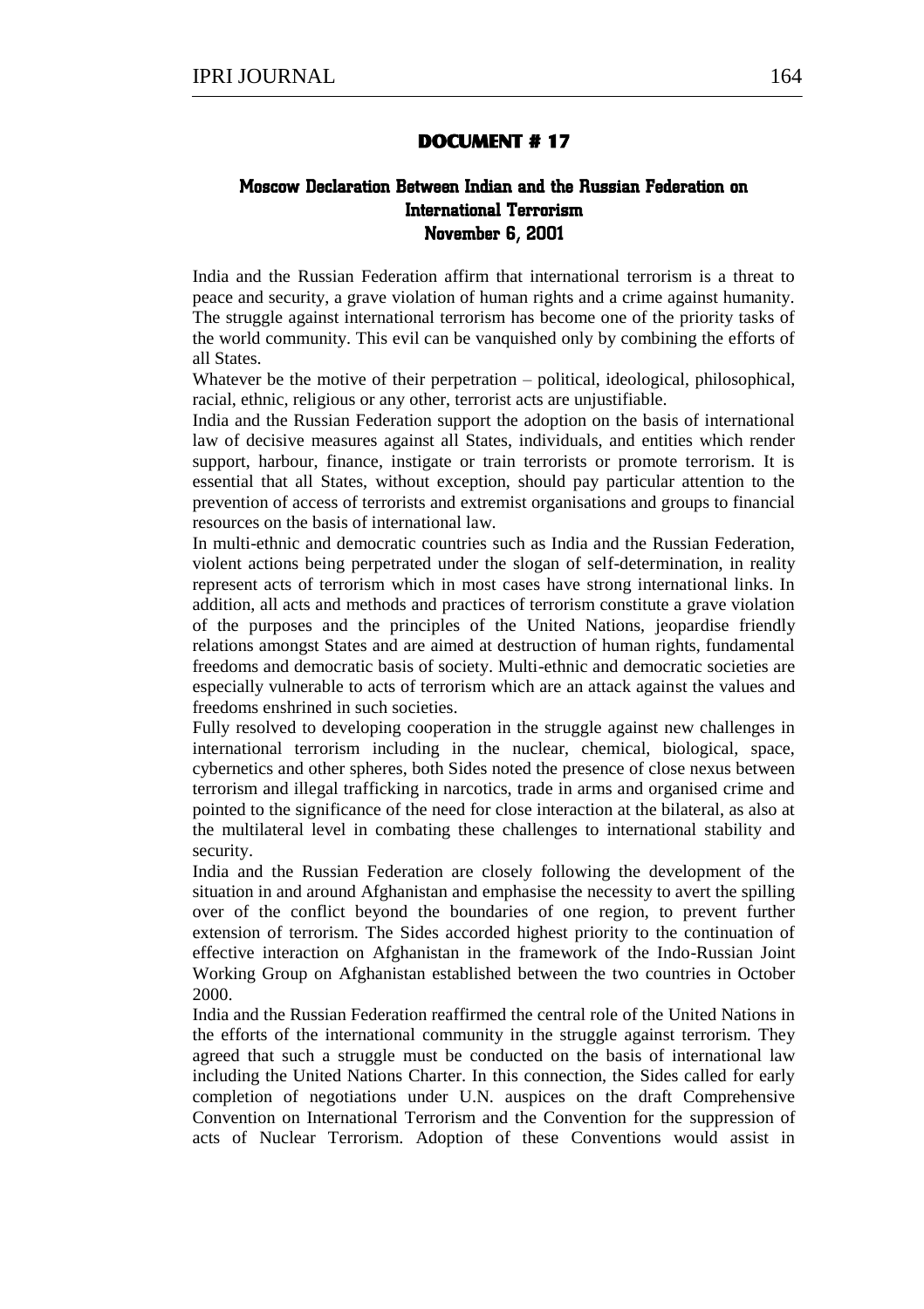strengthening the international legal basis for effectively combating the global menace of terrorism.

Signed on 6th November 2001 at Moscow in two originals, each in Hindi, Russian and English languages.

Atal Behari Vajpayee Vladimir Putin Prime Minister of the Republic of India President of the Russian Federation Moscow *Reference: http://www.meadev.nic.in/foreign/moscow-decl.htm*

# DOCUMENT # 18

## President Pervez Musharraf's Speech at 56<sup>th</sup> UNGA Session November 10, 2001

Mr. President Mr. Secretary General Ladies and Gentlemen,

I would like to extend to you Mr. President, my felicitations on your election. I also wish to congratulate your predecessor Mr. Harri Hokeri for his stewardship of the millennium session of the General Assembly. Deep appreciation is also due to the Secretary General, Mr. Kofi Annan for his untiring efforts to translate the vision of the Millennium Declaration into policies and actions by the World Community. Mr. Secretary General, please also accept my heartiest congratulations on the award of the centenary Nobel Peace Prize conferred upon you and your organization and your election for a second term to your prestigious office.

Last year, at the Millennium Summit, all of us were looking forward to a renaissance in the new Millennium. A renaissance in the hearts and minds of people, for a better world where peace and justice would prevail. Unfortunately, today we gather against the somber backdrop of the terrorist outrage that the world witnessed in shock and honour on that fateful day of 11 September. In seconds images of fire and death reached all of us. Thousands of innocent lives were lost in minutes. Eighty nations lost some of their brightest and their best. Pakistan like the rest of the world mourned the colossal loss of innocent lives. The map of the world changed and the entire globe descended into a deep crisis. At a time of such great turmoil when there is indeed a need for clear thought and firm action. I come from Pakistan with a message of determination and resolve as well as a message of peace for all peoples.

The General Assembly this year meets under the shadow of a horrendous act of terror perpetrated against the people of the United States, an act for which no grievance or cause can ever be a justification, an act that must be condemned unambiguously and in the strongest words. This was an attack on humanity itself, and we all must therefore, unite to fight this scourge.

#### Mr. President,

Now that the world has bonded itself to fight against terrorism, it is time for introspection. We owe it to posterity that in this dark hour we shed light on some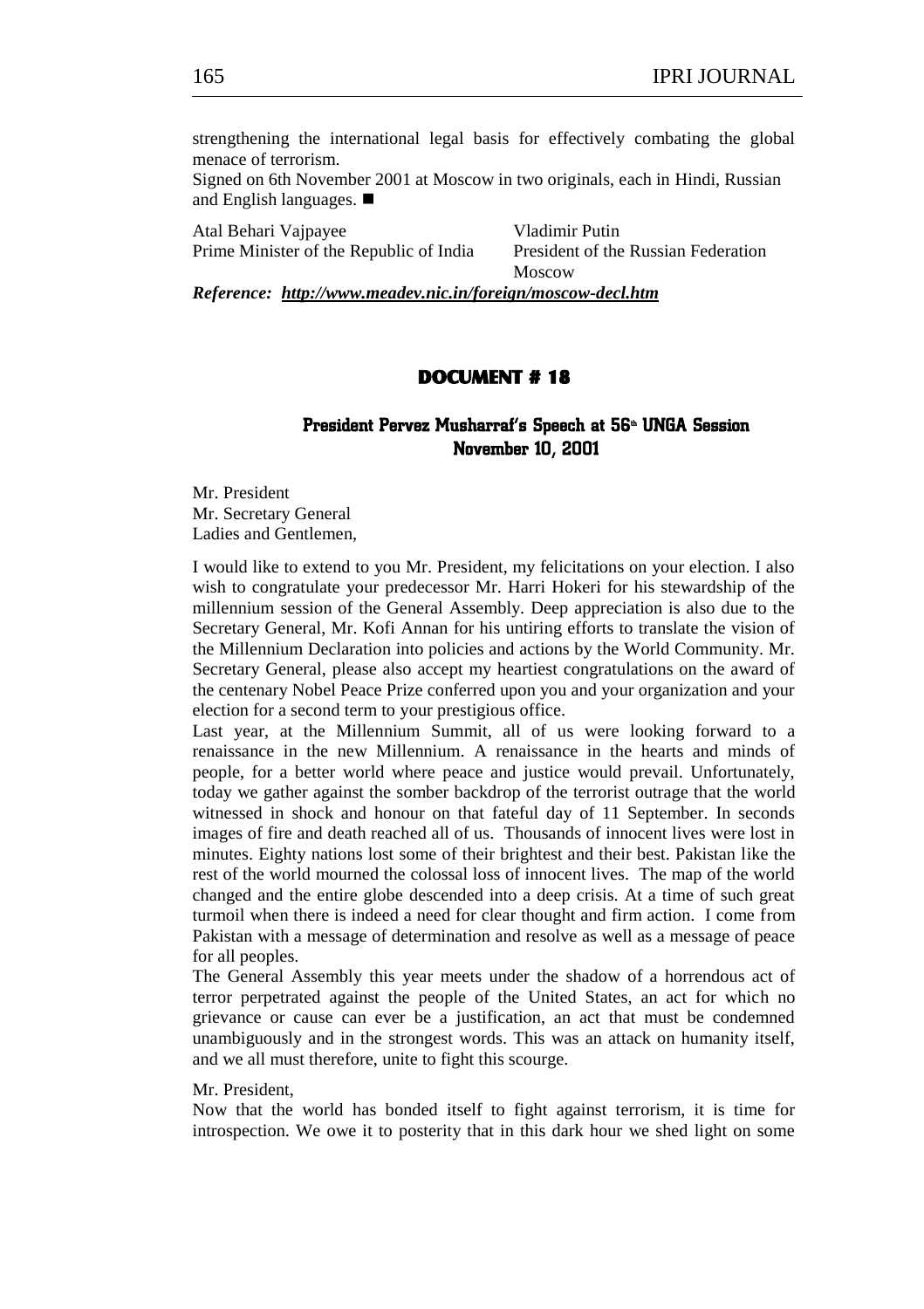dangerous and growing trends, misconceptions and misperceptions which, if not cleared, may lead the world into even greater disorder and disharmony.

The religion of Islam, and Muslims in various parts of the world, are being held responsible for the trials the world is facing. This point of view is totally misplaced. Just as all religions teach peace and love for fellow beings, so does Islam place upon its adherents the obligation to do good, to be generous, merciful, kind and just to fellow beings. The Muslim greeting Assalam-e-Allaikim meaning "Peace be upon you‖ symbolizes the very essence of Islamic faith. Islam is a religion of peace, of compassion and of tolerance. Terrorism is not a Christian, Buddhist, Jewish or a Muslim relief. It is to be condemned no matter who the perpetrator, be it an individual, a group or a state.

We need to ask ourselves what really causes these extreme acts around the world. To my mind it is the unresolved political disputes the world over, disputes in Bosnia, Kosovo, Palestine, Kashmir and other places. Unfortunately all these disputes involve Muslims, and more sadly the Muslims happen to be the victims in all which tends to give a religious tinge to these otherwise political disputes. The lack of progress in resolution of these disputes has created in them a sense of deprivation, hopelessness and powerlessness. The frustration gets even worse when such dispute like Kashmir and Palestine remain unsettled for decades despite the Untied Nations Security Council resolutions. The question then is, whether it is the people asking for their rights in accordance with UN resolutions who are to be called terrorist or whether it is the countries refusing to implement the UN resolutions who are perpetrators of state terrorism. In Kashmir, Indian occupation forces have killed over 75,000 Kashmiris attributing these killings to foreign terrorists. It is time India must stop such deceit. UN Security Council Resolutions on Kashmir must be implemented. Media images of the Palestine child Muhammad Al Durrah were etched on the hearts and minds of people all over the world. It is perverse to regard the rape of Kashmiri women as a punishment inflicted in the course of war. The images of that moment when the World Trade Centre Tower came down will remain definitive for all the agony, disbelief and loss that people suffer them acts of terror all over the world. All forms of terror must be condemned, prevented and fought against, but in so doing the world must not trample upon the genuine rights, aspirations and urges of the people, who are fighting for their liberation and are subjected to state terrorism.

To fight the extremist, deprive him of his motivation. The extremist survives in an environment where millions suffer injustice and indignity. Deprive him of his support by giving the world peace, security, justice and dignity for all peoples regardless of faith, religion or creed.

A just and honourable solution for the people of Kashmir, an end to the miseries of the people of Palestine are the major burning issues that have to be addressed vigorously, badly, imaginatively and urgently. Unless we go to the root causes, cosmetics will only make matters worse. Consider the analogy of a tree. Terrorists are like so many leaves, you take out same, there will be plenty more and an unending growth. Terrorist networks are branches, you prune a few and there will be others and more growth. The only way to go, is to go for the roots. Eliminate the roots and there will be no tree. The roots, Mr. President, are the causes, which need to be addressed, tackled and eliminated, fairly, justly and honourably. Give people back their dignity, their self-respect, their honour. In essence, therefore, to tackle the issue of terrorism in its entirety we need to follow a three-pronged strategy of going for individual terrorists, moving against terrorist organizations and addressing disputes around the world in a just manner. After the events of  $11<sup>th</sup>$  September,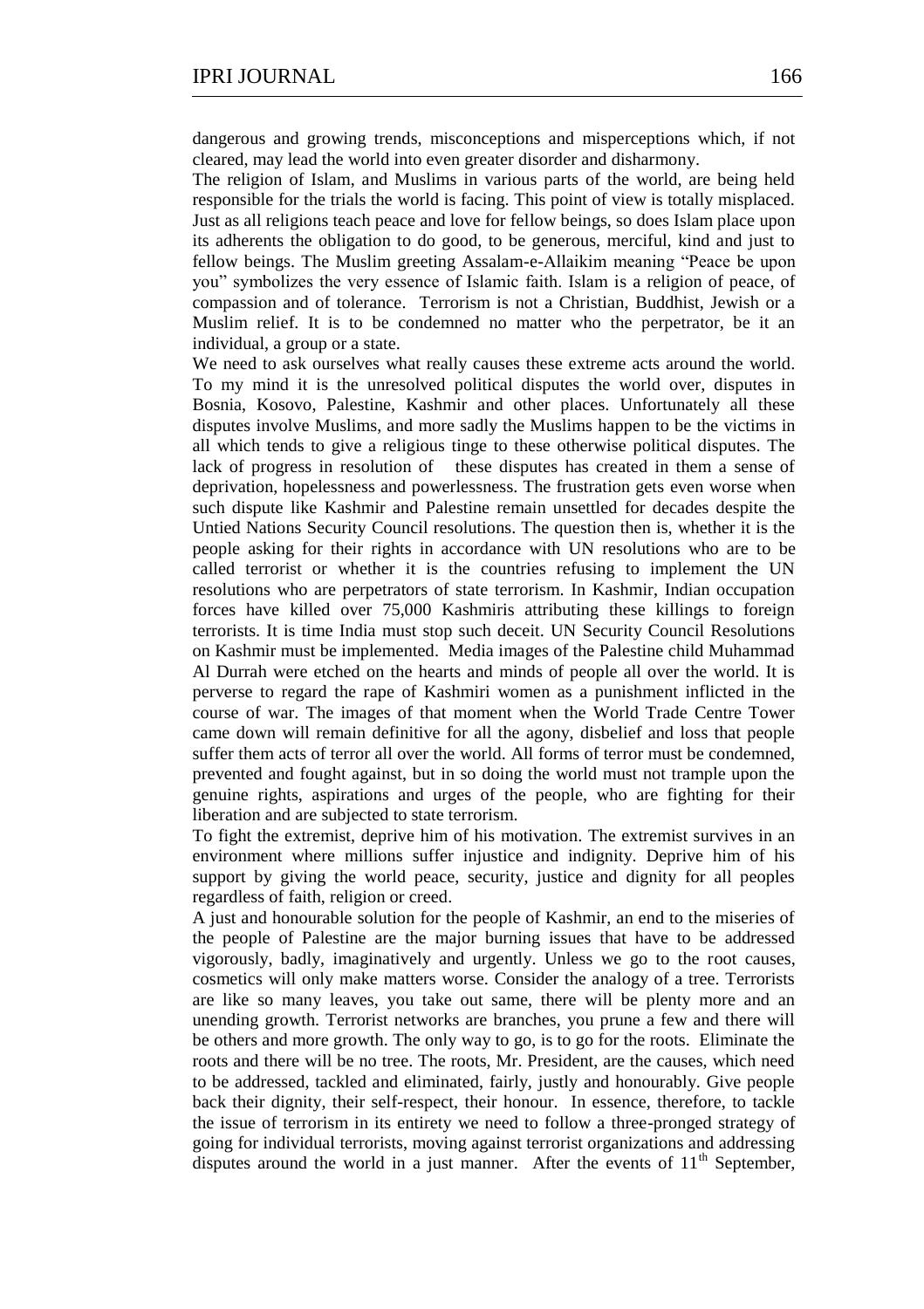Pakistan took a deliberate principled decision to join the World Coalition in its fight against terrorism. This decision has catapulted us, once again, as a frontline state in the battle against terrorism. While the people of Pakistan have accepted this new reality, they still suffer from a sense of betrayal and abandonment, when they were left in the lurch in 1989 after the Soviet withdrawal from Afghanistan. Then also, we were a frontline state and what we got in return was three million refugees, a shattered economy, drugs and Kalashnikov culture, to be faced single handedly through our limited resources. Pakistan only hopes that the mistakes of the past will not be repeated and Pakistan's legitimate concerns will be addressed. Our economy again faces a crisis of fallout of the operations in Afghanistan. We need financial and commercial support on an urgent basis and hope that this will be forthcoming.

Mr. President,

After 11 September Pakistan had been trying its utmost with the Afghan government ever since Osama Bin Laden and Al-Qaeda became an international issue, till the last moment to avert military action in Afghanistan. Regrettably, we did not meet with success and the coalition operation against terrorist in Afghanistan continues with no immediate end in sight. Sadly enough, the civilian casualties in this action are getting projected more as an open war against the already poor, suffering and innocent people of Afghanistan. The World in general and Pakistan in particular mourns the loss of these innocent lives and sympathizes with the bereaved. It is desirable that the military operation be as short and accurately targeted as possible. It is also essential that a fall back political strategy be evolved which could attain the same objective as being sought through military application. In its entirely dealing with Afghanistan, involves a three-pronged strategy—the Military, Political and Humanitarian cum Rehabilitation Strategies. It must remain the effort of the coalition to prevent a vacuum, leading to anarchy, after achieving military objectives, through immediate application of political and rehabilitation strategies.

In our view, the political set up in Afghanistan must be home-grown and not imposed, ensuring the unity and territorial integrity, of Afghanistan, with a broadbased, multi-ethnic dispensation, representative of the demographic composition of the country.

The people of Afghanistan have been suffering the ravages and devastation of conflicts for over two decades. It is the moral obligation of the World Community to support them generously. Assistance to Afghanistan should be in two forms. Firstly, the ongoing humanitarian assistance and secondly, the post-military operations, rehabilitation and reconstruction. To offset the ill effects of the ongoing military operation, it is imperative that we launch a more coordinated and concerned humanitarian relief effort inside and outside Afghanistan with a more generous funding. This will go a long way to alleviate the sufferings of the common Afghan. It is equally important that concurrently we formulate a post operation rehabilitation programme, once peace returns to Afghanistan. This effort would entail, at the minimum, restoration of water management systems, reviving of agriculture through land development, reconstruction of physical infrastructure (roads, buildings & utilities) and establishment of institutions.

A stable and peaceful Afghanistan is in the vital interest of the region and in particular of Pakistan. Conditions must be created for more than three million refugees in Pakistan to return to their country. We propose the establishment of an ―Afghan Trust Fund under UN auspices for the rehabilitation and reconstruction process.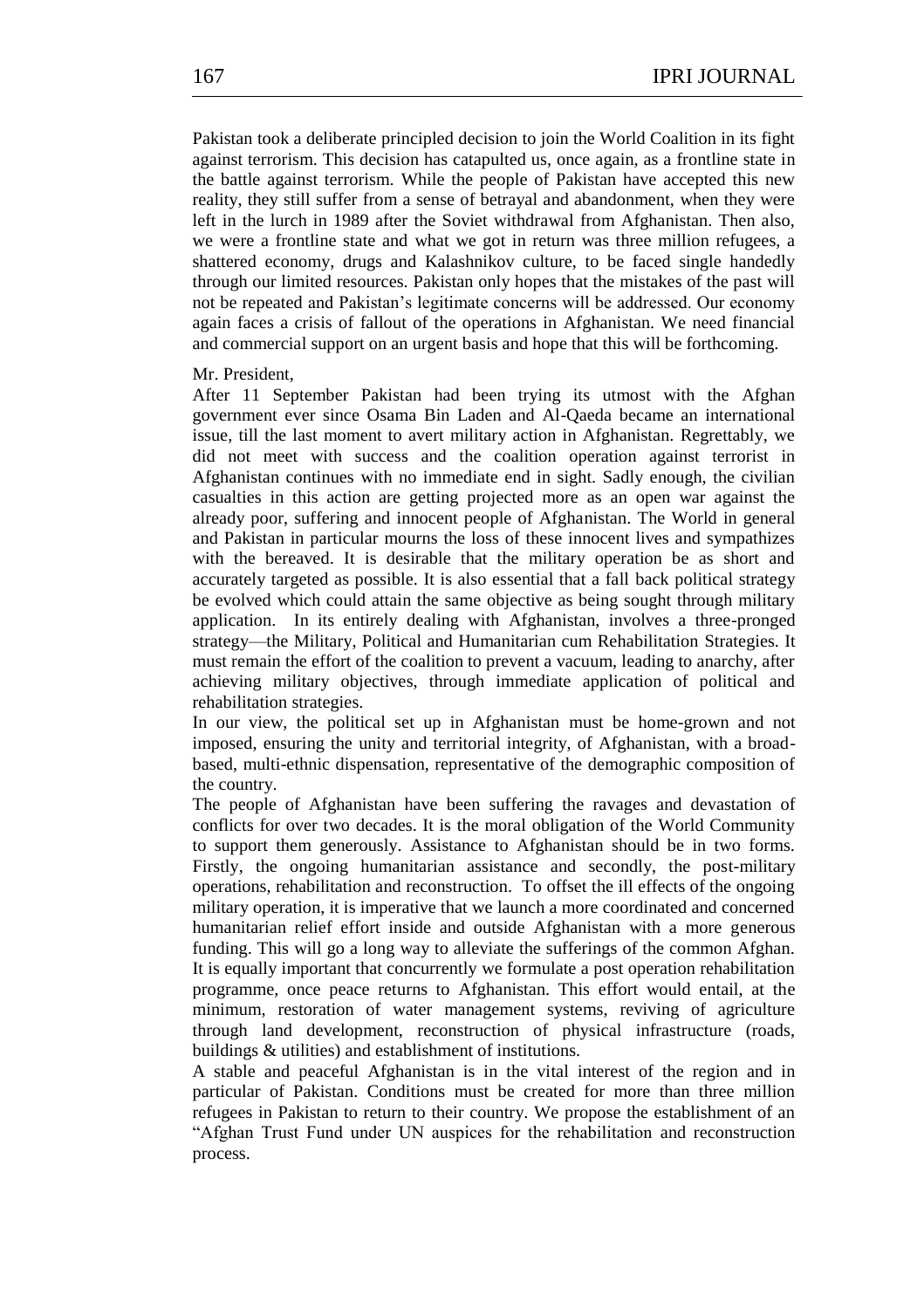Mr. President,

I would now like to focus on the harsh realities in the developing countries which have a relationship with extremism of all forms. Poverty and deprivation lead to frustration, making the masses vulnerable to exploitation by extremist organizations. It is the collective, moral responsibility of the developed world to address this issue squarely. Through substantive economic uplift, poverty alleviation and social action programmes in the developing countries. Economic imbalances have to be removed for a just, equitable and harmonious World Order. A major step in this direction would be to reduce, if not eliminate, the debt burden, hanging as a millstone around the necks of the poor and the under developed. The bigger tragedy of the third world is that their rulers, together with their minions the country's wealth and are afforded easy access and safe havens to stash away the loot in the First World. Since long restrictions have been imposed on laundering of drug money and recently money for terrorists is being choked. Why can similar restrictions not be imposed on loot money laundering?

I appeal through this forum to all the developed countries to legislate against deposits of ill-gotten money, to assist in investigation against the looters and to ensure the early return of the plundered wealth to the countries of their origin. In fact, I would not be far off the mark if I stated that with the return of this looted money, many of the developing countries may be able to pay back their debts and revive their economies.

### Mr. President,

Pakistan is also deeply conscious of the nuclear dimension of the security environment of our region, the danger it poses and the responsibility it places on nuclear weapon states, particularity the two nuclear states in South Asia. We are ready to discuss how Pakistan and India can create a stable South Asian Security mechanism through a peaceful resolution of disputes, preservation of nuclear and conventional balance, confidence building measures and non-use of force prescribed by the UN Charter. In this context, we are ready to discuss nuclear and missile restraints as well as nuclear risk reduction measures with India in a structured, comprehensive and integrated dialogue.

Pakistan is fully alive to the responsibilities of its nuclear status. We have declared a unilateral moratorium on nuclear testing. Pakistan was not the first to initiate nuclear tests and will not be the first to resume them. We are ready to formalize a bilateral treaty with India for mutual test ban. We have strengthened our export controls and have established multi-layered custodial controls on our nuclear assets. Let me assure you all, that our strategic assets are well guarded and in very safe hands.

We have constantly upgraded our command and control measures and instituted an elaborate nuclear command control mechanism for iron clad custodial controls to ensure the safety and security of our assets. Pakistan is opposed to an arms race in South Asia, be it nuclear or conventional. We will maintain deterrence at the minimum level.

### Mr. President,

I would now like to very briefly cover the internal developments in Pakistan. Over the past two years the focus has been on our economic revival, Poverty Alleviation, improving Governance, Political Restructuring and Introducing Genuine Democracy in the country. We have successfully put in place a sound democratic structure, based on empowerment of the people at the grassroots levels. A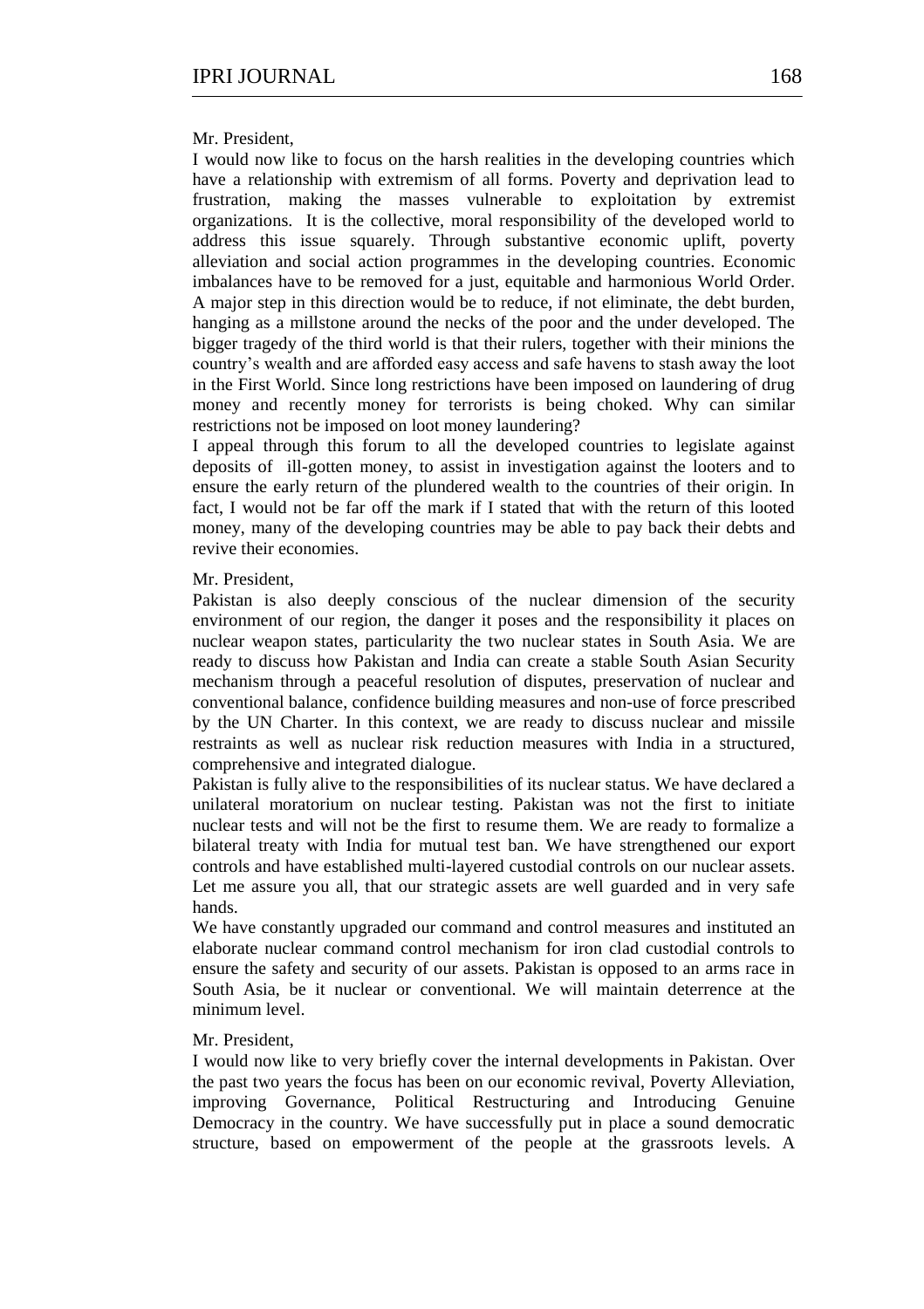revolutionary step has been taken by providing one-third of the seats to women at District level governing councils.

I want to put on record in this august gathering that Pakistan is proud of this representation and empowerment of women, which is a unique feature in the world. Our resolve of holding elections to Provincial and National Assemblies and the Senate in October 2002 in accordance with the road map announced last August, will remain unchanged in spite of the prevailing environment in the region.

Mr. President,

In conclusion and, in keeping with this time of enormous trial and tribulations we are going through, I wish to make an appeal.

An appeal for the sake of mankind, for the sake of our future generations and for the sake of a better world. Let justice prevail, let no people be wronged, let sufferings be eliminated, let discontent be addressed, let humanity rise as one Nation to eliminate subjugation of the weak, and let there be PEACE.

Thank you.

## DOCUMENT # 19

# Statement by Mr. Abdul Sattar, Foreign Minister of Pakistan at the Public Meeting on "Afghanistan" in the Security Council November 13, 2001

Mr. President,

I am grateful to you and the distinguished Members of the Security Council for this opportunity to make a statement on the situation in Afghanistan.

This morning, we listened with attention and respect to the statement of the Secretary General envisioning a hopeful evolution in Afghanistan. The process proposed by Ambassador Lakhdar Brahimi testifies to his insights into the problem in Afghanistan.

At the Six-plus-Two Meeting yesterday, Pakistan joined in pledging full support for the sovereignty and independence of Afghanistan, and its unity and territorial integrity. An interim administration of the Afghans for their country needs to be urgently facilitated.

We greatly appreciate that the Security Council Members are intensely engaged in efforts for bringing peace to Afghanistan. These efforts have assumed greater urgency as the situation in Afghanistan is evolving fast.

Afghanistan and its people deserve an end to their travail. For over two decades they have suffered at the hands of both man and nature. They have been victims of foreign intervention and internecine war, ambitions of warlords and irrational obsessions of Osama Bin Laden who has abused the Afghan tradition of hospitality to spread terror across the globe.

The terrorist attacks of 11 September, killing thousand of innocent people in New York and Washington provoked righteous condemnation by the United Nations. Pakistan joined the world community in expressing our grief and condolences. We also followed words with actions and joined the coalition for the war against international terrorism in order to bring perpetrators, organizers and sponsors of the outrage to justice.

The military action has inflicted unintended suffering on innocent people in Afghanistan. We grieve for them, too. We believe that the military action will be as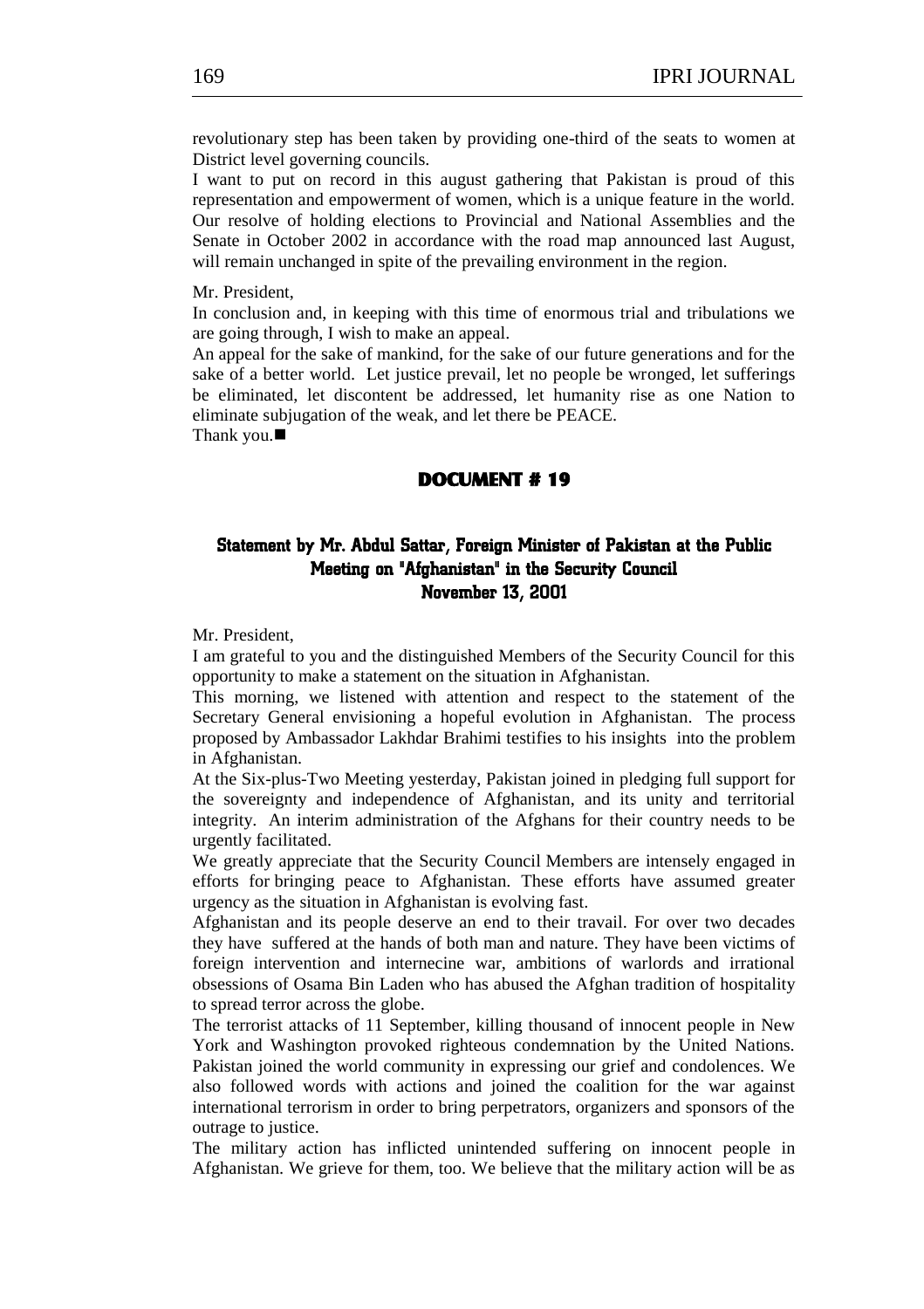short as possible and that the achievements of its objectives will also pave the way for bringing an end to the suffering of the Afghan people.

In his speech to the General Assembly on 10 November, President Pervez Musharraf called for the military strategy to be combined with political and humanitarian strategies to bring peace and stability to Afghanistan as well as relief and reconstruction to its people.

The United Nations has long endorsed the principle that the government in Afghanistan should be broad-based, representative and multi-ethnic. Pakistan has emphasized that for stability the government should be representative of the demography of Afghanistan. The political strategy should ensure the unity and territorial integrity of Afghanistan. The process of formation of the post-Taliban government should be home-grown as far as possible with the United Nations and OIC providing needed facilitation. Another important principle to be kept in view is that the new government should commit itself to implementation of Security Council resolutions. In the interest of peace and stability in the region, it should maintain friendly relations with all the neighbours of Afghanistan. We are happy to see that these ideas are fully shared by the Six-plus-Two Group and are the basis of the plan prepared by Ambassador Brahimi.

Afghan groups have become more active since early October. The Northern Alliance entered into an agreement with King Zahir Shah for the formation of an interim government.

On October 24-25 the Assembly for Peace and Unity of Afghanistan held a large conference of more than 1500 Afghan notables, including Mujahideen leaders and commanders, influential Maliks of powerful tribes, and dignitaries of ethnic communities. The conference adopted a resolution in favour of the traditional Afghan process of a Loya Jirga for the formation of a government of peace and unity. It envisaged an important role for King Zahir Shah in efforts to end the crisis. The King expressed appreciation for the conference as a beneficial opportunity for an intra-Afghan dialogue aimed at forging national unity.

The military situation in Afghanistan is changing at accelerating pace. The Northern Alliance forces have claimed control of large territory, and are reported to be pressing on Kabul.

It is particularly important at such moment to retain political objectives in focus.

The hope of forming a broad-based, multi-ethnic government is at stake. We would, therefore, urge acceleration of political action, to convene a meeting of eminent and influential Afghans as soon as possible for the formation of a broadbased, multi-ethnic interim arrangement. In this regard, we endorse the four-step approach proposed by Ambassador Brahimi. However, speed is of the essence. Withdrawal of the Taliban from Kabul has created a dangerous political vacuum. Unless the United Nations is able to put together a political dispensation which is representative of all segments of the Afghan population, conflict and turmoil would continue to afflict that unfortunate country.

For such an interim political dispensation and administration to play the expected role for the peace, stability and unity of Afghanistan, it would be vital for it to move to Kabul, the capital and the symbol of unity of the State.

Peace and security of Kabul should have to be secured. A multi-national force should be created with the coalition providing back up support.

Fears have been expressed of reprisals and even ethnic cleansing in parts of Afghanistan.

Such a disaster needs to be prevented. Otherwise, hopes of preserving the unity of Afghanistan could suffer a mortal blow.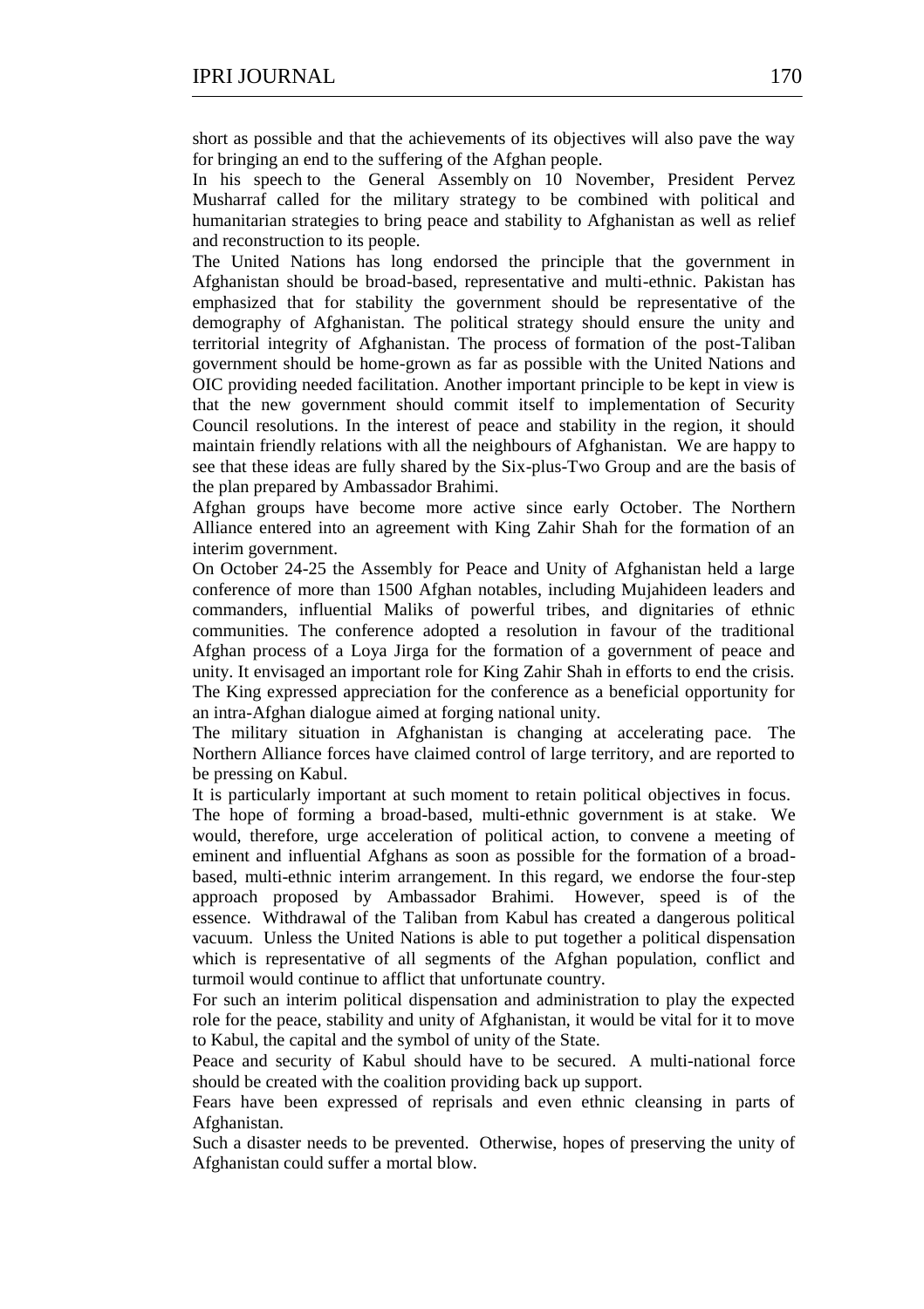Pakistan hopes that peace in Afghanistan would be followed by international efforts for rehabilitation and reconstruction in Afghanistan. Only thus can we in Pakistan hope for the refugees to return to their country.

In addition to the military and political strategies, there is a need to urgently address the grave humanitarian situation in Afghanistan. This requires urgent concerted and coordinated efforts, supported with generous funding, to address the needs of the Afghans not only in refuge camps but also inside Afghanistan. This involves the delivery inside Afghanistan of humanitarian assistance to the people in their home localities. It also involves the setting up of camps inside Afghanistan to provide emergency support and assistance to internally displaced persons.

Except for Afghanistan itself, no country has suffered more than Pakistan as a result of turmoil in Afghanistan. For more than two decades we have provided asylum to over three million refugees. The economic and social burden on Pakistan aggravated after 1989 as world assistance for their maintenance dried to a trickle. The refugees entered the labour force, displacing Pakistanis and increasing unemployment in our country. We are not in a position to open our borders for all those who may want to enter Pakistan in search for food and relief. Despite restrictions, over 80,000 Afghans have crossed into Pakistan in the past two months. Opening of the borders will bring a massive influx of refugees into Pakistan, which we cannot afford.

There are more than one and half million internally displaced persons in Afghanistan and around 5 to 7 million vulnerable people. It is, therefore, essential to provide assistance to the need Afghans inside their own country. However, Pakistan continues to allow the vulnerable Afghans and injured civilians, women and children to be housed in refugee camps close to the border in Pakistan on a temporary basis. Pakistan, for its part, will continue to do whatever it can to alleviate the hardship of the Afghans.

Once peace returns to Afghanistan, humanitarian relief has to be sustained. No peace process can work without commensurate support to rebuild and rehabilitate this war-ravaged nation. The need to concurrently evolve a comprehensive postconflict reconstruction and rehabilitation plan is, therefore, equally important which will be put in place as soon as peace returns to Afghanistan. It is imperative for the international community to immediately begin work on this plan and arrange the necessary finances to support and sustain it. Any reconstruction effort in Afghanistan must, at the minimum, entail the restoration of water management systems, reviving of agriculture, reconstruction of the infrastructure, rebuilding of institutions as well as the continued humanitarian assistance to the Afghan people.

To this end the President of Pakistan proposed the establishment of an "Afghan Trust Fund" under UN auspices to assist in humanitarian relief as well as national reconstruction and rehabilitation efforts in Afghanistan.

This time, the international community must not walk away from Afghanistan. It must demonstrate the political will and the determination to engage and help the Afghan people in rebuilding peace and the economy of their country. We disappointed the Afghans in the past.

The negative consequence of that neglect is clear for everyone to see. We must not repeat that mistake. Before concluding, Mr. President, I wish to reiterate Pakistan's commitment to full cooperation with the United Nations in its efforts to promote peace and stability in Afghanistan.

I thank you, Mr. President.

*Reference: http://www.un.int/pakistan/08011113.html*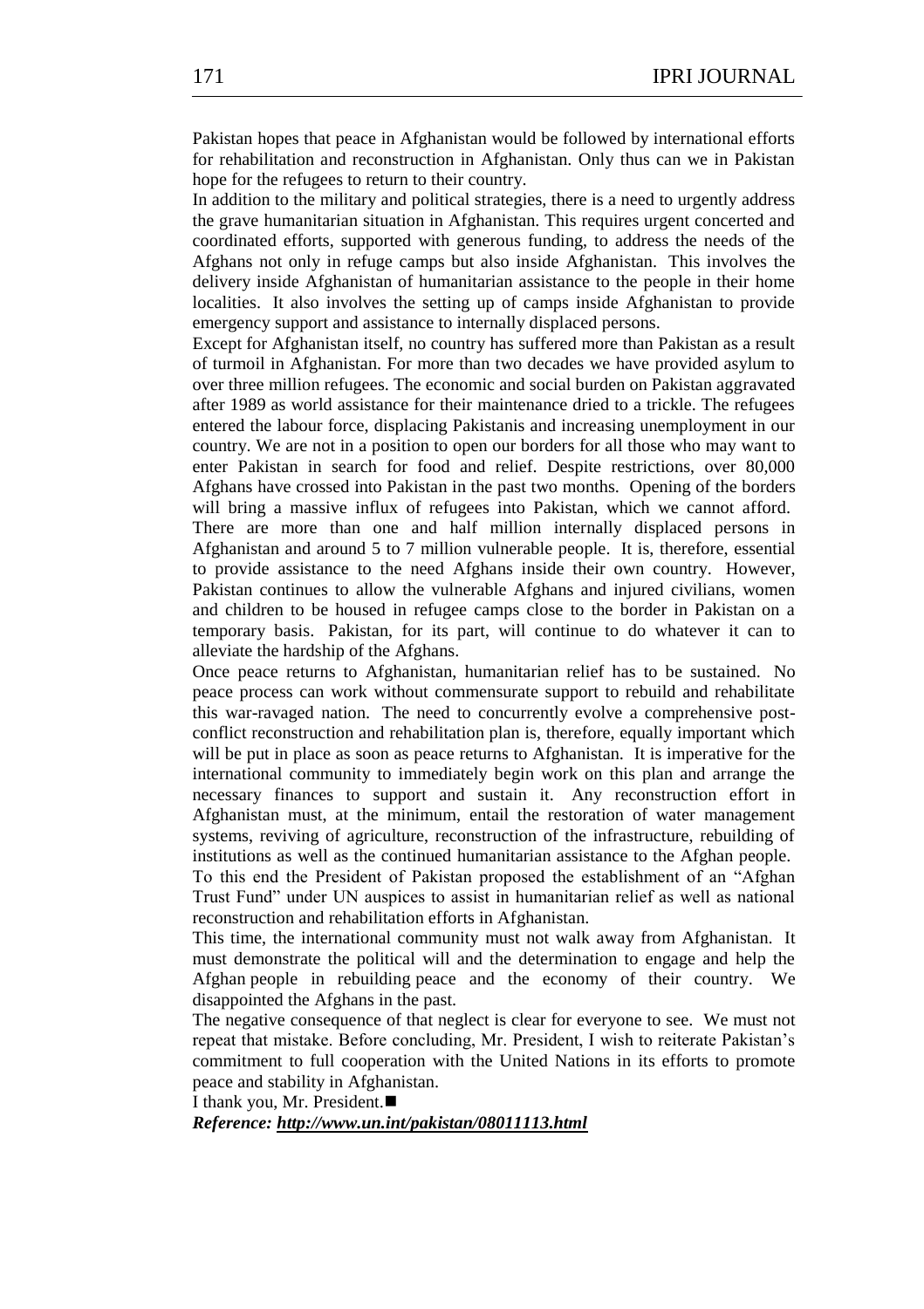### DOCUMENT # 20

# The Press Conference Addressed by the Foreign Minister of Pakistan and the Foreign Minister of Iran, Dr. Kamal Kharrazi 30 November, 2001

### **Opening Statements**

The Foreign Minister's opening statement: Ladies and gentlemen of the media,

I welcome you to this press conference which has been arranged to brief you about our meetings that have been held with His Excellency Dr. Kamal Kharrazi, Foreign Minster of the Islamic Republic of Iran. He also had an opportunity to meet President General Musharraf this morning. Members of his delegation, drawn from a large number of Ministries of the Islamic Republic of Iran had bilateral meetings with their counterparts in Pakistan. I am glad to state that in terms of our bilateral relations Foreign Minster Kharrazi's visit has made a very substantial contribution to the development of our relations in various fields and the expansion of cooperation between us. His Excellency's visit has of course provided an opportunity for us to discuss the obvious issues of great importance in our region, namely, developments in Afghanistan.

You are all well aware that Pakistan and Iran have supported the resolution of the Security Council of 14th November. Both of our countries sincerely hope that the Bonn meeting of the Afghans, which is in currently in progress, will achieve success towards the establishment of a transitional administration, that this administration will be, as envisaged in the resolution 1378, broad-based, multiethnic and fully representative of Afghan people and that this administration will be committed to peace with all neighbours. Both of us, in our meetings, have underlined the need for peaceful and stable Afghanistan which would be in the interest, of course, of its own people as well as of all the neighbours of Afghanistan. Pakistan and Iran have agreed to play a role, according to our capabilities, in facilitating the success of the efforts of the United Nations. We have reviewed entire range of bilateral relations and it was decided that necessary measures would be taken to enhance trade, particularly trade in wheat, rice and gasoline from Pakistan. We, over the last couple of years, have increased to double our imports from Iran and we are, of course, desirous to take advantage of the opportunities that exist for further expansion of cooperation to the mutual advantage of our two nations. The members of the Iranian delegation have held very productive meetings with their counterparts from the Pakistan side and I will request the Foreign Minister of Iran, His Excellency Dr. Kamal Kharrazi not only to share his own assessment of the visit with us but also to apprise you of the decisions that have been made. In conclusion, I wish to express our gratitude to His Excellency Dr. Kamal Kharrazi for accepting our invitation, coming here, and have substantive discussions with us and especially I want to thank him for the very important contribution that he has made to the further development of Pakistan-Iran relations.

#### **The Foreign Minister of Iran's Statement**

Thank you very much, Mr. Minister. As a matter of fact we have had very productive and fruitful discussions since yesterday. My visit was pre-planned before 11th of September but due to the developments on 11th of September and afterwards it was postponed to this one. I am very happy that I have made this visit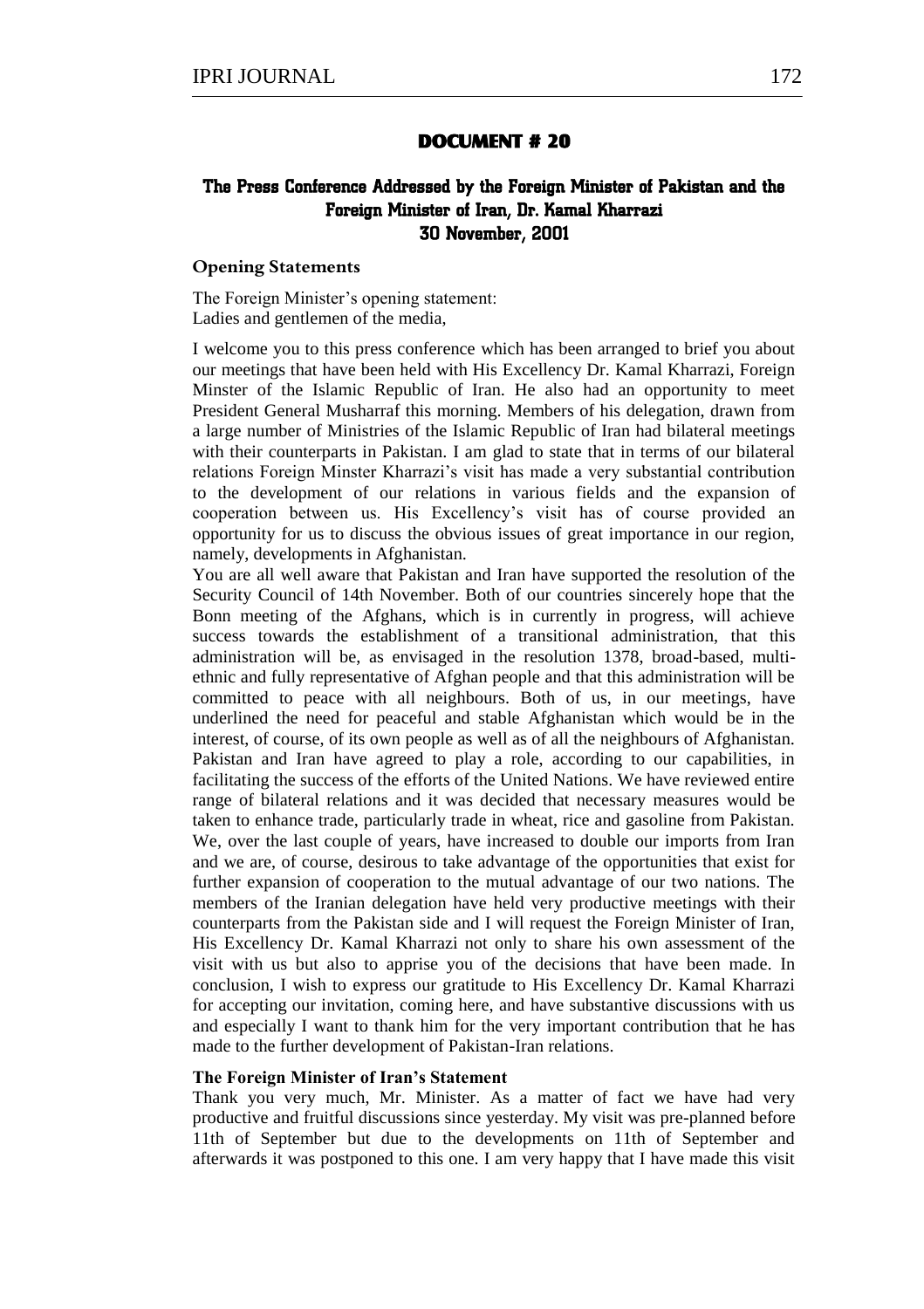and have very good opportunity to discuss bilateral relations as well as regional issues and Afghanistan. Iran and Pakistan are playing very important role in this region and the security of the region depends on the cooperation between Iran and Pakistan.

On bilateral issues we discussed defence and matters of economic cooperation. We have decided to establish a Joint Technical Committee to look up the projects of gas pipelines from Iran to Pakistan and through Pakistan to India. We have similar Technical Committee with India. Right now feasibility study is undergoing to see how feasible this project is and this will be taken to the Committee that we decided to establish, to do its best to facilitate this project of transit of gas through Pakistan. Also we decided to operate higher level of trade and business and to that extent, our experts are coming to Islamabad next Wednesday to talk to their counterparts on the conditions of wheat produced in Pakistan. If this meets the standard of Iranian markets then we can buy wheat from Pakistan. As well there have been negotiations to buy rice from Pakistan and also sugar if the quality of sugar produced in Iran could meet the needs. More than that with a high delegation which is accompanying me, from various sectors, Iranian private sectors, had a very good opportunity here to talk to their counterparts for investment in Pakistan, for doing projects jointly in Pakistan and for selling Railway cargo wagons to Pakistan. This is under discussion. And there has been a lot of activity since yesterday here. I hope that all this is to increase our level of trade and business between the two sides. More than that on bilateral cooperation we had very good discussions on how to cooperate in cultural fields and, I believe, Iran and Pakistan enjoy to have very rich culture, a common culture. I understand Farsi is very popular here, there are many Persian words in Urdu language. We share common heritage and learning Persian, certainly will facilitate your access to the heritage as people. There are many written Persian books in this country and to that extent have already an institution here, a joint institute between Iran and Pakistan to study about Iran and Pakistan's cultural heritage. I am glad to inform you that Minister Sattar was prominent to facilitate the construction of a new building for this Institute which has been running here for years and years and has good collection of hand-written books collected from defence personnel of Pakistan to be preserved in this institution.

On the question of Afghanistan, we really had very good discussion. I believe after years of ups and downs, turmoil and problems that we all have faced from the developments in Afghanistan, now it is time to cooperate and to help the establishment of broad-based, multi-ethnic government in Afghanistan, and I am sure, Iran and Pakistan have a big role to play not only during the establishment of such a broad-based government and reconciliation between different parties in Afghanistan, different ethnic groups and the participation in a broad-based government, but also they have great responsibility for the reconstruction of Afghanistan. Both Iran and Pakistan have suffered throughout all these years. To mention are the millions of refugees who have been living in Iran and Pakistan. Both Iran and Pakistan now are in need as to how to help them to reconstruct their country. Therefore, we decided to establish a joint committee for the Reconstruction of Afghanistan in cooperation with UNDP and other international organizations and other countries who can help Afghanistan to reconstruct. Both Iran and Pakistan are to help Afghanistan to be reconstructed. Therefore, in general we are happy out of this visit. We are entering into a new era of relationship between Iran and Pakistan. I am very hopeful and we look forward to see how these relations will be developing. Thank you.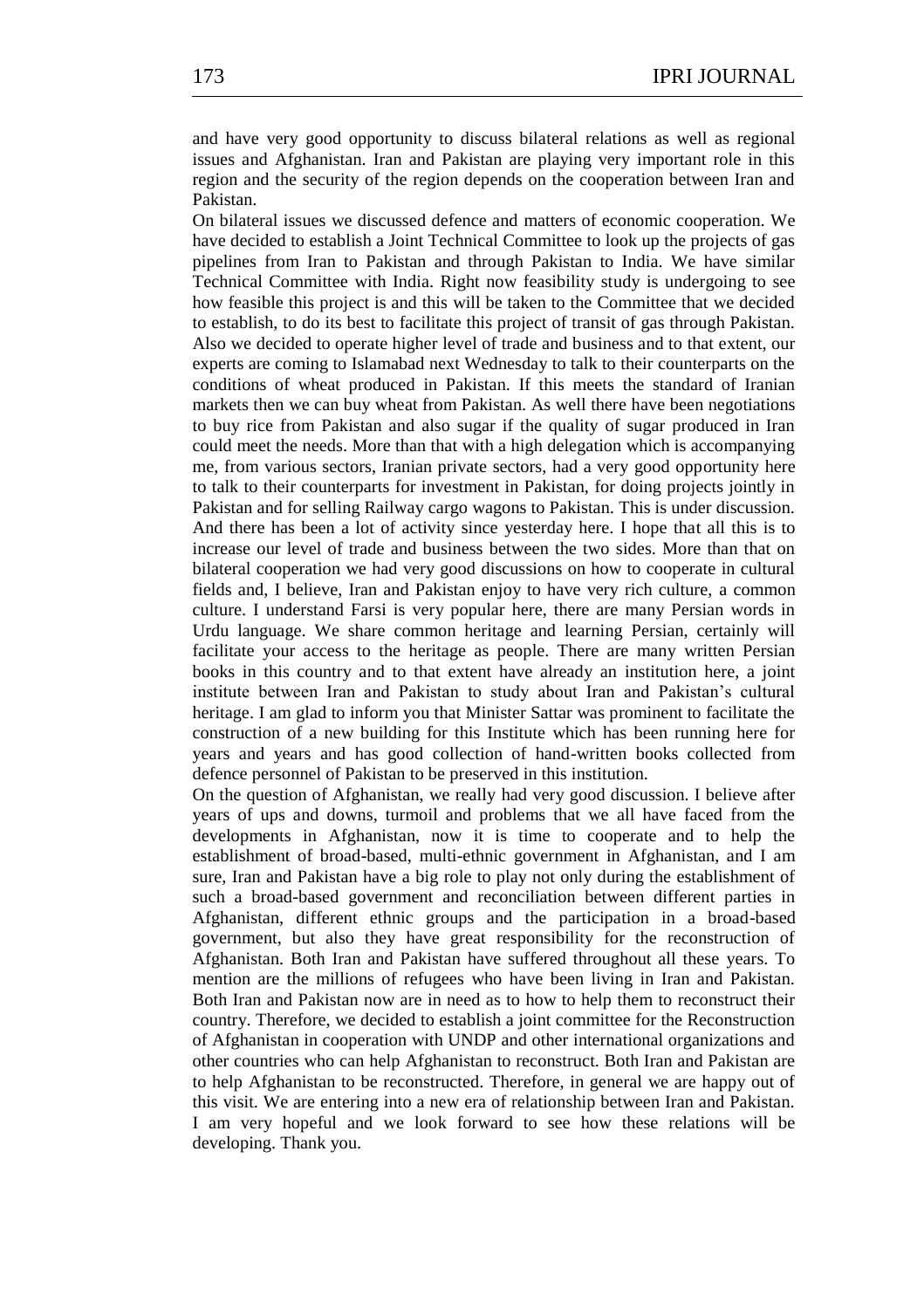### **Question –Answer Session**

The following issues were discussed during the question-answer session:

*Q. When asked if the American war against terrorism is turning as war against Islam, the Foreign Minister of Iran said:*

**A**. Certainly, this is not acceptable. If any country would allow itself to attack another country just with allegations. This would be a chaos. I think, nobody in Islamic world or outside the Islamic world would accept this strategy if Americans are going to follow. Therefore, I leave it better for them to think twice that attacking any Muslim country. In the Islamic world it will help a heavy backfire. There is no excuse to justify any military operation in any other Islamic nation.

**Q.** When asked as to what he foresees role of Rabbani in the future set up of Afghanistan as well as his comments on the wishes of Rabbani to visit Pakistan, the Iranian Foreign Minister said:

**A.** The role of Mr. Rabbani for the future of Afghanistan will be decided by the Afghan people themselves to choose their leaders but visit of Mr. Rabbani to Islamabad certainly will be a gesture. I believe, we have to take steps for removing the clogs which have been created between Pakistanis and Afghans and therefore any contact between the Northern Alliance officials and leaders and Pakistani leaders would be welcome.

Foreign Minister Sattar added: In response to this issue. You are absolutely right. President Burhanuddin Rabbani made a statement, he wishes to visit Pakistan. I want to tell you also that we have received several other communications from other Afghan dignitaries inside and outside Afghanistan who have indicated their desire to visit Pakistan. We respect them all and we will respond to their desire in due course. At this time our eyes are fixed on the Bonn meeting and we hope that the Bonn meeting will contribute to the formation of a transitional administration and it is only after the success of that process that Pakistan will consider extending recognition to the authority on behalf of Afghanistan. Any visits prior to that which have taken place or may take place will not in any way signify recognition of these leaders in the capacity of their role in the future government.

*Q. When asked to explain the position of Pakistan over possible attack by the US on Iraq and the US officials" saying that Hizbullah group in Lebanon is a terrorist organization, the Foreign Minister said:*

**A.** The first thing I want to tell is that we have in our discussions with the United States, never received any indication or even a mention of the possibility of United States or coalition attacks on any other country. Our position has been stated by the President in the United Nations General Assembly namely that terrorism cannot be equated with Islam and therefore any attempt that is made to generalize the issue of terrorism in a way that reflects on Islam would be unacceptable to us. Now on this specific issue, as I have already said, we have absolutely no information that United States has any such plans, both on Iraq and Hizbullah, as you mentioned. I said we have never heard any mention of either in our discussions with the United States.

*Q. When asked to tell about his meeting with President Musharraf this morning and how much will it affect the change of policy towards Pakistan, the Iranian Foreign Minister said:*

**A.** As there is a change of policy of Pakistan towards the Taliban, there is no more gaps between Iran and Pakistan. That is why I say that both Iran and Pakistan have to play their role for the establishment of a broad-based government in Afghanistan, as well for the reconstruction of Afghanistan. That is why we have decided to establish a Joint Committee for Reconstruction of Afghanistan.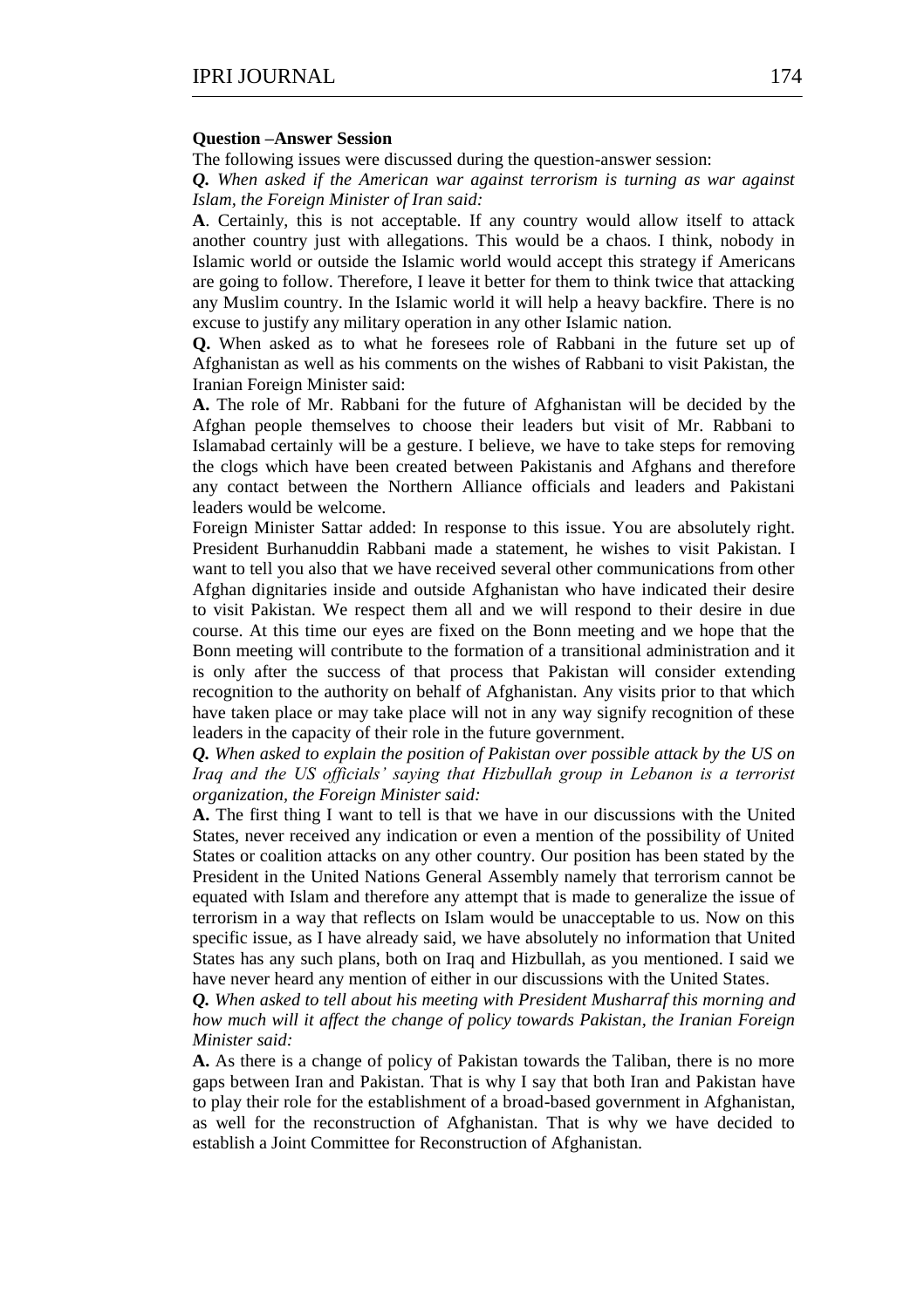The Foreign Minister continued: I just want to add one point that many countries including our very good friends historically exaggerated Pakistan's influence over the Taliban government. I think, a number of events have taken place during this year. I refer particularly to the decision of the Taliban to destroy the statues in Bamiyan which illustrated that Pakistan did not have the kind of influence that some of our friends attributed to Pakistan with regard to the Taliban government. Similarly in the month of September the Government of Pakistan sent a very high level delegation to Kabul and Kandahar to share with them our views with regard to the compliance with Security Council resolution of September 12 and once again the results illustrated that assumptions with regard to Pakistan's influence over the Taliban were incorrect. This is a matter, however, in the past. The Taliban are no longer on the scene and Pakistan and Iran today ripped off the shadow that existed on our relations. Sun is shining and Insha-Ullah, we shall take full advantage in order to develop and intensify our bilateral cooperation.

*Q. To a question that whether the political differences between Pakistan and Iran on the subject of Afghanistan are now over, the Iranian Foreign Minister commented:*

*A. Countries do have minor differences, no question over that. I believe, major differences have now been over and that is why we are planning for cooperation between Iran and Pakistan. Because of recent differences in recent years which had created such a gap between Iran and Pakistan. Now that the issues are over, so we have to speed up the process of cooperation between Iran and Pakistan.*

*Q. To a question that Pakistan has been very open to give help to coalition partners, what has been Iran"s role in the fight against terrorism, the Iranian Foreign Minister said:*

**A.** We have been alert to fight terrorism based on our peace efforts that has been the part of this coalition with the United States, from the beginning that any effort that has to be undertaken under the auspices of the United Nations has to be with consensus. On our part, in terms of implementation of resolution 1373 as well as in fighting terrorism, as you know, Iran has been one of the victims of terrorism all 26 years since the revolution and we closed our border with Afghanistan to prevent any movement from Iran to Afghanistan or from Afghanistan to Iran. And this has been appreciated internationally.

*Q. To a question whether the Great Britain"s troops have entered Pakistan, the Foreign Minister of Pakistan said:*

A. I will check and then give you response later. At present, unfortunately, I don't have any information on this question whether the UK forces entered into Pakistan territory.

*Q. To a question whether the US forces will stay for a long time in the region, the Foreign Minister of Iran said:*

**A.** We do not find it productive for American troops will stay in Afghanistan. Basically we are against deployment of foreign troops in Afghanistan. It is a very sensitive issue. American troops should not be deployed. Instead efforts should be made to establish a national police and army for the country.

*Q. When asked about his government views on the so-called establishment of peacekeeping forces in Afghanistan especially after the incident of Qilla Jangi and on the future of ECO in the context of Iran-Pakistan relations, the Iranian Foreign Minister said:*

**A.** If the United Nations would decide to deploy United Nations Observers to monitor the situation in Afghanistan that is something else, very different from multi-national forces to be deployed in Afghanistan. In case of Qilla Jangi events it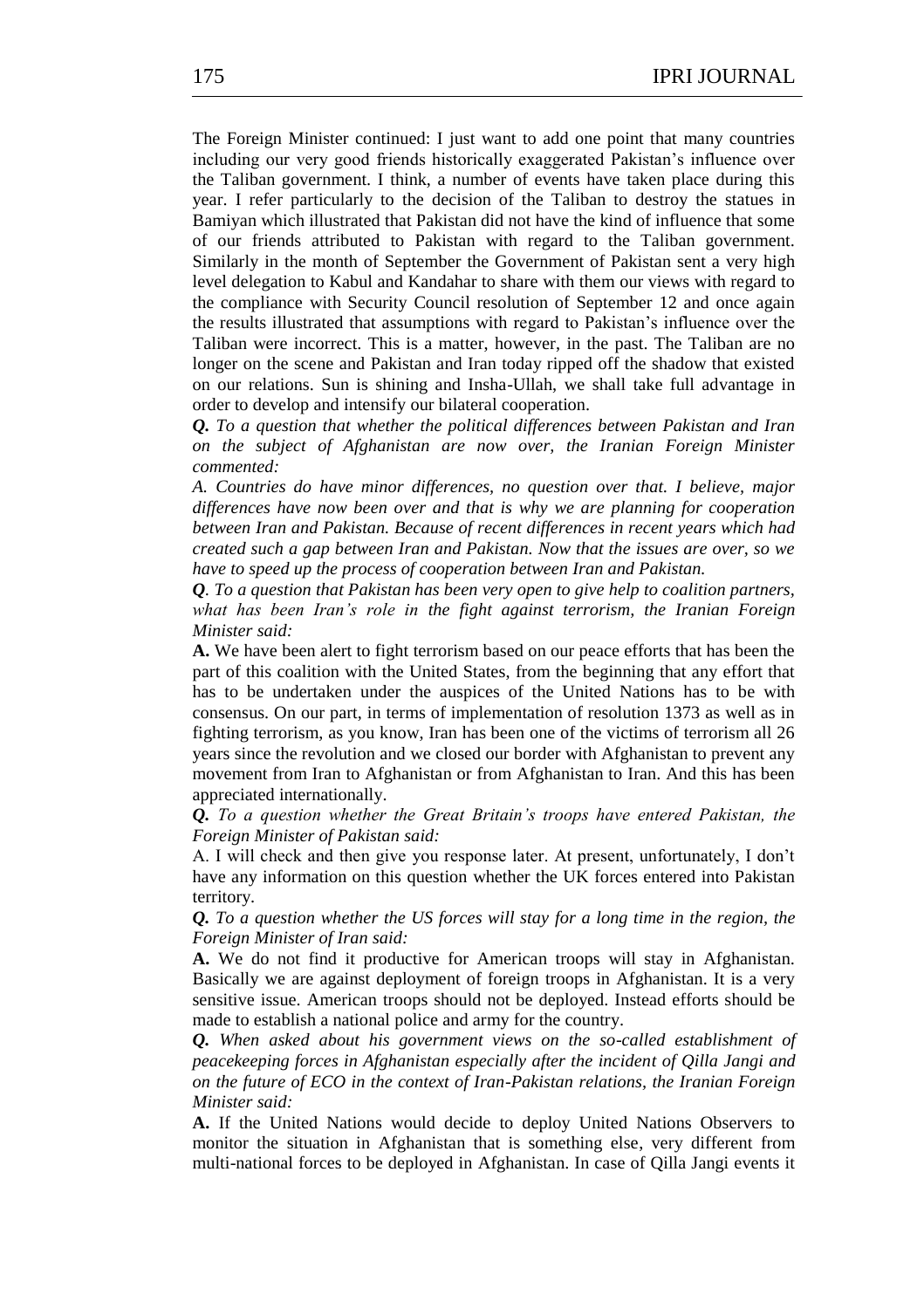was unfortunate that such a thing happened. It was against Geneva Conventions and American airplanes and helicopters' bombardment is not acceptable. We took position in Iran and condemned this. Any prisoner of war which has been under custody has to be respected as human being. Of course, if they have indulged in crimes they should be brought to justice but killing prisoners is a crime. ECO is developing gradually, and I believe, it is a very good organization for this region and , I am sure, for Afghanistan it can be very helpful. So, how we can mobilize the ECO potentials for the Afghans and its future especially in era of reconstruction of Afghanistan.

*Q. To a question if Osama enters Iran what would be Iran"s position, the Foreign Minister of Iran said:*

**A.** We don't let him to move towards Iran. We are there we don't let him to move. Actually, they have to be in Iran to be arrested and when they are not in Iran we can't arrest.

The Foreign Minister of Pakistan added: A reference was made, I think to multinational force. The subject, as you know, is under discussion in Bonn and so far as the Government Pakistan is concerned we would wait for the outcome of that meeting and if the Afghans and the future transitional administration believe that a UN or multi-national force can assist them in establishing peace and stability in their country and prevent the kind of incidents that have taken place these reprisals that have been taken place then we would respect the wishes of the people of Afghanistan.

*Q. When asked to explain about reports that two Taliban Ministers and intelligence chief are in Pakistan, the Foreign Minister said:*

**A.** Unfortunately, I don't have any information but we will get it and my colleague Additional Secretary Aziz Ahmed Khan will respond to that.

*Q. To a question as to what will be the position of Iran if multi-national force is deployed in Afghanistan, the Iranian Foreign Minister said:*

**A.** This is not the case that Afghans groups in Bonn about their acceptance on multinational forces to be deployed to Afghanistan. I said this is very different from any United Nations observers. They may like to have United Nations observers, that is something else.

*Q. To a question that if multinational force is deployed in Afghanistan, will Pakistan send its troops there, Pakistan Foreign Minister said:*

A. Just to make reference to Pakistani troops, I just want to remind you that the Government of Pakistan has stated again and again that Pakistan has no intention of sending Pakistani forces outside into Afghanistan.

*Q. To a question whether Pakistan will not invite the displeasure of Northern Alliance by making the wishes of Prof. Rabbani to visit Pakistan contingent upon the outcome of Bonn meeting, the Foreign Minister said:*

**A.** I made three points. You lost sight of two of them, first of all I said Mr. Rabbani has publicly expressed the wish to visit Pakistan and secondly, I said that other Afghan dignitaries have done the same and thirdly, I said that while these people will come in due course, the question of recognition is not involved unless and until the Bonn process succeeds in producing a transitional administration. In other words, visit of Afghan dignitaries to Pakistan does not involve the issue of recognition of their status within Afghanistan.

*Q. To a question whether Iran has decided to offer any support to the United States in fight against terrorism, the Iranian Foreign Minister said:*

**A.** With regard to the cooperation with the United States, no there has not been any cooperation between Iran and the United States. The only thing which they ask was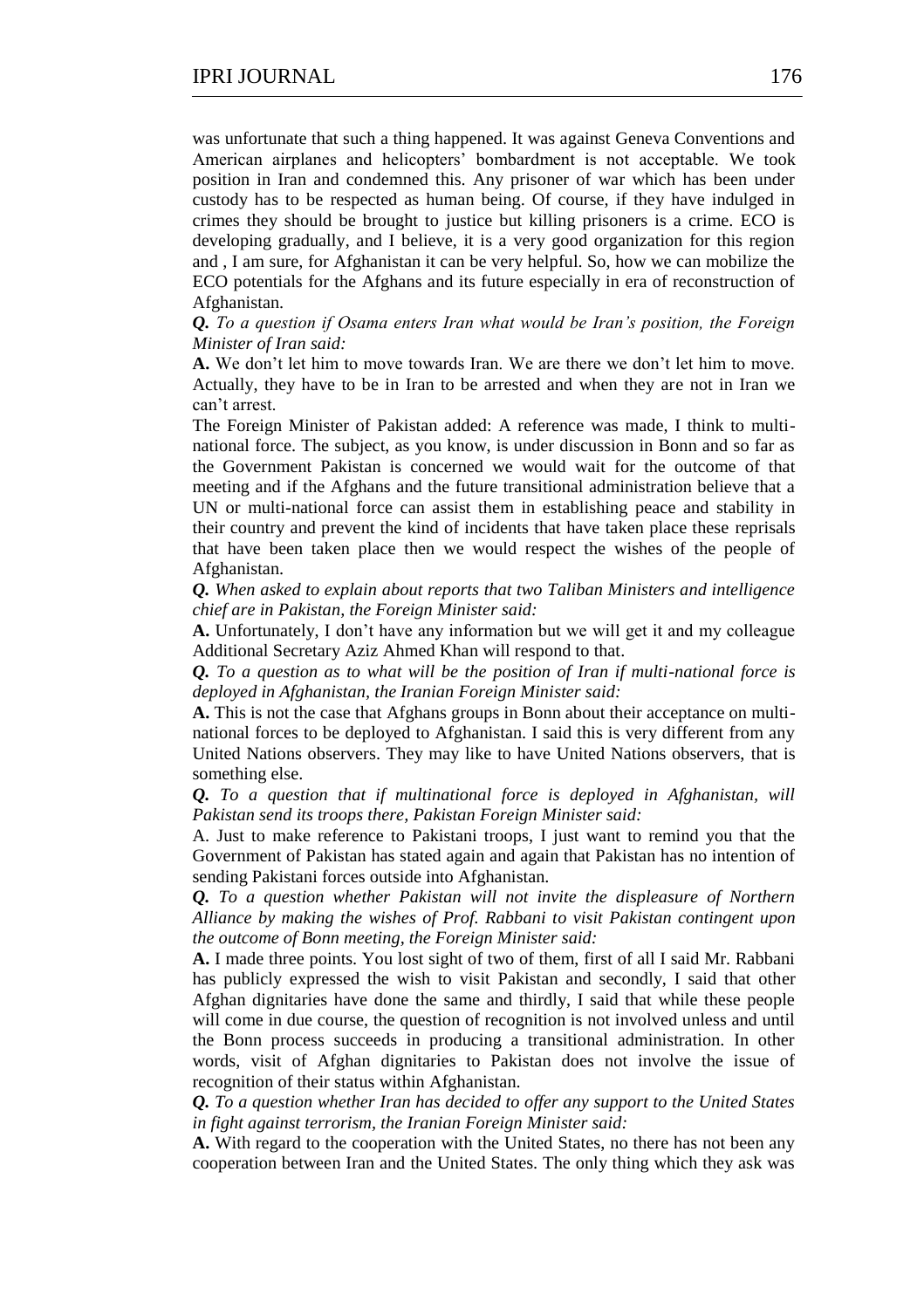the case of pilots which may be dropped in Iranian territory in an accident of their aircraft. About which we said if that happens, under international conventions we will take care of this pilot. That was the only thing that was communicated between Iran and US. There was no more cooperation between Iran and the United States. *Q. To a question whether Iranian airplanes were chartered to bring in foreign troops inside Afghanistan, the Iranian Foreign Minister said:* **A**. No, that is not right.

*Reference: http://www.forisb.org*

## DOCUMENT # 21

Bonn Agreement December 5, 2001

### *The Interim Authority*

- I. General provisions
	- 1) An Interim Authority shall be established upon the official transfer of power on 22 December 2001.
	- 2) The Interim Authority shall consist of an Interim Administration presided over by a Chairman, a Special Independent Commission for the Convening of the Emergency Loya Jirga, and a Supreme Court of Afghanistan, as well as such other courts as may be established by the Interim Administration. The composition, functions and governing procedures for the Interim Administration and the Special Independent Commission are set forth in this agreement.
	- 3) Upon the official transfer of power, the Interim Authority shall be the repository of Afghan sovereignty, with immediate effect. As such, it shall, throughout the interim period, represent Afghanistan in its external relations and shall occupy the seat of Afghanistan at the United Nations and in its specialized agencies, as well as in other international institutions and conferences.
	- 4) An Emergency Loya Jirga shall be convened within six months of the establishment of the Interim Authority. The Emergency Loya Jirga will be opened by His Majesty Mohammed Zaher, the former King of Afghanistan. The Emergency Loya Jirga shall decide on a Transitional Authority, including a broad-based transitional administration, to lead Afghanistan until such time as a fully representative government can be elected through free and fair elections to be held no later than two years from the date of the convening of the Emergency Loya Jirga.
	- 5) The Interim Authority shall cease to exist once the Transitional Authority has been established by the Emergency Loya Jirga.
	- 6) A Constitutional Loya Jirga shall be convened within eighteen months of the establishment of the Transitional Authority, in order to adopt a new constitution for Afghanistan. In order to assist the Constitutional Loya Jirga prepare the proposed Constitution, the Transitional Administration shall, within two months of its commencement and with the assistance of the United Nations, establish a Constitutional Commission.
- II. Legal framework and judicial system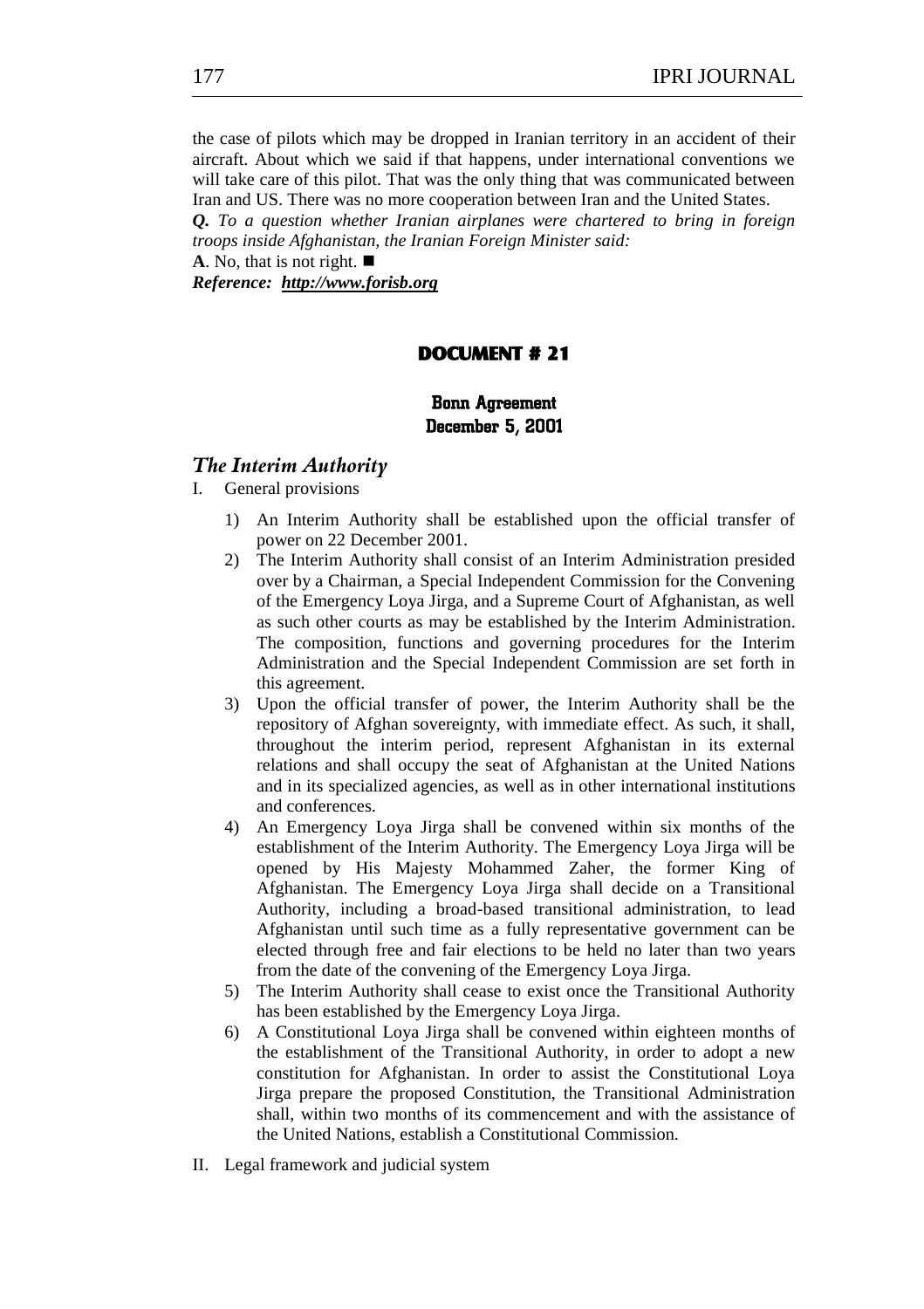- 1) The following legal framework shall be applicable on an interim basis until the adoption of the new Constitution referred to above:
	- i) The Constitution of 1964, a/ to the extent that its provisions are not inconsistent with those contained in this agreement, and b/ with the exception of those provisions relating to the monarchy and to the executive and legislative bodies provided in the Constitution; and
	- ii) existing laws and regulations, to the extent that they are not inconsistent with this agreement or with international legal obligations to which Afghanistan is a party, or with those applicable provisions contained in the Constitution of 1964, provided that the Interim Authority shall have the power to repeal or amend those laws and regulations.
- 2) The judicial power of Afghanistan shall be independent and shall be vested in a Supreme Court of Afghanistan, and such other courts as may be established by the Interim Administration. The Interim Administration shall establish, with the assistance of the United Nations, a Judicial Commission to rebuild the domestic justice system in accordance with Islamic principles, international standards, the rule of law and Afghan legal traditions.
- III. Interim Administration
- A. *Composition*
	- 1) The Interim Administration shall be composed of a Chairman, five Vice Chairmen and 24 other members. Each member, except the Chairman, may head a department of the Interim Administration.
	- 2) The participants in the UN Talks on Afghanistan have invited His Majesty Mohammed Zaher, the former King of Afghanistan, to chair the Interim Administration. His Majesty has indicated that he would prefer that a suitable candidate acceptable to the participants be selected as the Chair of the Interim Administration.
	- 3) The Chairman, the Vice Chairmen and other members of the Interim Administration have been selected by the participants in the UN Talks on Afghanistan, as listed in Annex IV to this agreement. The selection has been made on the basis of professional competence and personal integrity from lists submitted by the participants in the UN Talks, with due regard to the ethnic, geographic and religious composition of Afghanistan and to the importance of the participation of women.
	- 4) No person serving as a member of the Interim Administration may simultaneously hold membership of the Special Independent Commission for the Convening of the Emergency Loya Jirga.

### B. *Procedures*

- 1) The Chairman of the Interim Administration, or in his/her absence one of the Vice Chairmen, shall call and chair meetings and propose the agenda for these meetings.
- 2) The Interim Administration shall endeavour to reach its decisions by consensus. In order for any decision to be taken, at least 22 members must be in attendance. If a vote becomes necessary, decisions shall be taken by a majority of the members present and voting, unless otherwise stipulated in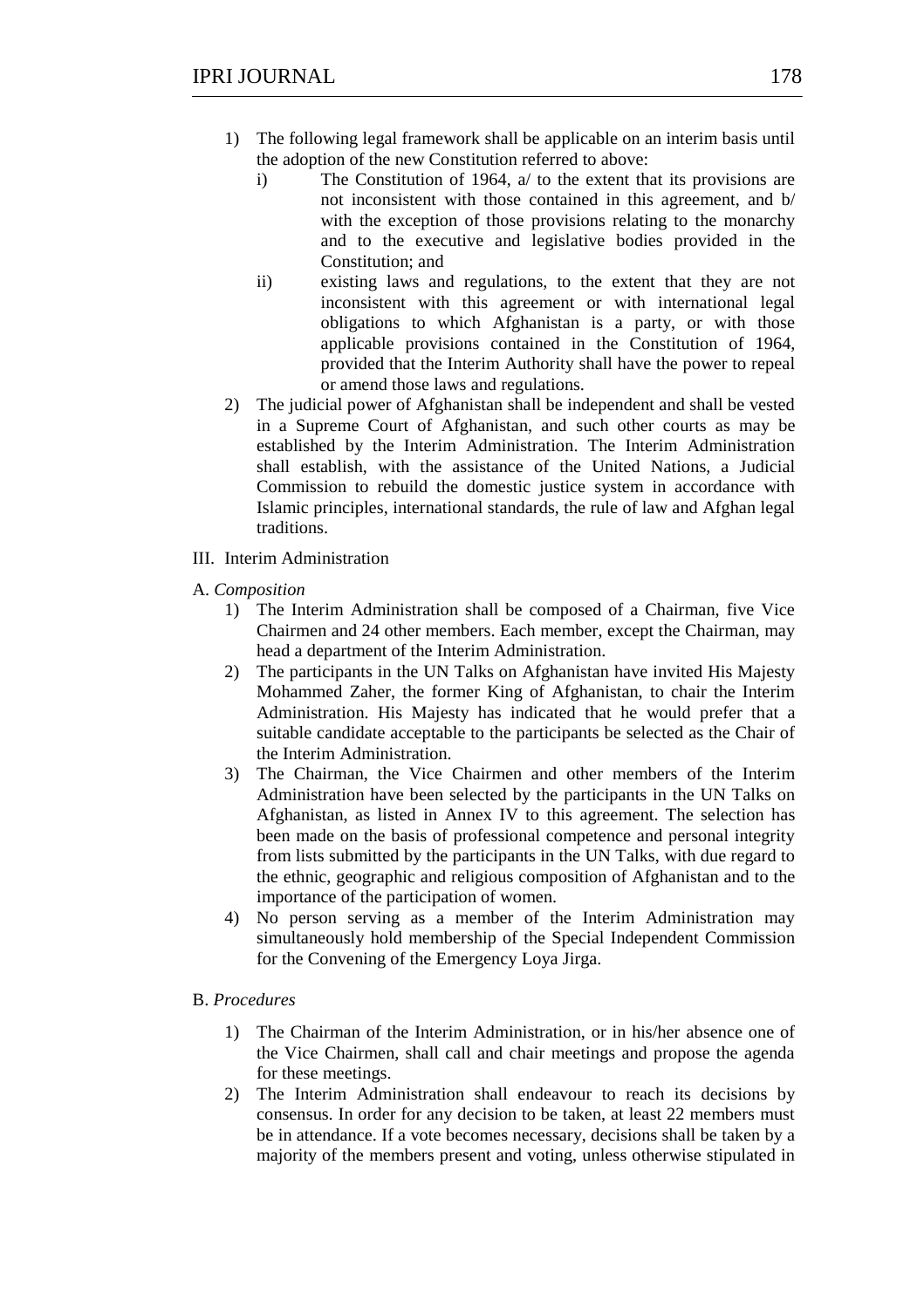this agreement. The Chairman shall cast the deciding vote in the event that the members are divided equally.

### C. *Functions*

- 1) The Interim Administration shall be entrusted with the day-to-day conduct of the affairs of state, and shall have the right to issue decrees for the peace, order and good government of Afghanistan.
- 2) The Chairman of the Interim Administration or, in his/her absence, one of the Vice Chairmen, shall represent the Interim Administration as appropriate.
- 3) Those members responsible for the administration of individual departments shall also be responsible for implementing the policies of the Interim Administration within their areas of responsibility.
- 4) Upon the official transfer of power, the Interim Administration shall have full jurisdiction over the printing and delivery of the national currency and special drawing rights from international financial institutions. The Interim Administration shall establish, with the assistance of the United Nations, a Central Bank of Afghanistan that will regulate the money supply of the country through transparent and accountable procedures.
- 5) The Interim Administration shall establish, with the assistance of the United Nations, an independent Civil Service Commission to provide the Interim Authority and the future Transitional Authority with shortlists of candidates for key posts in the administrative departments, as well as those of governors and uluswals, in order to ensure their competence and integrity.
- 6) The Interim Administration shall, with the assistance of the United Nations, establish an independent Human Rights Commission, whose responsibilities will include human rights monitoring, investigation of violations of human rights, and development of domestic human rights institutions. The Interim Administration may, with the assistance of the United Nations, also establish any other commissions to review matters not covered in this agreement.
- 7) The members of the Interim Administration shall abide by a Code of Conduct elaborated in accordance with international standards
- 8) Failure by a member of the Interim Administration to abide by the provisions of the Code of Conduct shall lead to his/her suspension from that body. The decision to suspend a member shall be taken by a two-thirds majority of the membership of the Interim Administration on the proposal of its Chairman or any of its Vice Chairmen.
- 9) The functions and powers of members of the Interim Administration will be further elaborated, as appropriate, with the assistance of the United Nations.

IV. The Special Independent Commission for the Convening of the Emergency *Loya Jirga*

1) The Special Independent Commission for the Convening of the Emergency Loya Jirga shall be established within one month of the establishment of the Interim Authority. The Special Independent Commission will consist of twenty-one members, a number of whom should have expertise in constitutional or customary law. The members will be selected from lists of candidates submitted by participants in the UN Talks on Afghanistan as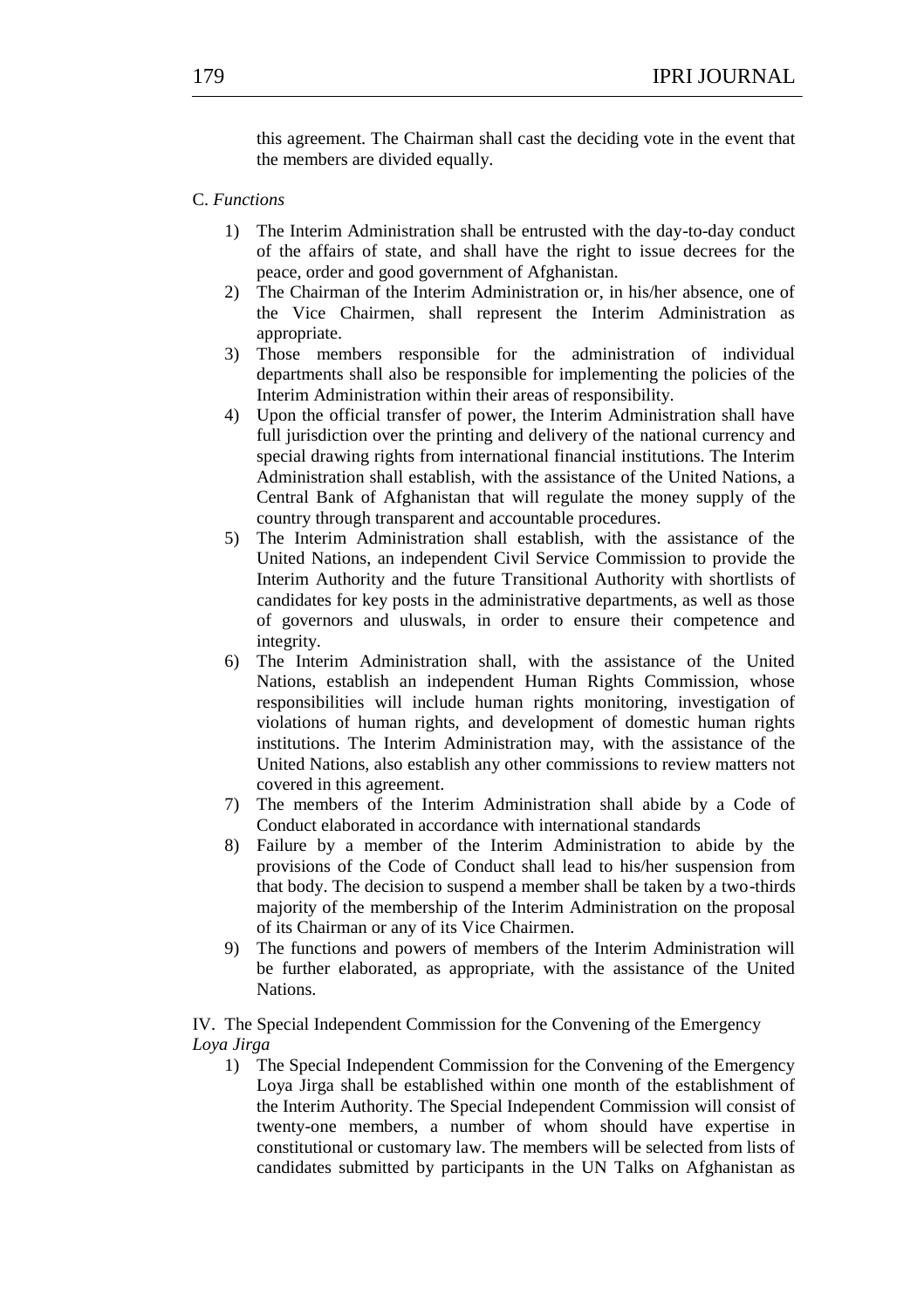well as Afghan professional and civil society groups. The United Nations will assist with the establishment and functioning of the commission and of a substantial secretariat.

- 2) The Special Independent Commission will have the final authority for determining the procedures for and the number of people who will participate in the Emergency Loya Jirga. The Special Independent Commission will draft rules and procedures specifying (i) criteria for allocation of seats to the settled and nomadic population residing in the country; (ii) criteria for allocation of seats to the Afghan refugees living in Iran, Pakistan, and elsewhere, and Afghans from the diaspora; (iii) criteria for inclusion of civil society organizations and prominent individuals, including Islamic scholars, intellectuals, and traders, both within the country and in the diaspora. The Special Independent Commission will ensure that due attention is paid to the representation in the Emergency Loya Jirga of a significant number of women as well as all other segments of the Afghan population.
- 3) The Special Independent Commission will publish and disseminate the rules and procedures for the convening of the Emergency Loya Jirga at least ten weeks before the Emergency Loya Jirga convenes, together with the date for its commencement and its suggested location and duration.
- 4) The Special Independent Commission will adopt and implement procedures for monitoring the process of nomination of individuals to the Emergency Loya Jirga to ensure that the process of indirect election or selection is transparent and fair. To pre-empt conflict over nominations, the Special Independent Commission will specify mechanisms for filing of grievances and rules for arbitration of disputes.
- 5) The Emergency Loya Jirga will elect a Head of the State for the Transitional Administration and will approve proposals for the structure and key personnel of the Transitional Administration.
- V. Final provisions
	- 1) Upon the official transfer of power, all mujahidin, Afghan armed forces and armed groups in the country shall come under the command and control of the Interim Authority, and be reorganized according to the requirements of the new Afghan security and armed forces.
	- 2) The Interim Authority and the Emergency Loya Jirga shall act in accordance with basic principles and provisions contained in international instruments on human rights and international humanitarian law to which Afghanistan is a party.
	- 3) The Interim Authority shall cooperate with the international community in the fight against terrorism, drugs and organized crime. It shall commit itself to respect international law and maintain peaceful and friendly relations with neighbouring countries and the rest of the international community.
	- 4) The Interim Authority and the Special Independent Commission for the Convening of the Emergency Loya Jirga will ensure the participation of women as well as the equitable representation of all ethnic and religious communities in the Interim Administration and the Emergency Loya Jirga.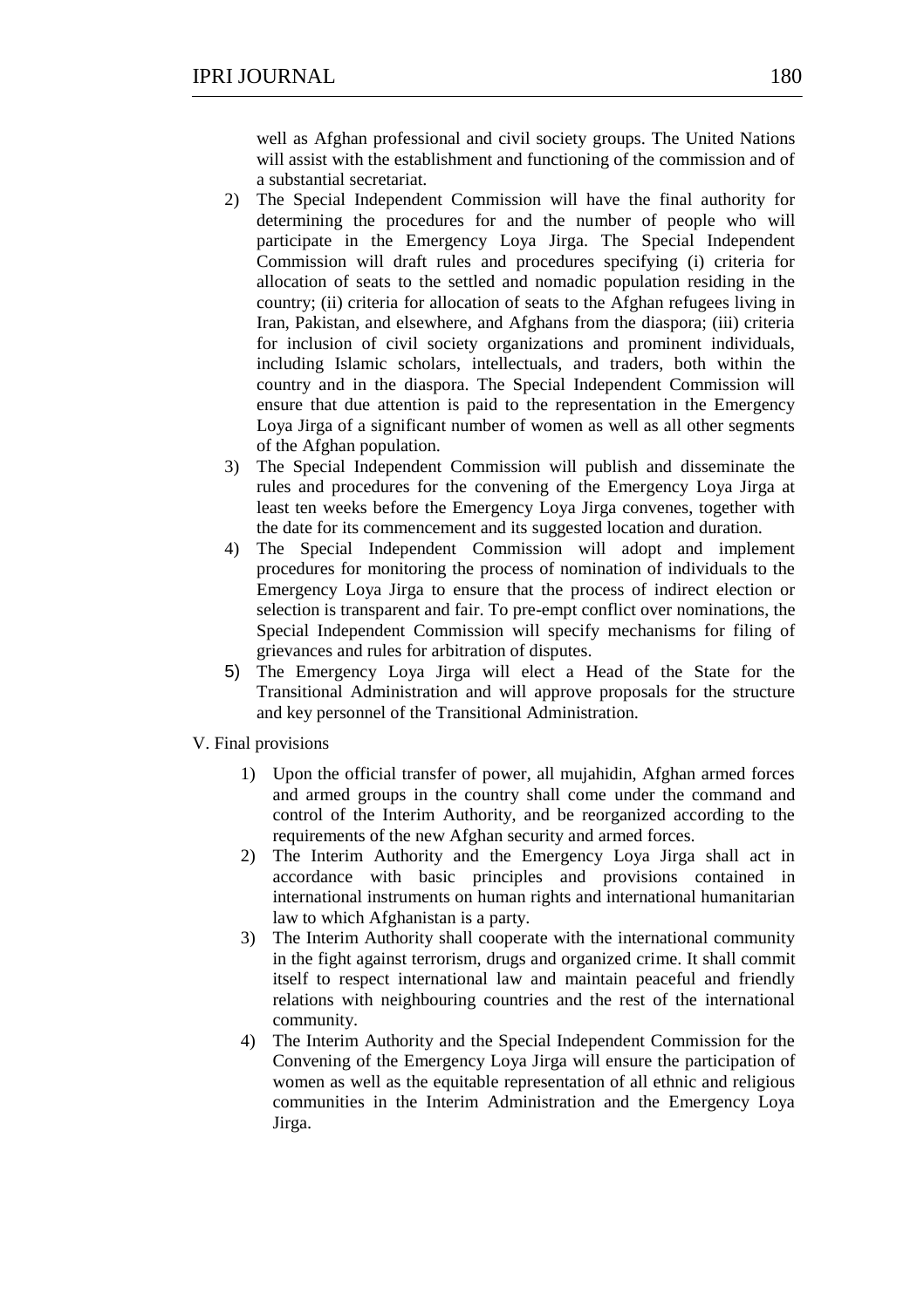- 5) All actions taken by the Interim Authority shall be consistent with Security Council resolution 1378 (14 November 2001) and other relevant Security Council resolutions relating to Afghanistan.
- 6) Rules of procedure for the organs established under the Interim Authority will be elaborated as appropriate with the assistance of the United Nations.

This agreement, of which the annexes constitute an integral part, done in Bonn on this 5th day of December 2001 in the English language, shall be the authentic text, in a single copy which shall remain deposited in the archives of the United Nations. Official texts shall be provided in Dari and Pashto, and such other languages as the Special Representative of the Secretary-General may designate. The Special Representative of the Secretary-General shall send certified copies in English, Dari and Pashto to each of the participants.

For the participants in the UN Talks on Afghanistan:

Ms. Amena Afzali Mr. S. Hussain Anwari Mr. Hedayat Amin Arsala Mr. Sayed Hamed Gailani Mr. Rahmatullah Musa Ghazi Eng. Abdul Hakim Mr. Houmayoun Jareer Mr. Abbas Karimi Mr. Mustafa Kazimi Dr. Azizullah Ludin Mr. Ahmad Wali Massoud Mr. Hafizullah Asif Mohseni Prof. Mohammad Ishaq Nadiri Mr. Mohammad Natiqi Mr. Yunus Qanooni Dr. Zalmai Rassoul Mr. H. Mirwais Sadeq Dr. Mohammad Jalil Shams Prof. Abdul Sattar Sirat Mr. Humayun Tandar Mrs. Sima Wali General Abdul Rahim Wardak Mr. Pacha Khan Zadran

Witnessed for the United Nations by:

Mr. Lakhdar Brahimi Special Representative of the Secretary-General for Afghanistan *Reference: http://www.uno.de*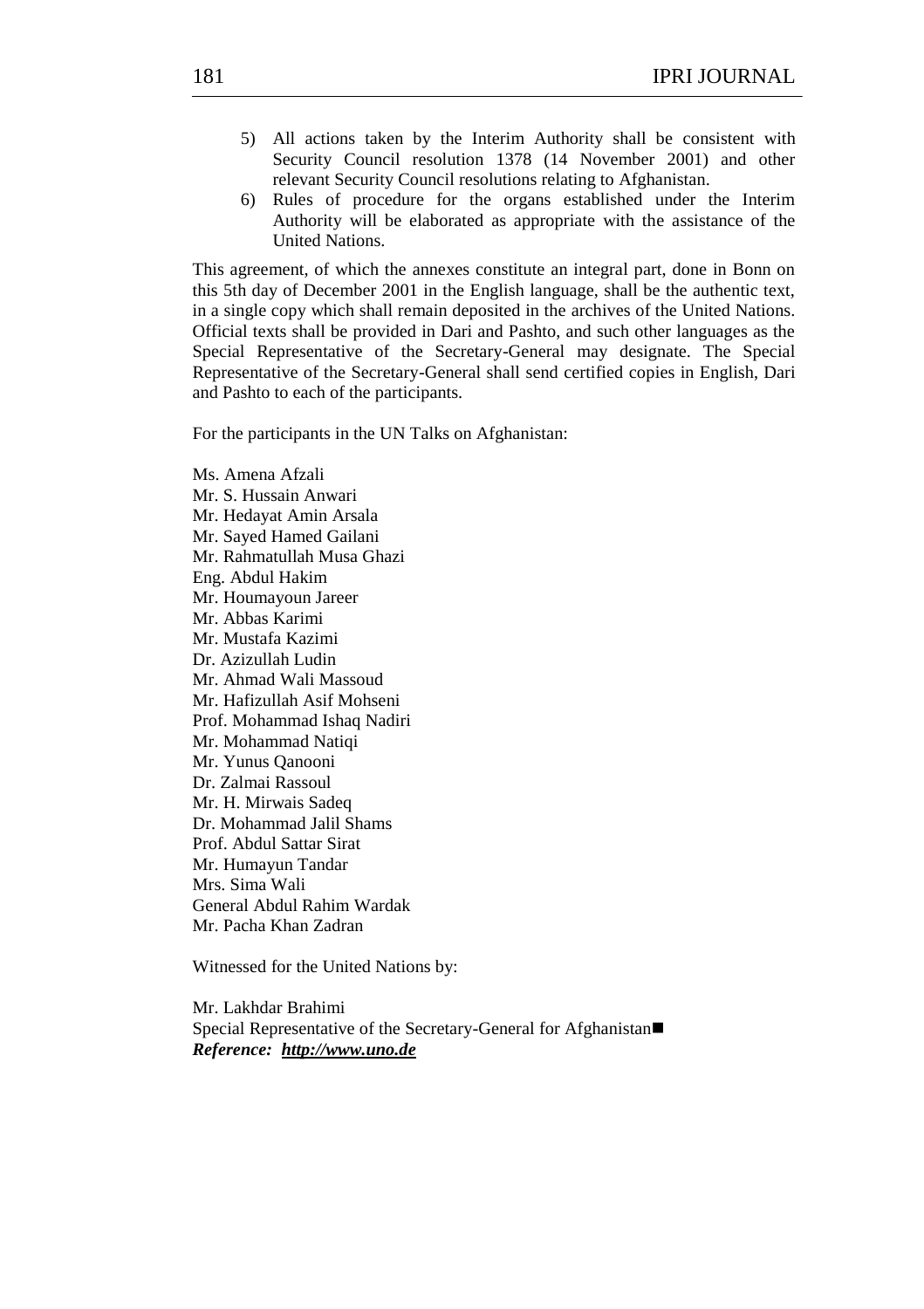### ANNEX-I

### International Security Force

The participants in the UN Talks on Afghanistan recognize that the responsibility for providing security and law and order throughout the country resides with the Afghans themselves. To this end, they pledge their commitment to do all within their means and influence to ensure such security, including for all United Nations and other personnel of international governmental and non-governmental organizations deployed in Afghanistan.

With this objective in mind, the participants request the assistance of the international community in helping the new Afghan authorities in the establishment and training of new Afghan security and armed forces.

Conscious that some time may be required for the new Afghan security and armed forces to be fully constituted and functioning, the participants in the UN Talks on Afghanistan request the United Nations Security Council to consider authorizing the early deployment to Afghanistan of a United Nations mandated force. This force will assist in the maintenance of security for Kabul and its surrounding areas. Such a force could, as appropriate, be progressively expanded to other urban centres and other areas.

The participants in the UN Talks on Afghanistan pledge to withdraw all military units from Kabul and other urban centers or other areas in which the UN mandated force is deployed. It would also be desirable if such a force were to assist in the rehabilitation of Afghanistan's infrastructure.

#### ANNEX-II

### Role of the United Nations During the Interim Period

The Special Representative of the Secretary-General will be responsible for all aspects of the United Nations' work in Afghanistan.

The Special Representative shall monitor and assist in the implementation of all aspects of this agreement.

The United Nations shall advise the Interim Authority in establishing a politically neutral environment conducive to the holding of the Emergency Loya Jirga in free and fair conditions. The United Nations shall pay special attention to the conduct of those bodies and administrative departments which could directly influence the convening and outcome of the Emergency Loya Jirga.

The Special Representative of the Secretary-General or his/her delegate may be invited to attend the meetings of the Interim Administration and the Special Independent Commission on the Convening of the Emergency Loya Jirga.

If for whatever reason the Interim Administration or the Special Independent Commission were actively prevented from meeting or unable to reach a decision on a matter related to the convening of the Emergency Loya Jirga, the Special Representative of the Secretary-General shall, taking into account the views expressed in the Interim Administration or in the Special Independent Commission, use his/her good offices with a view to facilitating a resolution to the impasse or a decision.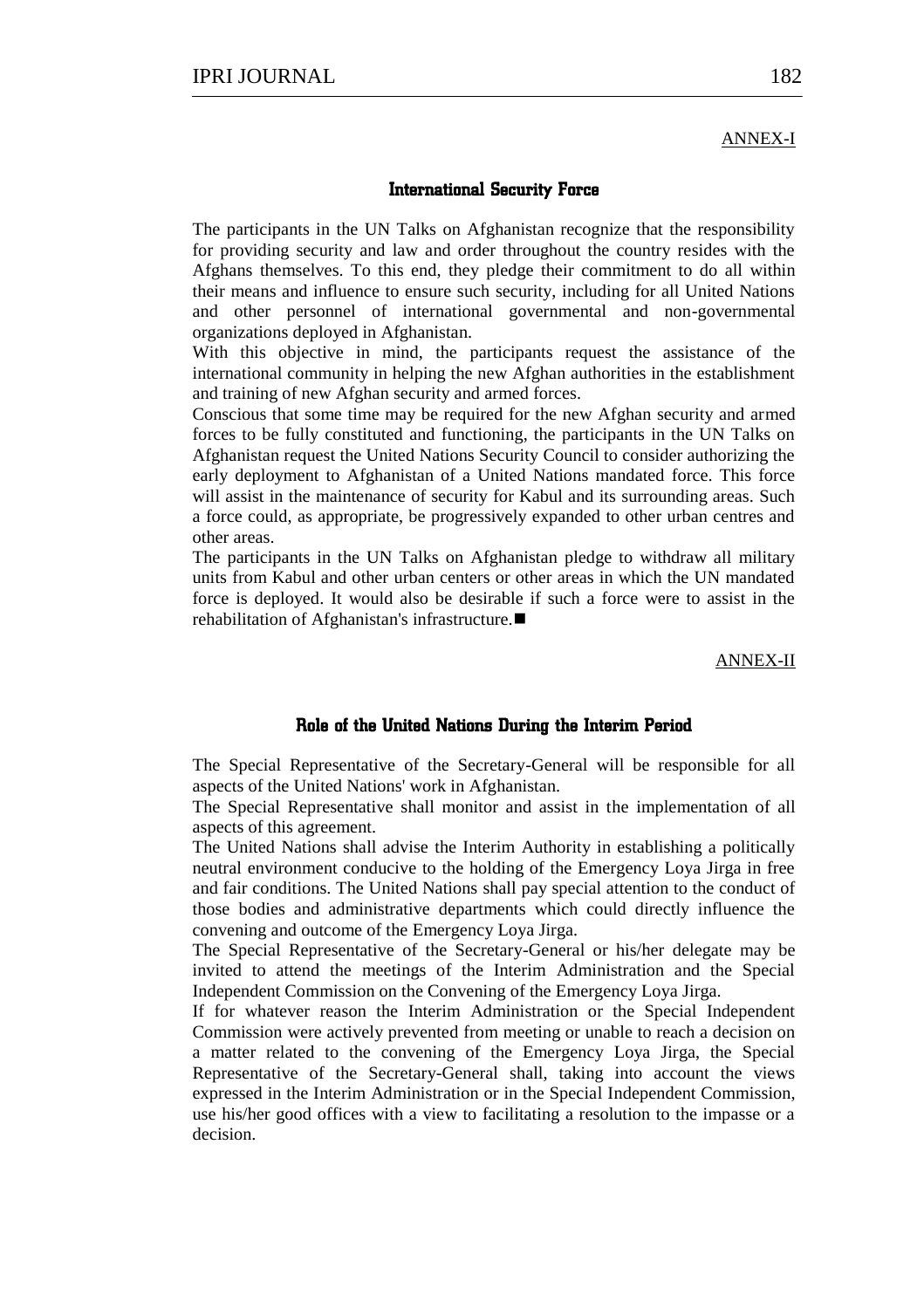The United Nations shall have the right to investigate human rights violations and, where necessary, recommend corrective action. It will also be responsible for the development and implementation of a programme of human rights education to promote respect for and understanding of human rights.

ANNEX- III

# Request to the United Nations by the Participants at the UN Talks on Afghanistan

The participants in the UN Talks on Afghanistan hereby

Request that the United Nations and the international community take the necessary measures to guarantee the national sovereignty, territorial integrity and unity of Afghanistan as well as the non-interference by foreign countries in Afghanistan's internal affairs;

Urge the United Nations, the international community, particularly donor countries and multilateral institutions, to reaffirm, strengthen and implement their commitment to assist with the rehabilitation, recovery and reconstruction of Afghanistan, in coordination with the Interim Authority;

Request the United Nations to conduct as soon as possible (i) a registration of voters in advance of the general elections that will be held upon the adoption of the new constitution by the constitutional Loya Jirga and (ii) a census of the population of Afghanistan.

Urge the United Nations and the international community, in recognition of the heroic role played by the mujahidin in protecting the independence of Afghanistan and the dignity of its people, to take the necessary measures, in coordination with the Interim Authority, to assist in the reintegration of the mujahidin into the new Afghan security and armed forces;

Invite the United Nations and the international community to create a fund to assist the families and other dependents of martyrs and victims of the war, as well as the war disabled;

Strongly urge that the United Nations, the international community and regional organizations cooperate with the Interim Authority to combat international terrorism, cultivation and trafficking of illicit drugs and provide Afghan farmers with financial, material and technical resources for alternative crop production.

ANNEX IV

| Chairman:                     | Hamid Karzai           |
|-------------------------------|------------------------|
| Vice Chairmen:                |                        |
| Vice-Chair & Women's Affairs: | Dr. Sima Samar         |
| Vice-Chair & Defence:         | Muhammad Qassem Fahim  |
| Vice-Chair & Planning:        | Haji Muhammad Mohaqqeq |

### Composition of the Interim Administration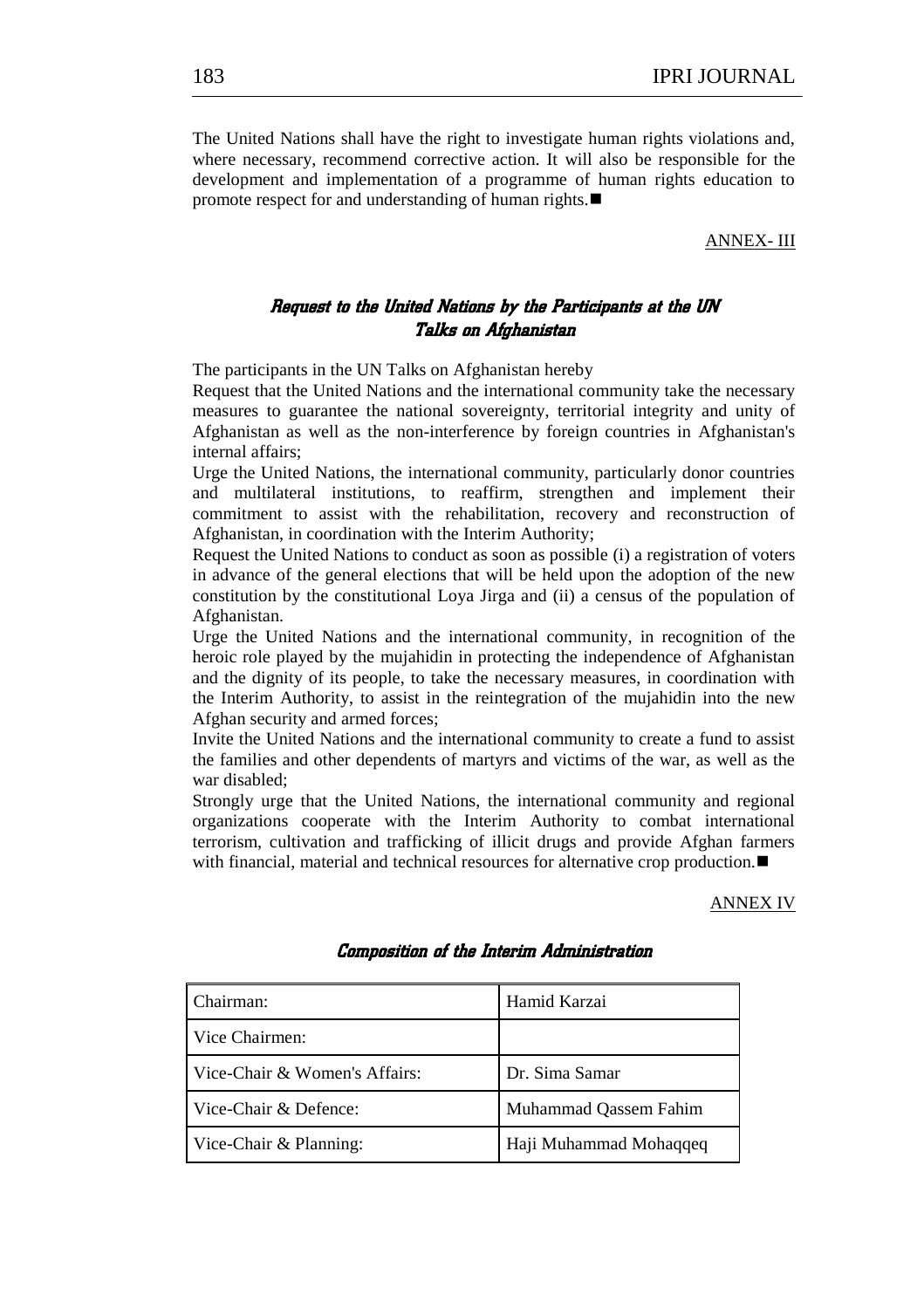| Vice-Chair & Water and Electricity:    | <b>Shaker Kargar</b>        |
|----------------------------------------|-----------------------------|
| Vice-Chair & Finance:                  | Hedayat Amin Arsala         |
| Members:                               |                             |
| Department of Foreign Affairs:         | Dr. Abdullah Abdullah       |
| Department of the Interior:            | Muhammad Yunus Qanooni      |
| Department of Commerce:                | Seyyed Mustafa Kazemi       |
| Department of Mines & Industries:      | Muhammad Alem Razm          |
| Department of Small Industries:        | Aref Noorzai                |
| Department of Information & Culture:   | Dr. Raheen Makhdoom         |
| Department of Communication:           | Ing. Abdul Rahim            |
| Department of Labour & Social Affairs: | Mir Wais Sadeq              |
| Department of Hajj & Auqaf:            | Mohammad Hanif Hanif Balkhi |
| Department of Martyrs & Disabled:      | Abdullah Wardak             |
| Department of Education:               | <b>Abdul Rassoul Amin</b>   |
| Department of Higher Education:        | Dr. Sharif Faez             |
| Department of Public Health:           | Dr. Suhaila Seddiqi         |
| Department of Public Works:            | Abdul Khaliq Fazal          |
| Department of Rural Development:       | Abdul Malik Anwar           |
| Department of Urban Development:       | Haji Abdul Qadir            |
| Department of Reconstruction:          | Amin Farhang                |
| Department of Transport:               | Sultan Hamid Sultan         |
| Department for the Return of Refugees: | Enayatullah Nazeri          |
| Department of Agriculture:             | Seyyed Hussein Anwari       |
| Department of Irrigation:              | Haji Mangal Hussein         |
| Department of Justice:                 | Abdul Rahim Karimi          |
| Department of Air Transport & Tourism: | Abdul Rahman                |
| Department of Border Affairs:          | Amanullah Zadran            |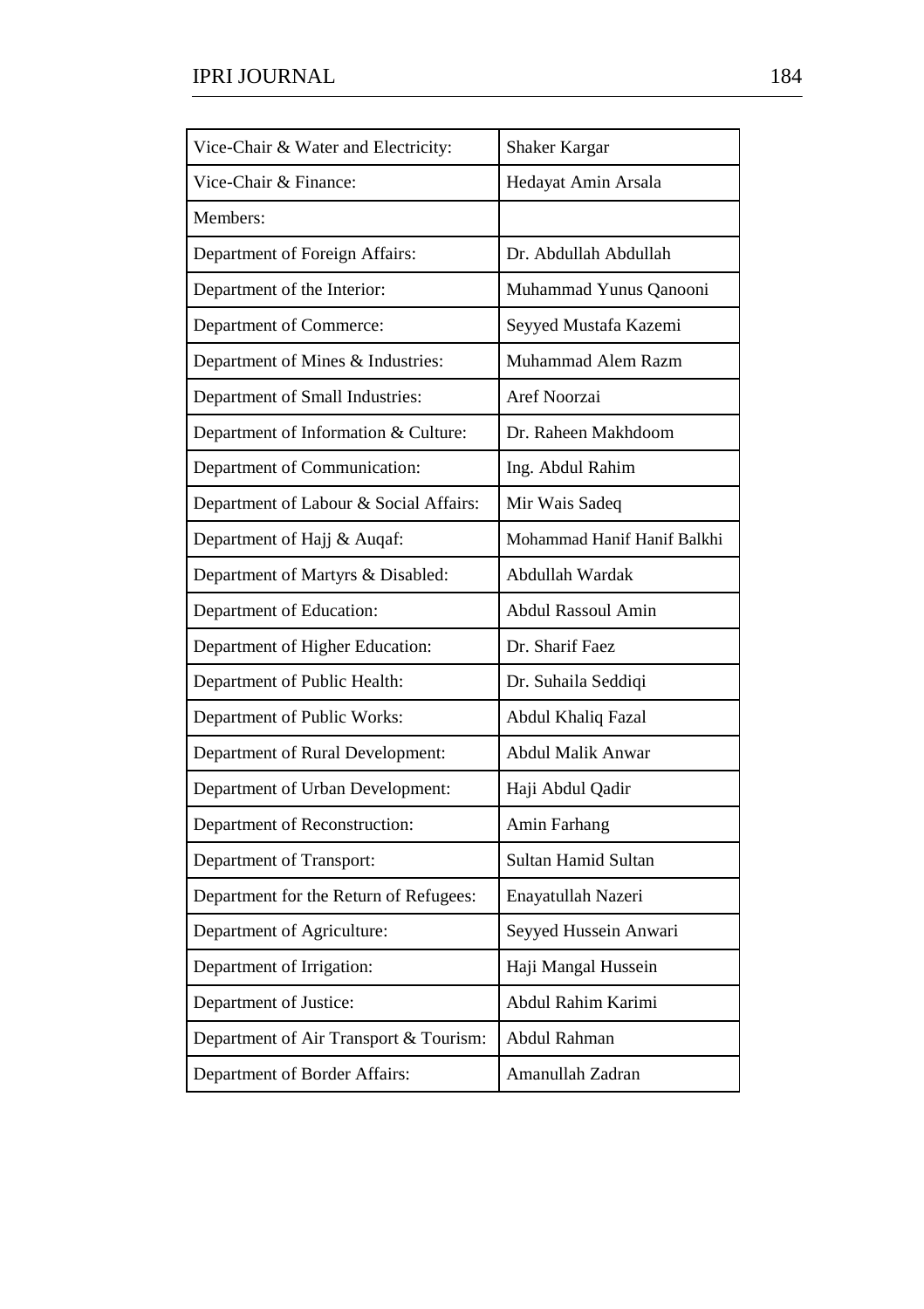## DOCUMENT # 22

# The Joint Press Conference Addressed by the Foreign Minister of Pakistan and the Secretary General of the OIC, His Excellency Mr. Abdelouahed Belkeziz 6 December, 2001

#### **Foreign Minister's Statement**

His Excellency Abdelouahed Belkeziz, Secretary General of the Organization of the Islamic Conference, is here on his first long awaited visit since he assumed the charge of his important office. Yesterday, he and I had the opportunity to discuss issues of importance to the Organization, Palestine, Kashmir and the latest situation in Afghanistan. I am glad to inform you that he had an excellent meeting this morning with the President, General Pervaiz Musharraf. He also had discussions with the Minister for Kashmir Affairs and Northern Areas and SAFRON (States & Frontier Regions), who, as you are well aware, is principally in charge of the humanitarian assistance for Afghan refugees.

During his call on the President, the Secretary General expressed appreciation for the role that Pakistan has played since September 11 in the fight against international terrorism. The Secretary General has said that the position taken by Pakistan was not only beneficial for Pakistan and Afghanistan, but indeed, for the entire membership of the OIC. He has joined us in expressing hopes and prayers that the agreement that was signed in Bonn yesterday (5 December), providing for the establishment of the interim Authority w.e.f 22nd of December, will open the way to the restoration of normalcy in Afghanistan, peace and security and provide an opportunity for the Afghan people to rebuild and reconstruct their country, so that they can, after a long two and a half decades, begin to lead a normal life to which all human beings are entitled.

He and I also expressed great concern over the latest escalation of violence by Israel in Palestine and the condemnable attack on the Headquarters of President Yasser Arafat. We have emphasized the need for the international community to put pressure on Israel to return to dialogue and respect the agreement with the Palestinian leadership. We agree that a lasting peace in the Middle East requires implementation of all the relevant resolutions of the United Nations and the establishment of a Palestinian State, with Al-Quds as its capital.

The Organization of the Islamic Conference has always given resolute support to the just struggle of the people of Kashmir. They were promised the right of selfdetermination more than half a century ago in resolutions of the United Nations Security Council. That pledge needs to be redeemed and the people of the State given an opportunity to decide their own destiny. I would also like to draw attention to the decisions of the OIC, which are often not given due coverage in the international media, the coverage that they deserve.

In Qatar at the 9th Extraordinary Session of the OIC Foreign Ministers on 10 October this year, we collectively highlighted that terrorism was opposed to the tolerant divine message of Islam. We called for the promotion of dialogue and the building of bridges between the Islamic World and the other Civilizations. Recently, at the OIC Foreign Ministers annual meeting on 15 November, we re-affirmed our strong opposition to terrorism and called for the convening of an International Conference under the auspices of the United Nations to draw up an international plan to fight terrorism, in accordance with international law and full respect to the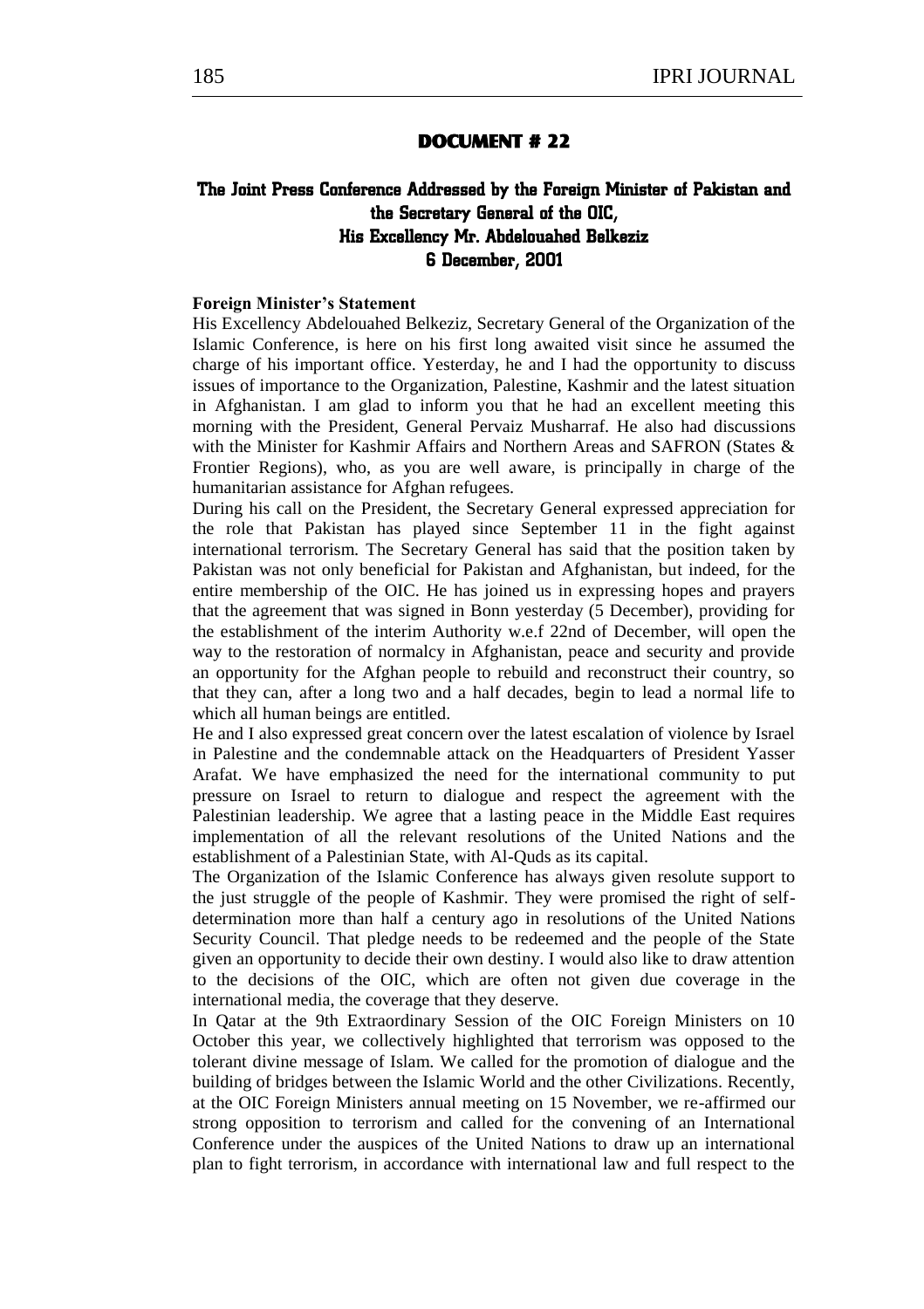sovereignty and territorial integrity of member States. We also rejected the targeting of any OIC member State under the pretext of fighting terrorism.

Finally, I am confident that the OIC will continue to play its leading role in guiding the interests and destiny of the Islamic countries. In this context, the visit of the OIC Secretary General has, indeed, been fruitful and of immense significance. We look forward to our continuing cooperation and support to the Organization and to its distinguished Secretary General, who is guiding the work of the Organization.

### **Statement by the OIC Secretary General**

I would like to express my happiness for being in Islamabad, capital of the Islamic Republic of Pakistan. Pakistan is as an influential and very important member of the Organization of the Islamic Conference. It is also a pioneer for the common Islamic action. This visit comes within the framework of my normal action of visiting the member States but this visit at this particular time is an occasion to exchange views with the leadership of Pakistan and also, to listen to their advice regarding how should we react to what is happening around the world, especially in these very important circumstances, especially after the September 11 incident and its repercussions on the world.

The attitude of the OIC since the beginning was very clear. Immediately after the events, we issued a statement to condemn the terrorist act that took place in the United States of America and which resulted in the killings of thousands of innocent people. This act, of course, contradicts with the tenets of Islam, which is a religion of tolerance. Islam also considers that killing one single human being is like killing of the whole humanity. Then came the meeting of the 10 October of the OIC extraordinary session, that took place in Doha. As you may all remember, this meeting condemned terrorism and declared cooperation of the Islamic world with the campaign against terrorism. And, of course, it also dwelt on other issues, like the need to stand by the legal and legitimate causes of the Islamic nations around the world.

I believe, that Pakistan behaved sagaciously regarding the fight against terrorism and I would like to congratulate its leadership, especially the President General Pervaiz Musharraf, for the wisdom and dexterity with which he dealt with this question under extremely delicate and difficult circumstances. The Organization of the Islamic Conference supports any agreement that will come up among the officials of Afghanistan, and also we support what has been agreed upon in Bonn. We think that this agreement comes within the framework of our Organization i.e. the unity of Afghanistan should be preserved, and that there should be a broadbased government in Afghanistan, embracing all the factions, tribes of the country, and multi-ethnic in order to reach a final solution, a solution which is according to the satisfaction of all the Afghan people. At this occasion, I would like to appeal to all the countries to come to the help of Afghanistan for its reconstruction and for the humanitarian assistance in order to help the displaced people and the refugees.

We in the OIC are working and doing our best in order to implement this agenda. We believe that fighting terrorism should be treated and tackled at the source. We believe that people who resort to violence, in many cases do so their just political aspirations are not adhered to. We believe that the people who are struggling for their independence have legitimate rights. That has been agreed upon by the international law and Security Council of the United Nations and, therefore, should be helped to achieve their goal, so they desist from using violence to reach what they are seeking for.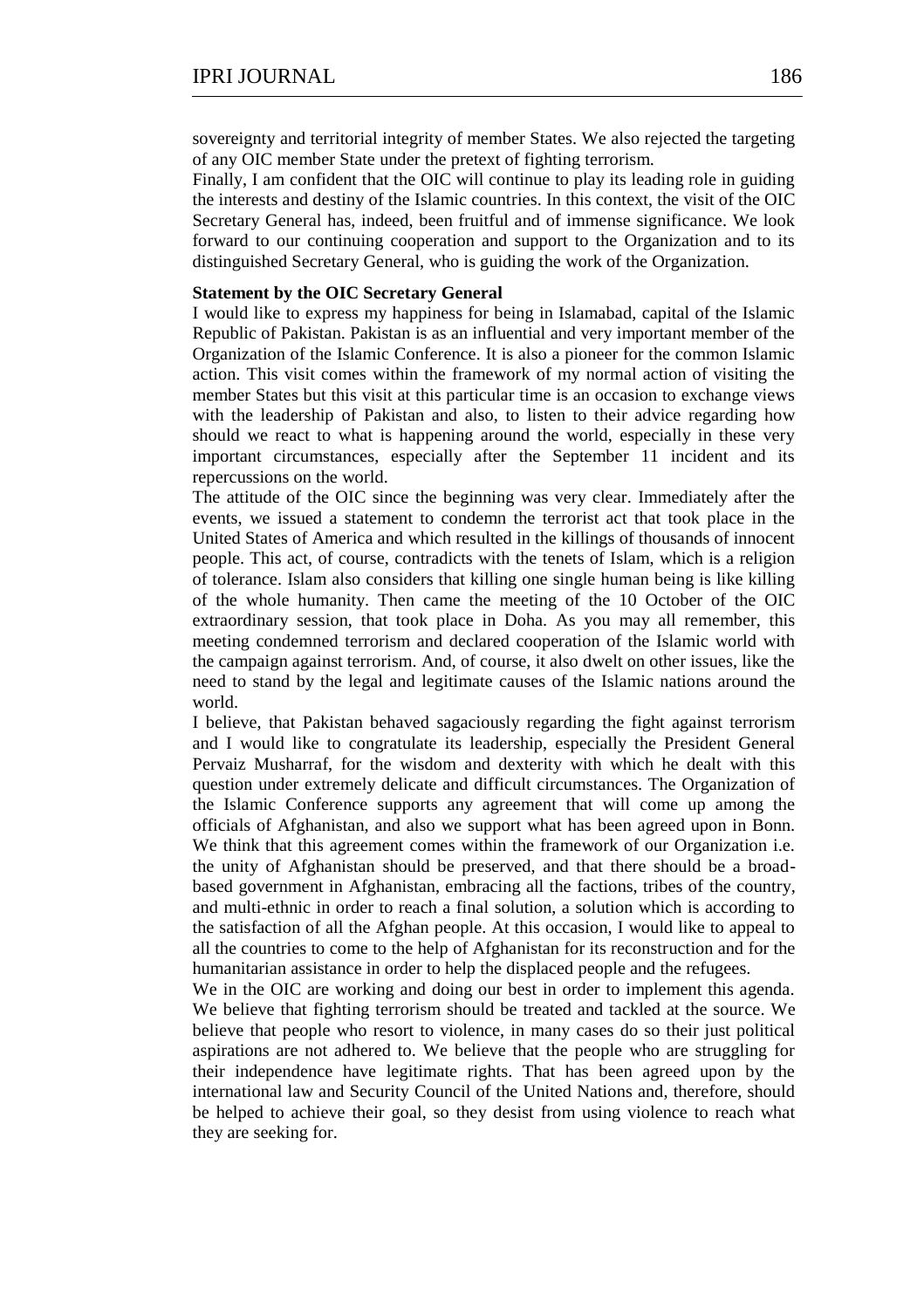Regarding the question of Palestine, I would like to say that the OIC is seized with this problem for a long time. Now, I would like to inform you that contacts have been established to hold an extraordinary meeting of the OIC Foreign Ministers in Doha, next Monday. We are in the process of organizing this meeting, which will enable the Islamic Ummah to discuss what is going on in Palestine and take necessary measures. I thank you very much, and I am ready for the questions.

#### **Question-Answer Session**

The following issues were discussed during the question-answer session:

*Q. When asked to spell out the proposed goals of the Secretary General"s visit to Pakistan and the measures the Organizations of the Islamic Conference intends to take in its meeting at Doha to exert pressure on Israel, the Foreign Minister said:* 

**A.** The Secretary General has been very kind to respond to our invitation to visit Pakistan. One of the functions of the Secretary General is to apprise himself fully of the views of the member States, especially on critical issues currently under the focus. This was the purpose of his visit, and as I said in my opening remarks, we had a very fruitful exchange of views on all the major issues.

*Q. To a question if the OIC was planning to contribute to the multi-national force for Afghanistan and whether the Secretary General agreed that the OIC had failed to protect the hapless people of Afghanistan, the Secretary General OIC said:* 

**A.** Thank you for your question. Your question has two points. First, whether forces from Islamic countries will assist in the peace keeping efforts in Afghanistan, however, we are waiting for the return of calm to Afghanistan and for the process of re-building the country to start and then we will be able to take position on this issue. The question about the responsibility of the Islamic countries to participate in the peace keeping forces, I would like to say that if the Islamic countries were asked to do such a thing, I am sure, they will not hesitate to contribute.

The second question regarding why the Organization of Islamic Conference failed to defend the helpless people in Afghanistan, I would like to thank you because, it seems to me that you are giving to our Organization more importance than it really deserves, because as you know, we are a political organization, we have no military capabilities at all. We have taken a very clear political stance on this issue that the fight against terrorism should be directed against the terrorists and not the Afghan people. This we have emphasized before, and we have always maintained this position. I would also like to inform that a few days ago, I sent a message to Secretary General of the United Nations Kofi Annan to initiate investigation into the massacre that has taken place next to Mazar-e-Sharif, in which many people or prisoners hailing from Afghanistan, Pakistan and Arab countries were killed. We hope that he will do this kind of investigation and inform us in due course. So I think, that if you would like to ask something from OIC, we can only do things within the framework of our responsibility, in cooperation and coordination with the member States.

I just want to add some clarifications. Firstly, the agreement that has been signed in Bonn yesterday, provides for a UN mandated security force to begin with for Kabul, and then later on, possibly for other major cities in Afghanistan. The United Nations will make a request to member States to provide contingents for that force and the OIC countries, if requested, will naturally respond positively. Secondly, the OIC on the 10th of October this year, established a fund for assistance to Afghanistan. Some money has already been contributed. An account has been opened and, Insha-Allah, with more contributions coming in, the OIC will play a part in assisting the people of Afghanistan in regard to humanitarian recovery and reconstruction programmes.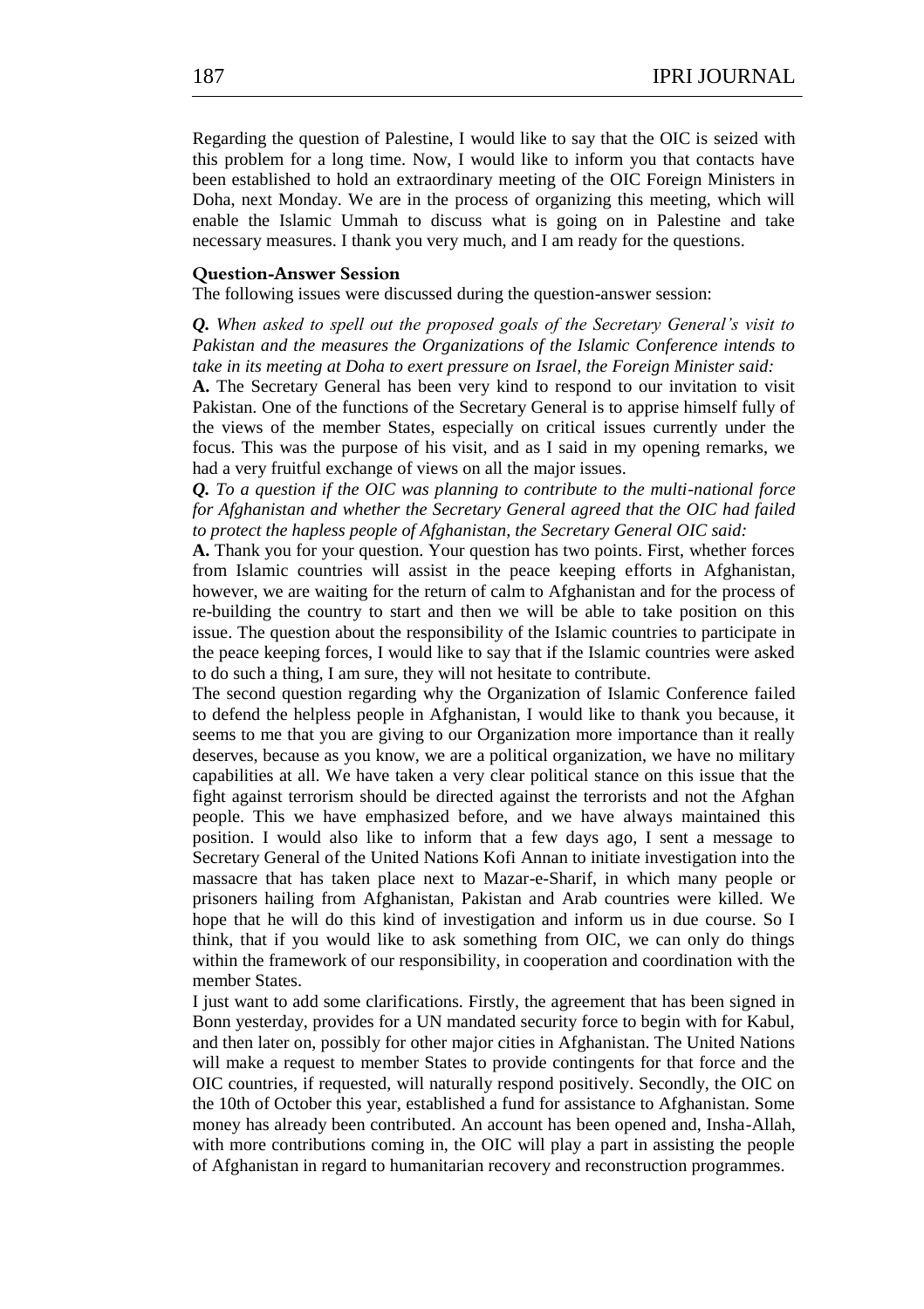*Q. Asked if he agreed that the OIC sought to evolve a pragmatic strategy to solve not only the Kashmir issue, but other issues facing the Muslims all over the world, and the Muslim countries should suspend economic ties with India until it was receptive to resolve the Kashmir issue, the Secretary General of the OIC said:* 

**A.** I would like to reiterate that the OIC is a political organization and its stand on the question of Jammu and Kashmir is very clear. I would like to state here once again that the Organization of the Islamic Conference fully supports the aspirations of the Kashmiri people for self-determination, in conformity with the resolutions of the United Nations. Our position on the Kashmir question is very clear and we will not be tired to reiterate and re-emphasize this stance at all fora and on all occasions. The Ministerial Conference of Foreign Affairs of the Islamic nations demanded of the Secretary General to appoint a Special Representative for Kashmir within the framework of the OIC, and this representative will be nominated very soon. We are following this matter with great concern and if anything that the Organization can do, in cooperation and consultation with member States and Pakistan, we would be more than willing to do it, especially if this concerns a political side. This question had been put to the United Nations half a century ago. We are following it very carefully and with great resolve because we believe, that if a question of this gravity was not resolved it might, God forbid, create another problem that the world is facing now. So, we would like to prevent such an eventuality and hope that this issue will be resolved amicably.

*Q. To a question whether the Government of Pakistan was planning to round up the Afghan refugees and forcibly repatriate them to Afghanistan, the Foreign Minister said:* 

**A.** The Government of Pakistan has been hoping for nearly two decades that conditions will arise in Afghanistan for the Afghan refugees to return to their homes in safety and honour. We are very much encouraged by the developments yesterday. We hope the establishment of an interim Authority/Administration shall create conditions for peace. The world community at this time has pledged to providing assistance to Afghanistan for humanitarian recovery and reconstruction programmes. So we believe that as a result of these developments, the hope of the Afghan refugees to return to their homes is nearing realization.

We have not embarked upon any programme of forcible repatriation of the Afghans. We have been cooperating with the world community in providing facilities. As you know, more than 160 thousand new refugees have come since September 11. Similar number came in the winter last year. We are trying our best to cope with this, but there is no decision of the Government of Pakistan that should be a cause of anxiety regarding forcible repatriation of Afghans. We hope very much that as a result of peace, people will begin to go back. You will all be very pleased to know that within the last several days more Afghans have gone back to their country than refugees have poured in.

*Q. Asked if the OIC was concerned that the United States may indeed turn its military attention soon from Afghanistan to Saddam Hussain in Iraq, the Secretary General of the OIC said:* 

**A.** I can answer your question by saying that only yesterday, I heard Foreign Minister or Secretary of State Colin Powell saying that the United States has no intention or does not even think of directing any military action towards Iraq. This is a political stand on part of the United States that we appreciate, and this is an official position. But, if suppose, that the United Sates will direct its military action towards Iraq, that will be contrary to the decisions that have already been taken by the Islamic Foreign Ministers in Doha. We forcefully stand with the United States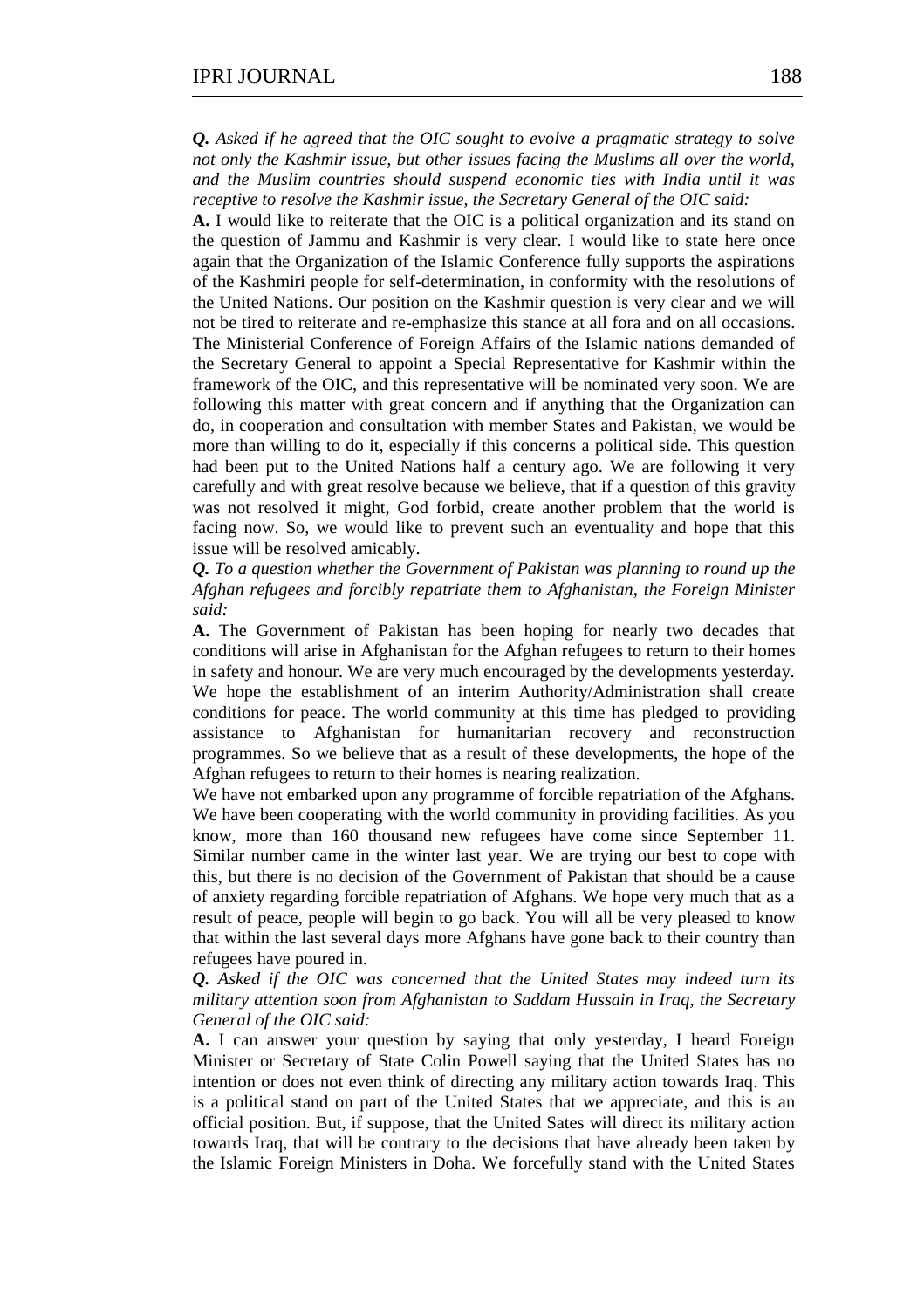for combating terrorism, but we can only reject any kind of military action against Iraq or any other Muslim country.

*Q. When the Foreign Minister"s attention was drawn to a statement by Pakistan"s Ambassador to Russia, wherein he had expressed reservations about the viability of the proposed interim set-up in Afghanistan, the Foreign Minister said:* 

**A.** I am sorry, I am not fully aware of the statement that he has given. But if he has said that, he should read the statement issued by the Government of Pakistan in Islamabad. It is absolutely clear.

The Secretary General of the OIC said: I would like to add few things to what His Excellency the Foreign Minister has said. I would like to say that regarding the question of Afghanistan, all OIC members look forward to see stability, peace and normalcy in Afghanistan. With this, of course, we will put all our weight to help the Afghan people. I would also like to add that we are fed up of the situation in Afghanistan that has lasted for more than 20 years of turbulent life and we would like now to put all our weight in order to see that the situation in Afghanistan comes back to normalcy and that the people of Afghanistan with a free and independent will, pave the way for a lasting solution to their problems.

The Foreign Minister added*:* Just to re-assure you about Pakistan's stance, number one: From the very beginning, Pakistan has supported UN resolutions with regard to Afghanistan. Secondly, we appreciate the delegates at Bonn for the accommodation that they have shown and the spirit of reconciliation that is manifest in the agreement that they signed yesterday. We have also announced that Pakistan will immediately enter into relations with the interim Administration, as soon as it takes office on the 22nd of December and finally, we have publicly assured the incoming Administration that Pakistan will extend its full cooperation in the realization of the objectives to which the Afghans have agreed at Bonn.

*Q. To a question whether the OIC would contemplate taking solid measures to avert another Mazar-i-Sharif like carnage in Tora Bora and Kandahar, the Secretary General of the OIC said:* 

**A.** The OIC vigilantly follows all the international events that are occurring around the world. We are not seeking to bypass certain things. We follow these things with serenity and calm. We have taken into consideration the moral and political position of the OIC with regard to what is going on around the world. We only intervene once we see that effective things are happening and then we take our responsibility and act accordingly. We are now waiting to see efforts of Mr. Kofi Annan regarding what happened in Mazar-e-Sharif and after that if anything happens in the future also, we will face it with the same resolve and attention.

*Q. When asked about his personal views about the Bonn Agreement, the Foreign Minister stated:* 

**A.** I am sure, you have read this agreement as well as the composition of the interim Administration. The determining factor is that this agreement has been signed by the Afghan dignitaries, who were invited by the United Nations to meet in Bonn. Afghanistan is a sovereign state. The United Nations is trying to facilitate and has successfully facilitated an agreement. I think, at this time, all friends of Afghanistan should hope and pray that the agreement that has been signed will be implemented in the letter and the spirit.

*Reference: http://www.forisb.org*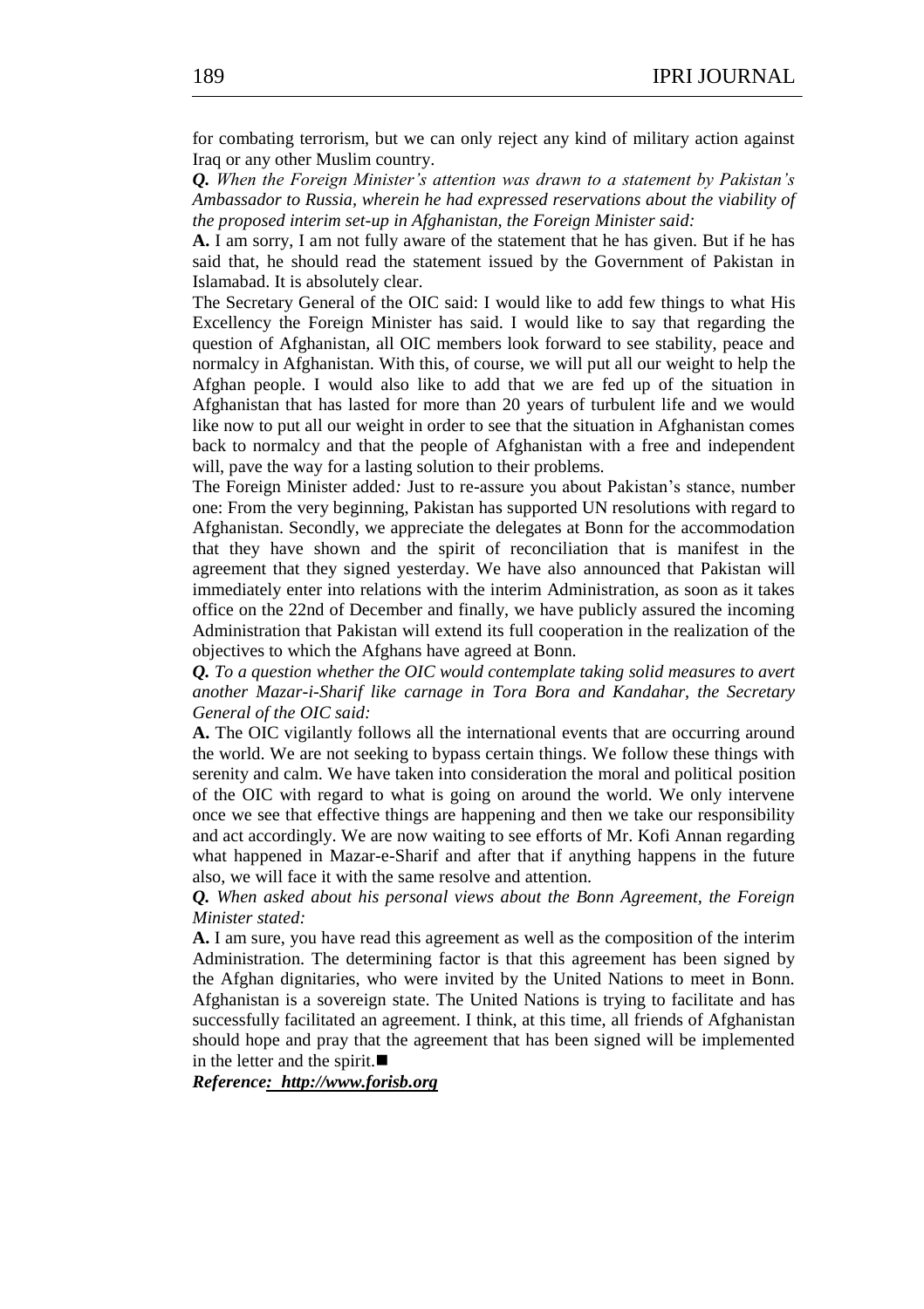## DOCUMENT # 23

# Statement by Ambassador Shamshad Ahmad, the Permanent Representative of Pakistan to the United Nations on Afghanistan 20 December 2001

Mr. President,

Once again, we are deliberating on an issue which has been a challenge for the international community for decades. It also represents one of those cases in contemporary history where a poor and dispossessed nation which had sacrificed so much for the cause of the free world was treated, in turn, by the international community, with callous indifference and punity. One does not have to dilate upon history. But history would have been different if Afghanistan, at the end of the Cold War, had not been left in chaos and conflict to be exploited by the evil forces of violence and hatred.

For years, Afghanistan has been the subject of debates and resolutions at the UN, aggravating, not alleviating, the suffering of the people of this war-ravaged country. Their isolation and ostracism drove them to despair and disillusionment and into the hands of Al-Qaeda – a group of non-Afghan run-away dissidents from their own countries who could not find a better hiding place than the shadows of Afghanistan's wilderness and rugged mountains. If the world had remained engaged with the people of Afghanistan and had not turned its back on them, the situation today might have been totally different. Osama Bin Laden and his associates perhaps would not have exploited Afghanistan, nor taken advantage of the Afghan traditions of hospitality and friendship, abusing their trust to spread terror across the globe.

For 22 long years, the people of Afghanistan have suffered – and suffered terribly – at the hands of both man and nature. They have been victims of the brutal foreign occupation, self-serving exploitation by the free world, a fratricidal civil war, ruthlessness of power-hungry and blood-sucking warlords and excesses of oppressive and obscurantist regimes. The UN also allowed itself to be used as a tool to punish the Afghans for the sins they never committed. The devastating drought, which has afflicted them over the past several years, has only aggravated their already severe plight. Countless Afghans have lost their lives through these difficult years. Today, over six million Afghans are sheltered as refugees in neighbouring countries and millions more are either internally displaced or face tremendous hardship in their own localities. Rather than receiving the help it deserved as being the last great battlefield of the Cold War, Afghanistan was totally isolated, reduced to a wasteland which attracted fugitives and criminals from all over the world.

But today it is not time for remorse or rhetoric, nor for remaining frozen in the past. These are unusual times demanding fresh approach and new thinking in our response to one of the gravest challenges to humanity. As we review the situation in Afghanistan, we must be guided by the need to rectify the mistakes of the past. Nothing is more important in the context of today's agenda item than the urgency of durable peace and stability in Afghanistan and its relevance to the peace and stability to the world at large. We must also take cognizance of the seriousness of the humanitarian situation in that country which warrants a corresponding global response through rehabilitation and reconstruction.

Now that the international community is fighting terrorism in Afghanistan, we hope it will not walk away from it once the immediate objectives of the military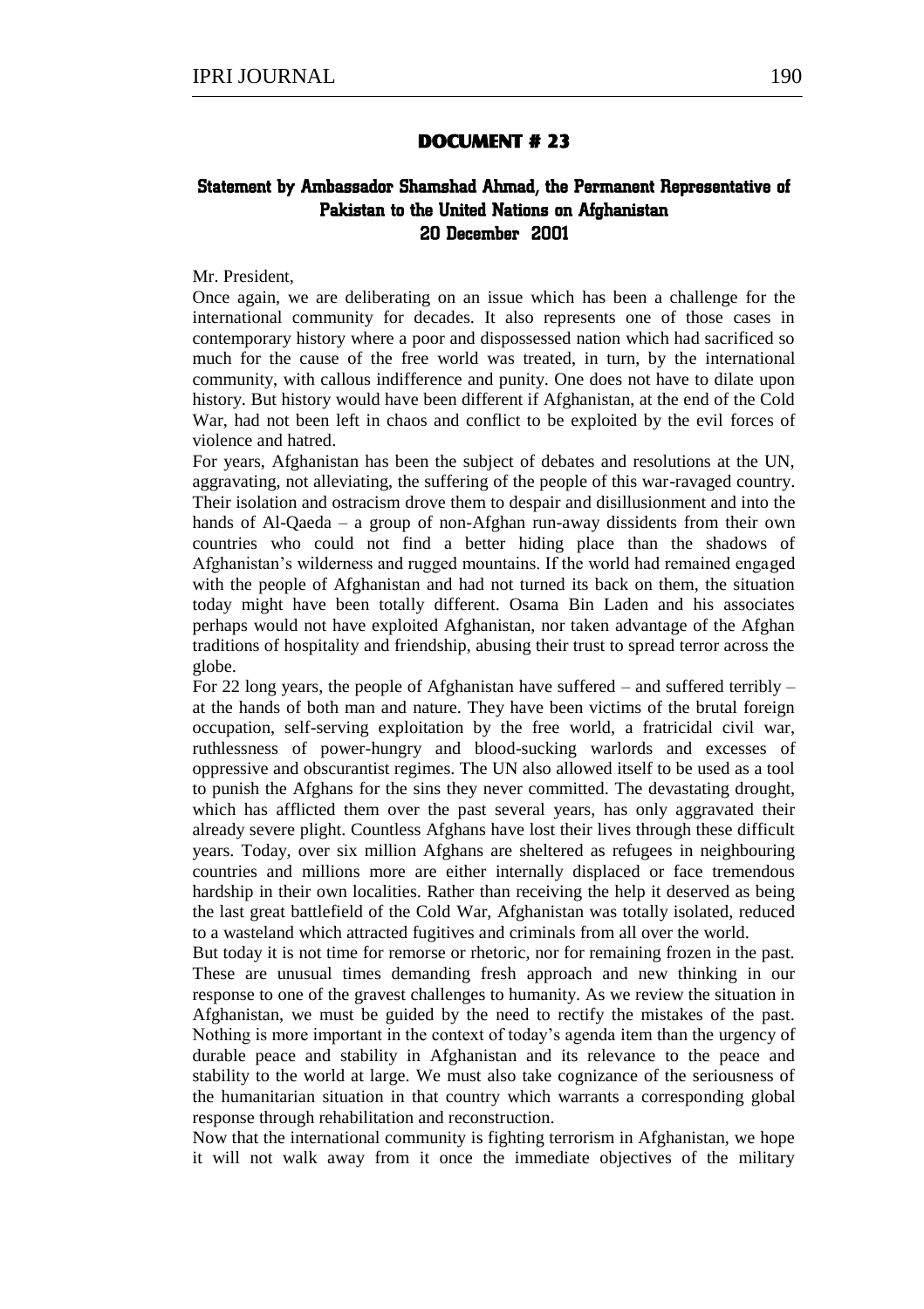campaign are achieved. It must remain engaged with Afghanistan and the region. A country ravaged by war has to be rebuilt. A society torn by conflict has to be healed. All this requires commitment and perseverance. The long-term solution of the problem of terrorism in Afghanistan lies in the restoration of peace and stability and a reconstruction of that country. An Afghanistan, at peace with itself and at peace with its neighbours is the sure safeguard, in the future, against any terrorist activity emanating from within its borders.

Indeed, the Afghans are not the only victims of the Afghan tragedy. Pakistan has suffered also. For almost two and a half decades, we have been providing shelter to over three million Afghans, through our own meager resources and without any appreciable assistance from the outside world. Our economy has been suffering and continues to suffer because of the situation in Afghanistan. Rampant terrorism as well as the culture of drugs and guns – that we call the "Kalashnikov Culture" – tearing apart our social and political fabric – was also a direct legacy of the protracted conflict in Afghanistan. Given this bleak scenario, no country in the world has suffered more from the conflict in Afghanistan than Pakistan and no country could have a greater stake in the return of peace and stability to Afghanistan than Pakistan.

#### Mr. President,

Pakistan fully supports the UN efforts to bring peace to Afghanistan. We, therefore, appreciate the efforts of the Secretary-General and those of his Special Representative, Ambassador Lakhdar Brahimi. We fully support Ambassador Brahimi's mandate to facilitate the restoration of peace and stability in Afghanistan as well as assisting the rehabilitation and reconstruction of that war-ravaged country. We hope the UN will continue to play its role as a facilitator in helping the Afghans find "homegrown" solutions to their problems and bringing their country back in the comity of nations as a responsible and law abiding state.

Pakistan welcomes the swearing-in of Mr. Hamid Karzai, in two-days time in Kabul as the head of the Interim Administration. We shall extend our full support and cooperation not only to the Interim Administration, but also to the subsequent governments of Afghanistan, transitional or otherwise, in their efforts to restore peace and stability to Afghanistan. Pakistan remains fully committed to maintaining fraternal ties with Afghanistan and would be ready to assist in its rehabilitation and reconstruction. To this end the President of Pakistan has proposed the establishment of an "Afghan Trust Fund" under UN auspices to assist in humanitarian relief as well as national reconstruction and rehabilitation efforts in Afghanistan.

#### Mr. President,

Pakistan considers the Bonn Agreement as an important positive development in that it seeks to bring about a fundamental change in Afghanistan through peaceful means. This Agreement, in spite of its shortcomings, is, however a first step towards evolving a genuinely homegrown, broad-based and multi-ethnic political dispensation in Afghanistan, through the convening, in due course, of a Loya Jirga. We hope that this process will lead to the establishment of a genuinely representative government in Afghanistan which is acceptable to all Afghans, which promotes unity and stability and which respects its international obligations, including those to its neighbours. Any attempt motivated by intrinsic animosities from inside or sponsored by vested interests from outside to pitch this landlocked country against any of its neighbours will only prolong the misery and deprivation of its people, delaying its socio-economic and political recovery and keep the region mired in instability.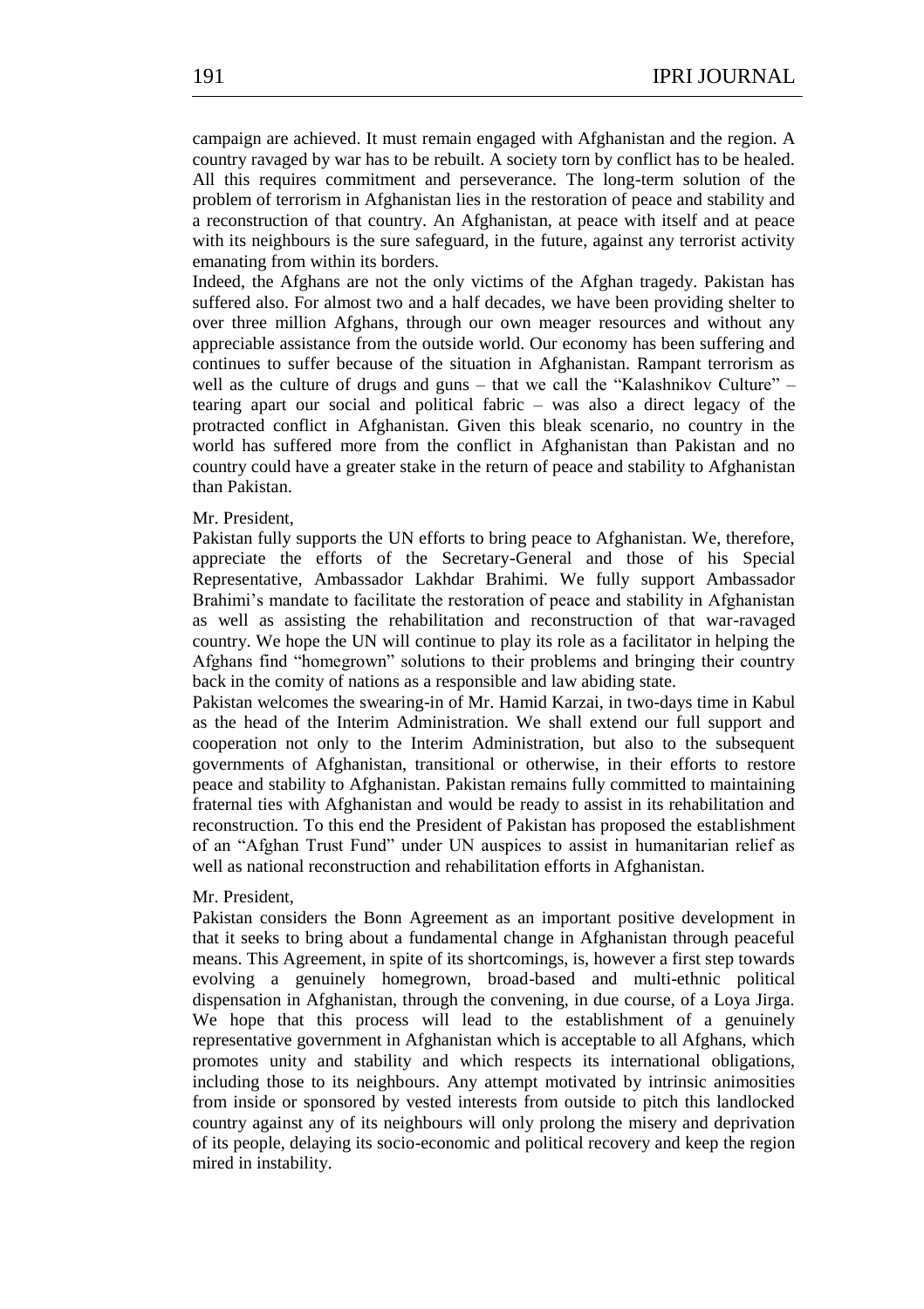The international community, on its part, has to ensure its full support to the United Nations as it oversees the implementation of the Bonn Agreement. This includes ensuring the early deployment, as stipulated in the Agreement, of a "United Nations" mandated force" for the maintenance of security for Kabul as well as other areas of the country. Efforts are needed to accelerate the deployment of this force and secure the demilitarization of Kabul and other major urban centers where it is expected to take up positions. The international community must also ensure that the warlordism, which once wreaked havoc across Afghanistan, is not given a chance to obstruct the establishment of a stable political dispensation in Afghanistan.

We hope all Afghan factions and groups will avail themselves of this unique opportunity to extricate their country from the abyss in which it has remained for the last two decades. The success of the Bonn Agreement will depend on how the Afghan leaders acquit themselves in rebuilding their country through a mutual spirit of accommodation. The tribal and ethnic structures will remain of special relevance in any future set up. In the larger measure, it is only upto the Afghans themselves to make or mar the future of their country.

### Mr. President,

The two-decade long conflict in Afghanistan has taken the country back to the eighteenth century, if not beyond. The country lacks the basic infrastructure as its people remain deprived of their basic necessities. Once peace returns to Afghanistan, humanitarian relief has to be sustained. No peace process can work without commensurate support to rebuild and rehabilitate this war-ravaged nation. The need to concurrently evolve a comprehensive post-conflict reconstruction and rehabilitation plan is, therefore, equally important which will be put in place as soon as peace returns to Afghanistan. It is imperative for the international community to immediately begin work on this plan and arrange the necessary finances to support and sustain it. Any reconstruction effort in Afghanistan must, at the minimum, entail the restoration of water management system, reviving of agriculture, reconstruction of the infrastructure and transit routes, rebuilding of institution as well as the continued humanitarian assistance to the Afghan people.

Needless to emphasize that this time, the international community must not walk away from Afghanistan, as it did in the past. It must demonstrate the political will and the determination to engage and help the Afghan people in rebuilding peace and the economy of their country. The Afghans have been disillusioned by the treatment they have earlier received from the world community. The negative consequences of that neglect are clear for everyone to see. This mistake must not be repeated.

#### Mr. President,

We are turning a new leaf in Afghanistan. Let this augur well for its people and for the world community. Pakistan, like the rest of the international community, hopes that this new era will bring positive changes in Afghanistan. It is with this hope that we are co-sponsoring the present draft resolution before this assembly. We fully subscribe to its intent to restore peace and normalcy in Afghanistan as well as for the promotion of relief and reconstruction work in Afghanistan. We hope that this resolution will strengthen the United Nations' efforts in Afghanistan and truly contribute to achievement of peace, security and development in that country which needs it so badly.

As we open a new chapter in the Afghan saga, the bitter and unpleasant chapters of the past must be closed. We must look forward, not backward. The UN sanctions imposed under Security Council resolutions 1267 and 1333 represent a painful legacy for the Afghan people. Now that the Taliban have been eliminated, the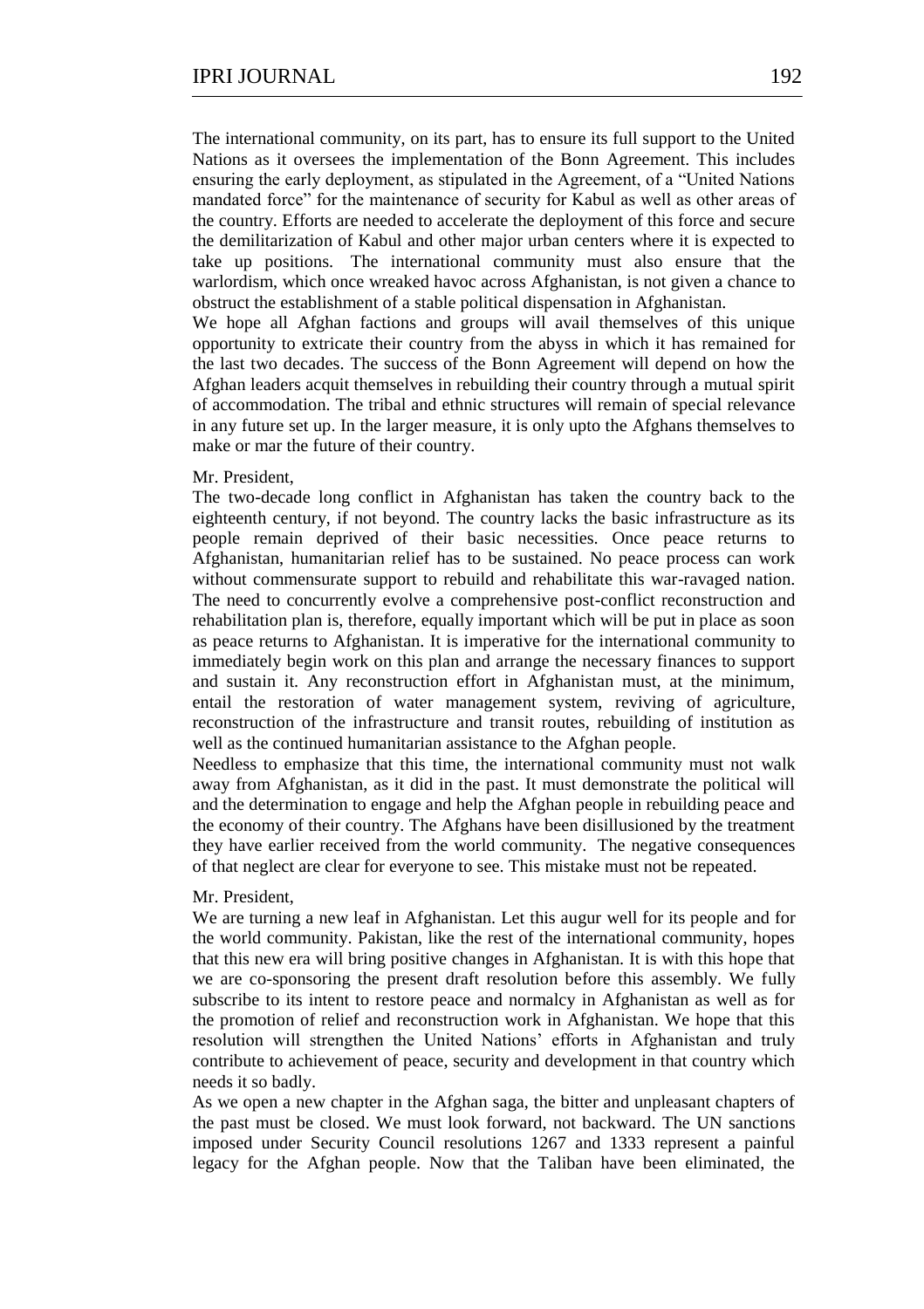sanctions regime which hurt only the people of Afghanistan must also come to an end. There is now Security Council resolution 1373 with wider scope and reach which has made the Taliban-specific resolutions 1267 and 1333 redundant. Once the current military campaign in Afghanistan is successfully over, all the resources that were mobilized for intrusive and punitive mechanisms under these resolutions should be placed at the disposal of Ambassador Brahimi so that he could use them, if he so requires, appropriately and constructively to rebuild Afghanistan. Tomorrow's Afghanistan will need the UN not as a policeman hunting for criminals – but as a healer and builder, promoting reconciliation and reconstruction of this war-torn nation.

I thank you. Mr. President. *Reference: http://www.forisb.org*

## DOCUMENT # 24

## Text of President's Speech on the Birthday of Quaid-i-Azam December 25, 2001

Following is the Text of the speech of President General Pervez Musharraf delivered at the mausoleum of Father of the nation Quaid-i-Azam Muhammad Ali Jinnah here on Tuesday.

"As I stand here today to mark the conclusion of the year of the his greatness and his unique achievements. In the words of the famous historian, Stanley Wolpert, ―Few individuals significantly alter the course of history. Fewer still modify the map of the world. Hardly anyone can be credited with creating a nation state Muhammad Ali Jinnah did all three. "There cannot be a more fitting and better deserved tribute to the father of this nation.

Ladies and Gentlemen, 25 Dec 1876, the birth of the Quaid and 14 Aug 1947, the birth of Pakistan. Both, the Quaid and Pakistan, we incomplete without the other. Today, we gather to salute this man, who gave us an identity — Pakistan Today I ask all those who consider themselves the sole custodians of Islam: can there be a better Muslim in the present times than this great man who created this citadel of Islam? It is fitting, therefore, that we look at our own conscience as a nation and assess our own deeds as his followers and admirers. Let us cast our thoughts back to the chaos and confusion of 1947: what did we face then? Despair and difficulties:

Our very survival questionable. Sustainability of Pakistan doubtful. Finances to run the country coffers empty. Governmental institutions non-existent. Millions homeless. Neighbour not reconciled and hostile. Nation's defence weak. Yet, with faith in Allah and the will to succeed we converted:- Chaos into order**:** Despair into confidence.

Doubtful sustainability into unquestionable reality  $\overline{\phantom{a}}$ . In cohesive defence into united and motivated force. Disorganized functioning into institutionalized governance.

―How did all this phenomenal transformation occur? A leader with unquestionable integrity, honour, dignity and honesty led, and the people rose to the occasion. We proved all dooms day pundits wrong.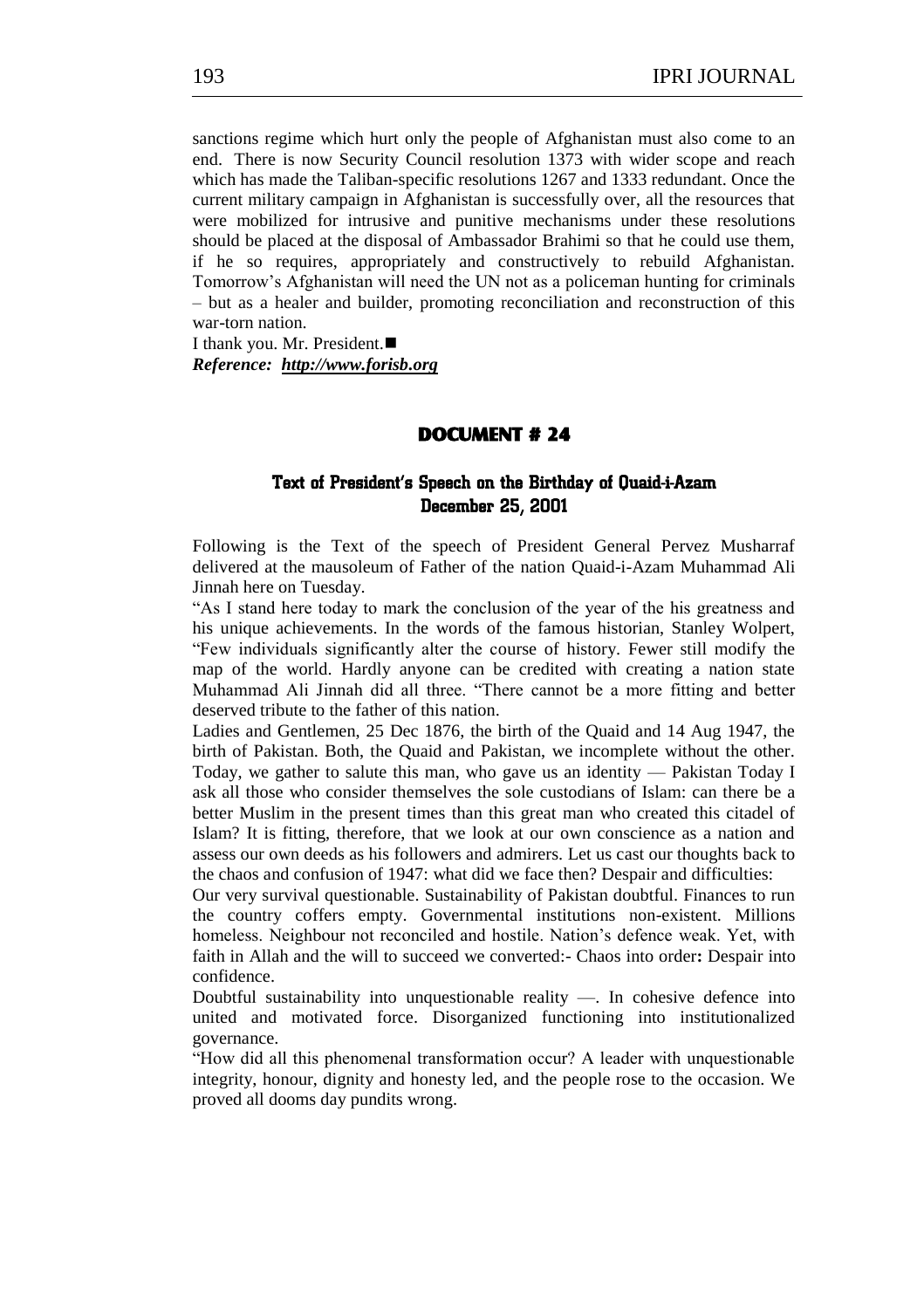Ladies and Gentlemen,

Where there is Unity, Faith and Discipline mountains can be scaled, oceans can be crossed and skies can be reached. The early years of Pakistan seem like good old days, a past remembered with nostalgia. Our elders call it a happy dream. Why do we have nightmares now instead of those happy dreams? What was Quaid's vision? What have we achieved? Are we following his path or deviated from it? Let us draw lessons from the Quaid. On 11 Aug 1947, in his address to the Constituent Assembly, Quaid-i-Azam said, "you are free you are free to go to your temples, you are free to go to your mosques or any other place of worship In this state of Pakistan. You may belong to any religion or caste or creed that has nothing to do with the business of the state."

Also on 10 March 1944, in his address to the Aligarh Muslim University Union he said, "No nation can rise to the height of glory unless your women are side by side with you. We are victims of evil customs. It is a crime against humanity that our women are shut up within the four walls of the house as prisoners. I do not mean that we should imitate the evils of western life. But les us try to raise the status of our women according to our own Islamic ideals and standards."

The Quaid believed in Pakistan as a welfare state, drawing inspiration from the tenets of true Islam, built on foundations of democracy with respect and protection for the individual, with equal rights for all men, women and children irrespective of their religious faith or political views. What have we done to this vision? Leave aside tolerating other religions we refuse to accommodate views of various sects in our own religion. We are killing each other for difference in Fiqas and Muslaqs. We have undermined Islam to a level that people of the world associate it with illiteracy, backwardness, intolerance, obscurantism and militancy.

"How do we treat our women? We still take them to be second-class citizens. While Islam gives them an equal status, it is the supposed custodians of Islam who undermine their role. The Quaid was extremely conscious of the prevailing social evils in society. On 11 Aug 1947 while taking over as Governor General of Pakistan in his address to the constituent Assembly he said, "One of the biggest curses from which the subcontinent is suffering is bribery and corruption. That really his a poison. We must put it down with an iron hand. Along with many other things, good and bad, has arrived the great evil of nepotism and jobbely. This evil must be crushed relentlessly. I want to make it quite clear that I will not tolerate any kind of jobbely or nepotism or any influence directly or indirectly brought to bear upon me."

Ladies and Gentlemen,

Corruption and nepotism had eaten us up like termites from within. The country is in a debt trap, looted by its elite and leaders, with its honour and dignity compromised and its future generations held to ransom. A state of degeneration had reached where earning and living on ill-gotten Haram wealth was accepted by society and no more held as shameful.

Merit became the greatest victim of nepotism Giraeen bazzi, cronyism, family links were used for professional acceptance and advancement to such an extent that it caused despondency, disillusionment and hopelessness in people with merit. Today we are in a state where incompetence and mediocrity reigns supreme. At the time of independence our bureaucracy played a key role in establishing governance and creating institutions of State.

While addressing Government offices on 14 April 1948 in Peshawar the Quaid had this to say, ―you occupy very important positions in the administration. The first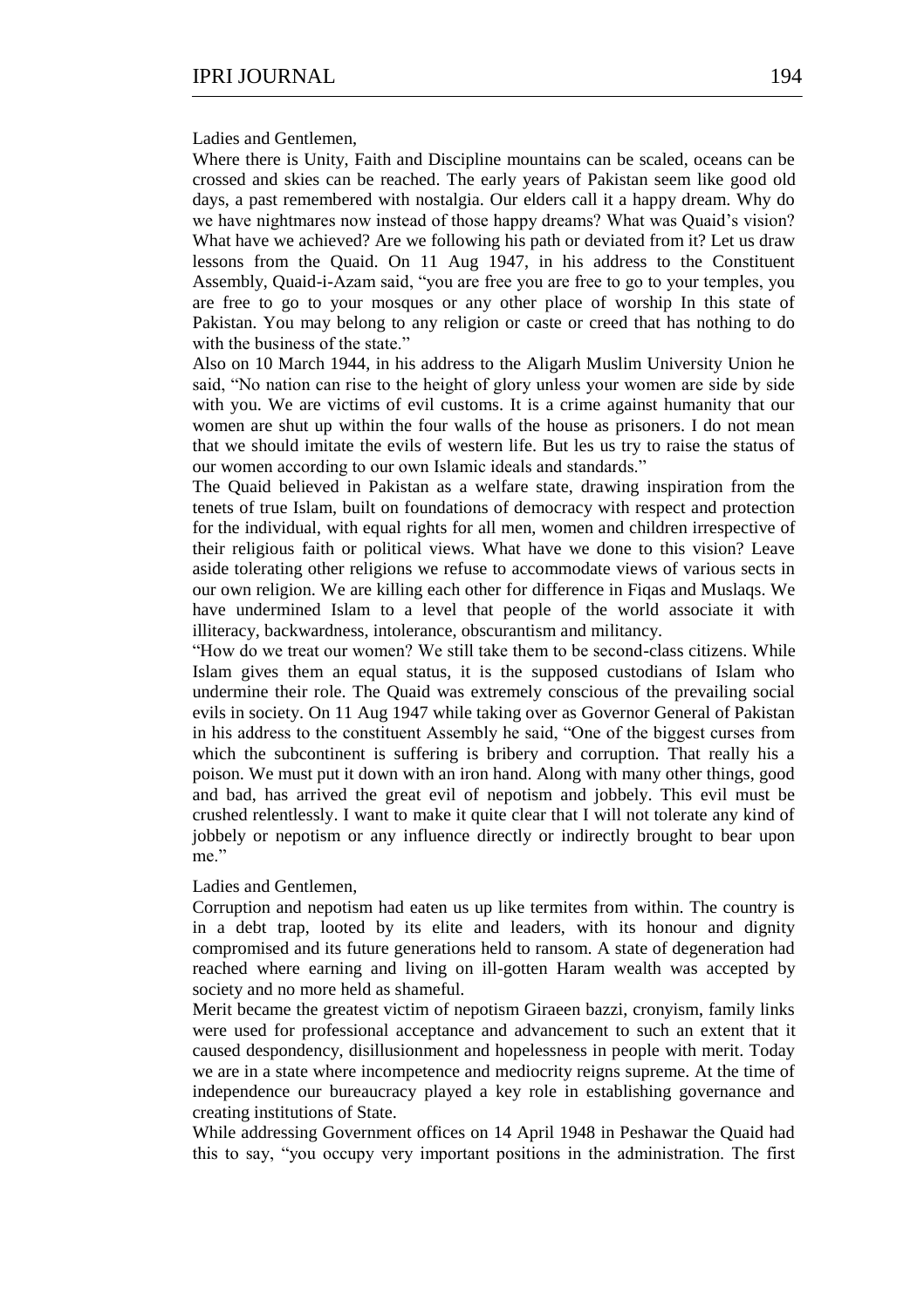thing is that you should never be influenced by any political pressure, by any political pressure, by any political party of any individual politician. If you want to raise the prestige and greatness of Pakistan, you must not fall victim to any pressure, but do your duty as servants of the people and the State, fearlessly and honestly. Governments are formed, governments are defeated. Prime Ministers and Ministers come and go but you stay on. Your duty is only to serve the Government loyally and faithfully, but at the same time maintaining your high reputation and prestige."

―It is a pity that it did not take bureaucrats very long to forget these precious words and they too got carried away by the general decline in ethics. Compromise on principles and ethical values and adopting 'yesmanship' for self-promotion has become a norm rather than an exception. How can Pakistan rise in the face of such apathy? Together with all these ills, we Pakistanis, also gradually gave up our patriotic favour in favour of provincialism and regionalism. This is another area where the father of our Nation had given wise advice.

While addressing students of Islamia College Peshawar on 12 April 1948 he said, ―Our duty to the State comes first, our duty to our Province, to our district, to our town and to our village and ourselves comes later. Remember, we are building up a State, which is going to play its full part in the destinies of the whole Islamic World. We, therefore, need a wider outlook, an outlook which transcends the boundaries of provinces, limited nationalism and racialism. We must develop a sense of patriotism which should galvanize and weld us all into one united and strong nation. That is the only way in which, we can achieve our goal, the goal of our struggle, the goal for which millions of Musalmans have lost their all and laid down their lives"

Alas! Provincial disharmony through myopic, partisan, governmental decisions and actions had eroded our spirit of patriotic nationalism. Our preferences and motivations are the exact opposite of what Quaid-i-Azam told us. To use self comes first, then our village, then the district, followed by the Province, the poor Nation coming last of all.

Quaid-i-Azam was always sensitive to the security and defence of the country. He knew the threats to it when, in reply to a Swiss journalist's question on 11 March 1984, whether Indian and Pakistan would come to a peaceful settlement of their vital differences and disputes, he replies, "yes, provided the Indian Government will shed the superiority complex and will deal with Pakistan on an equal footing and fully appreciate the realities." How true, even today.

While addressing officers of Staff College, Quetta on 14 June 1948 he remarked, ―you, along with other forces of Pakistan are the custodians of the life, property and honour of the people of Pakistan. A very heavy responsibility and burden lies on your shoulders." To 5 Light Anti Aircraft Regiment in Malir he said, "You have fought many battles in far flung areas of the globe. Now you have to stand guard over the development and maintenance of Islamic democracy, Islamic social justice and the equality of man on your own native soil. You will have to be alert, very alert, for the time of relaxation is not yet there." "These remarks hold true even today. We confront an external and internal challenge. But let me assure my countrymen, that your armed forces are fully prepared and capable of defeating all challenges by the grace of Allah. Those irresponsible politicians who issue distorted and self-serving statements to cause dissent among the forces have no clue about the unity and discipline that our forces enjoy. The armed forces will, Inshallah measure up to the expectations of the Quaid.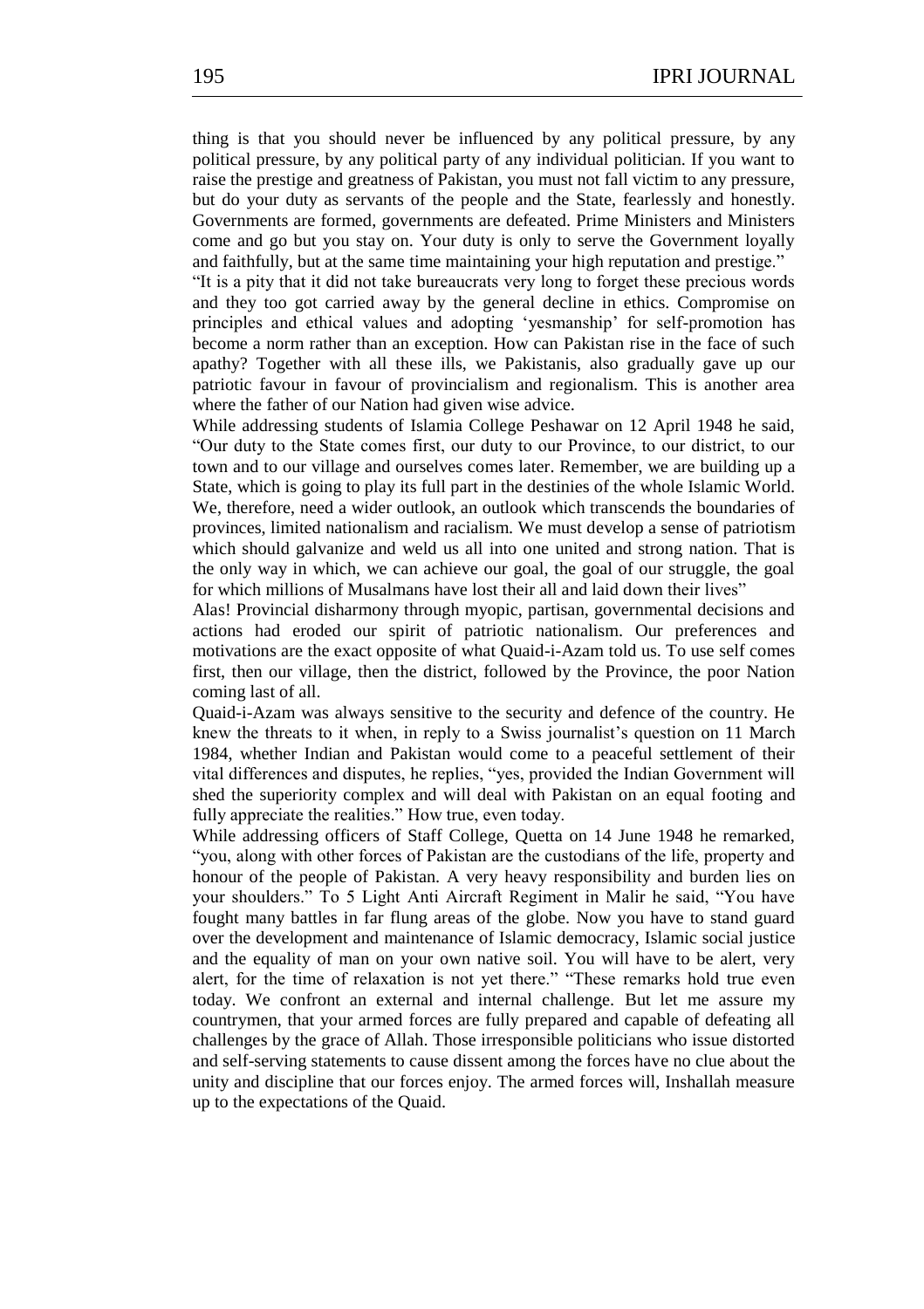―Ladies and Gentlemen,

Let us very seriously and sincerely ponder, what should be the course ahead? Everything, God forbid is not lost. Pakistan, a nuclear power of 140 million people is alive and kicking. We have to rechart our course. The way forward is the way of the Quaid, as deified by the Father of the Nation. No bigoted extremists will be allowed to derail us, and we the vast silent majority must vow not to be voiceless, passive onlookers to our own internal destruction. We must act in unison to implement Quaid's vision. Let us sink all religious and sectarian differences and show tolerance of others beliefs, views and thoughts. Let us vow to mind our own business and also to actively stop those who profess to be better Muslims than others.

Let us, always remember, our identity is Pakistan. Pakistan has to come first. *"PAKISTAN HAMARI JAN, SABSE PEHLE PAKISTAN".* Our strength is in unity. How apt is Iqbal's verse.

*"FARD QEM RABTE MILLAT SE HAI-TANHA KUCHH NAHIN MAUJ HAI DARYA MEIN BAIROON-E-DARYA KUCHH NAHIN".*

―Let us root our corruption, I specially appeal to the rich elite who have enough and can do without more *"HALAL KI KAMAEN AUR HALAL KI KHAEN."* Let the society treat the corrupt with contempt so that the fear of God is put into them and they at least hide and feel ashamed instead of showing off their ill-gotten riches.

We must restore meritocracy and shun nepotism, Let the deserving get the reward. Let the deserving get the reward. Let us not equate the horse with the mule or the donkeys. How can we progress or perform well if people with merit are not in the saddle? Bureaucrats created governance in Pakistan from scratch. Where is that creed now? I appeal to all Government servants to stand up to principles against any wrong by anyone. Regain your lost prestige through integrity, dedication, honesty and selfless service.

We in the Government will follow the Quaid's advice given during the Presidential address at the Punjab Muslim Students Federation on 2 March 1941, "there are at least three main pillars which go to make a Nation worthy of possessing a territory and running a government. One is education. Next, no nation and no people can ever do anything very much without making themselves economically powerful in commerce, trade and industry. And, last you have got to prepare yourselves for your defence — defence against external aggression and to maintain internal security."

Ladies and Gentlemen,

In Quaid's own words of 28 Dec 1948, while addressing officers of North Western Railway, "we are going through fire, the sunshine has yet to come. But I have no doubt that with unity, faith and discipline we will compare with any nation of the world. Are you prepared to undergo the fire? You must make up your mind now." I am sure that our nation is determined to meet the challenge we face today with the same dauntless courage which inspired the Quaid-i-Azam to turn the dream of Pakistan into a living dynamic reality.

The challenges we face today are in no way less than what Pakistan and Pakistanis faced in 1947. Although in many ways Pakistan has progress — in many ways Pakistanis have deteriorated. Pakistan had reached a point where Pakistan's and the Quaid's vision had blurred. We cannot and we will not allow that to happen. For two years now we have constantly reminded ourselves that Pakistan comes first. All decisions I make are made with Pakistan and Quaid's vision in mind.

Come, my countrymen and women, all of us who love Pakistan and who believe in this country let us today resolve to life this nation to the heights that it is capable of